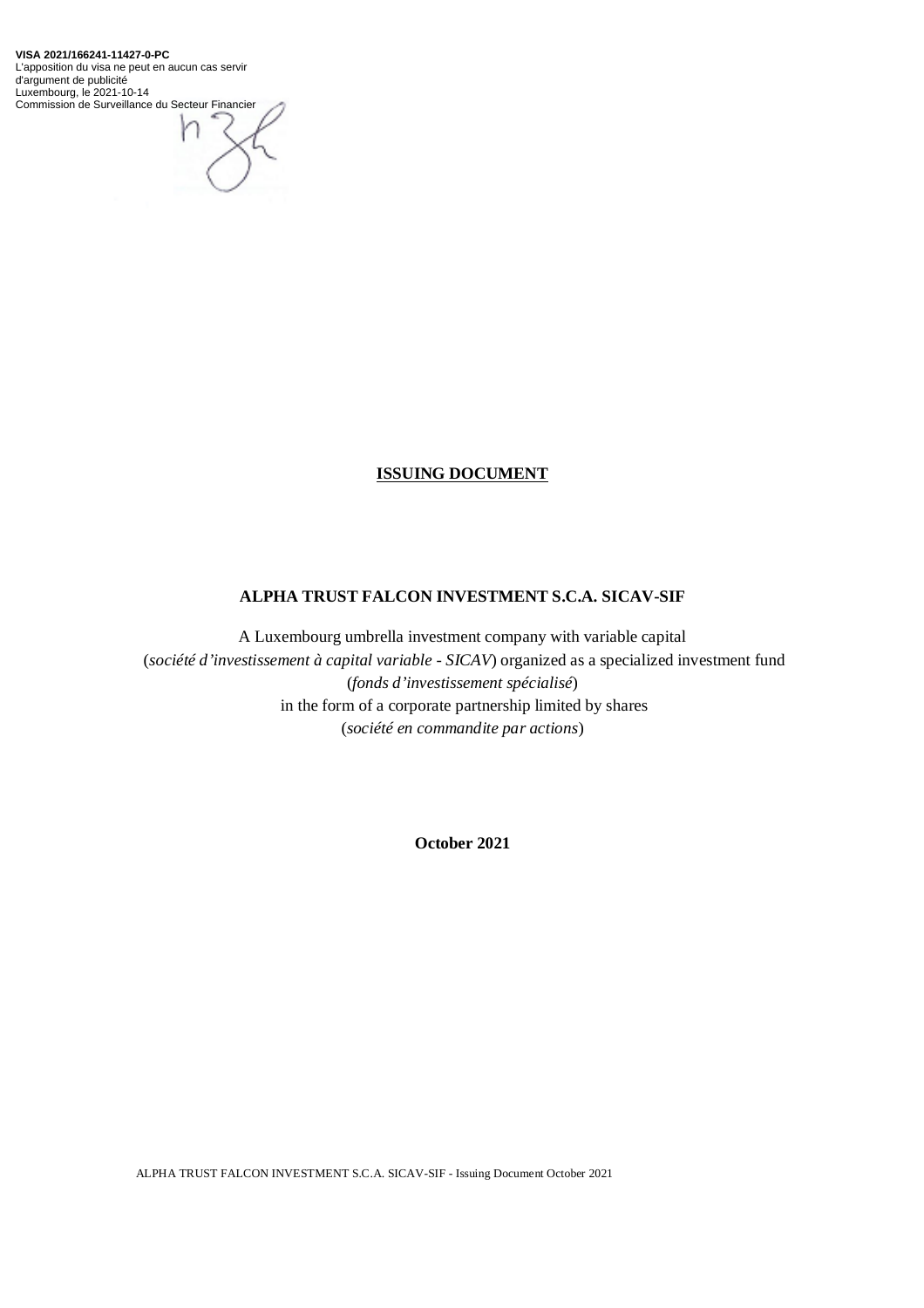#### **INTRODUCTION**

ALPHA TRUST FALCON INVESTMENT S.C.A. SICAV-SIF (the "**Company**") is a Luxembourg open-ended umbrella structured investment company with variable capital (*société d'investissement à capital variable*) organized as a specialized investment fund (*fonds d'investissement spécialisé*) and subject to Part II of the Luxembourg law of 13 February 2007 on specialized investment funds, as amended (the "**SIF Law**"). The Company qualifies as an alternative investment fund ("**AIF**") for the purposes of the law dated 12 July 2013 on managers of alternative investment funds, as amended (implementing the European Directive 2011/61/EU on Alternative Investment Fund Managers and amending Directives 2003/41/EC and 2009/65/EC and Regulations (EC) No 1060/2009 and (EU) No 1095/2010) (the "**AIFM Law**").

Alpha Trust Mutual Fund and Alternative Investment Fund Management S.A., acts as the external alternative investment fund manager ("**AIFM**") of the Company in accordance with Article 4 (1) a) of the AIFM Law and Article 80 (2) a) of the SIF Law. The AIFM performs its investment management services pursuant to, inter alia, the provisions of the AIFM Law and the Greek AIFM Rules. The AIFM is authorised and regulated by the Capital Market Commission in Greece (firm reference number 882401000) and its scope of permission includes managing an AIF.

The Company is registered with the Luxembourg Trade and Companies Register (the "**R.C.S.**") in the Grand Duchy of Luxembourg in the form of a corporate partnership limited by shares (*société en commandite par actions*). This registration with the R.C.S. constitutes no approval or refusal by an authority of the Grand Duchy of Luxembourg as concerns the suitability or accuracy of this Issuing Document or of the assets held by the Company. Any affirmation to the contrary is unauthorized and unlawful.

The purpose of the Company is to invest the funds available in a wide range of securities and other assets eligible under the SIF Law with the objective of spreading investment risks and affording its Shareholders the results of the management of its assets. The Shares (as defined below) are offered only to Eligible Investors (as defined below) investing either on their own account or via a nominee investing on their behalf (it being understood that in the case of a nominee investor, the latter will have a discretionary mandate) if applicable, on the basis of the information and representations contained in this Issuing Document.

No person has been authorised to give any information or to make any representations other than those contained in this Issuing Document and in the documents referred to herein in connection with the offer hereby made, and, if given or made, such information or representation must not be relied upon if not authorized by the General Partner (as defined below). No information other than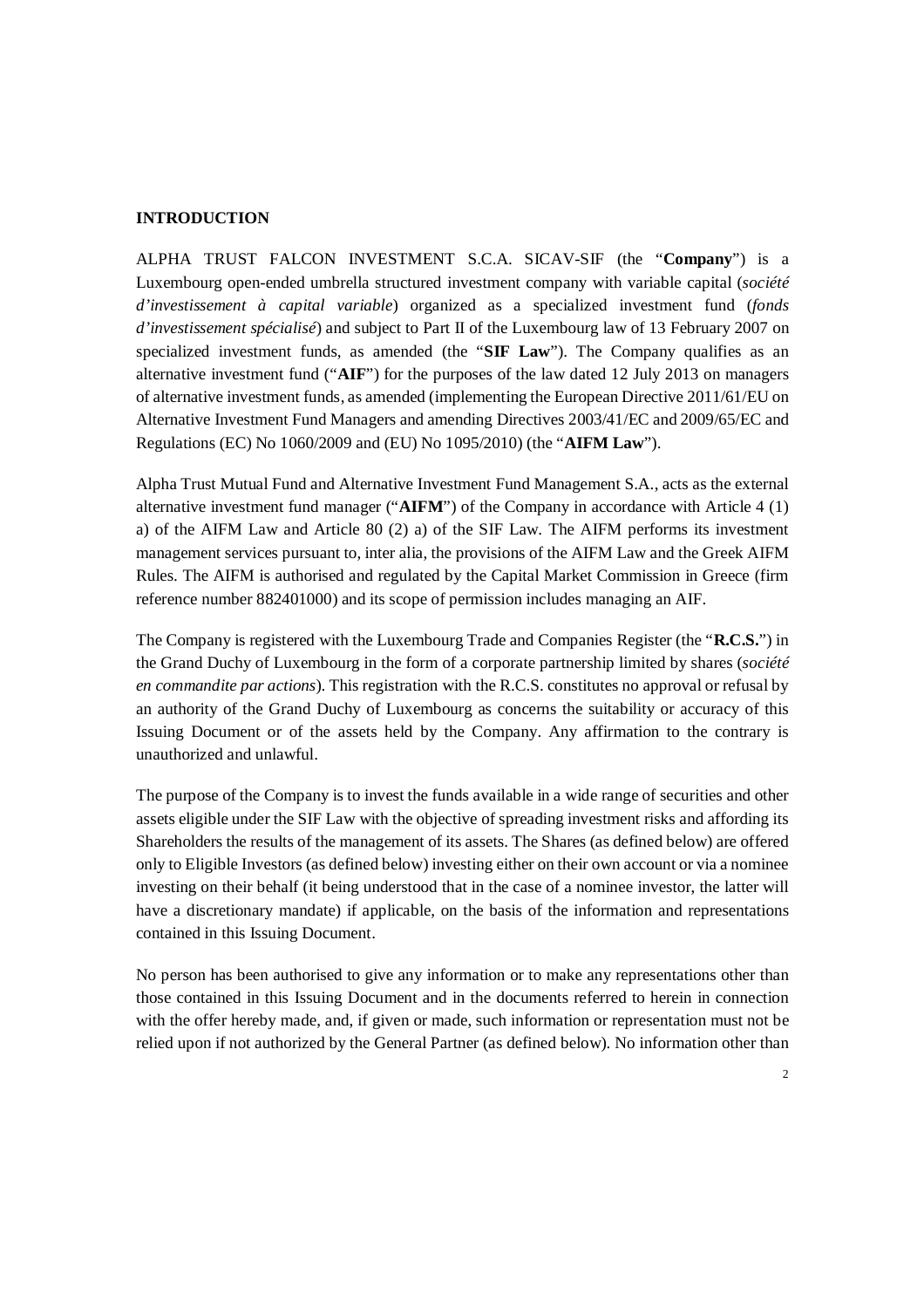that contained in this Issuing Document, in the periodic financial reports or in any other document explicitly mentioned in this Issuing Document may be given in connection with this offer.

The General Partner accepts responsibility for the information contained in this Issuing Document. The Directors (as defined below), whose names appear in "Organisation of the Company" of this Issuing Document, have taken all reasonable care to ensure that the facts stated herein be correctly and fairly presented with respect to all material questions and that no important fact, the omission of which would make misleading any of the statements herein, be omitted.

The Shares will be marketed to any Eligible Investor who wishes to subscribe, the Company may therefore issue shares to investors who may be qualified as retail investors within the meaning of Regulation (EU) N° 1286/2014 of the European Parliament and of the Council of 26 November 2014 on key information documents relating to investment products packaged retail and based on insurance ("**PRIIPS Regulations**"). The Company therefore undertakes to issue key information documents required by the PRIIPS Regulations.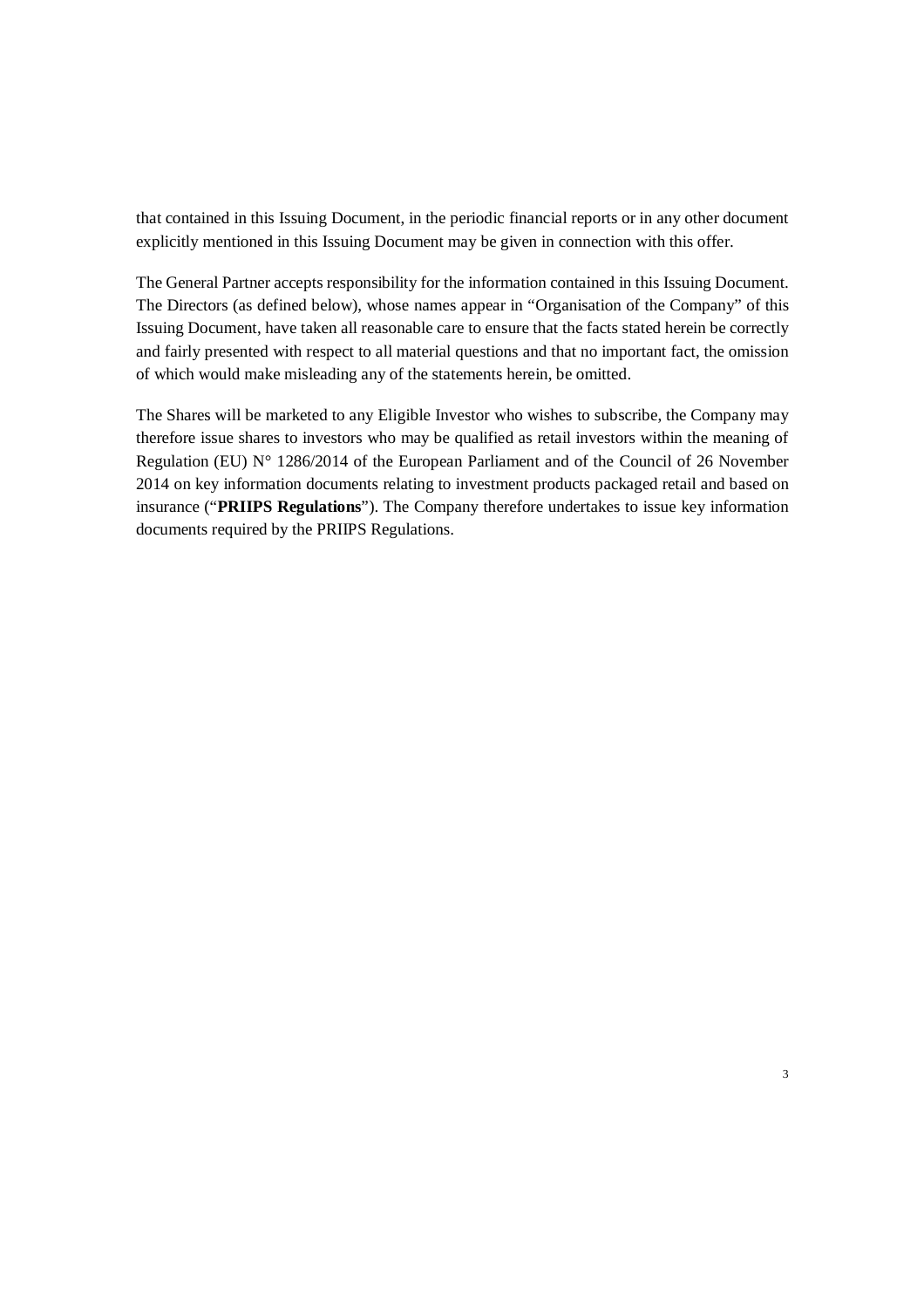# **ORGANISATION OF THE COMPANY**

#### **ALPHA TRUST FALCON INVESTMENT S.C.A. SICAV SIF**

A Luxembourg umbrella investment company with variable capital (*société d'investissement à capital variable-SICAV*) organized as a specialized investment fund (*fonds d'investissement spécialisé*) in the form of a corporate partnership limited by shares (*société en commandite par actions*) Registered office: 28-32 Place de la Gare, L-1616 Luxembourg, Grand Duchy of Luxembourg

 $R \text{ C}$ .S. $\cdot$  B 219075

#### **General Partner**

### **ALPHA TRUST LUXEMBOURG S.à r.l.**

a Luxembourg private limited *company (société à responsablilité limitée)*  Registered office: 28-32 Place de la Gare, L-1616 Luxembourg, Grand Duchy of Luxembourg

R.C.S.: B 218945

#### **Members of the Board of Managers of the General Partner**

Mr. Christodoulos Aesopos (*Dirigeant* and Board Member) Mr. Aristeides Protopapadakis (Board Member) Mr. Benjamin Chouraki (Board Member) Mr. Nikolaos Kyriazis (Board Member) Mr. Phaedon-Theodoros Tamvakakis (Board Member)

#### **AIFM**

**Alpha Trust Mutual Fund and Alternative Investment Fund Management S.A.** 

a Greek public limited company

Registered office: 21, Tatoiou Street, 145 61 Kifisia,

**Greece** 

(reference number 882401000)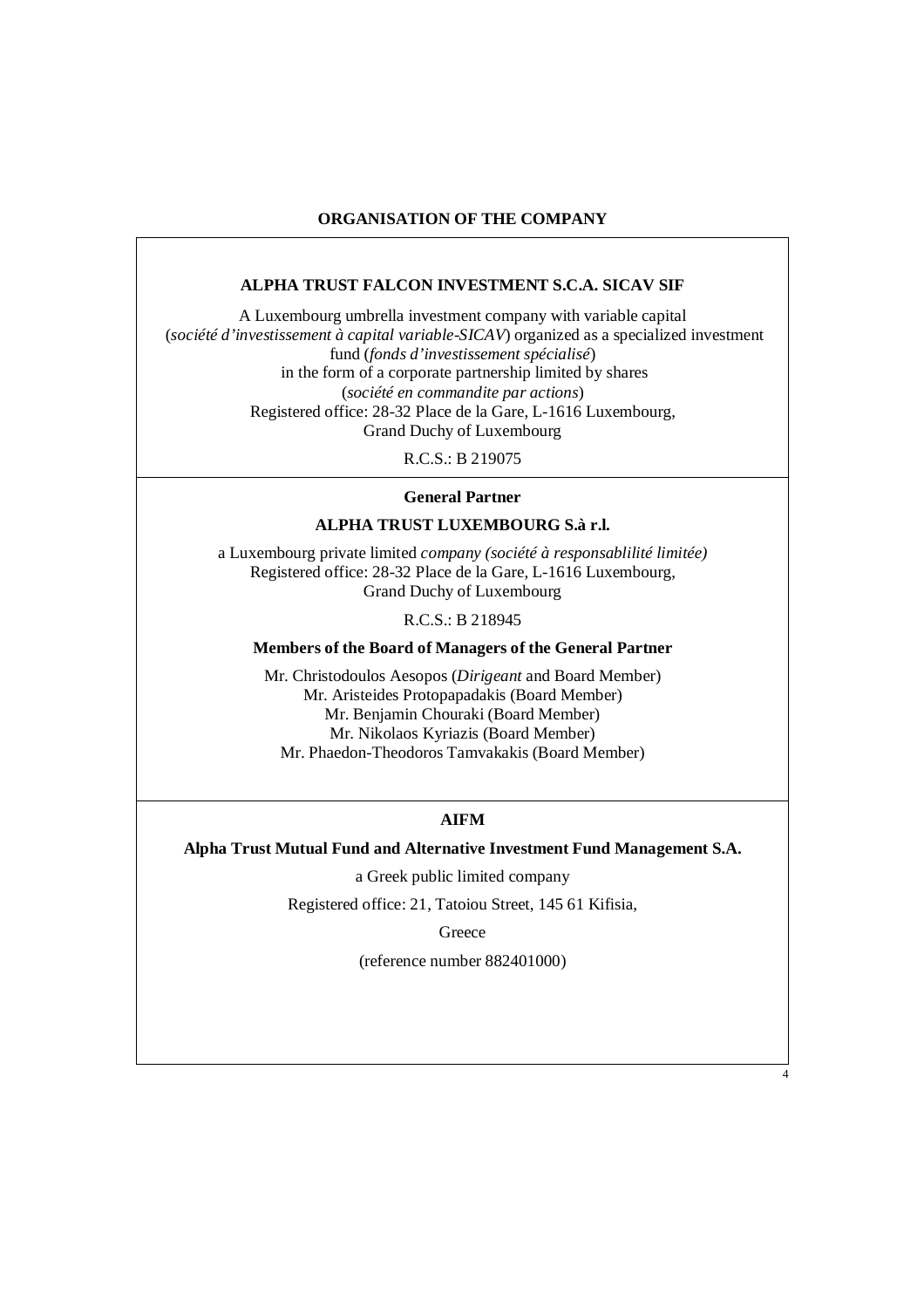#### **Members of the AIFM's board of directors:**

Mr. Phaedon-Theodoros Tamvakakis (Chairman) Mr. David Phillip Gibbs (Vice Chairman) Mr. Christodoulos Aesopos (CEO) Mr. Georgios Campanis (Member) Mr. Iossif Papadogiannis (Member & CIO) Mrs. Angeliki Chatzidaki (Member) Mrs. Agni Levi (Member)

# **Depositary and Paying Agent Société Générale Luxembourg**

Registered office: 11, avenue Emile Reuter, L–2420 Luxembourg, Grand Duchy of Luxembourg

Operational Center: 28-32 Place de la Gare L-1616 Luxembourg

# **Domiciliation, Central Administrative, Registrar and Transfer Agent**

**Société Générale Luxembourg** 

Registered office: 11, avenue Emile Reuter, L–2420Luxembourg, Grand Duchy of Luxembourg

Operational Center: 28-32 Place de la Gare L-1616 Luxembourg

# **Statutory Auditor**

# **PriceWaterhouseCoopers**

Registered Office: 2, rue Gerhard Mercator, B.P. 1443 L-1014 Luxembourg, Grand Duchy of Luxembourg

#### **Legal Advisor**

#### **Baker & McKenzie**

Registered Office: 10-12, boulevard Roosevelt, L-2450 Luxembourg, Grand Duchy of Luxembourg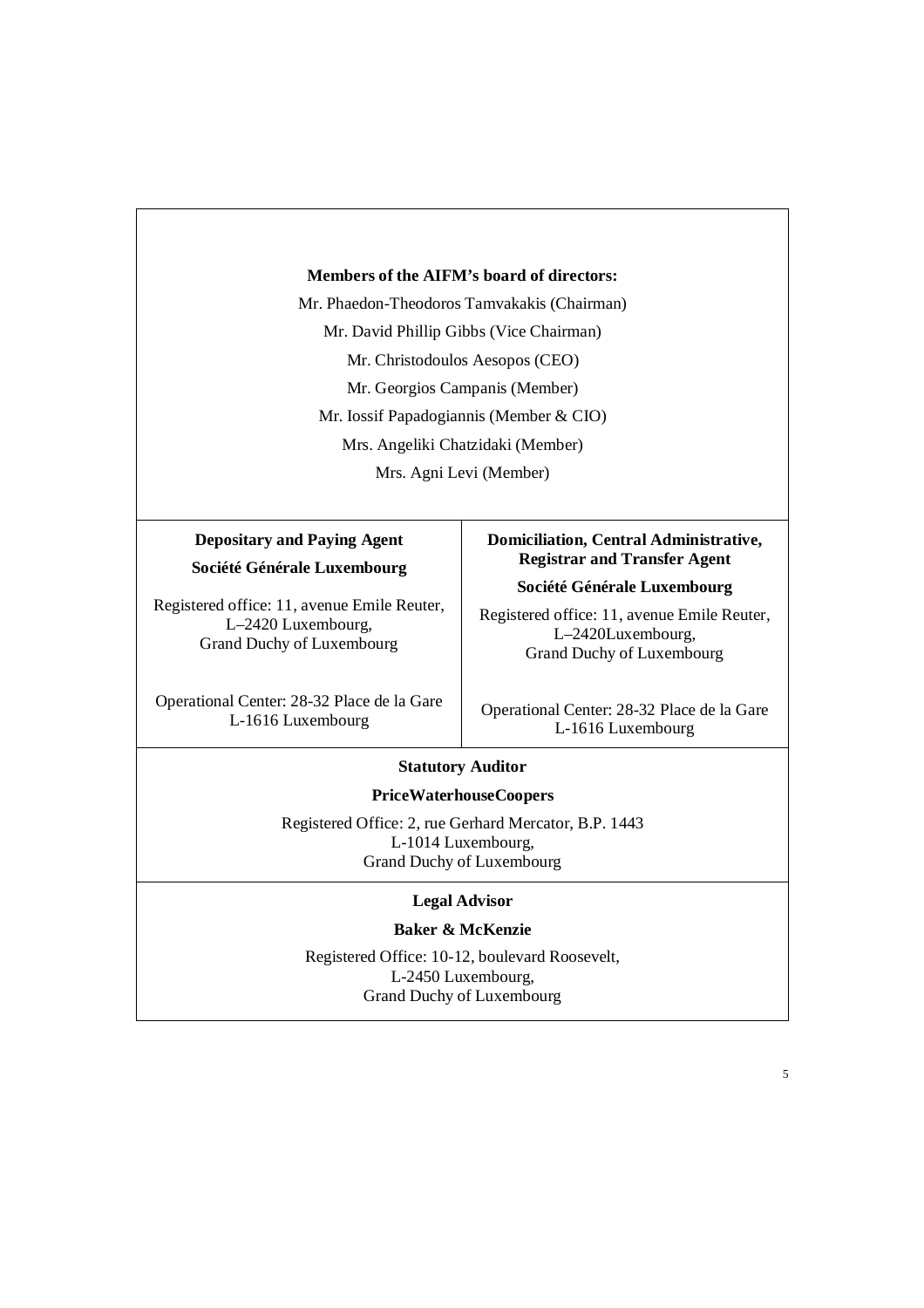# **TABLE OF CONTENTS**

| 1.  |                                                           |
|-----|-----------------------------------------------------------|
| 2.  |                                                           |
| 3.  |                                                           |
| 4.  | OVERALL INVESTMENT OBJECTIVE AND POLICY OF THE COMPANY36  |
| 5.  |                                                           |
| 6.  |                                                           |
| 7.  |                                                           |
| 8.  |                                                           |
| 9.  |                                                           |
| 10. | TEMPORARY SUSPENSION OF SUBSCRIPTIONS, REDEMPTIONS AND    |
| 11. |                                                           |
| 12. |                                                           |
| 13. |                                                           |
| 14. |                                                           |
| 15. |                                                           |
| 16. |                                                           |
| 17. |                                                           |
| 18. | DISSOLUTION AND LIQUIDATION OF THE COMPANY - TERMINATION, |
| 19. | DOCUMENTS AVAILABLE FOR INSPECTION AND DISCLOSURE TO      |
| 20. |                                                           |
|     |                                                           |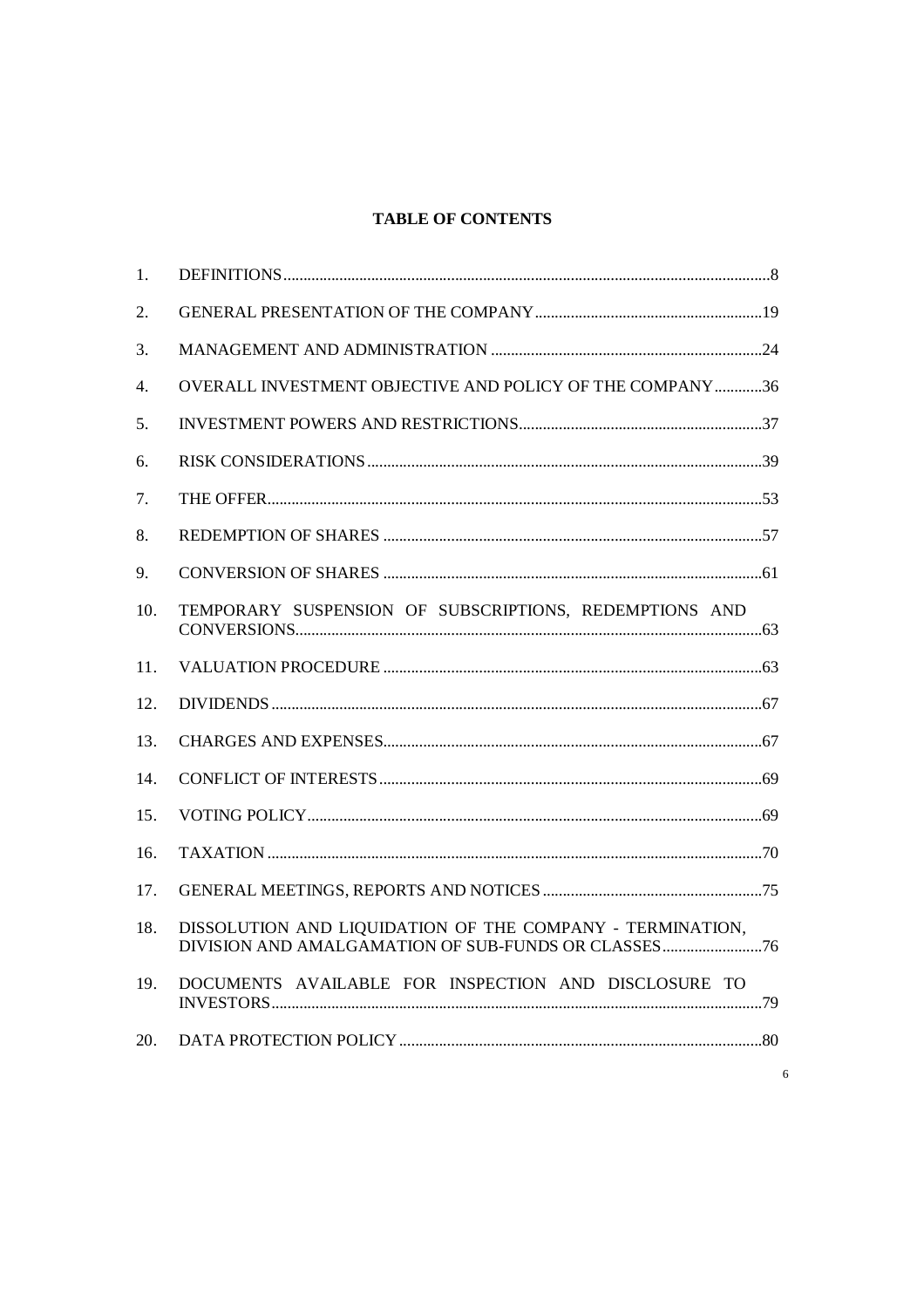|     | 22. AMENDMENTS TO THE ISSUING DOCUMENT AND ITS APPENDICES 80                                                                       |  |
|-----|------------------------------------------------------------------------------------------------------------------------------------|--|
|     |                                                                                                                                    |  |
|     | 24. RESTRICTIONS IN RESPECT OF OFFERING AND OWNERSHIP OF SHARES 81                                                                 |  |
|     |                                                                                                                                    |  |
| 26. | APPENDIX I: ALPHA TRUST FALCON INVESTMENT S.C.A. SICAV-SIF -                                                                       |  |
| 27. | APPENDIX II: ALPHA TRUST FALCON INVESTMENT S.C.A. SICAV-SIF -<br>FALCON REX INVESTMENT SUB-FUND ("Falcon Rex" or the "Sub-fund")92 |  |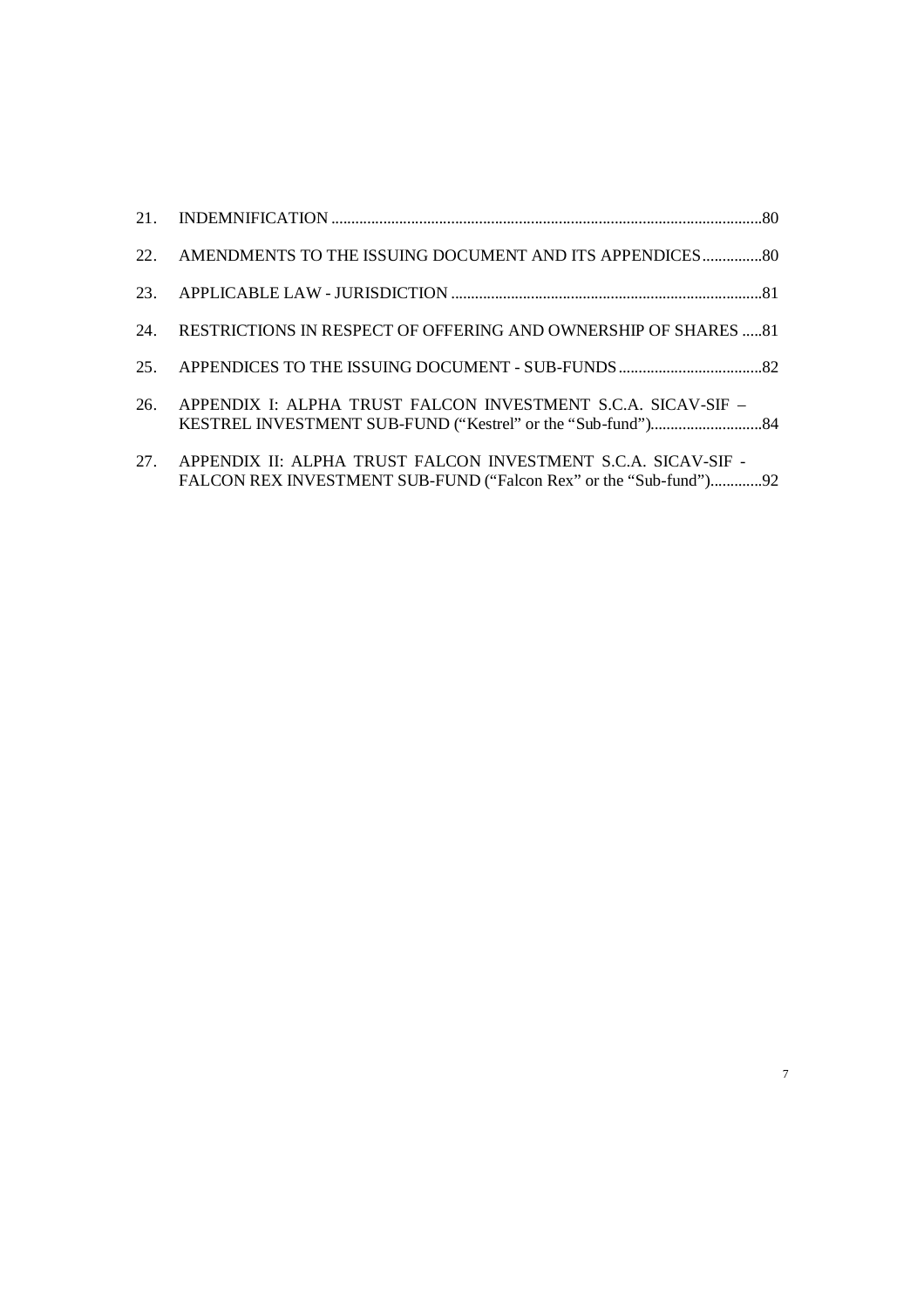# **1. DEFINITIONS**

The following definitions apply throughout the Issuing Document:

| <b>1915 Law</b>                 | the Luxembourg law dated 10 August 1915 on<br>commercial companies, as amended from time to time<br>including by means of the law of 10 August 2016                                                                                                                                                                 |
|---------------------------------|---------------------------------------------------------------------------------------------------------------------------------------------------------------------------------------------------------------------------------------------------------------------------------------------------------------------|
| <b>Accounting Currency</b>      | the currency used to draw-up the financial statements of<br>the Company, being the Euro (as defined below) EUR)                                                                                                                                                                                                     |
| <b>Agent</b>                    | Société Générale Luxembourg, acting in its capacity as<br>corporate and domiciliation, central administrative,<br>registrar and transfer agent of the Company                                                                                                                                                       |
| AIF                             | an alternative investment fund within the meaning of the<br><b>AIFM Law</b>                                                                                                                                                                                                                                         |
| <b>AIF Management Agreement</b> | the alternative investment fund management agreement<br>entered between the AIFM and the Company, as amended<br>from time to time                                                                                                                                                                                   |
| <b>AIFM</b>                     | refers to Alpha Trust Mutual Fund and Alternative<br>Investment Fund Management, S.A. in its capacity as the<br>appointed alternative investment fund manager of the<br>Company, within the meaning of the AIFM Law and the<br><b>Greek AIFM Rules</b>                                                              |
| <b>AIFM Directive</b>           | 2011/61/EU<br>Alternative<br>Directive<br>on<br>European<br>Investment Fund Managers and amending Directives<br>2003/41/EC                                                                                                                                                                                          |
| <b>AIFM Fee</b>                 | the fee calculated and payable by the Company to the<br>AIFM in accordance with Section 13.4 "The AIFM Fees"<br>of this Issuing Document                                                                                                                                                                            |
| <b>AIFM Law</b>                 | the Luxembourg law dated 12 July 2013 on alternative<br>investment fund managers, as amended, implementing the<br>Directive<br>2011/61/EU on<br>Alternative<br>European<br>Investment Fund Managers and amending Directives<br>2003/41/EC and 2009/65/EC and Regulations (EC) No<br>1060/2009 and (EU) No 1095/2010 |
| <b>AIFM Regulations</b>         | means (i) the AIFMD-CDR; and (ii) the European<br>Securities and Markets Authority's (ESMA) regulatory                                                                                                                                                                                                              |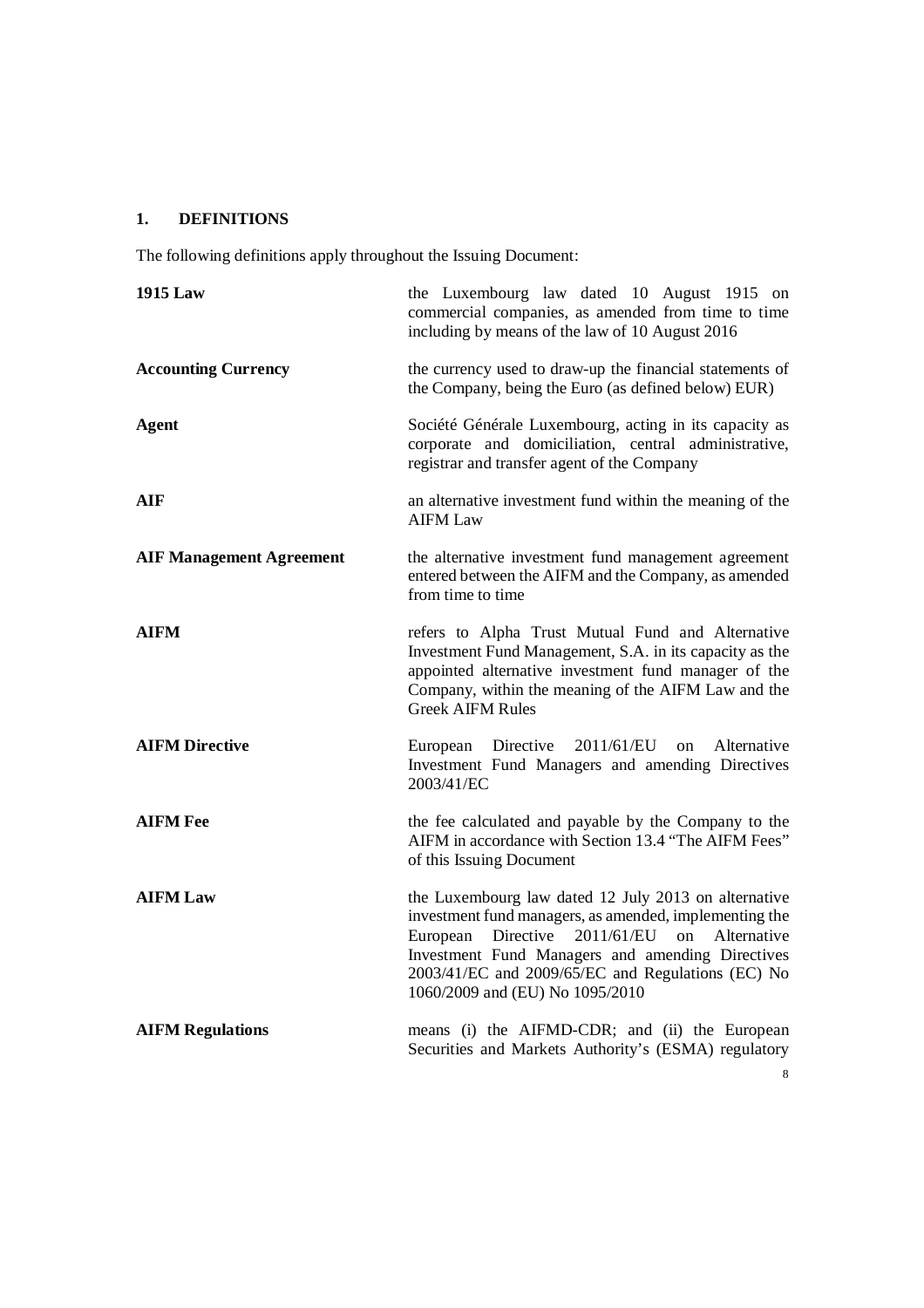technical standards (EC) No 1060/2009 and No 1095/2010 **AIFMD-CDR** means the Commission Delegated Regulation (EU) No 231/2013 of 19 December 2012 supplementing Directive 2011/61/EU of the European Parliament and of the Council with regard to exemptions, general operating conditions, depositaries, leverage, transparency and supervision (as amended and supplemented to from time to time **AML/CFT** means anti-money laundering/combating the financing of terrorism **AML/CFT Laws** all applicable Luxembourg and international laws and circulars regarding the prevention of money laundering and terrorist financing, which in particular are composed of the following: - Luxembourg Law of 12 November 2004 on the fight against money laundering and terrorist financing, as amended, - Regulation CSSF No. 12-02 of 14 December 2012 on the fight against money laundering and terrorist financing, as amended - Luxembourg law of 27 October 2010, relating to the combat against money-laundering and the financing of terrorism, as amended - Grand Ducal regulation of 1 February 2010 providing details on certain provisions of the amended law of 12 November 2004 on the fight against money laundering and terrorist financing, as amended - Regulation (EU) 2015/847 of the European Parliament and of The Council of 20 May 2015 on information accompanying transfers of funds and repealing Regulation (EC) No 1781/2006, as amended - any other applicable EU regulation and CSSF circular, as amended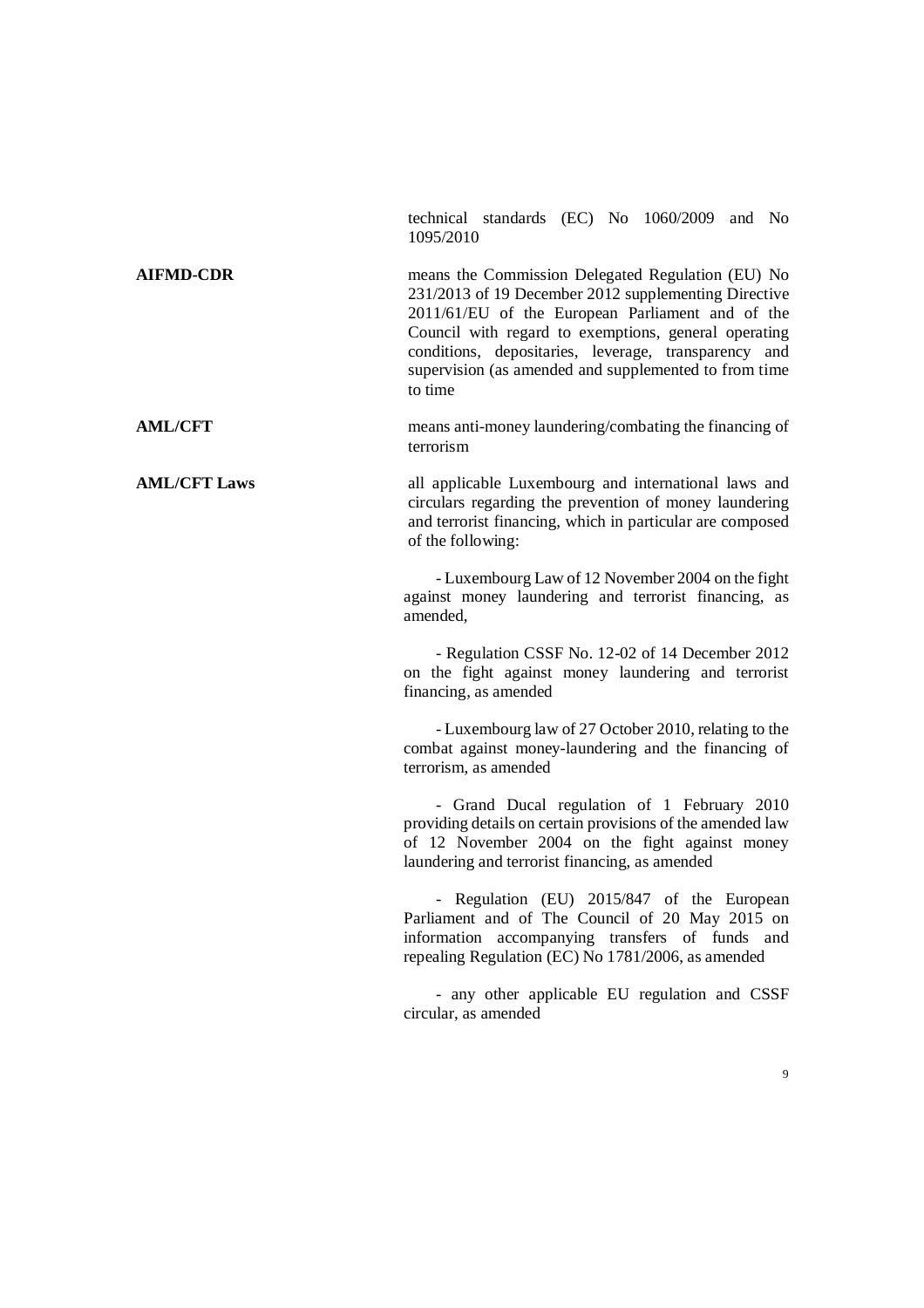| <b>Appendix/Appendices</b>       | the appendices attached to the Issuing Document and<br>forming integral part of the latter                                                                                                                                                                                                                                                                                                                       |
|----------------------------------|------------------------------------------------------------------------------------------------------------------------------------------------------------------------------------------------------------------------------------------------------------------------------------------------------------------------------------------------------------------------------------------------------------------|
| <b>Articles</b>                  | the articles of association of the Company, as amended                                                                                                                                                                                                                                                                                                                                                           |
| <b>Auditor</b>                   | PriceWaterhouseCoopers, acting in its capacity of<br>statutory approved auditor (réviseur d'entreprises agréé)<br>of the Company inscribed on the public register of<br>statutory approved auditors, as further described in<br>section 3.6 "Auditor"                                                                                                                                                            |
| <b>Board</b>                     | means the board of managers of the General Partner                                                                                                                                                                                                                                                                                                                                                               |
| <b>Business Day</b>              | a full bank business day both in Luxembourg and in<br>Greece                                                                                                                                                                                                                                                                                                                                                     |
| Class(es) of Shares / Class(es)  | one or more classes of Shares that may be available in<br>each Sub-fund, whose assets shall be commonly invested<br>according to the investment objective of that Sub-fund,<br>but where a specific sale and/or redemption charge<br>structure, fee structure, distribution policy, target<br>investor, denomination currency or hedging policy shall<br>be applied as further detailed in the relevant Appendix |
| Commitment                       | the amount irrevocably committed by a Shareholder to the<br>Company to subscribe for Shares which will be drawn<br>down over the Company through Capital Contributions                                                                                                                                                                                                                                           |
| Company                          | ALPHA TRUST FALCON INVESTMENT S.C.A.<br><b>SICAV-SIF</b>                                                                                                                                                                                                                                                                                                                                                         |
| <b>Conversion Request</b>        | the written conversion request submitted to the Agent and<br>setting forth the number of Shares or amount of a Sub-<br>fund to be converted in Shares of another Sub-fund, as<br>further detailed in the relevant Appendix                                                                                                                                                                                       |
| <b>Conversion Settlement Day</b> | the Business Day on which the consideration for<br>conversion is fully paid as further detailed in the relevant<br>Appendix                                                                                                                                                                                                                                                                                      |
| <b>CRS</b>                       | has the meaning given to it in section 16.5 "Common<br>Reporting Standard"                                                                                                                                                                                                                                                                                                                                       |
| <b>CRS Law</b>                   | has the meaning given to it in section 16.5 "Common<br>Reporting Standard"                                                                                                                                                                                                                                                                                                                                       |

10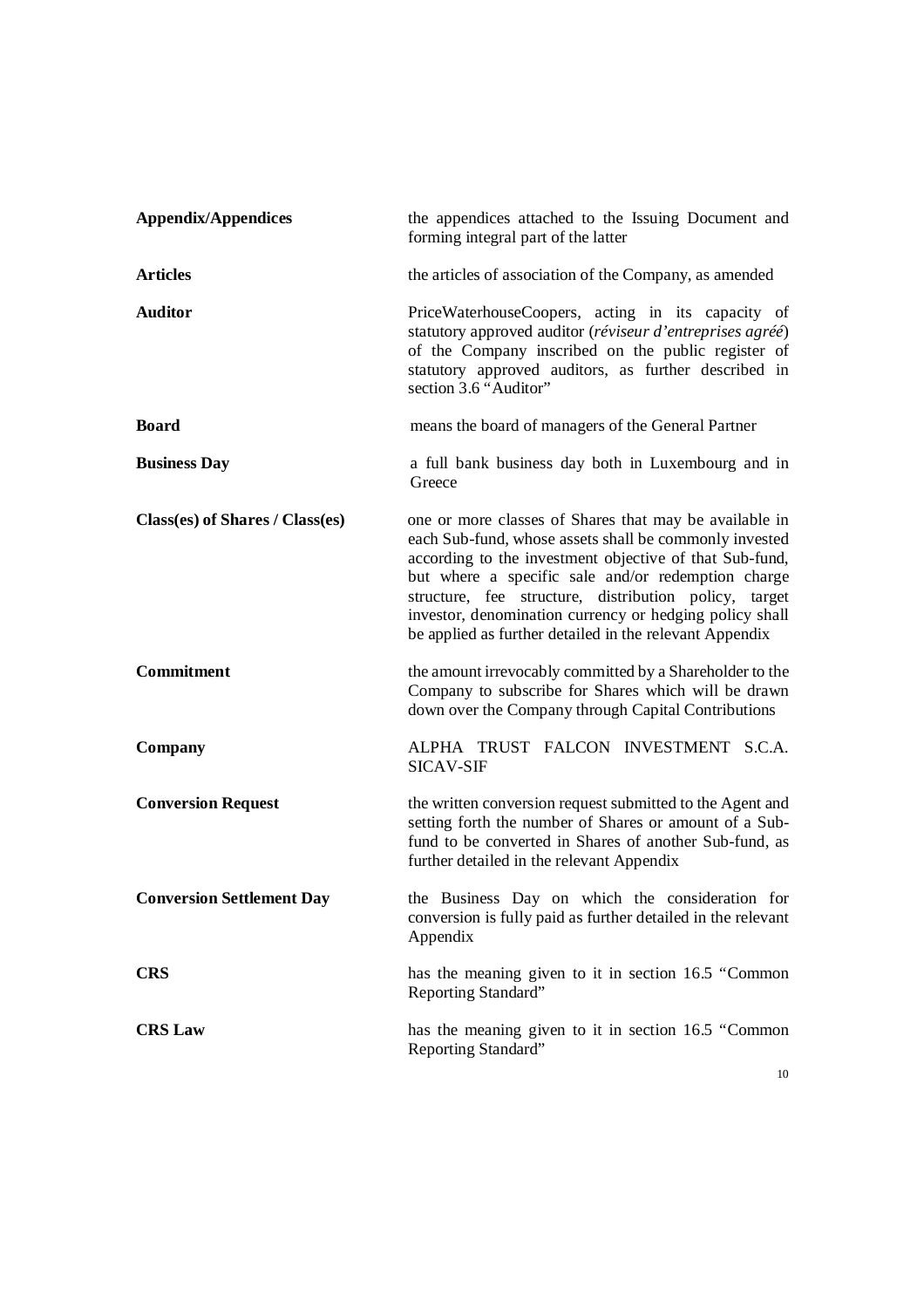| <b>CSSF</b>                        | Commission de Surveillance du Secteur Financier, the<br>Luxembourg supervisory authority of the financial sector                                                                                                                      |
|------------------------------------|---------------------------------------------------------------------------------------------------------------------------------------------------------------------------------------------------------------------------------------|
| CSSF Regulation $N^{\circ}$ 12-02  | means CSSF Regulation N° 12-02 dated 14 December<br>2012 on the fight against money laundering and terrorist<br>financing, as amended from time to time                                                                               |
| <b>CSSF RR/RC FAQ</b>              | means CSSF Foire aux Questions dated 25 November<br>2019 - Persons involved in AML/CFT for a Luxembourg<br>Investment Fund or Investment Fund Manager supervised<br>by the CSSF for AML/CFT purposes, as amended from<br>time to time |
| <b>Cut-Off Time</b>                | deadline before which written Subscription - Redemption<br>- Conversion Requests must be received by the Agent in<br>respect of the relevant Valuation Day, as further detailed<br>in the relevant Appendix                           |
| <b>Deferred Redeemed Shares</b>    | has the meaning ascribed to it in section 8.4 "Limits on<br>redemption"                                                                                                                                                               |
| <b>Denomination Currency</b>       | the currency in which the Net Asset Value of each specific<br>Class of Share of a Sub-fund is denominated, as specified<br>for each Sub-fund in the relevant Appendix                                                                 |
| <b>Depositary and Paying Agent</b> | Société Générale Luxembourg, acting in its capacity as<br>depositary in accordance with Article 19 of the AIFM<br>Law, Article 81 of the SIF Law and pursuant to Chapter<br>IV of the AIFMD-CDR, and paying agent of the<br>Company   |
| <b>Depositary Agreement</b>        | the agreement between the Company and the Depositary<br>dated 08/11/2017, which has been entered into for an<br>undetermined period                                                                                                   |
| <b>Eligible Investor</b>           | means an investor who meets the criteria of a Well-<br>Informed Investor, for the purpose of the SIF Law, and a<br>Professional Investor for the purpose of marketing under<br>the AIFM Directive, as defined below                   |
| <b>ESG</b>                         | has the meaning ascribed to it in section 6.6<br>"Sustainability Risks"                                                                                                                                                               |
| EUR / Euro                         | the lawful currency of the member states of the European<br>Union that have adopted the single currency in<br>11                                                                                                                      |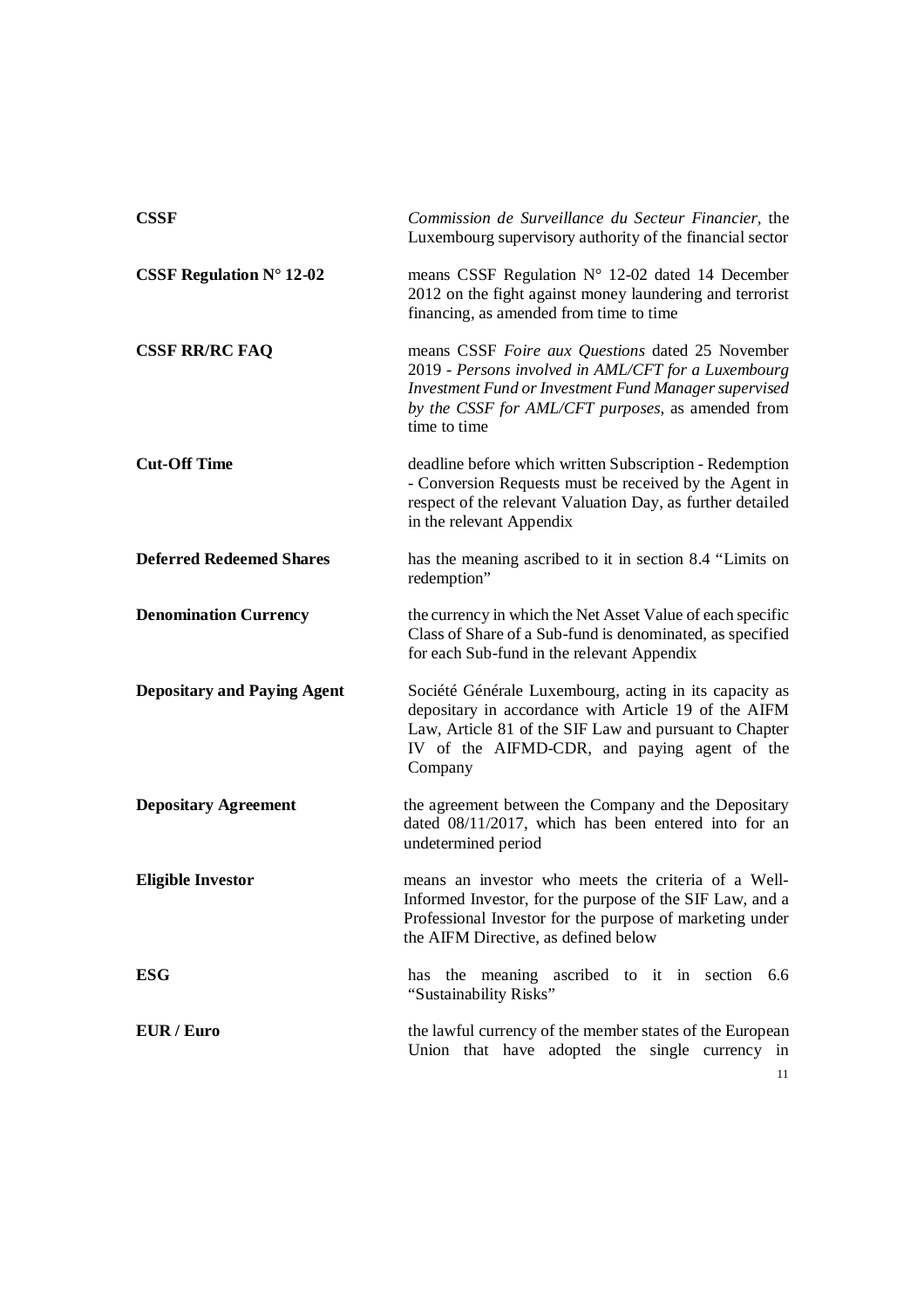|                                                           | accordance with the Treaty establishing the European<br>Community (signed in Rome on 25 March 1957) as the<br>same may be amended from time to time                                                                                                                                                                                                                                                                                                                                                                     |
|-----------------------------------------------------------|-------------------------------------------------------------------------------------------------------------------------------------------------------------------------------------------------------------------------------------------------------------------------------------------------------------------------------------------------------------------------------------------------------------------------------------------------------------------------------------------------------------------------|
| <b>Euro-CRS Directive</b>                                 | has the meaning given to it in section 16.5 "Common"<br>Reporting Standard"                                                                                                                                                                                                                                                                                                                                                                                                                                             |
| <b>EUSD</b>                                               | has the meaning given to it in section 16.5 "Common"<br>Reporting Standard"                                                                                                                                                                                                                                                                                                                                                                                                                                             |
| <b>FATCA</b>                                              | Foreign Account Tax Compliance Act, a U.S. federal law                                                                                                                                                                                                                                                                                                                                                                                                                                                                  |
| <b>FATCA Rules</b>                                        | the regulations relating to Information Reporting by<br>Foreign Financial Institutions and Other Foreign Entities<br>released by the IRS on 28th January 2013 (the "FATCA"<br>Regulations"), all subsequently published FATCA<br>announcements and as the case may be, the provisions of<br>the intergovernmental agreement (IGA) entered between<br>Luxembourg and the U.S. and/or between the country of<br>each investor and the US, and the Luxembourg law of 1<br>July 2015 transposing FATCA into Luxembourg laws |
| <b>Financial Year</b>                                     | the financial year of the Company, which ends on the 31<br>December of each year                                                                                                                                                                                                                                                                                                                                                                                                                                        |
| <b>General Partner or</b><br><b>Unlimited Shareholder</b> | refers to ALPHA TRUST LUXEMBOURG S.à r.l., the<br>unlimited shareholder and sole manager of the Company<br>(actionnaire commandité), indefinitely and jointly and<br>severally liable for the Company's commitments in the<br>meaning of Article 102 of the 1915 Law and pursuant<br>sections 2.1 and 2.2 of this Issuing Document                                                                                                                                                                                      |
| <b>GP</b> Manager(s)                                      | a member of the board of managers of the General Partner                                                                                                                                                                                                                                                                                                                                                                                                                                                                |
| <b>Greek AIFM Rules</b>                                   | Alternative<br>Investment Fund Managers Law<br>the<br>4209/2013 implementing the AIFM Directive in Greece                                                                                                                                                                                                                                                                                                                                                                                                               |
| <b>Hellenic Capital Market</b><br>Commission ("HCMC")     | is the Greek competent authority, member of European<br>Securities and Markets Authority (ESMA), being in<br>charge of ensuring protection and the orderly and efficient<br>operation of the capital market                                                                                                                                                                                                                                                                                                             |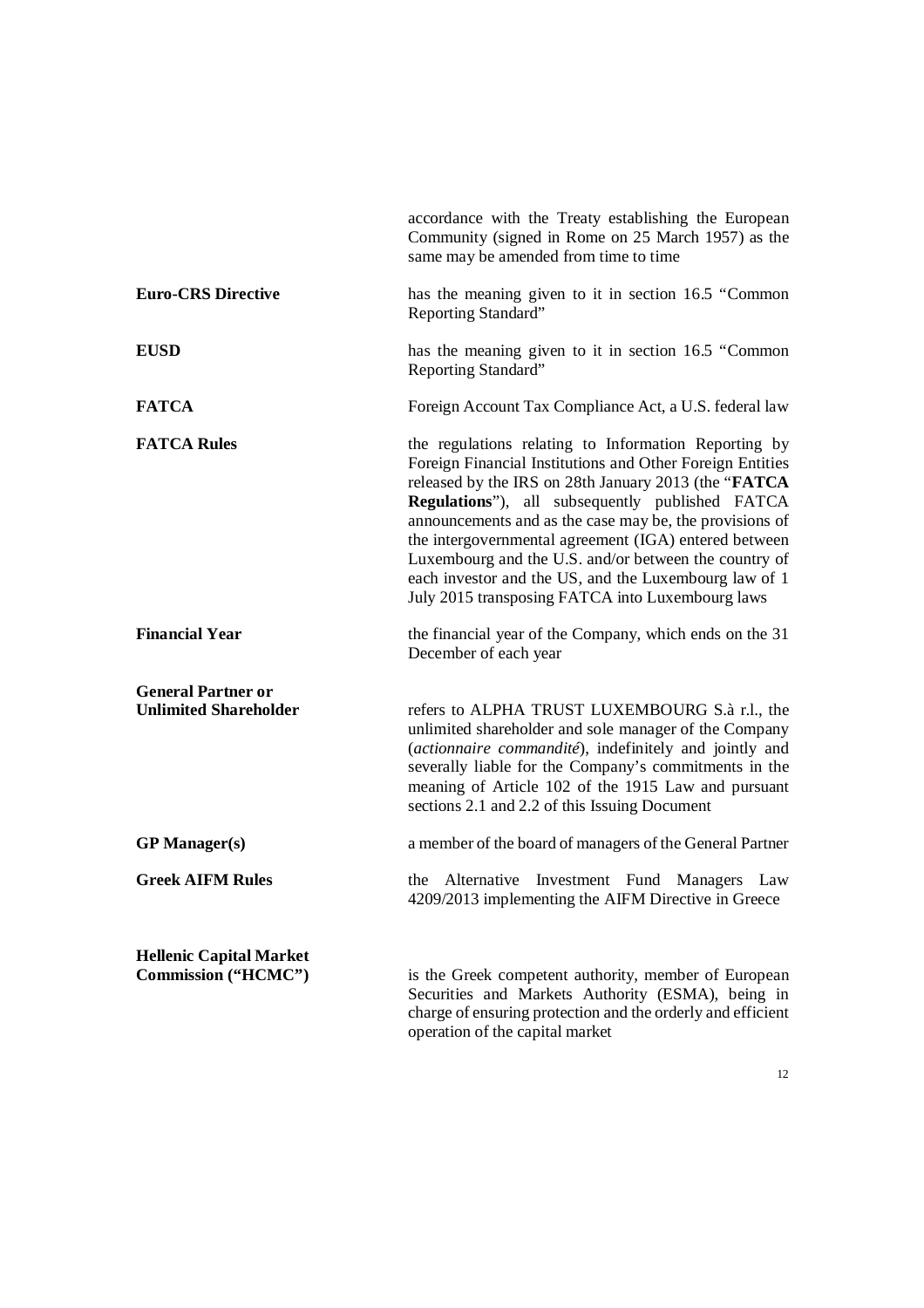| <b>IGA</b>                         | has the meaning given to it in section 16.5 "Common<br>Reporting Standard"                                                                                                                                                                |
|------------------------------------|-------------------------------------------------------------------------------------------------------------------------------------------------------------------------------------------------------------------------------------------|
| <b>Indemnified Person</b>          | the meaning<br>as defined in section<br>21<br>has<br>"Indemnification"                                                                                                                                                                    |
| <b>Initial Price</b>               | Unless otherwise provided for in the Sub-fund Appendix,<br>the subscription price at which the Shares of any Class are<br>offered during the Initial Subscription Period as further<br>described in section 7.2 "Subscription for Shares" |
| <b>Initial Subscription Period</b> | the initial subscription day or initial subscription period<br>during which the Shares of any Class may be issued at the<br>Initial Price as specified for each Class of any Sub-fund<br>in the Appendices                                |
| <b>Investment Advisor</b>          | any person or entity as may be appointed from time to<br>time as investment advisor of the Company as further<br>described in the relevant Appendix                                                                                       |
| <b>IPEV Guidelines</b>             | the International Private Equity and Venture Capital<br>Valuation Guidelines, as amended from time to time or<br>replaced                                                                                                                 |
| <b>IRS</b>                         | has the meaning given to it in section 16.5 "Common<br>Reporting Standard"                                                                                                                                                                |
| <b>Issuing Document</b>            | this issuing document of the Company, including the<br>Appendices hereto, issued in accordance with article 52<br>of the SIF Law as the same may be amended,<br>supplemented and modified from time to time                               |
| <b>Launch Date</b>                 | the launch date of a Sub-fund as specified for each Sub-<br>fund in the relevant Appendix                                                                                                                                                 |
| <b>Lux GAAP</b>                    | has the meaning ascribed to it in section 11 "Valuation<br>Procedure"                                                                                                                                                                     |
| <b>Management Fee</b>              | the management fee calculated and payable by the<br>Company to the General Partner in accordance with<br>Section 13.3 "The General Partner Fees" of this Issuing<br>Document                                                              |
| <b>Management Share(s)</b>         | has the meaning ascribed to it in section 2.4 "Capital"                                                                                                                                                                                   |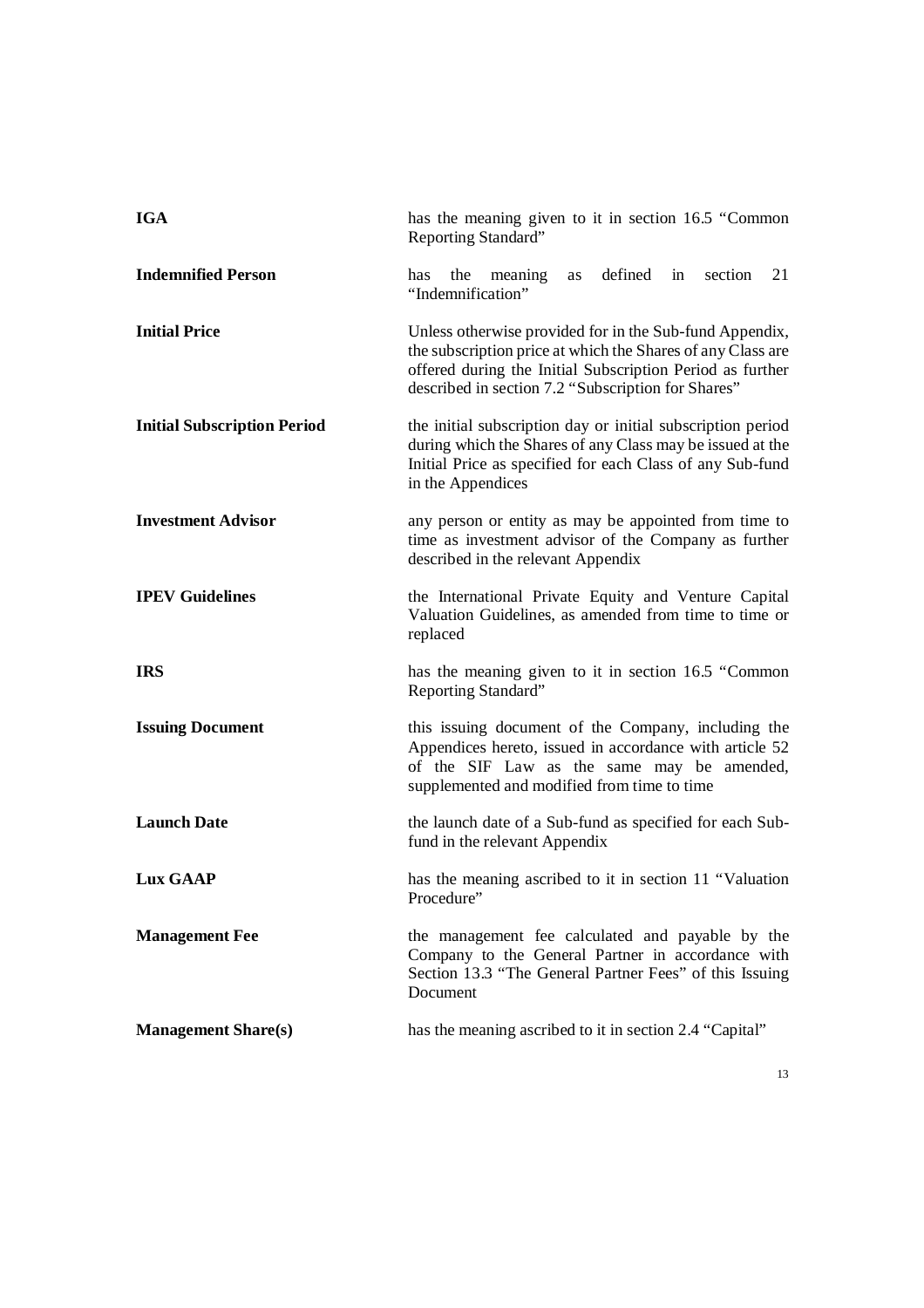| <b>Minimum Holding</b>                     | a minimum number of Shares or amount in the Reference<br>Currency or Denomination Currency which a Shareholder<br>must hold in a given Sub-fund or Class as further detailed<br>for the respective Sub-fund or Class in the relevant<br>Appendix                                                                                                                                                                                                                                                                                                                                                                                                                                                                                                                                                                                                                                                                                                        |
|--------------------------------------------|---------------------------------------------------------------------------------------------------------------------------------------------------------------------------------------------------------------------------------------------------------------------------------------------------------------------------------------------------------------------------------------------------------------------------------------------------------------------------------------------------------------------------------------------------------------------------------------------------------------------------------------------------------------------------------------------------------------------------------------------------------------------------------------------------------------------------------------------------------------------------------------------------------------------------------------------------------|
| <b>Minimum Subscription</b>                | a minimum number of Shares or amount in the Reference<br>Currency or Denomination Currency which a Shareholder<br>must subscribe in a Sub-fund or Class as further detailed<br>for the respective Sub-fund or Class in the relevant<br>Appendix                                                                                                                                                                                                                                                                                                                                                                                                                                                                                                                                                                                                                                                                                                         |
| <b>Multilateral Agreement</b>              | has the meaning given to it in section 16.5 "Common<br>Reporting Standard"                                                                                                                                                                                                                                                                                                                                                                                                                                                                                                                                                                                                                                                                                                                                                                                                                                                                              |
| <b>Multilateral Trading Facility / MTF</b> | has the meaning as defined in Directive 2004/39/EC on<br>markets in financial instruments, as amended from time<br>to time                                                                                                                                                                                                                                                                                                                                                                                                                                                                                                                                                                                                                                                                                                                                                                                                                              |
| <b>Net Asset Value / NAV</b>               | the net asset value of the Company or the given Sub-fund<br>or Class (as the case may be) as determined in accordance<br>with the Articles and section 11 "Valuation Procedure"                                                                                                                                                                                                                                                                                                                                                                                                                                                                                                                                                                                                                                                                                                                                                                         |
| <b>OTC</b>                                 | over-the-counter                                                                                                                                                                                                                                                                                                                                                                                                                                                                                                                                                                                                                                                                                                                                                                                                                                                                                                                                        |
| <b>PRIIPS Regulations</b>                  | has the meaning ascribed to it in the introduction                                                                                                                                                                                                                                                                                                                                                                                                                                                                                                                                                                                                                                                                                                                                                                                                                                                                                                      |
| <b>Prohibited Person(s)</b>                | any person, firm, partnership or corporate body, if such<br>holding may be detrimental to the interests of the existing<br>Shareholders or of the Company, if it may result in a<br>breach of any law or regulation, whether Luxembourg or<br>otherwise, or if as a result thereof the Company may<br>become exposed to tax disadvantages, fines or penalties<br>that it would not have otherwise incurred; the term<br>"Prohibited Person" therefore includes any person, firm,<br>partnership or corporate body, (i) which does not meet the<br>definition of Eligible Investors (as defined above); or (ii)<br>who qualifies as a U.S. Person or who falls under rules<br>prohibiting such person from directly or indirectly<br>engaging in transactions, or from acquiring or retaining<br>an ownership in, or having certain relationships with, the<br>Company; or (iii) who does not satisfactorily pass the<br>AIFM anti-money laundering test |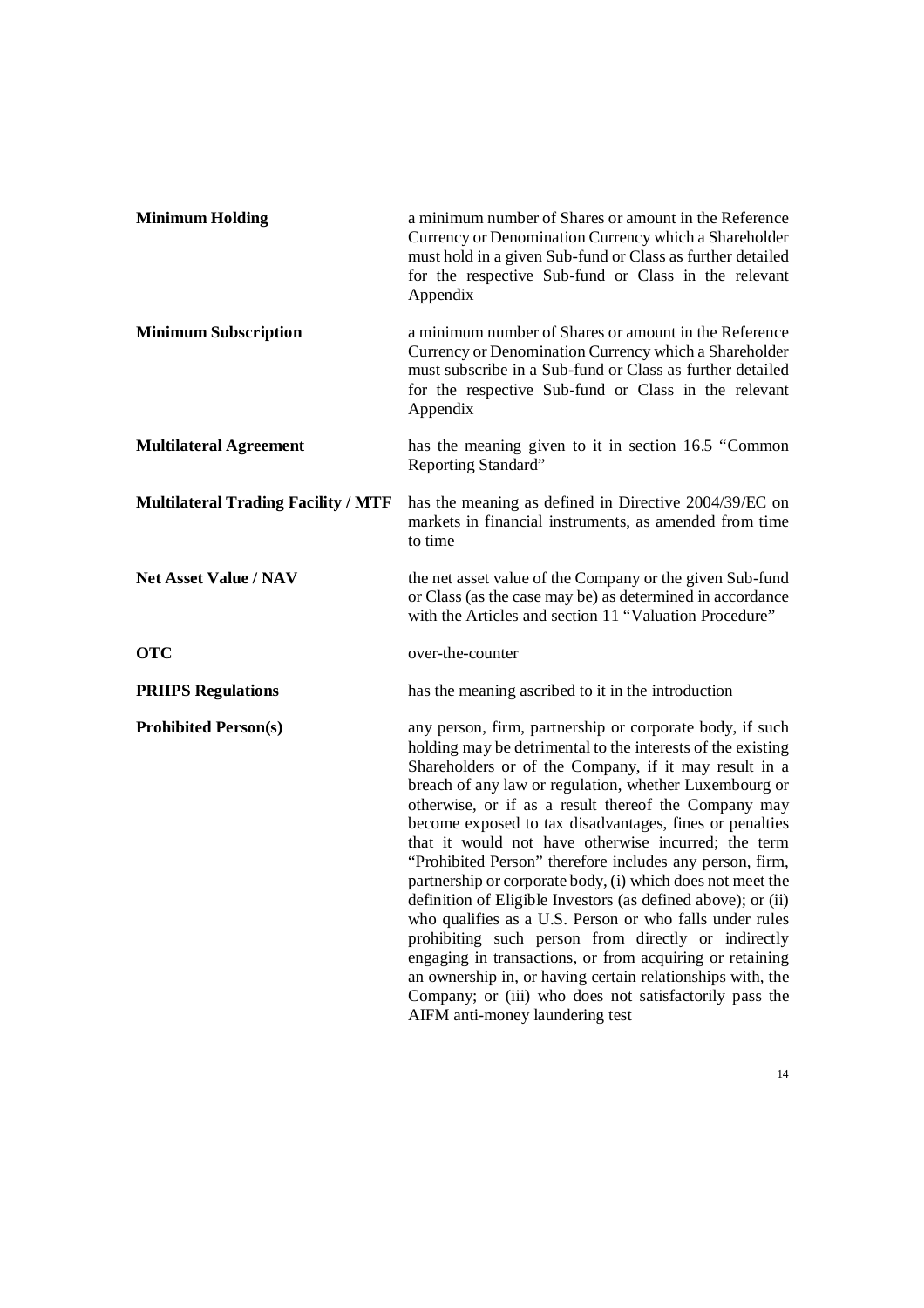| <b>Professional Investor</b>     | means an investor which is considered to be a professional<br>client or may, on request, be treated as a professional<br>client within the meaning of Annex II of Directive<br>2014/65/UE on markets in financial instruments<br>amending Council Directives 85/611/EEC and 93/6/EEC<br>and Directive 2000/12/EC of the European Parliament<br>and of the Council and repealing Council Directive<br>93/22/EEC |
|----------------------------------|----------------------------------------------------------------------------------------------------------------------------------------------------------------------------------------------------------------------------------------------------------------------------------------------------------------------------------------------------------------------------------------------------------------|
| RC                               | has the meaning ascribed to it in section 3.5 "Anti-Money"<br>Laundering and further identification requirements"                                                                                                                                                                                                                                                                                              |
| <b>R.C.S.</b>                    | the Luxembourg Register of Trade and Companies                                                                                                                                                                                                                                                                                                                                                                 |
| <b>Redemption Price</b>          | the price at which the Shares are redeemed, as further<br>described in section 8 "Redemption of Shares" of this<br>Issuing Document and in the Appendices                                                                                                                                                                                                                                                      |
| <b>Redemption Request</b>        | the written redemption request submitted to the Agent in<br>respect of a Sub-fund on a specific Class of Shares and<br>setting forth the number of Shares to be redeemed by the<br>Company, as further detailed in the relevant Appendix                                                                                                                                                                       |
| <b>Redemption Settlement Day</b> | the Business Day on which the Redemption Price is fully<br>paid up, as further detailed in the relevant Appendix                                                                                                                                                                                                                                                                                               |
| <b>Reference Currency</b>        | the currency in which the Net Asset Value of each Sub-<br>fund is denominated, as specified for each Sub-fund in the<br>relevant Appendix                                                                                                                                                                                                                                                                      |
| <b>Regulated Market(s)</b>       | has the meaning as defined in Directive 2004/39/EC on<br>markets in financial instruments, as amended from time<br>to time                                                                                                                                                                                                                                                                                     |
| <b>RR</b>                        | has the meaning ascribed to it in section 3.5 "Anti-Money"<br>Laundering and further identification requirements"                                                                                                                                                                                                                                                                                              |
| <b>Saving Law</b>                | has the meaning given to it in section 16.5 "Common<br>Reporting Standard"                                                                                                                                                                                                                                                                                                                                     |
| <b>Settlement Day</b>            | the Business Day on which the Subscription Price,<br>Redemption Price, or the consideration for Conversion, as<br>the case may be, is fully paid, as further detailed in the<br>relevant Appendix                                                                                                                                                                                                              |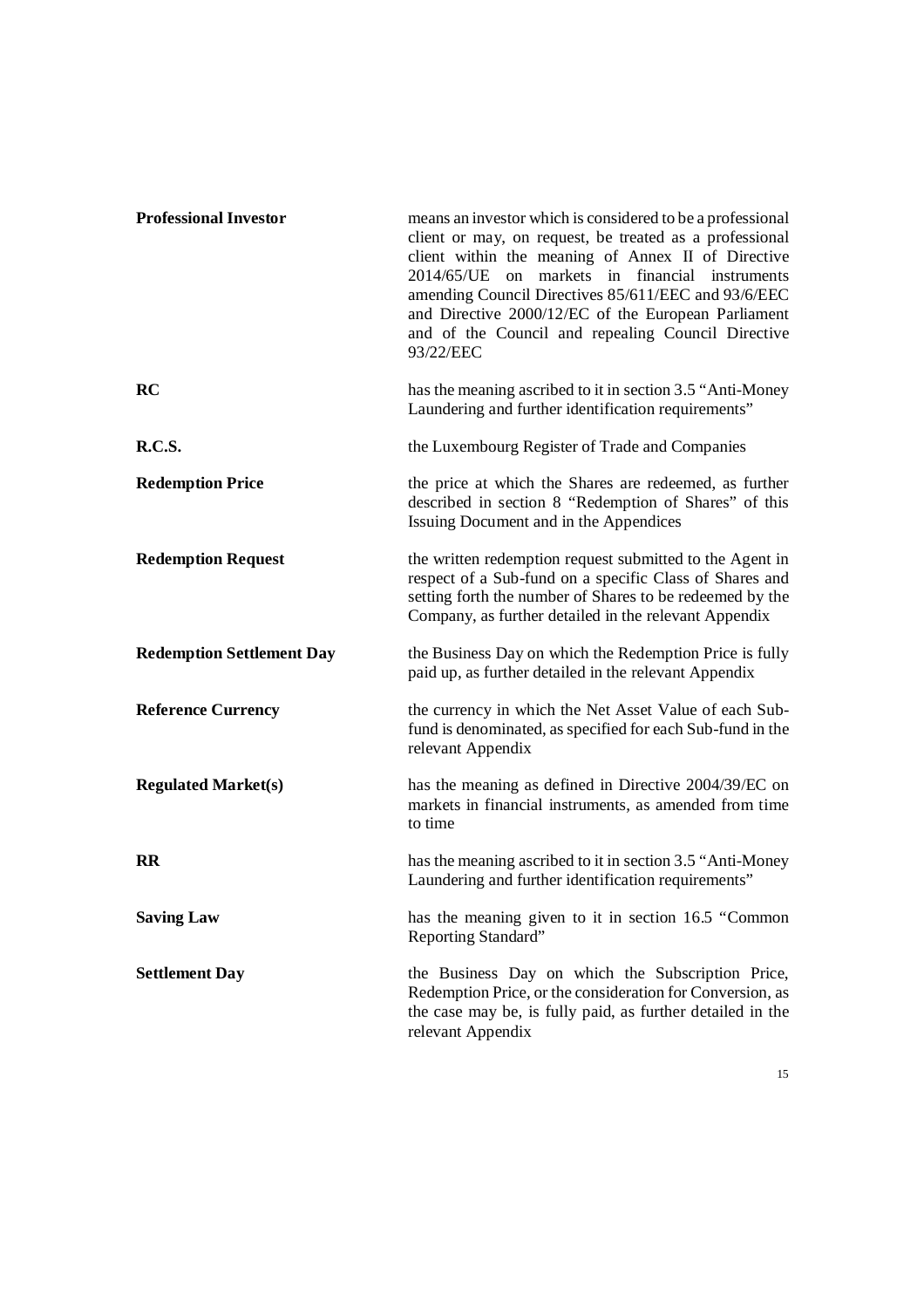| <b>SFDR</b>                        | Regulation (EU) 2019/2088 of the European Parliament<br>and of the Council of 27 November 2019 on<br>sustainability-related disclosures in the financial services<br>sector, as amended or supplemented from time to time                                                                                                        |
|------------------------------------|----------------------------------------------------------------------------------------------------------------------------------------------------------------------------------------------------------------------------------------------------------------------------------------------------------------------------------|
| <b>SFTR</b>                        | the Regulation (EU) 2015/2365 of the European<br>Parliament and of the Council of 25 November 2015 on<br>transparency of securities financing transactions and of<br>reuse, and amending Regulation (EU) No 648/2012                                                                                                             |
| Share(s)                           | a limited share (action de commanditaire) of any Class of<br>any Sub-fund in the capital of the Company, the details of<br>which are specified in the Appendices                                                                                                                                                                 |
| Shareholder(s)                     | means a holder of one or more Shares of any Class of any<br>Sub-fund in the capital of the Company (actions<br>ordinaires de commanditaire), whose liability is limited<br>to the amount of its investment in the Company<br>$(\textit{action}\n  naires\n  commanditaires(s)).$                                                 |
| <b>SIF</b>                         | specialized investment funds within the meaning of the<br><b>SIF Law</b>                                                                                                                                                                                                                                                         |
| <b>SIF Law</b>                     | the Luxembourg law dated 13 February 2007 on<br>specialised investment funds, as amended                                                                                                                                                                                                                                         |
| $Sub-fund(s)$                      | any sub-fund of the Company, whereby a distinct pool of<br>assets and liabilities is managed according to a specific<br>investment policy, as further detailed in section 2.5 "Sub-<br>funds" and in the Appendices                                                                                                              |
| <b>Subscription Price</b>          | the subscription price at which the Shares of any Class are<br>offered after the end of the Initial Subscription Period as<br>further described in section 7.2 "Subscription for Shares"<br>and in the Appendices                                                                                                                |
| <b>Subscription Request</b>        | the written subscription request submitted to the Agent<br>with all relevant documents to qualify as Shareholder in<br>respect of a Sub-fund on a specific Class of Shares and<br>setting forth the number of Shares or amount to be<br>subscribed by such prospective investor, as further<br>detailed in the relevant Appendix |
| <b>Subscription Settlement Day</b> | the Business Day on which the Subscription Price is fully<br>paid, as further detailed in the relevant Appendix                                                                                                                                                                                                                  |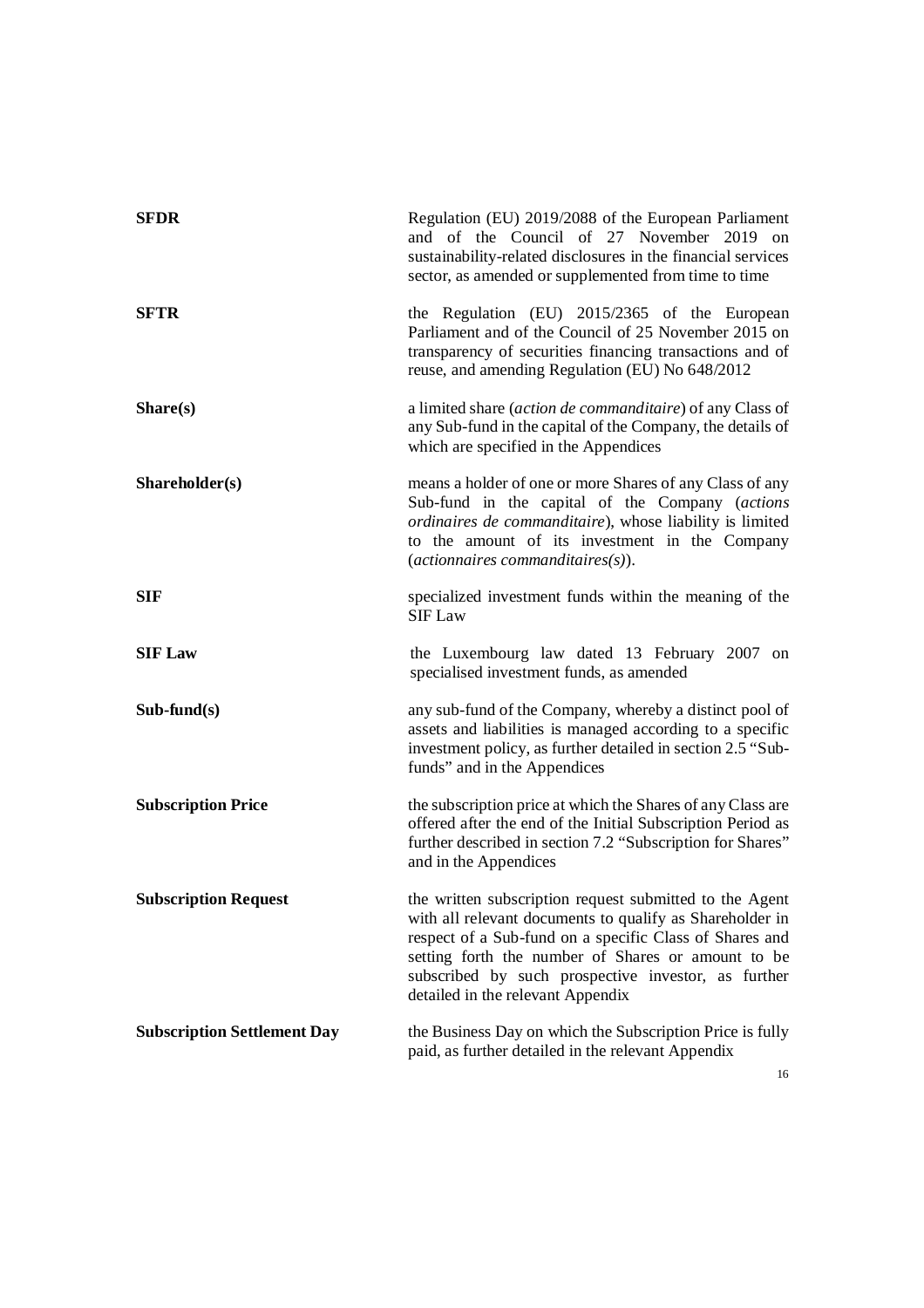| <b>Sustainability Risks</b>   | environmental, social or governance events or conditions<br>that, it they occur, could cause an actual or potential<br>principal adverse impact on the value of one or more<br>investments in the Company                                                                                                                                                                                                                                                                                                                                                                                    |
|-------------------------------|----------------------------------------------------------------------------------------------------------------------------------------------------------------------------------------------------------------------------------------------------------------------------------------------------------------------------------------------------------------------------------------------------------------------------------------------------------------------------------------------------------------------------------------------------------------------------------------------|
| <b>Territories</b>            | has the meaning given to it in section 16.5 "Common<br>Reporting Standard"                                                                                                                                                                                                                                                                                                                                                                                                                                                                                                                   |
| UCI(s)                        | regulated investment fund that is subject to risk<br>diversification rules                                                                                                                                                                                                                                                                                                                                                                                                                                                                                                                   |
| U.S.                          | the United States of America                                                                                                                                                                                                                                                                                                                                                                                                                                                                                                                                                                 |
| <b>USD</b>                    | the official currency of the U.S.                                                                                                                                                                                                                                                                                                                                                                                                                                                                                                                                                            |
| <b>UCITS</b>                  | undertakings for collective investments in transferable<br>securities, within the meaning of the Directive<br>2009/65/EC of the European Parliament and of the<br>Council of 13 July 2009 on the coordination of laws,<br>regulations and administrative provisions relating to<br>undertakings for collective investment in transferable<br>securities                                                                                                                                                                                                                                      |
| U.S. Person(s)                | a citizen or resident of the U.S., a corporation, partnership<br>or any other entity created in or under the laws of the U.S.<br>or any person falling within the definition of the term<br>"United States Person" under the 1933 Act                                                                                                                                                                                                                                                                                                                                                        |
| <b>Valuation Day</b>          | each Business Day on which the Net Asset Value of a<br>Sub-fund and the Share Class(es) is calculated on the<br>basis of the closing prices of the assets held by the Sub-<br>fund as at close of business on the relevant Valuation Day,<br>dated on that day and/or such other Business Day as<br>specified in the related Appendix in respect of a Sub-fund,<br>upon the frequency set forth in the relevant Appendix and<br>at least once a year in accordance with the SIF Law and<br>the AIFM Law. Valuations shall be expressed in the<br>Reference Currency of the relevant Sub-fund |
| <b>Well-Informed Investor</b> | has the meaning ascribed to it in the SIF Law, and<br>includes:                                                                                                                                                                                                                                                                                                                                                                                                                                                                                                                              |
|                               | institutional investors;<br>(a)                                                                                                                                                                                                                                                                                                                                                                                                                                                                                                                                                              |
|                               | professional investors; or<br>(b)                                                                                                                                                                                                                                                                                                                                                                                                                                                                                                                                                            |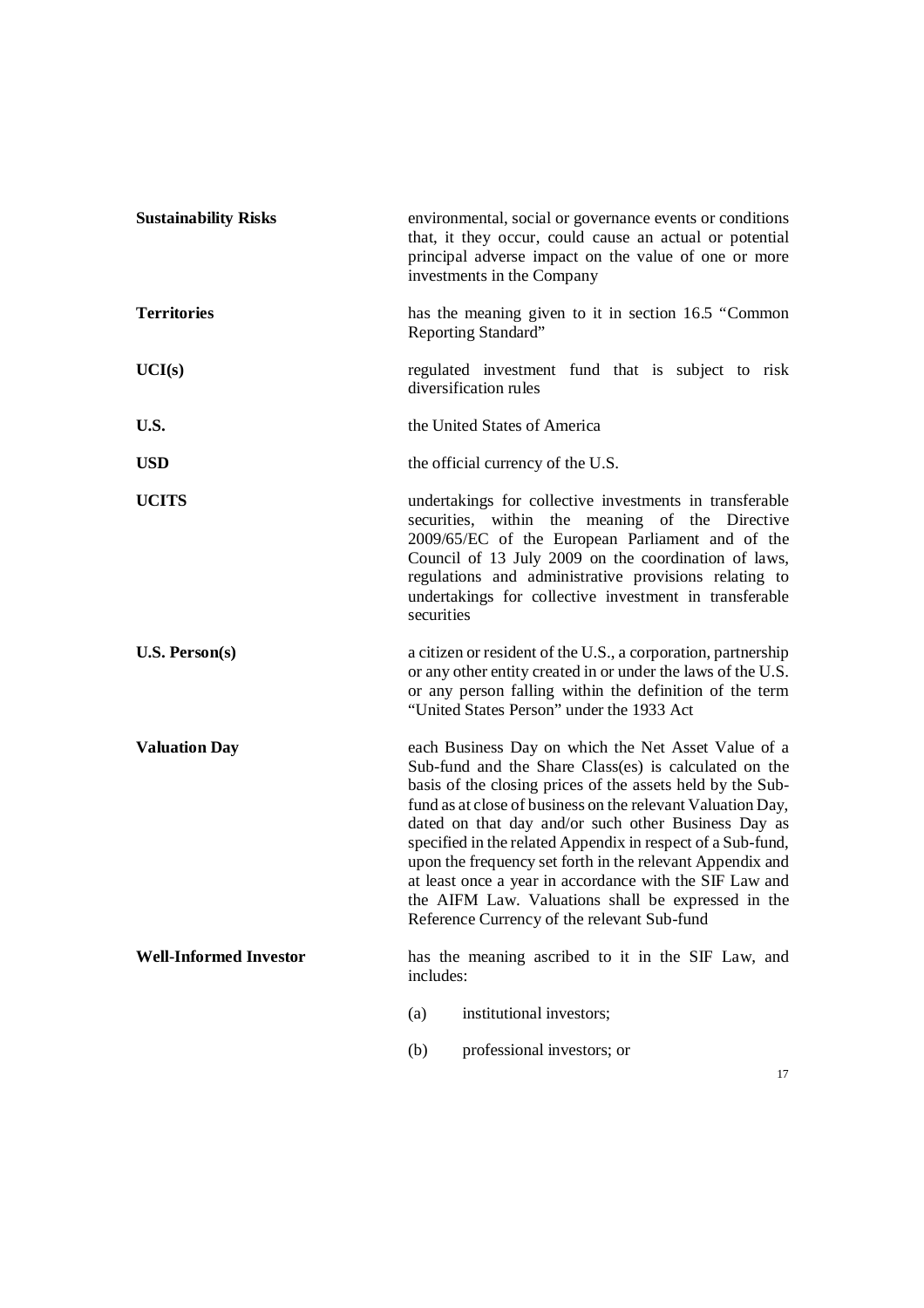(c) any other well-informed investor who fulfils the following conditions: (i) has declared in writing his adhesion to the status of well-informed investor; and (ii) invests a minimum of EUR 125,000 (or the equivalent thereof in another currency) in the Company or has been the subject of an assessment made by a credit institution within the meaning of Directive 2006/48/EC, by an investment firm within the meaning of Directive 2004/39/EC or by a management company within the meaning of Directive 2009/65/EC certifying his expertise, his experience and his knowledge in adequately apprising an investment in the Company.

Capitalized terms in headings are not necessarily, but may be defined terms. The singular form shall be understood to include the plural form and the plural form shall be understood to include the singular form, unless the context otherwise requires.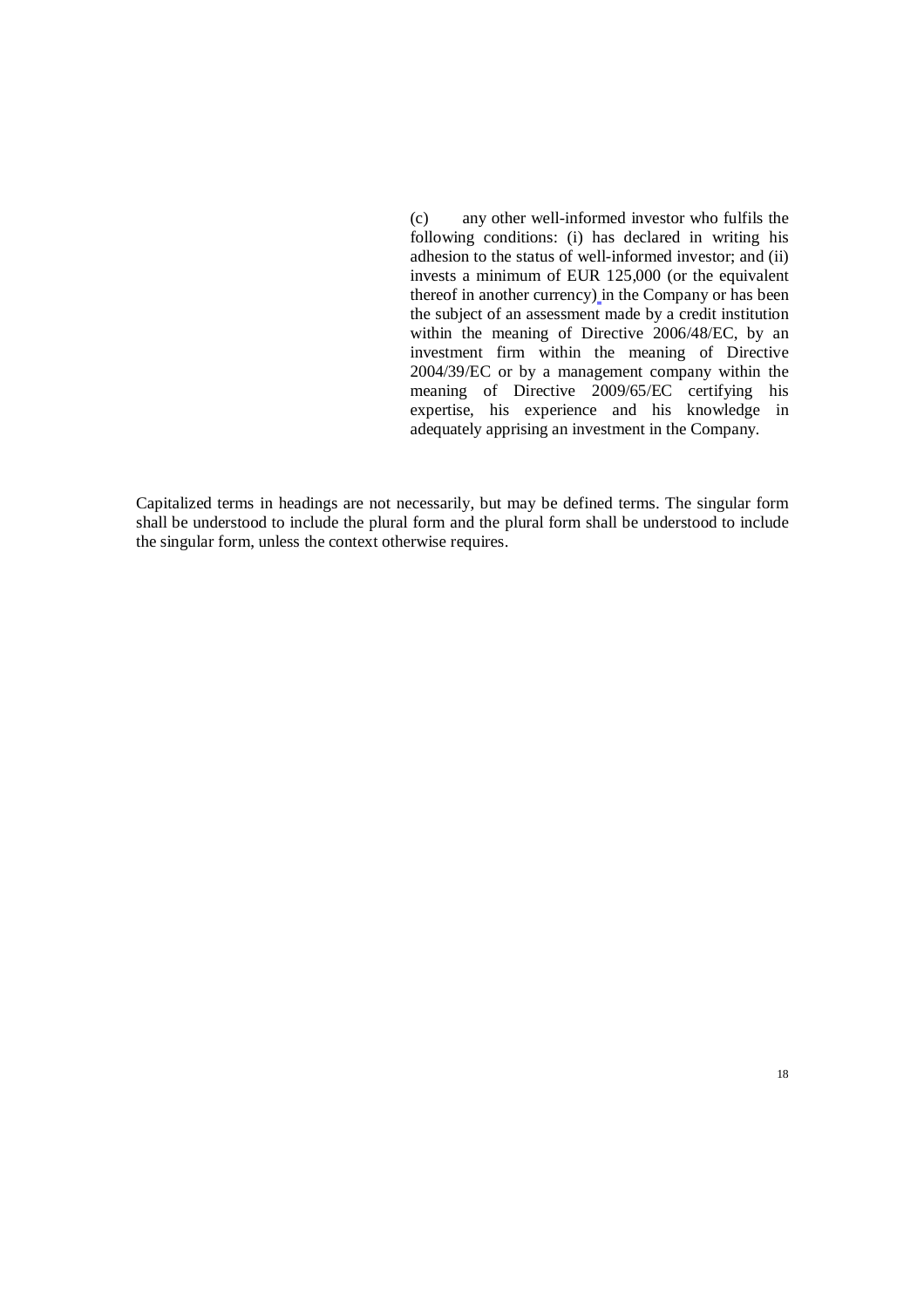# **2. GENERAL PRESENTATION OF THE COMPANY**

The information set out under this section is a summary of the principal features of the Company and should be read in conjunction with the full text of this Issuing Document.

# **2.1 Legal Form and Term of the Company**

ALPHA TRUST FALCON INVESTMENT S.C.A. SICAV-SIF is registered as a Luxembourg open-ended umbrella structure, as an investment company with variable capital (*société d'investissement à capital variable*) in the form of a corporate partnership limited by shares (*société en commandite par actions*) organized as a specialized investment fund (*fonds d'investissement spécialisé*) in accordance with Part II of the SIF Law and the 1915 Law.

**2.2** The Company is managed by its General Partner (*gérant actionnaire commandité*), ALPHA TRUST LUXEMBOURG S.à r.l., a Luxembourg private limited liability company (*société à responsabilité limitée*), having its registered office at 28-32 Place de la Gare, L-1616 Luxembourg, Grand Duchy of Luxembourg, and registered with the R.C.S. under number B 218945. In accordance with the 1915 Law, the General Partner will have unlimited and joint and several liability for the obligations of the Company and each of the Shareholder's liability shall be limited to the amount such Shareholder has contributed to the Company.

The Company qualifies as an AIF for the purposes of the AIFM Law. The General Partner has, pursuant to the AIF Management Agreement, appointed Alpha Trust Mutual Fund and Alternative Investment Fund Management S.A. as the Company's external alternative investment fund manager in accordance with Article 4(1)(a) of the AIFM Law (the "**AIFM**").

The AIFM has been authorized and is being regulated by the Hellenic Capital Market Commission, in accordance with the provisions of the Greek AIFM Rules, as (i) an alternative investment fund manager that manages predominantly the following AIF types:

- hedge fund strategies (equity, relative value, event driven, credit, credit asset based lending, macro, CTA, multi-strategy etc.),
- private equity strategies (venture capital, growth capital, mezzanine finance etc.),
- Fund of Fund strategies (Fund of Private Equity Funds, Fund of Hedge Funds and Feeder Funds) and
- listed financial instruments as specified in article 5 of Law 3606/2007 and Section C of Annex I of Directive 2004/39EC,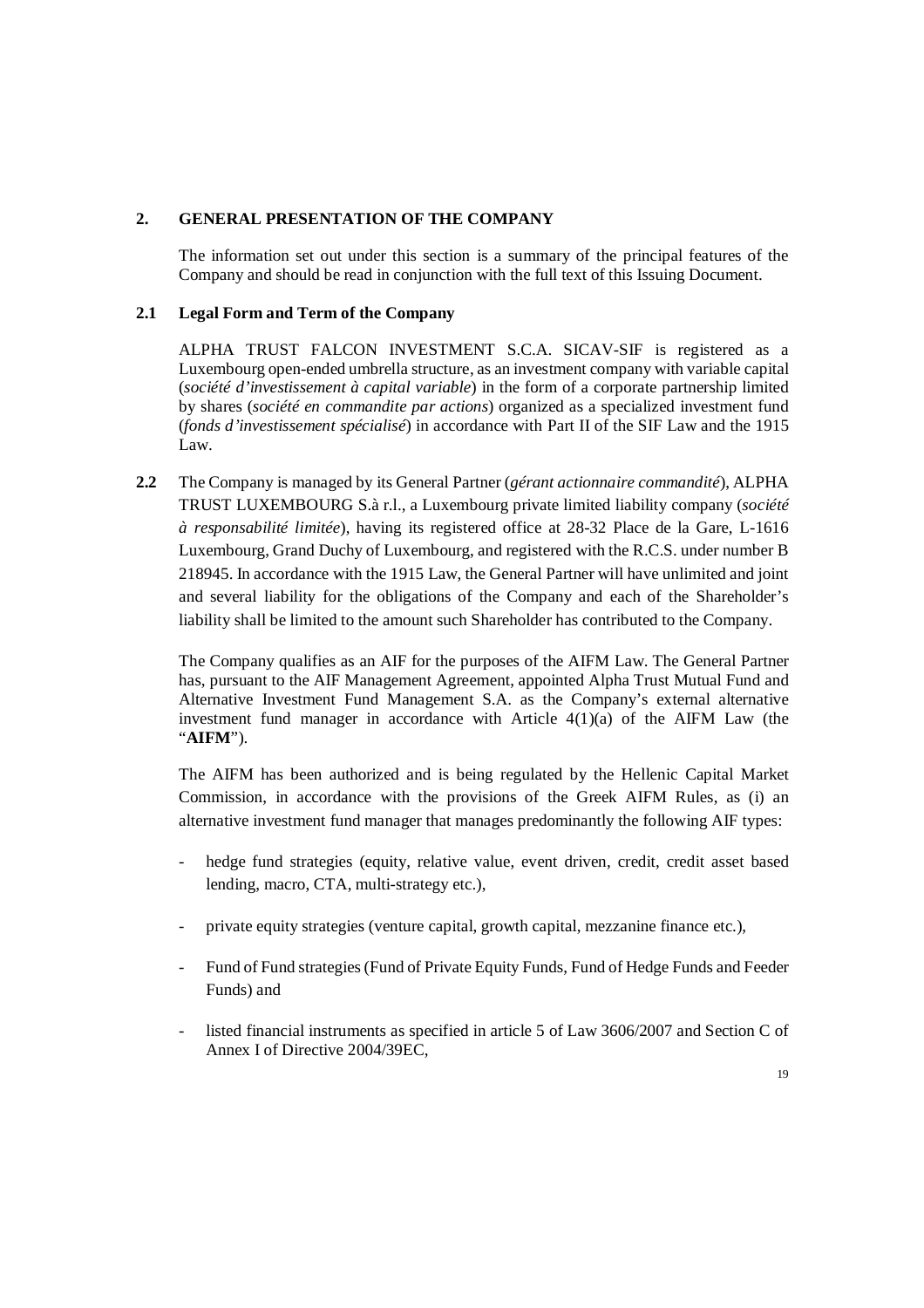and (ii) to receive and transmit orders in relation to financial instruments (as referred to in article 6 para. 4 (b) point (iii) of the AIFM Directive).

The AIFM will be entrusted with, inter alia, the portfolio management and the risk management functions of the Company to be performed in accordance with the AIFM Law and the Greek AIFM Rules.

The AIFM holds a professional indemnity insurance against liability arising from professional negligence which is appropriate to the risks involved in the activity of managing the Company, covering investment manager professional civil liability, fund professional civil and management liability, and investment manager management liability.

The Company was incorporated in Luxembourg on 20/10/2017 for an unlimited period of time. The Articles will be published in *Recueil electronique des sociétés et des associations* ("RESA") under number B 219075, and have been filed with the R.C.S. where they are available for inspection and where copies can be made. Copies may also be obtained at the registered office of the Company and from the registered office of the AIFM, free of charge.

#### **2.3 Representation powers of the Company**

The General Partner shall have the power on behalf and in the name of the Company to carry out any and all of the purposes of the Company and to perform all acts and enter into and perform all contracts and other undertakings that it may deem necessary or advisable or incidental thereto to the extent permitted by applicable law. The Company shall be bound towards third parties by the General Partner or such person(s) to whom authority shall have been delegated by the General Partner.

#### **2.4 Capital**

The minimum subscribed capital of the Company, as prescribed by Article 27 of the SIF Law is the equivalent of one million two hundred and fifty thousand Euro (EUR 1,250,000.-) and must be reached within twelve (12) months after the date on which the Company was authorized as a SIF pursuant to the SIF Law. The Capital of the Company is always equal to its Net Asset Value.

As a Luxembourg partnership limited by shares (*société en commandite par actions*), the Company has two (2) categories of shareholders:

The General Partner (*actionnaire commandité*) holding at least one Management Share (*action commandité*), with joint and several liability for all the obligations of the Company that cannot be met out of the assets of the Company; and

The Shareholders (*actionnaires commanditaires*) holding the Shares (*actions commanditaires*), whose liability is limited to the amount of their investments in the Company.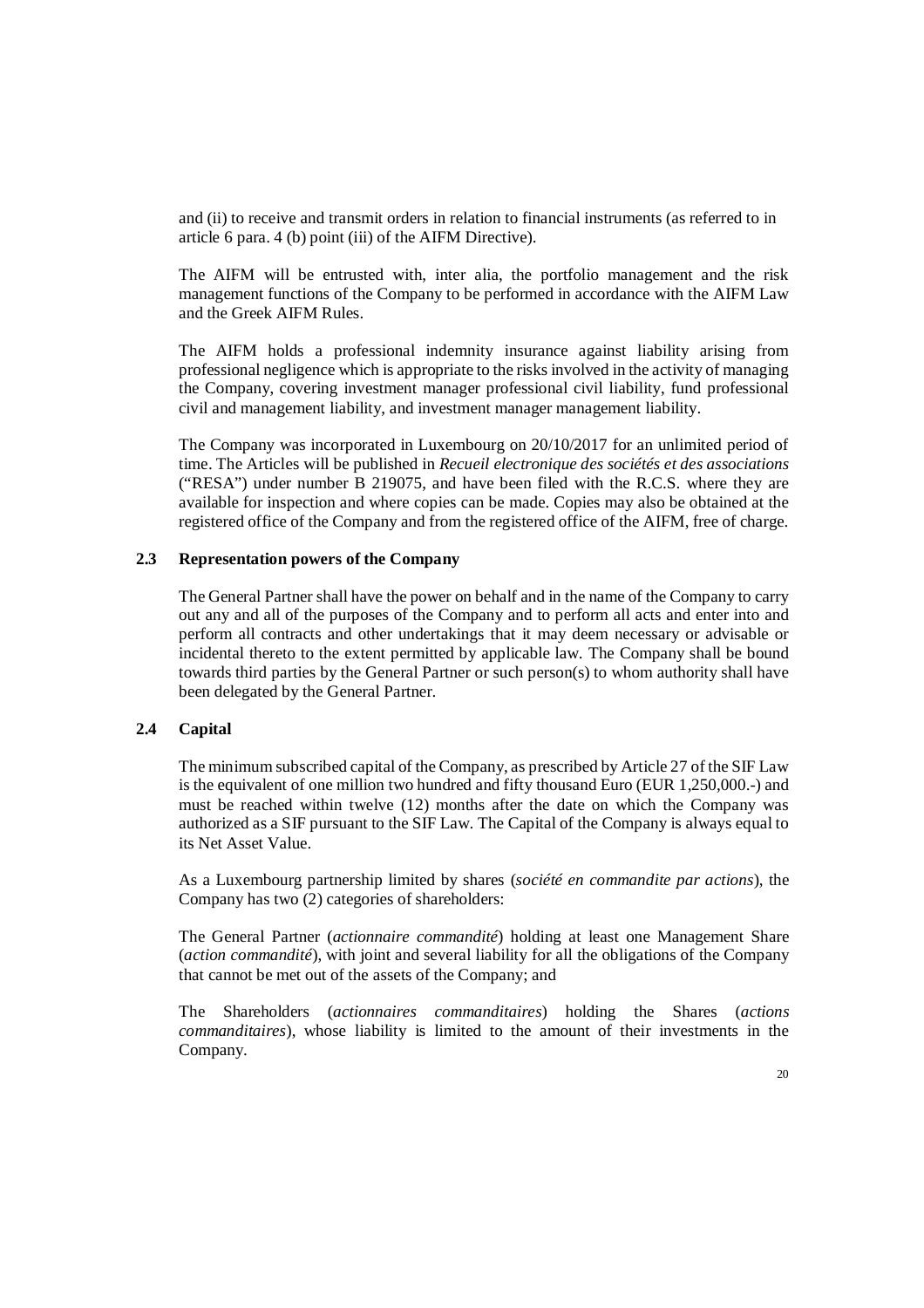Upon incorporation of the Company, the share capital of the Company shall be represented by at least one (1) Management Shares fully paid and subscribed by the General Partner, which will grant a veto right on decisions taken during any meeting of the Shareholders, and Shares subscribed by the Shareholders of no par value. The value of the Management Share(s) shall not evolve and will remain at a fixed value of one hundred Euro (EUR 100). The General Partner shall, in its capacity as unlimited shareholder of the Company, hold at least one Management Share per Sub-fund, that is reserved to the General Partner. The features of the Management Share are further specified in the relevant Appendices.

The General Partner is entitled to, at any time and without limitation, issue Shares without being required to grant existing Shareholders a preferential right of subscription.

The Accounting Currency of the Company is Euro.

#### **2.5 Sub-funds**

The Company is structured to provide Shareholders with a variety of Sub-funds of specific assets.

In accordance with article 71 of the SIF Law, the assets and liabilities of each Sub-fund shall be segregated from the assets and liabilities of those of the other Sub-funds, with creditors having recourse only to the assets of the Sub-fund concerned and where the liabilities of a Sub-fund cannot be satisfied out of the assets of another Sub-fund. As between the Shareholders and creditors, each Sub-fund will be deemed to be a separate entity.

The different Classes of Shares in issue or to be issued in each Sub-fund of the Company (if any) may differ, among others, in their fee structure, distribution policy, target investors, or any other criteria to be determined by the General Partner.

The proceeds of the issue of Shares in respect of each Sub-fund will be invested, for the exclusive benefit of the relevant Sub-fund, in securities and other permitted assets in accordance with the investment policy determined by the General Partner from time to time in respect of the relevant Sub-fund and as set forth under the relevant Sub-fund specifications in the Appendices.

The General Partner may, at any time and in its discretion, decide to create additional Subfunds whose investment objectives and policies, risk profile, or other features may differ from those of the Sub-funds then existing and, in such cases, this Issuing Document will be updated accordingly.

#### **2.6 Classes of Shares**

The Shares of each Sub-fund may, as the General Partner and/or the AIFM shall so determine from time to time, be issued in one or more Classes whose assets shall be commonly invested pursuant to the specific investment objective of the respective Sub-fund, but where a specific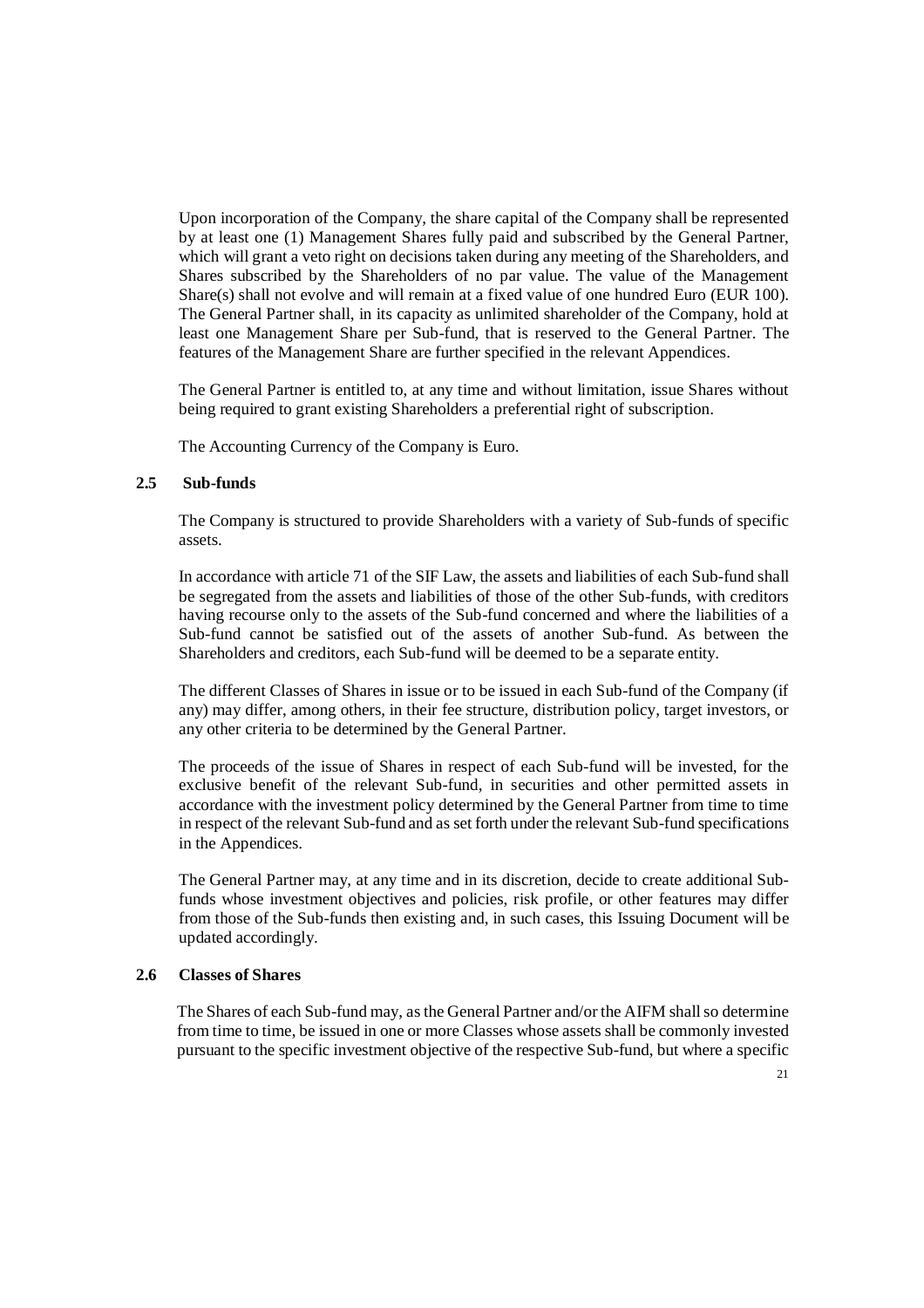sale and redemption charge structure, fee structure, investor restriction, distribution policy, hedging policy, Reference Currency or Other Denomination Currencies or other criteria may be applied to each such Class.

Each Class of Shares may be sub-divided. Such sub-divisions may differ, among others, with regard to their distribution policy or valuation currency. More specifically, Shares of each Class of Shares may be issued either with accumulation of income and / or distribution of income, as more fully described in the Appendices.

The specific characteristics of Classes of Shares available to the Shareholder in each Subfund are defined in the relevant Appendix. For the avoidance of doubt, reference to "Share(s)" in this Issuing Document includes references to any Class(es) when reference to specific Class(es) of Shares is not required.

The General Partner may at any time and in its discretion, subject to the CSSF approval, decide to create further Classes of Shares whose features may differ from those of the existing Classes of Shares, and in such cases, this Issuing Document will be updated accordingly.

Shareholders of the same Class of Shares in a Sub-fund will be treated *pro-rata* to the number of Shares held by them in the relevant Class of Shares of the Sub-fund.

#### **2.7 Investment Objective**

The overall investment objective of the Company is to invest its assets in a wide range of securities and other assets permitted by article 1 of the SIF Law, with the purpose of spreading investment risks in compliance with the requirements provided for by CSSF Circular 07/309, and affording the investors the results of the management of its portfolio. In this context, the Company may invest, on behalf of its Sub-funds and as further specified in the relevant Appendices, in transferable securities, futures and options contracts, currencies, commodities and financial instruments of any kind, physically or cash settled, in any other instrument representing rights of ownership, claims or transferable securities, cash, as well as in illiquid assets of any kind such as equity or debt portfolios in non-listed companies, to the extent that this is foreseen in section "Targeted Instruments" of the relevant Appendix, with the purpose of spreading investment risk and handing to Shareholders the results of the portfolio management. Moreover, the Company may borrow in any form, and also give guarantees and pledge, transfer, encumber or otherwise create and grant security over some or all of its assets to guarantee its own obligations, to the extent that this is further described in the relevant Appendix.

The AIFM, with respect to the Sub-funds, may take any measure and carry out any operation which it may deem useful for the accomplishment and development of its purpose to the full extent permitted by the SIF Law. The General Partner and the AIFM are permitted at any time to change the investment policy and restrictions of the Sub-Funds, subject to CSSF approval. Prospective investors are given the opportunity to invest in one or more Sub-Funds and thus determine their own preferred exposure on asset category by asset category basis.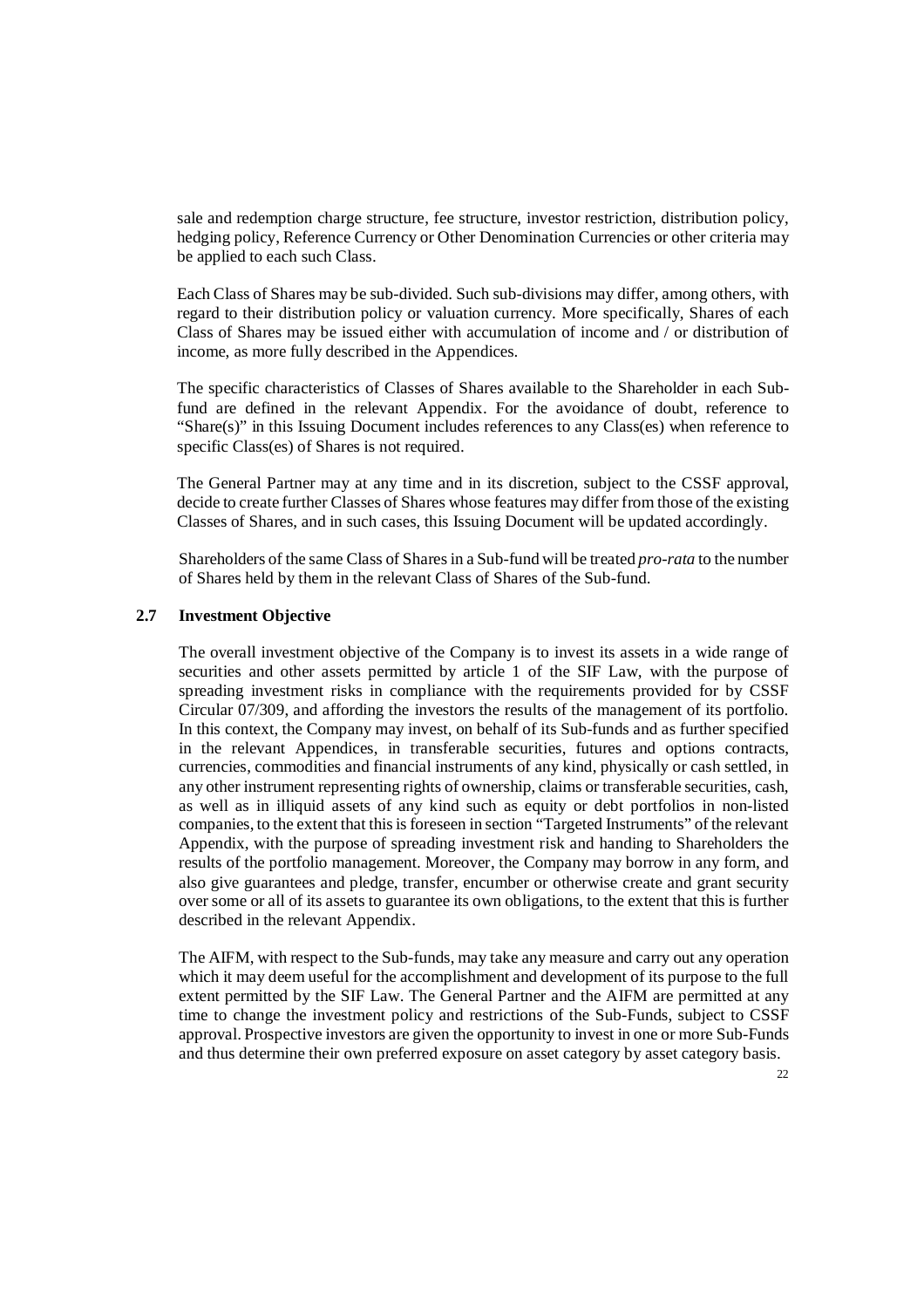The list of the Sub-funds and the specific investment objective, policy and restrictions of each Sub-fund are set out in the relevant Appendix.

#### **2.8 Stock Exchange Listing**

The General Partner may decide to list the Shares and/or Classes of Shares of the Sub-funds, as and when issued, on the Luxembourg Stock Exchange or any other Regulated Market or MTF. As of the date of this Prospectus, it is not foreseen to list the Shares and/or Classes of Shares of the Sub-funds on the Luxembourg Stock Exchange or any other Regulated Market or MTF. Details shall be set out for each Sub-fund in the relevant Appendix as the case may be, subject to prior CSSF approval.

#### **2.9 Sustainability**

The AIFM considers sustainability as one of the drivers of business of the Company and has been working towards greater transparency and accountability on environmental, governance and social matters. The AIFM recognises that those companies that are capable of generating a more inclusive and sustainable economic growth to their stakeholders are the ones that tend to be less exposed to risks arising from the transition to a more sustainable future. The AIFM integrates the Sustainability Risks assessment together with other material factors in the context of the specific investment opportunities and positions and of the investment objective and policy of the Company in accordance with the provisions of Article 6 (1) §1 of SFDR.

In this regard, the AIFM is a signatory of the PRI (Principles for Responsible Investment) instituted by the United Nations (www.unpri.org).

The approach of the AIFM to integrating a consideration of Sustainability Risks into its investment decision-making processes is founded on three central pillars, i.e. (i) focus on material risks; (ii) due diligence and (iii) a systematic approach.

The integration of Sustainability Risks in the investment decisions of the AIFM is a multistep process from pre-investment to post-investment, monitoring and exit. The process starts with the identification of Sustainability Risk indicators and factors considered to be material to a given investment, in the context of the relevant investment objective. The AIFM utilises a dashboard approach to identify Sustainability Risks that currently or may potentially appear over the investment horizon of a given opportunity. Once the investment decision is taken by the AIFM, a preliminary action plan is established which takes into account the particular Sustainability Risks identified for this investment. The AIFM will regularly monitor the action plan and implement necessary measures to ensure that the action plan is fully executed.

Where the AIFM deems that an existing investment in the portfolio of the Company or an investment opportunity does not meet the Sustainability Risks criteria (i.e. not acceptable, given Company's ESG risk appetite) and is material enough (given Company's ESG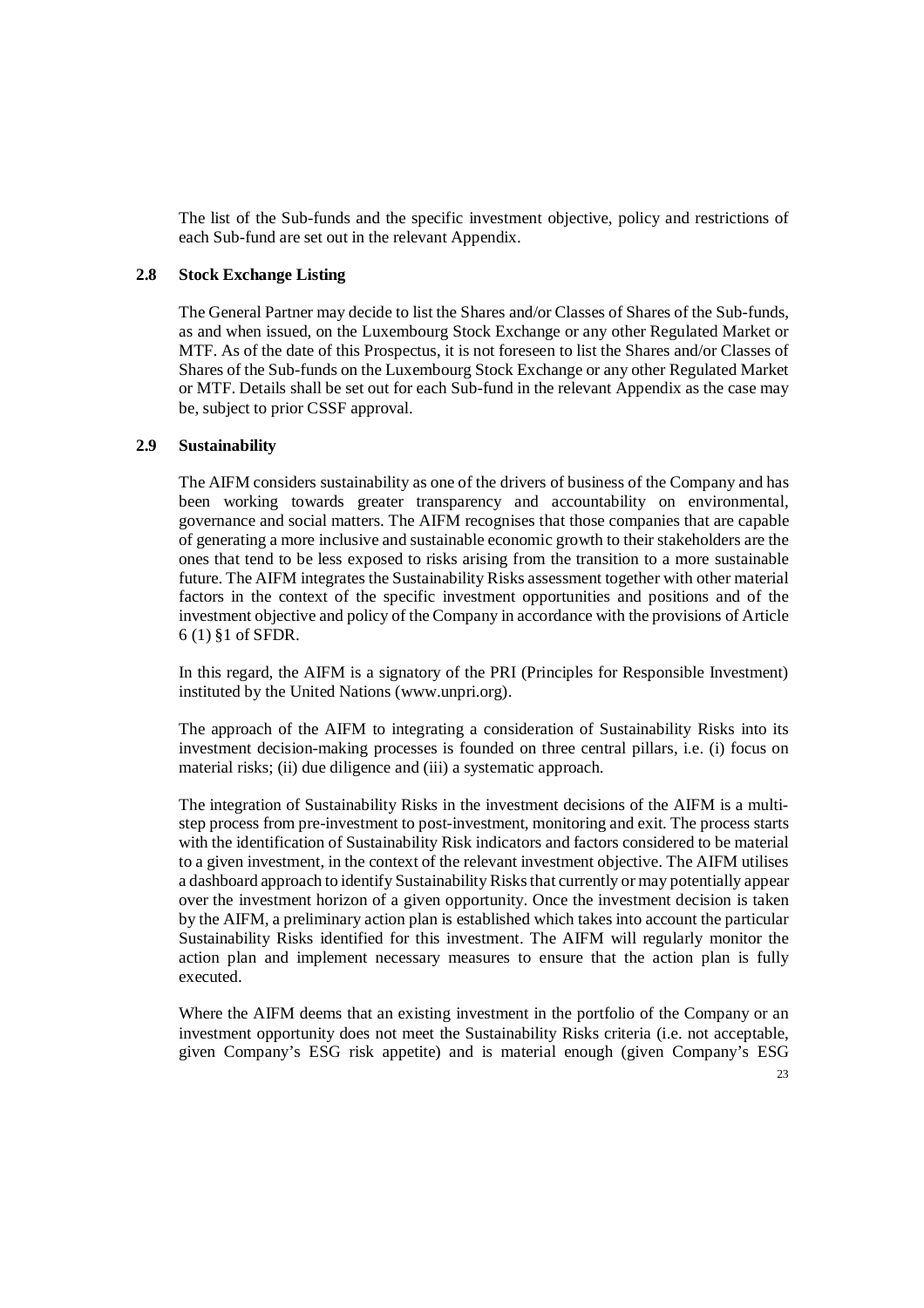materiality threshold), the AIFM will take the appropriate measures up to the divestment or rejection of an investment opportunity.

In case an Investment Advisor is appointed by the AIFM, such Investment Advisor shall consider and assess Sustainability Risks for each investment opportunity introduced to the AIFM.

For further information on the integration of Sustainability Risks in respect of the Company please refer to the website of the AIFM: https://www.alphatrust.gr/en/.

#### **3. MANAGEMENT AND ADMINISTRATION**

#### **3.1 AIFM**

Alpha Trust Mutual Fund and Alternative Investment Fund Management S.A. is the AIFM of the Company and is responsible for the performance of the Company's investment management functions in compliance with the AIFM Law and the AIFM Rules, and in accordance with the AIF Management Agreement entered into between the Company and the AIFM.

The AIFM shall fulfil all of the following duties in relation to the Company in accordance with the AIFM Law, the AIFM Regulations and the terms of the AIF Management Agreement:

- portfolio management;
- risk management;
- marketing of the Company.

The AIFM may, under its responsibility and supervision and on objective grounds, delegate any of its functions, privileges and duties to any third party subject to the conditions and the limitations set out in the Article 18 of the AIFM Law and Chapter III, Section 8 of the AIFMD-CDR, with the prior approval of the CSSF.

The AIFM is responsible for the proper performance and oversight of the Company's valuation function pursuant to the AIFM Law, the AIFMD-CDR and in accordance with section 11 "Valuation Procedure". The valuation function is independent from the portfolio management function, but also independent from the remuneration policies and procedures.

The AIFM shall act honestly, with due skill, care and diligence and fairly in conducting its activities, act in the best interests of the Company or the Shareholders and the integrity of the market and treat all Shareholders fairly.

In the performance of its mandate, the AIFM may be assisted by lawyers, tax advisors and other service providers as it deems necessary, provided that such appointments are on

24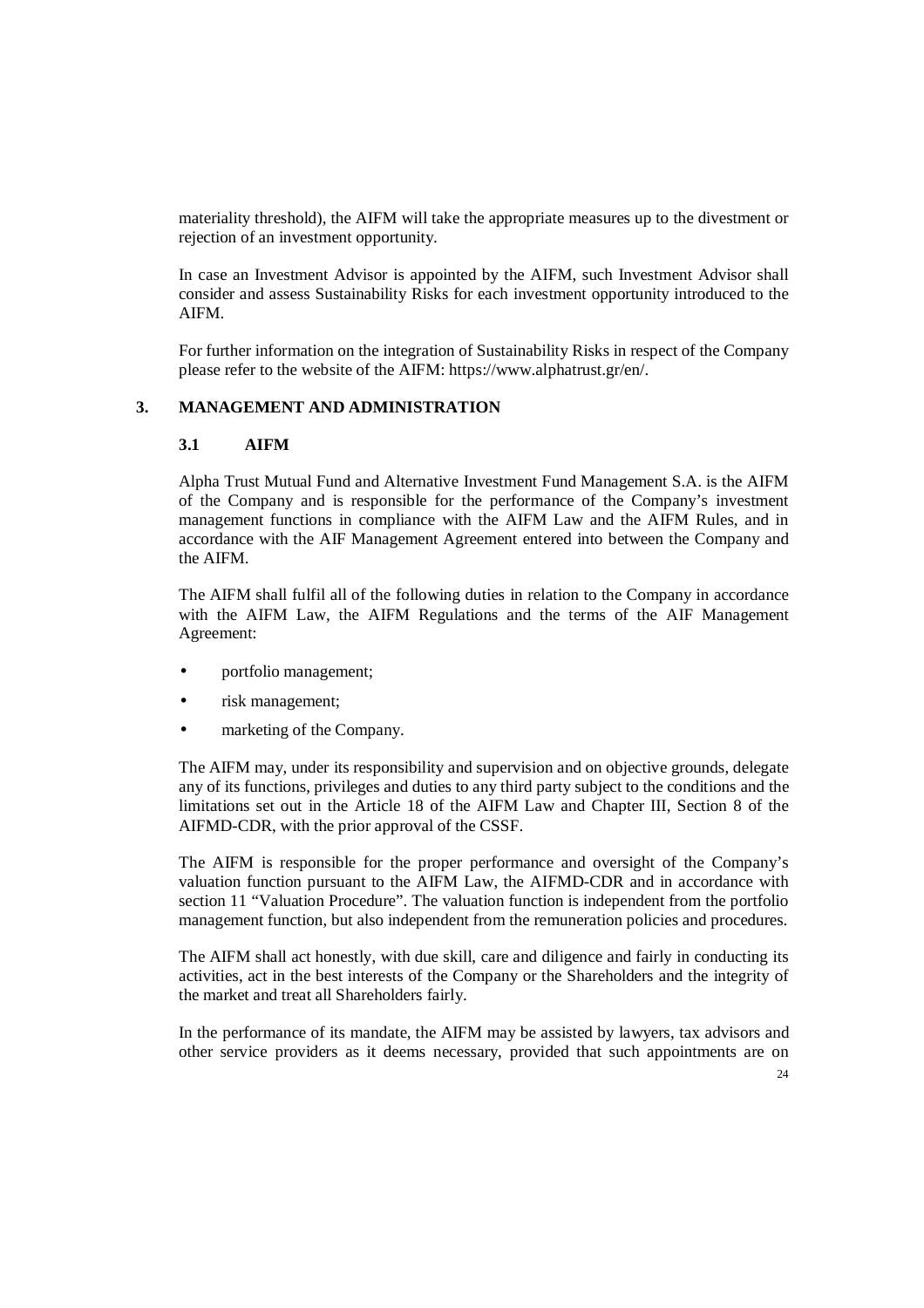commercial arm's length terms. The AIFM complies with the own funds requirements as laid down in Article 8 of the AIFM Law without benefiting from a guarantee by a credit institution or an insurance undertaking.

The AIF Management Agreement is made for an unlimited period of time. The Company represented by its General Partner, and the AIFM may either voluntarily terminate the AIF Management Agreement with effect as of the end of each Financial Year of the Company, upon giving three (3) months' prior written notice to the AIFM. Furthermore, the AIF Management Agreement may be immediately terminated by either party upon giving notice to the other party where the latter has committed any material breach of its obligations under AIF Management Agreement or if the AIFM has given notice to the Company that (in the AIFM's reasonable opinion) the AIFM is unable to ensure compliance with all aspects of the AIFM Law for which the Company is responsible.

#### INVESTMENT PROCESS

Along with the designated active portfolio manager, the Investment Committee, the CIO, the Investment Team are involved in the investment process. A detailed and well-defined process followed, together with on-line portfolio monitoring systems and risk monitoring software ensure compliance with investment limits.

• Portfolio Management

The portfolio management is comprised by eight (8) certified portfolio managers and an analyst and research assistants and the decision flow is shaped as follows:

- Investment Committee : comprised by 12 members;
- Active Portfolio Management team: CIO (Mr. Papadogiannis Iossif) along with the Head of Fixed Income, Mr. Dalipis Dimitrios, all members of the Investment Committee;

#### Risk Management

As part of its functions, the AIFM will provide portfolio risk management services to the Company and its Sub-funds via its internal Portfolio Risk & Performance Analytics function, which is functionally and hierarchically separated from the operating units.

 Portfolio Risk & Performance Analytics officer: Mr. Konstantinos Chadjiioannou is the Portfolio Risk & Performance Analytics officer and he is reporting to the board of directors of the AIFM.

With respect to portfolio risk management, and as per the AIFM Law, the Greek AIFM Rules and the AIFM Regulations, procedures have been put in place by Alpha Trust Mutual Fund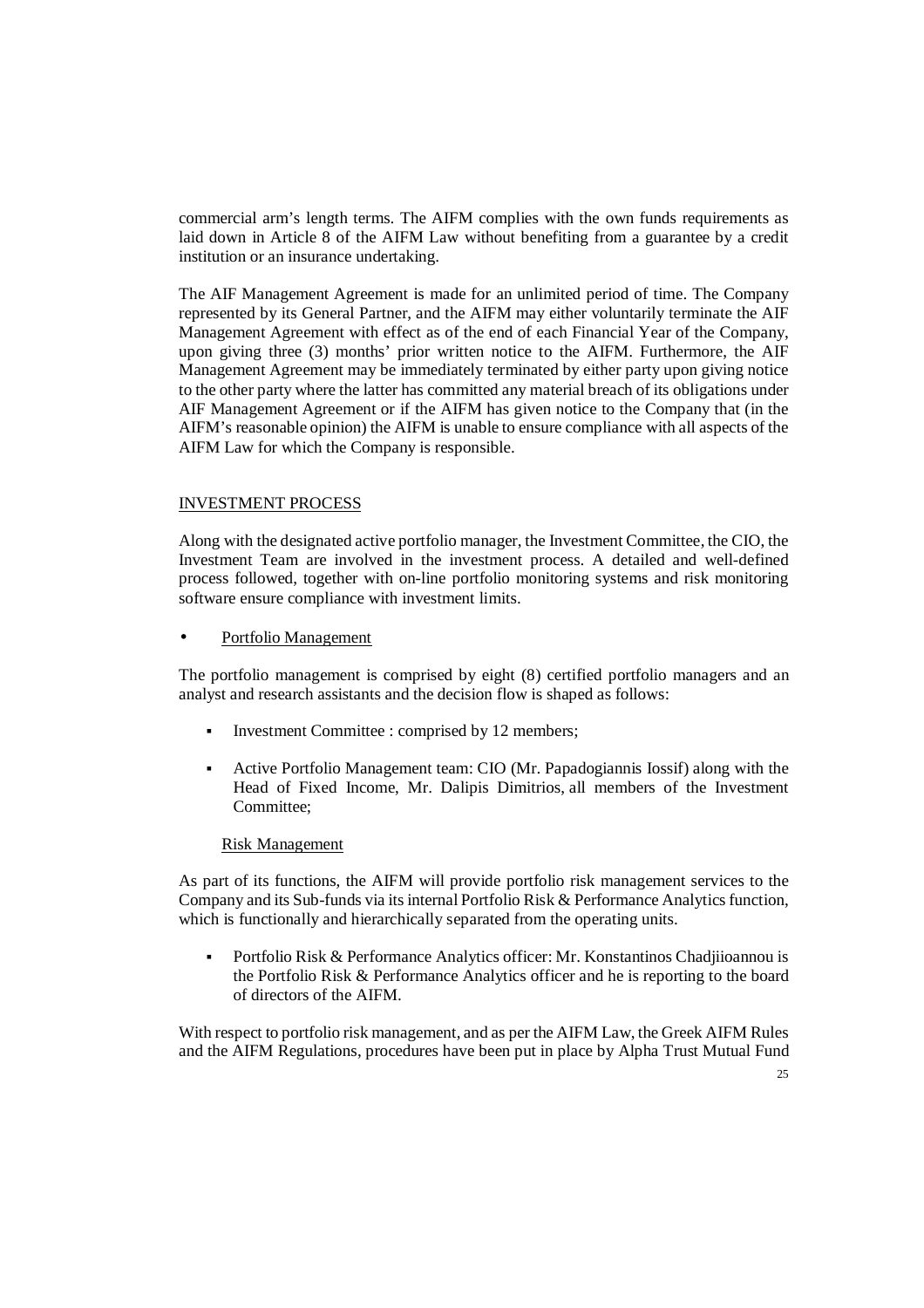and Alternative Investment Fund Management S.A. These procedures ensure in particular, but not only, that the Portfolio Risk & Performance Analytics function of Alpha Trust Mutual Fund and Alternative Investment Fund Management S.A. investigates aspects of all risks relevant to the Sub-funds' investment strategy and to which the Company is or may be exposed, including but not limited to:

- Counterparty risks
- Market risks
- Liquidity risks
- Credit risks
- Sustainability risks

In this respect Mr. Konstantinos Chadjiioannou (as Portfolio Risk & Performance Analytics officer) will ensure that portfolio risks of the Company are appraised and measured, in view of the open-ended nature of an investment in the Company and that the Company's portfolio is primarily composed of listed financial instruments which are presumed liquid, and shall review the activities of the portfolio management function and report on quarterly basis to the board of directors of the AIFM.

Furthermore, Mr. Nikolaos Papadopoulos is acting as the Enterprise Risk manager of the AIFM regarding the operational risk.

#### MARKETING

On the Sales , Mr. Spyridon Galanakis acts as the conducting officer under title "Private clients & Key account Manager", supported by Mr. Anastasios Dritsas, Senior Relationship Manager.

**Alpha Trust Mutual Fund and Alternative Investment Fund Management S.A. is engaged in the management of mutual funds and portfolio management of private and institutional investors. Its services include investment to open-end and close-end funds advisory, private asset management investment advisor to institutional and private clients, advisor in venture capital and private equity, investment planning and portfolio construction, and corporate finance and advisory, with total AuM of EUR 1,247 Μio as at 31 December 2020.**

The board of directors of the AIFM is composed of the following persons:

### **Phaedon-Theodoros Tamvakakis (Chairman)**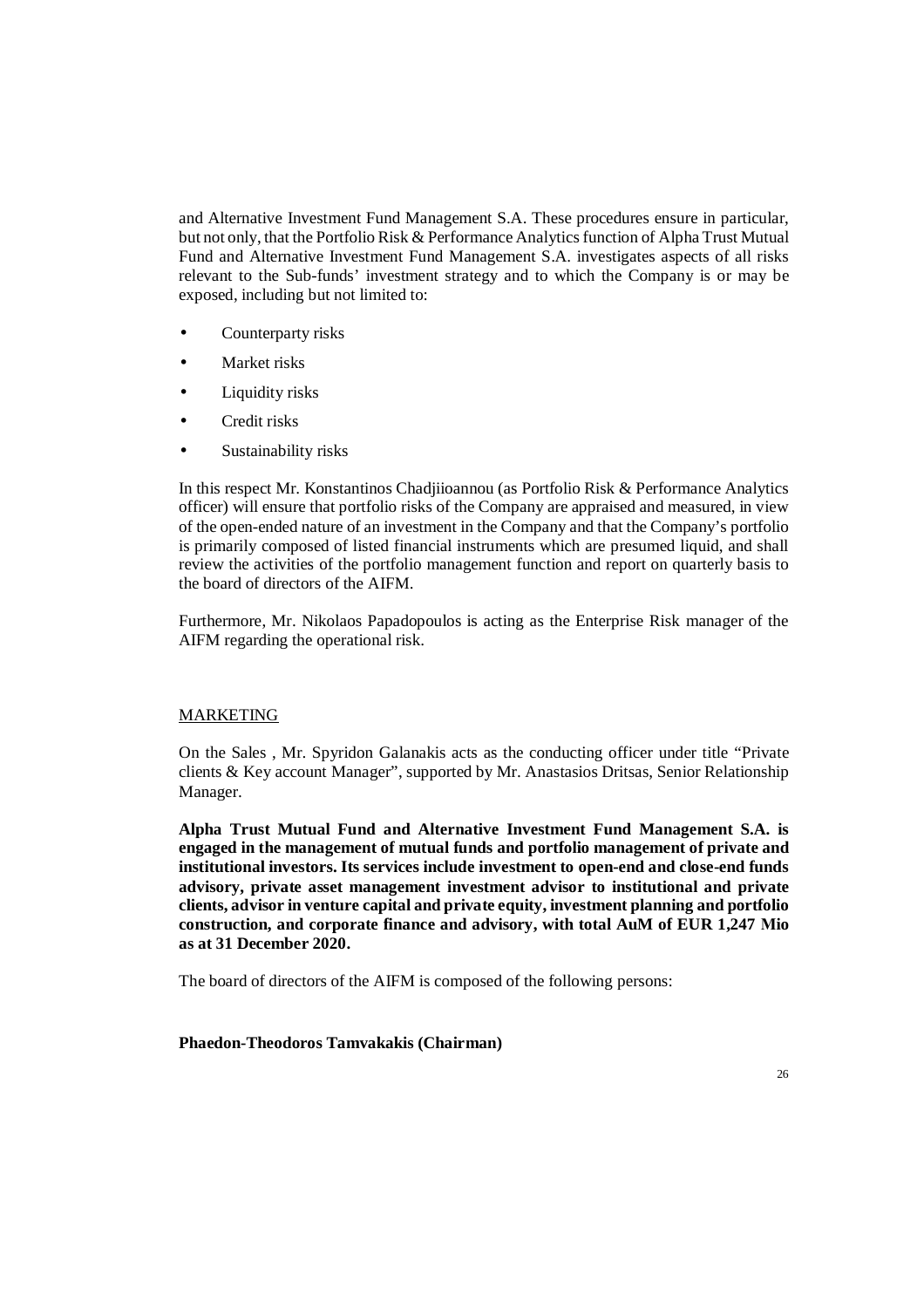Between 1991 and 2016, Phaedon-Theodoros Tamvakakis held senior management positions at more than 10 companies, funds, or associations active in the investment industry, including, notably, founder and managing director at Alpha Trust Investment Services S.A., and he is currently Chairman at the AIFM entity. He is also director in a number of corporations and charities.

Phaedon-Theodoros earned a bachelor's in Economics, from the American College of Greece and an M.A. in the Economics of Investment and Finance, from the Exeter University of England, United Kingdom. He has been licensed by the HCMC as "Portfolio Manager" since 2003.

#### **David Phillip Gibbs (Vice Chairman)**

Mr. David Phillip Gibbs serves as the Vice Chairman of the AIFM, Alpha Trust Mutual Fund and Alternative Investment Fund Management S.A. Mr. Gibbs has extensive investment management experience. Previously, Mr. Gibbs served as Executive Director of Hambros Bank and Hambros Fund Management PLC. He also served as a Trustee of Action Medical Research. He serves as the Chairman and Director of City of Oxford Geared Income Trust PLC. He also serves as Chairman of the Audit Committee of City Of Oxford Geared Income Trust PLC. Mr. Gibbs is also a Non-Executive Director of Taylor Young Investment Management and Top Technology Ventures Limited.

#### **Christodoulos Aesopos (CEO)**

Since 1994, Christodoulos Aesopos has held senior management positions at a number of companies active in the investment industry. Currently, he is Chief Executive Officer at the AIFM, Alpha Trust Mutual Fund and Alternative Investment Fund Management S.A., and prior to that, Executive Director, General Manager & Private Asset Management Director at Alpha Trust Investment Services S.A.

Christodoulos earned a Bachelor of Science in Economics from the London School of Economics, a Master of Science in Economics from the Birkbeck College of the University of London and a Master of Science in Shipping, Trade and Finance from the Cass Business School of the City University London. He has been licensed by the Athens Derivatives exchange as "Client Advisor" since 1999 and by the HCMC as "Portfolio Manager" since 2003. Christodoulos speaks fluently English, and he also speaks French.

#### **Georgios Campanis (Member)**

South African Chartered Accountant and Greek Certified Public Accountant with a broad and proven track record in public accounting. Schooled and military service in South Africa. Completed a five-year Articles of Clerkship with accounting firm Coopers & Lybrand, in Johannesburg, obtained Certificate in the Theory of Accountancy from the University of the Witwatersrand, qualified as a South African Chartered Accountant in 1975. Moved to Greece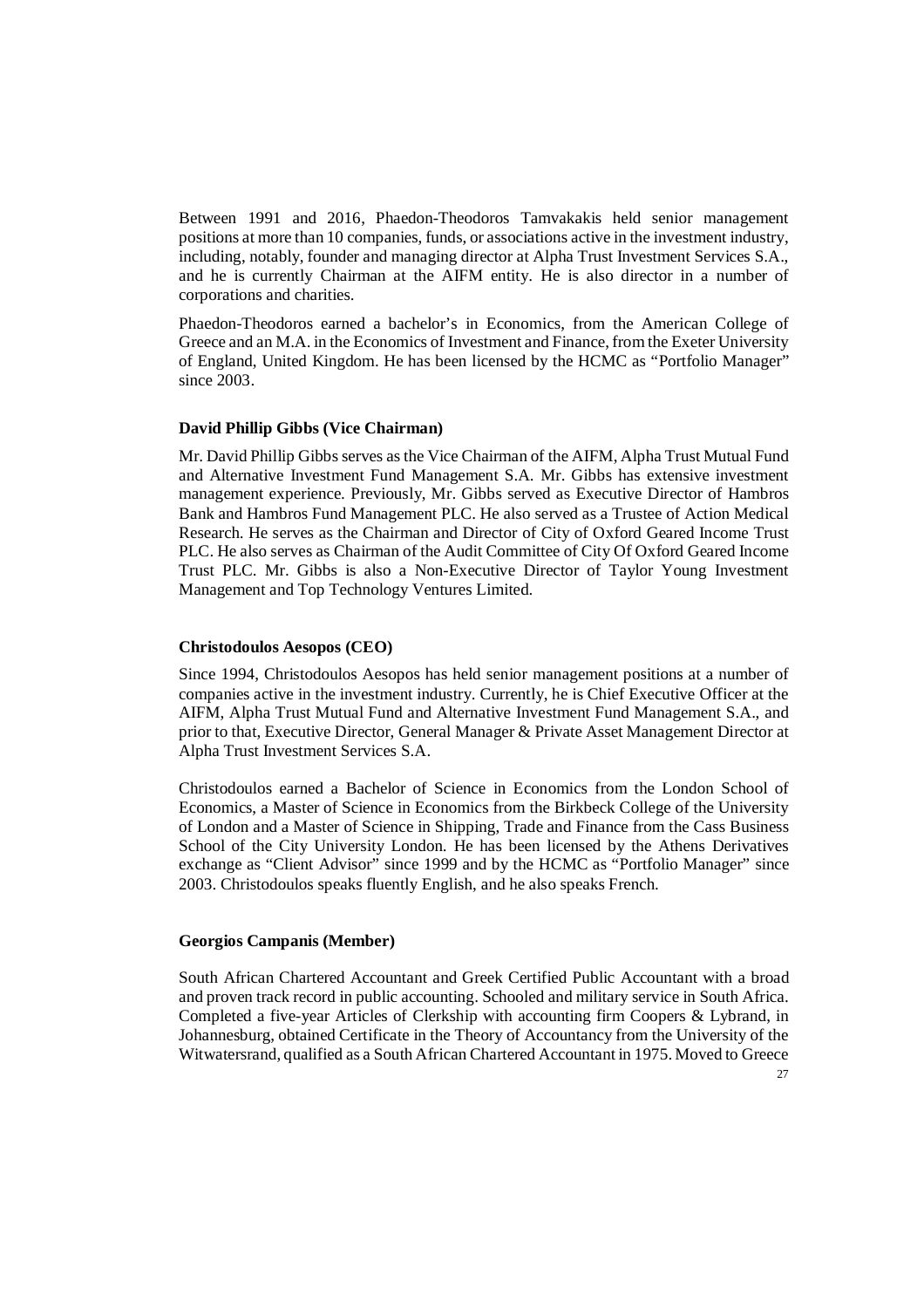in 1976. Joined correspondent firm of Deloitte Haskins & Sells as audit manager serving Greek subsidiaries of multinationals. Acquired the firm in 1984 and merged it with Touche Ross in 1990. Instrumental in establishing the accounting profession in Greece in 1992, legislating for the formation of the Greek Institute of Certified Public Accountants. Member of the global firm's Information Strategies Steering Committee in 2001 devising an information strategy for Deloitte globally. Established the Greek firm's Consumer Business, Shipping & Ports and Oil & Gas practices, serving the leading companies in a number of industries. Listed ten Greek shipping companies on NYSE & NASDAQ. In 2013 initiated discussions to merge Deloitte Greece with Deloitte Italy, a combined firm of 6,200 professionals. Retired upon completion of the merger in 2016 and exited the global shipping role in 2017.

Since retirement immersed into the startup ecosystems of US, UK and Israel advising maritime related technology startups and VCs. Advisor and seed investor at Sea Machine Robotics, Managing Director at YieldStreet Marine Finance, a division of YieldStreet, a FinTech startup based in New York, a minority holding and director at FlexFin, a Greek FinTech, and director at Alpha Trust.

#### **Iossif Papadogiannis (Member & CIO)**

Mr. Papadogiannis currently serves as Chief Investment Officer and Executive Director of Alpha Trust S.A since January 2014. Prior to joining Alpha Trust, Mr. Papadogiannis held various positions in Greek Credit Institutions, and other well respected Greek and International Investment Companies. He started as Chief Financial Analyst, Head of the Research and Analysis Department at Alpha Trust Investment services S.A., and then entered at Alpha Trust M.F.M.C. as a Senior Fund Manager in 2001, before being promoted as Managing Director / Chief Investment Officer in 2003, and President in 2010. Mr. Papadogiannis holds a Master of Science in Project Analysis Finance & Investments from the University of York (UK), and a Bachelor's Degree in Economics Science from Kapodestrian University of Athens. He speaks Greek and English.

#### **Angeliki Chatzidaki (Member)**

BA in Psychology, Deree College –The American College of Greece. MA in Communications Policy Studies, City University of London, UK. Over 15 years of professional experience in corporate communications. From 2003 to 2008 worked for communications agencies and public relations companies, with last experience at AEA Relate, as an account officer specializing in investor relations and corporate communications. In 2008 joined Alphatrust, working for 12 years in the marketing department, responsible for public relations and corporate social responsibility.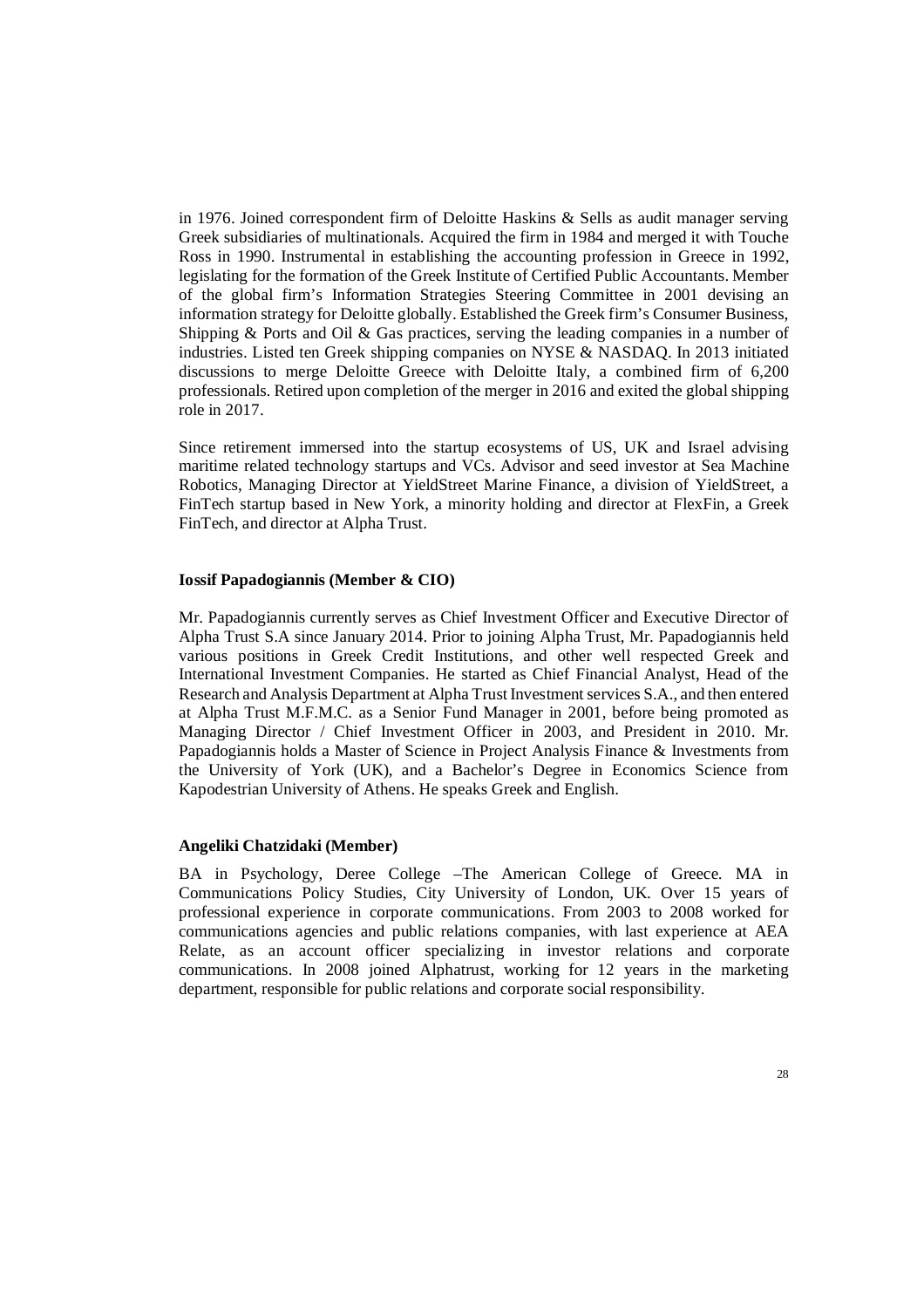# **Agni Levi (Member)**

Mrs. Levi has over 25 years of cross-industry corporate finance advisory and investment experience with leading Greek banking institutions and international services providers.

She worked at Alpha Bank Group from 1992 to 2014, initially as a credit analyst and from 1996 as an associate director in the investment banking division. She managed and comanaged capital market transactions, public offering of debt and equity and M&A transactions. From 2016 till now she has worked as a senior financial expert in various companies.

She earned her Bachelor degree in Business Administration from the University of Massachusetts (USA) and her MBA from Northeastern University (Boston, USA).

# **3.2 The General Partner**

The General Partner is responsible, while observing the principle of risk diversification, for drawing the investment policy of the Sub-funds and for monitoring the business activity of the Company.

The Board is composed of the following GP Managers:

# 1) **Christodoulos Aesopos**

For the biography of Christodoulos, please refer to section 3.1 above.

# 2) **Aristeides Protopapadakis**

In 1999, Aristeides Protopapadakis founded Systemic RM S.A., a company with offices in 4 countries, developing financial software and providing services for investment and risk management professionals, and, currently, serves as its international managing director. Previously, Aristides held the positions of Head of Treasury Sales at ABN AMRO Bank in Greece, and Relationship Manager - Financial Institutions at CitiBank in Greece. He also worked as Executive Advisor - Risk Management, Citi (Belgium) in CitiBank Belgium and Money Market and Foreign Exchange Dealer, at Bank of America NT&SA in Greece.

# 3) **Benjamin Chouraki**

Since September 2007, Benjamin Chouraki has held various positions in Luxembourg, notably at KPMG and PricewaterhouseCoopers, where he was named senior accountant manager. Between September 2012 and August 2016, Mr. Chouraki held a position of accountant manager at Capita Assets Services. He is accounting partner at Your Luxembourg Partner since September 2016. Mr. Chouraki has a focus on IFRS/consolidation and international taxation for corporate and institutional clients.

 $29$ Benjamin graduated from Nîmes University (BAC in Finance and Accounting), France, and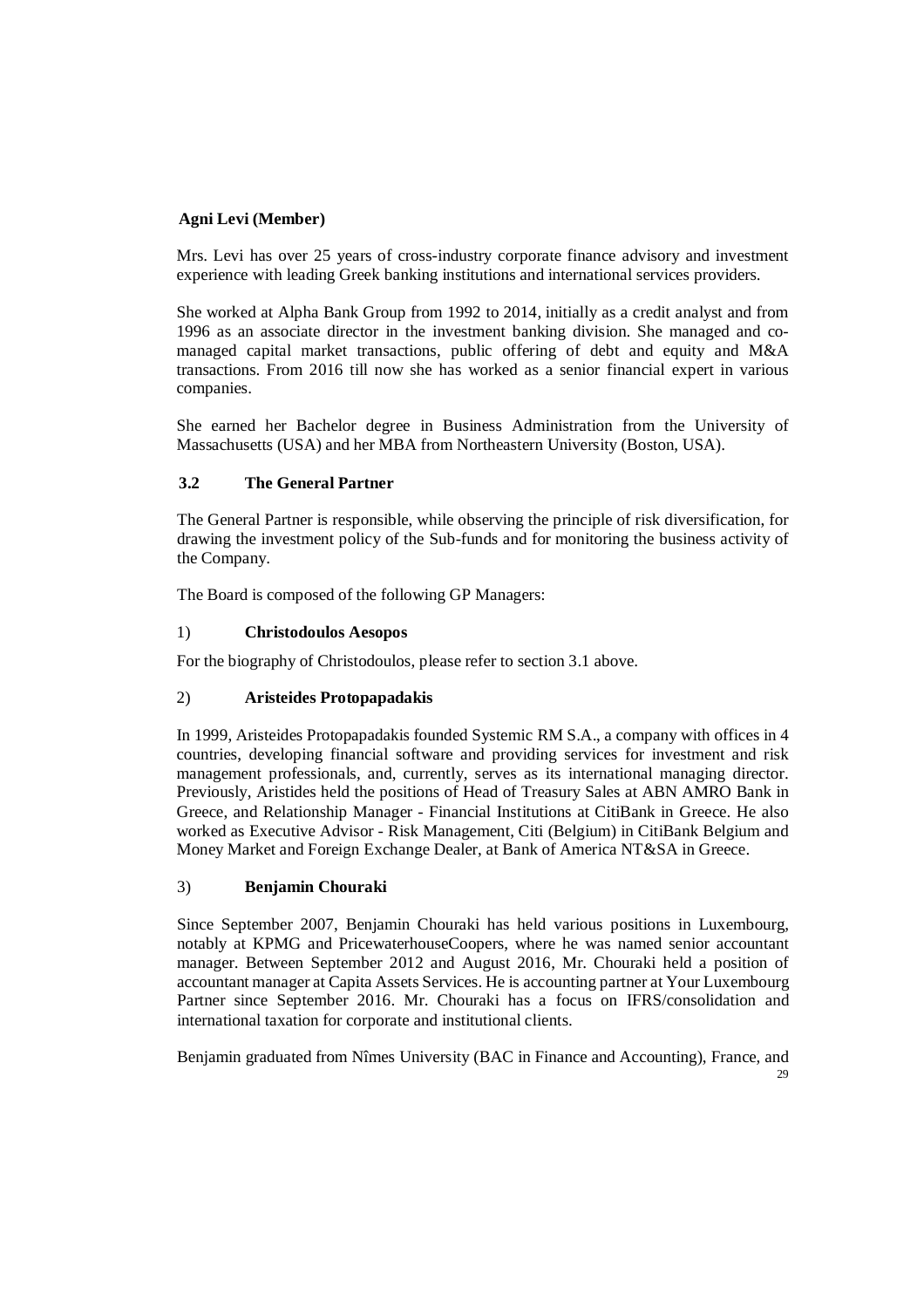from University of Jyväskylä, Finland (Economics), and he earned a Master's Degree in Finance and Accounting from Troyes Business School of Management. In 2009, Mr. Chouraki earned level 1 and 2 accreditation from the Luxembourg Chamber of Commerce and, in 2012, the qualification of Chartered Accountant of Luxembourg OEC title. Mr. Chouraki speaks French (native) and fluently English.

In addition, the General Partner may, under its responsibility and supervision, delegate its functions, privileges, and duties, for the account and in the name of the Company, to one or several agents and service providers whom it may consider appropriate, as applicable.

#### 4) **Nikolaos Kyriazis**

Nikolaos Kyriazis combines academic and business experience. Prof. Dr. Nikolaos Kyriazis took his diploma and Ph. D. in Economics in Bonn University Germany in 1979 and was a visiting Professor at Harvard and Trier Universities. He is currently Professor at the Economics Department, University of Thessaly, Greece and he also serves as board member in companies, funds, or associations. In 2005 the President of the French Republic honored him with the France's highest decoration, the *Knight of the Legion of Honour* (*Chevalier de la Legion d' Honneur*) for his contribution to the European integration and the preparation for the EMU as a member of the Delors-Moreau committee.

#### 5) **Phaedon-Theodoros Tamvakakis**

For the biography of Phaedon, please refer to section 3.1 above.

# **3.3 Depositary and Paying Agent**

Société Générale Luxembourg has been appointed as depositary of the Company (in this capacity, the "**Depositary**"), pursuant to the depositary and paying agent agreement (the "**Depositary Agreement**").

The Depositary is a public limited liability company (*société anonyme*) incorporated in the Grand Duchy of Luxembourg under Luxembourg law. The Depositary is licensed to carry out banking activities under the terms of the Luxembourg law of 5 April 1993 on the financial sector, as amended, and specializes in custody, fund administration, and related services.

The Depositary will perform the following duties: (i) cash flows monitoring, (ii) safekeeping and (iii) oversight duties in compliance with the provisions of Article 81 of SIF Law, Article 19 of AIFM Law and Chapter IV of the AIFMD-CDR, and in accordance with the Depositary Agreement, which has been entered into for an undetermined period. In the performance of its duties under the Depositary Agreement, the Depositary shall act honestly, fairly, professionally, independently and in the interest of the Company and the Shareholders.

In accordance with the AIFM Law and pursuant to the Depositary Agreement, the Depositary shall carry out the following duties: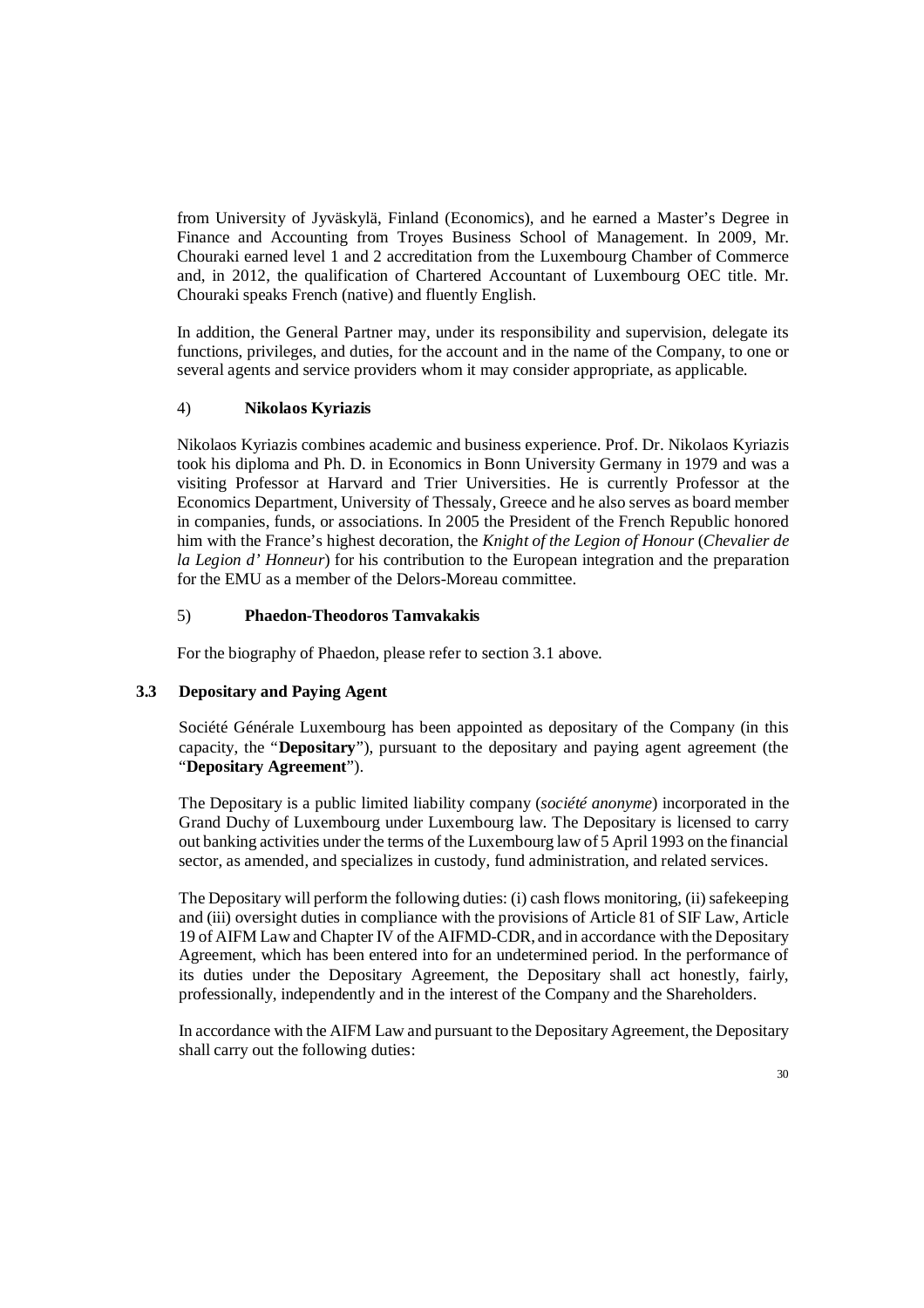**Cash flow monitoring:** The Depositary will monitor the Company's cash flows;

The Depositary controls specifically focuses on:

- General requirements with full and up to date inventory of known bank accounts within the Company structure;
- Identification of significant cash flows;
- Monitoring of cash discrepancies and monitoring of corrective measures taken.

**Safe-keeping of the Company's assets:** The Depositary shall safe keep the Company's assets. All assets of the Company which are "financial instruments that can be held in custody" (i.e. all financial instruments that can be either registered in an account opened in the Depositary's books or be physically delivered to the Depositary) will be held in custody by the Depositary or by its delegates (sub-depositaries), as the case may be. In the case of a loss of a financial instrument held in custody by the Depositary or any of its appointed correspondents, the Depositary shall return a financial instrument of identical type or the corresponding amount to the AIFM acting on behalf of the Company without undue delay.

Pursuant to the Depositary Agreement, the Company has authorized the Depositary to delegate its Safe-keeping services to safe-keeping delegates, in accordance with article 19 (11) of the AIFM Law and subject to compliance with certain conditions. A description of the identification of such delegates and the risks and conflicts of interest related to such delegation, as the case may be, shall be provided in the Depositary Agreement. Société Générale Luxembourg will also perform paying agent duties for the Company, as described in the Depositary Agreement.

In case of a loss of financial instruments held in custody by a correspondent, the Depositary may discharge itself of liability if it can prove that (i) all requirements for the delegation of its custody tasks set out in AIFM Law are met; (ii) a written contract between the Depositary and the correspondent expressly transfers the liability of the Depositary to that correspondent and makes it possible for the Company to make a claim against the correspondent in respect of the loss of financial instruments or for the Depositary to make such a claim on their behalf; and (iii) a written contract between the Depositary and the Company expressly allows a discharge of the Depositary's liability and establishes the objective reason to contract such a discharge, in accordance with the Depositary Agreement and subject to Article 19(13) and (14) of the AIFM Law. The AIFM shall inform the Shareholders of any arrangement made by the Depositary to contractually discharge itself of liability in accordance with Article 19(13). As of the date of this Issuing Document, there are no arrangements made by the Depositary to contractually discharge itself of liability in relation to any delegation of depositary functions.

For all other assets, the Depositary shall (i) verify that the ownership over the relevant assets effectively belongs to the Company itself or, where relevant, to the AIFM for the account of the Company and (ii) keep up to date a record of those assets.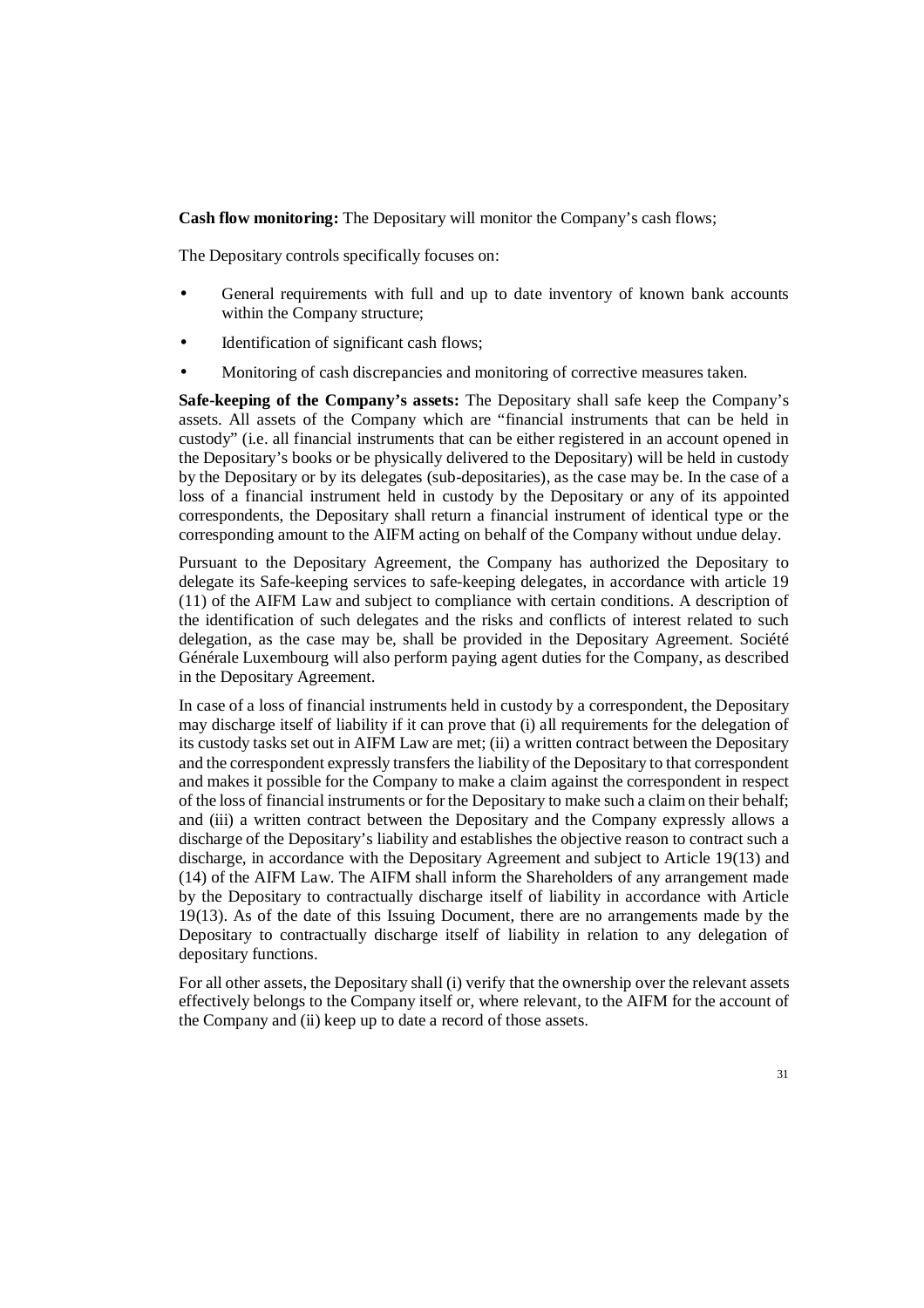**Oversight duties:** The Depositary defines a control framework designed to assess the risks associated with the nature, scale and complexity of the Company's strategy and the AIFM's organisation.

The key focus points of the oversight duties are as follows:

- 1. General requirements on the oversight (transversal oversight functions)
- 2. Subscriptions/redemptions controls
- 3. Valuation of shares and valuation of assets (fund administrator, NAV control)
- 4. Timely settlement of transactions
- 5. Income distribution
- 6. Investment compliance controls

The Company primarily invests in assets that are "financial instruments that can be held in custody".

The Depositary may not delegate its cash flow monitoring and oversight duties.

#### **3.4 Domiciliation Agent, Administrative Agent, Registrar and Transfer Agent**

Société Générale Luxembourg has been appointed as agent of the Company (in this capacity, the "**Agent**"), pursuant to an administrative, registrar and transfer agent agreement dated 08/11/2017 (the "**Administration Agreement**").

The Agent will act as corporate and domiciliary agent for the Company and will provide related services for the benefit of the Company. The Agent is responsible, among other things, for the general administrative functions required by Luxembourg law, the calculation of the Net Asset Value of the Shares of each Sub-fund on each Valuation Day and the communication of the Net Asset Value to the persons designated by the AIFM, the accounting and reporting of the Company including record keeping, processing of orders including subscriptions, redemptions, transfers and conversions of Shares, the execution of payments out of the Company's accounts upon request, the maintenance of accounting records and the submission to the Luxembourg regulatory authorities the annual report as required under Luxembourg law and regulations, ensuring compliance with and the application of the appropriate anti-money laundering controls in accordance with the applicable Luxembourg legislation, rules and regulations in force from time to time and properly identifying Shareholders including, as the case may be and where required, the beneficial owners (as further described in section 3.5 below), and handling the communication with the Shareholders.

As consideration for the services rendered, the Agent receives a fee as detailed in the relevant Appendix.

#### **3.5 Anti-Money Laundering and further identification requirements**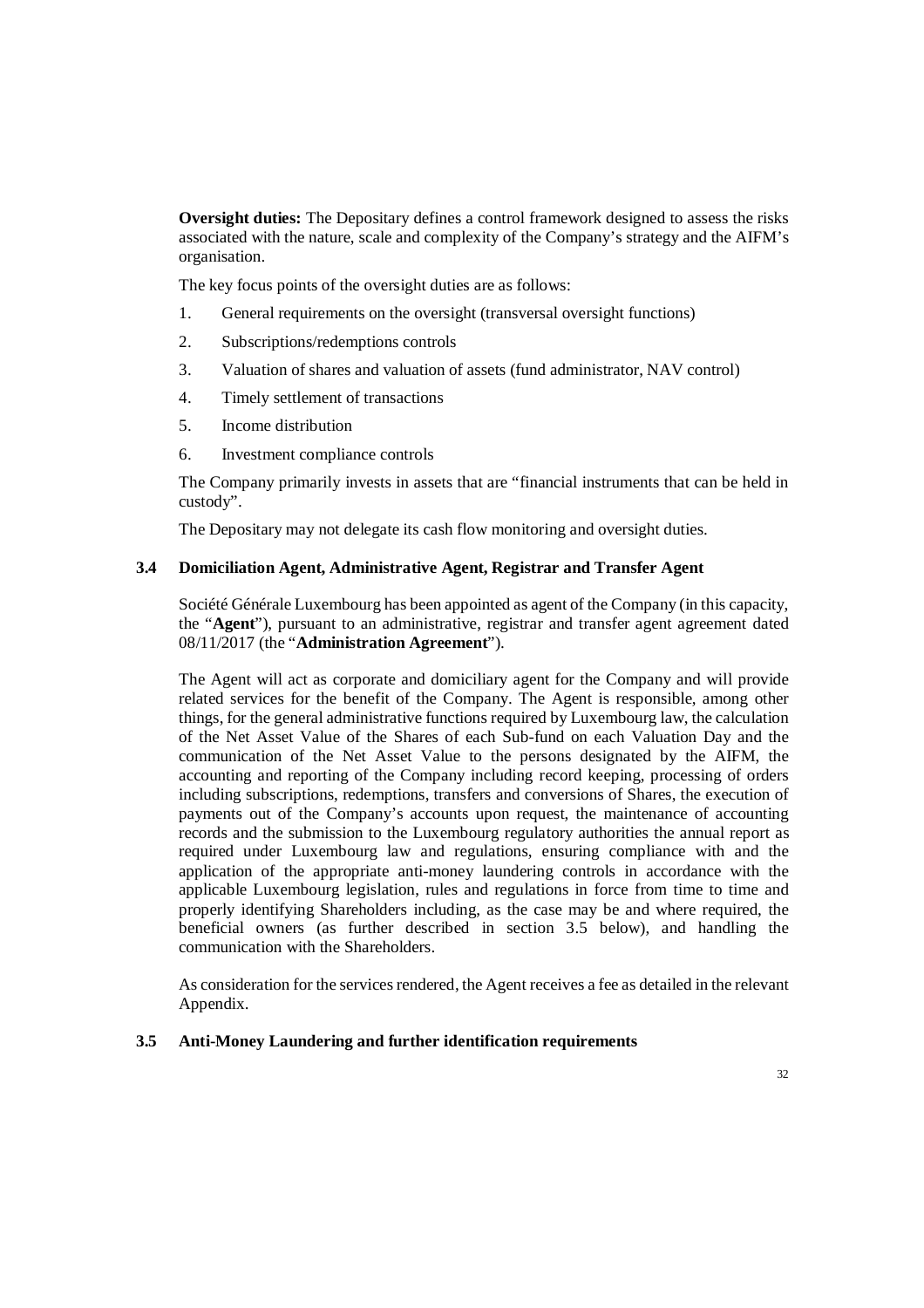The AIFM, the Company, the General Partner, the Depositary and the Agent are subject to on-going anti-money laundering obligations and must take measures aimed towards the prevention of money laundering, as provided by the AML/CFT Laws. The Company and the Agent may be subject to additional Luxembourg or foreign regulations imposing on them further identification requirements on investors and their beneficial owners, such as, but not limited to the FATCA Rules.

The board of managers of the General Partner holds the ultimate responsibility for ensuring at all time that all obligations imposed by applicable laws, rules and regulations with respect to AML/CFT are complied with, notably in its capacity as *responsable du respect des obligations* as further detailed below.

Notably, the board of managers of the General Partner has implemented the following actions:

- a. undertaking, as a collegial body, the responsibility for compliance of the Company with the professional obligations as regards AML/CFT (*responsable du respect des obligations* or "**RR**") within the meaning of the AML/CFT Law and the CSSF RR/RC FAQ;
- b. appointing a compliance officer at appropriate hierarchical level to act as the person responsible for the control of compliance of the Company with its AML/CFT duties (*responsable du contrôle du respect des obligations* or "**RC**") within the meaning of the AML/CFT Law and the CSSF RR/RC FAQ; and
- c. applying due diligence measures in respect of AML/CFT pursuant the provisions of the aforementioned AML/CFT Law and CSSF Regulation  $N^{\circ}$  12-02 applicable to the investors and the investment opportunities of the Company.

The board of managers of the General Partner is ultimately responsible for the implementation of the AML/CFT policy at the level of the Company, as the RR referred to in item a. above, including in the case of delegation of some tasks in respect of AML/CFT to the Agent and to the RC referred to in item b. above.

As a result of such provisions, the Agent, acting in its capacity as transfer and registrar agent of the Company, must ascertain the identity of the investors. Accordingly, the Agent may require, pursuant to its risks based approach, investors to provide proof of identity. In addition, the Agent may require, at any time, additional documentation to comply with applicable legal and regulatory requirements.

In accordance with Article 26 of CSSF Regulation  $N^{\circ}$  12/02, where scenarios present a higher risk as regards money laundering and terrorist financing, the Company shall undertake (and ensure that the Agent will act as such) additional customer due diligence measures. Such measures include, *inter alia*: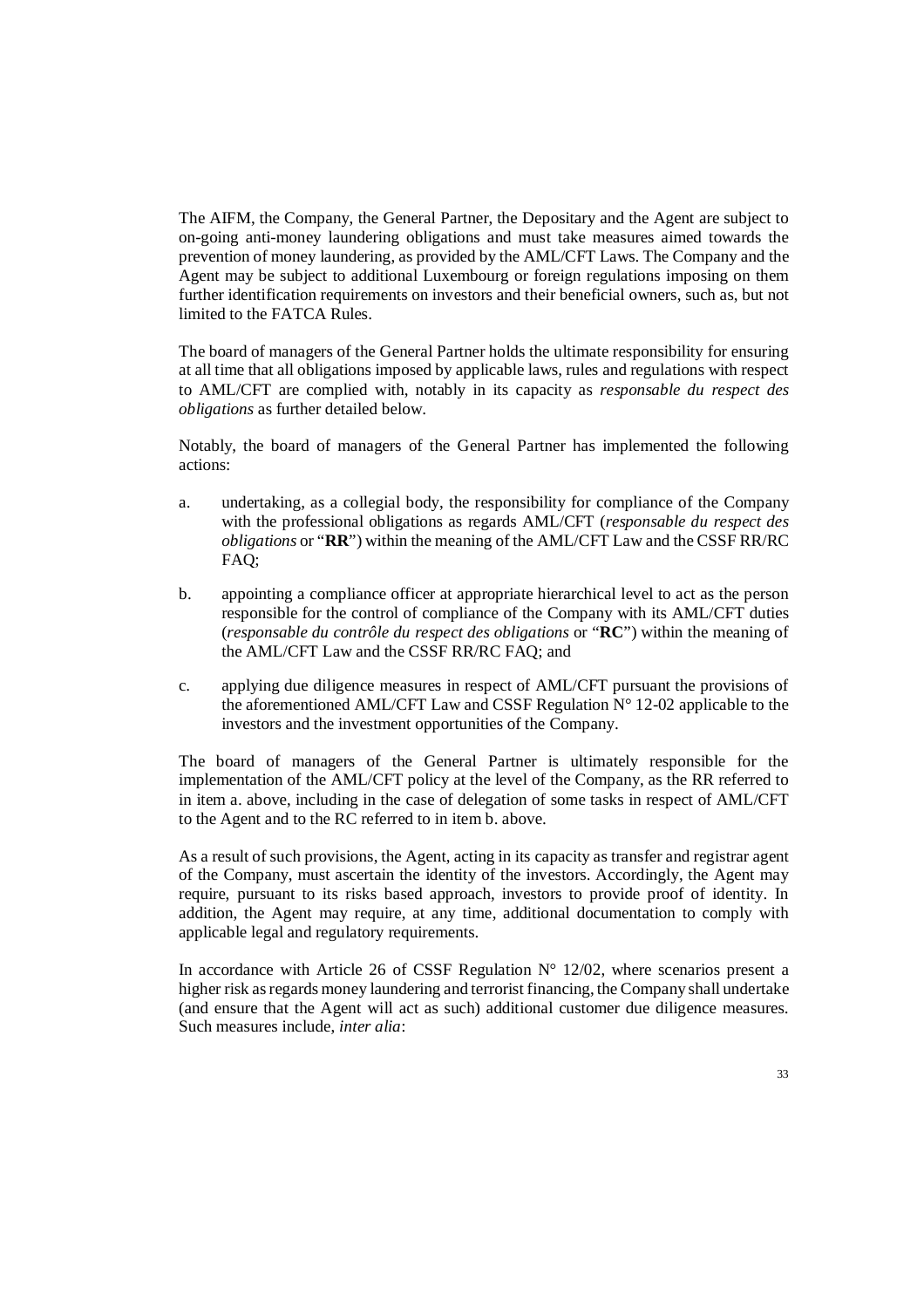- obtaining additional information on the prospective investor and updating more regularly the identification data of the prospective investor and his/her/its beneficial owner;
- obtaining additional information on the intended nature of the business relationship, source of wealth and source of funds that are involved in the business relationship or transaction;
- obtaining information on the reasons for intended or performed transactions;
- obtaining the approval of the RR to commence or continue the business relationship;
- requiring the first payment to be carried out through an account in the prospective investor's name with a professional subject to similar customer due diligence standards;
- verifying the additional information obtained with independent and reliable sources;
- receiving a visit from the prospective investor or contacting the prospective investor via registered letter with acknowledgment of receipt;
- conducting enhanced monitoring of the business relationship, by increasing the number and timing of controls applied, and selecting patterns of transactions that need further examination.

The Company shall notably assess the following variables in determining the degree of risk:

- customer risk factors:
	- (a) the business relationship is conducted in unusual circumstances;
	- (b) customers are resident in geographical areas of higher risk as set out under paragraph 'geographical risk factors' below;
	- (c) legal persons or arrangements that are personal asset-holding vehicles;
	- (d) companies that have nominee shareholders or shares in bearer form;
	- (e) businesses that are cash-intensives;
	- (f) the ownership structure of the customer appears unusual or excessively complex given the nature of the customer's business;
- product, service, transaction or delivery channel risk factors:
	- (a) private banking;
	- (b) products or transactions that might favour anonymity;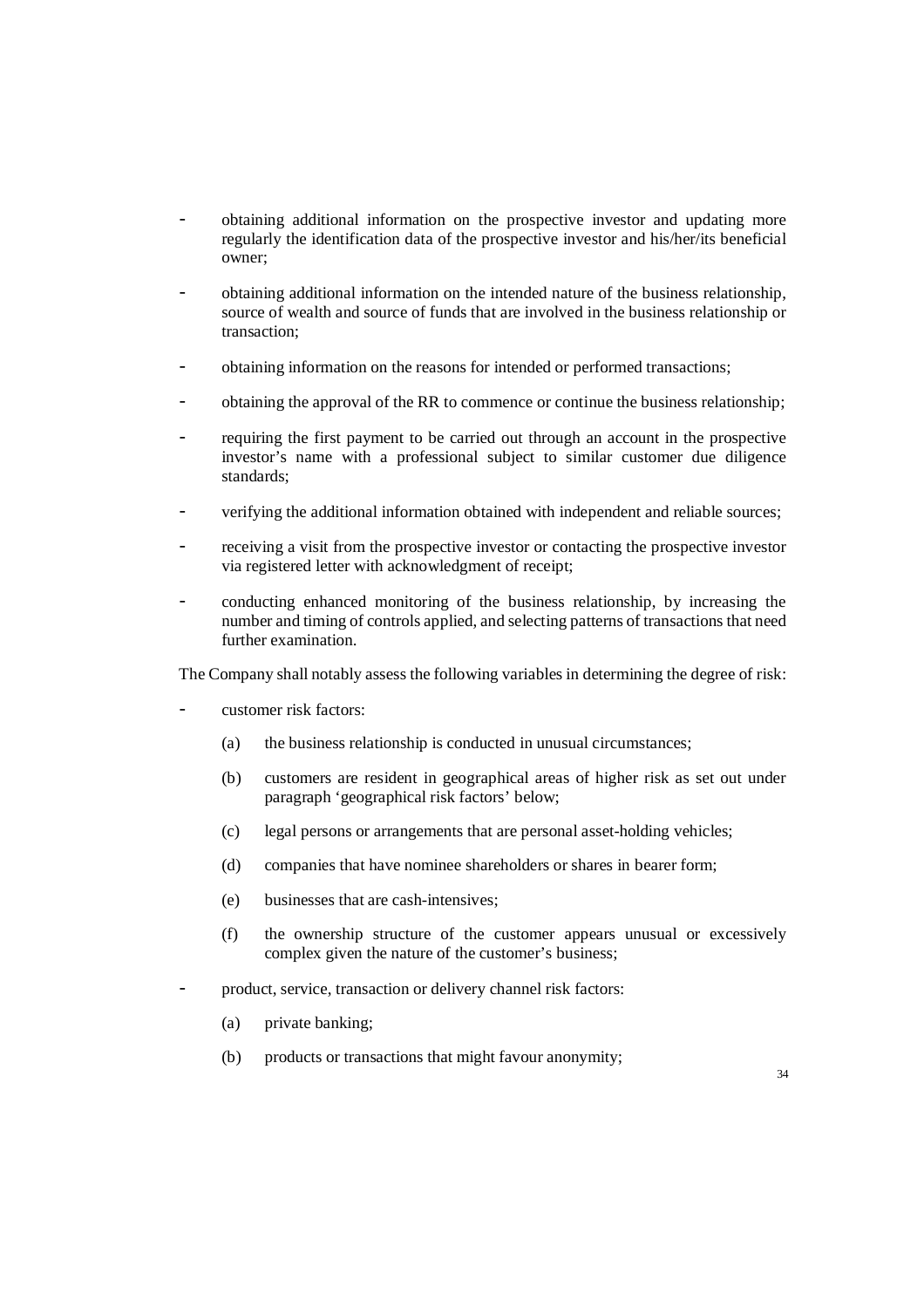- (c) non-face-to-face business relationships or transactions, without certain safeguards, such as electronic signatures;
- (d) payment received from unknown or not-associated third parties;
- (e) new products and new business practices, including new delivery mechanism, and the use of new or developing technologies for both new and pre-existing products;
- geographical risk factors:
	- (a) countries identified by credible sources, such as mutual evaluations, detailed assessment reports or published follow-up reports, as not having effective AML/CFT systems;
	- (b) countries identified by credible sources as having significant levels of corruption or other criminal activity;
	- (c) countries subject to sanctions, embargos or other similar measures issued by, for instance, the European Union or the United Nations;
	- (d) countries providing funding or support for terrorist activities, or that have designated terrorist organisations operating within their country.

The Company (or the Agent, as the case may be) shall examine, as far as reasonably possible, the background and purpose of all complex and unusually large transactions including all unusual patterns of transactions which have no apparent economic or lawful purpose. In particular the degree and nature of monitoring of the business relationship shall be enhanced to determine whether such transactions or activities appear suspicious.

Where the Shares of the Company are subscribed through an intermediary/nominee acting on behalf of her/his/its customers, enhanced customer due diligence measures will be applied on the relationship of this intermediary/nominee with her/his/its customers in accordance with the AML/CFT Laws and CSSF Regulation N° 12-02.

The board of managers of the General Partner is ultimately responsible for the risk assessment in respect of investment opportunities for the Company. The risk assessment analysis shall be performed during the acquisition process on the basis (but not limited to) the above criteria with a view to evaluate the identified risk exposures at the level of the Company and the prospective investment. While performing the risk assessment of the contemplated investment in respect of AML/CFT, the board of managers of the General Partner may be assisted by third parties, notably the AIFM, the Agent and the Investment Advisor (if any).

Such information shall be collected for compliance reasons only and shall not be disclosed to unauthorised persons unless if required by applicable laws and regulations.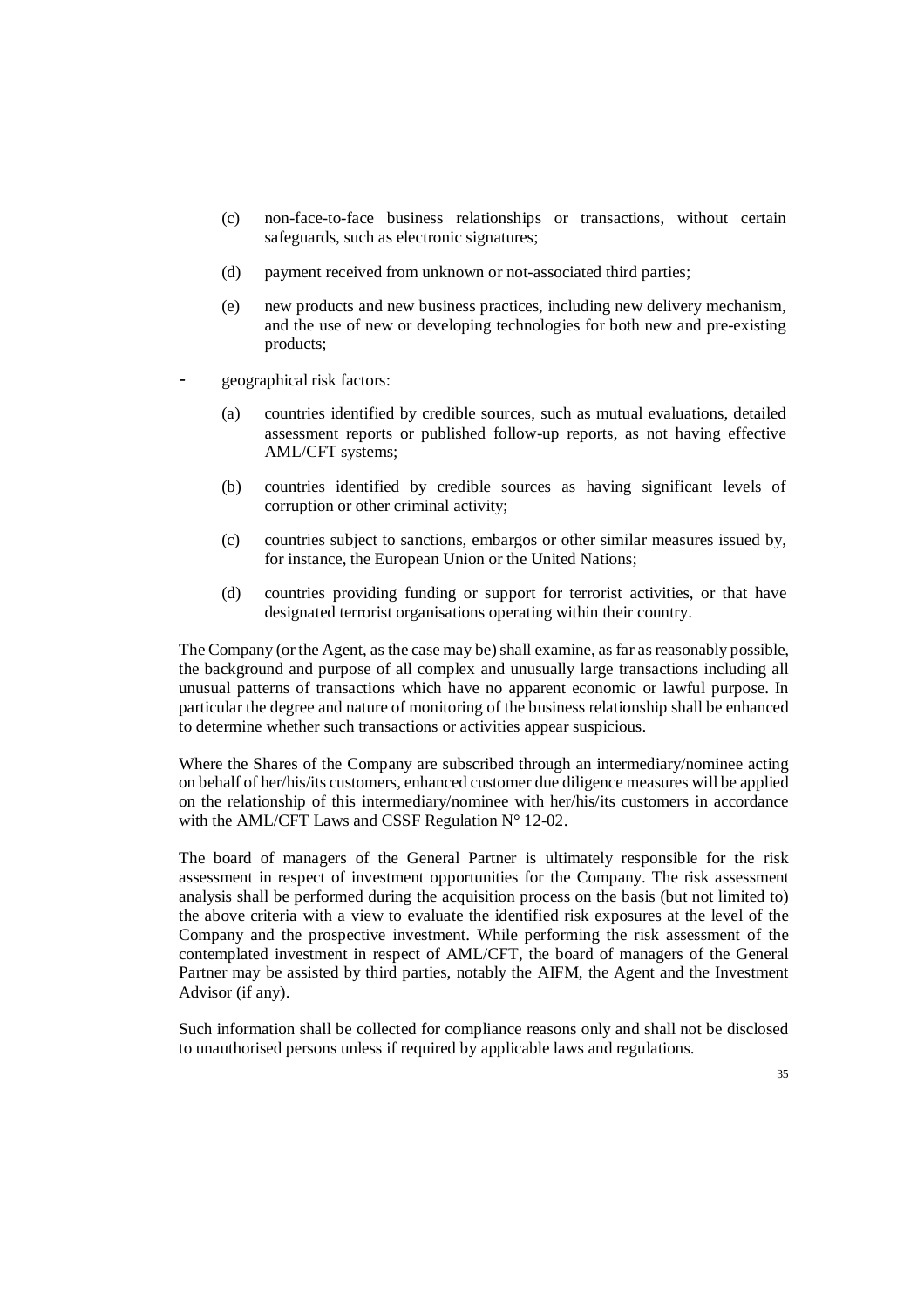As indicated above, certain identification measures have been delegated to the Agent under the responsibility and supervision of the General Partner and the AIFM, and may thus require a detailed verification of the applicant's identity. In case of delay or failure by an investor to provide the required documents, the application for subscription may not be accepted, and in case of a Redemption Request, the payment of the redemption proceeds and/or dividends may not be processed. Neither the Company nor the Agent has any liability for delays or failure to process deals as a result of the investor providing no or only incomplete documentation. Shareholders may be requested to provide additional or updated identification documents from time to time pursuant to ongoing client due diligence requirements under relevant laws and regulations.

The Company, the AIFM and the Agent reserve the right to reject an application, for any reason, in whole or in part in which event the application monies or any balance thereof will be returned without unnecessary delay to the applicant by transfer to the applicant's designated account or by post at the applicant's risk, provided the identity of the applicant can be properly verified pursuant to the AML/CFT Laws. In such event, the Company will not be liable for any interest, costs or compensation.

#### **3.6 Auditor**

The General Partner has appointed PriceWaterhouseCoopers as auditor of the Company (the "Auditor") to audit transactions, accounts and annual reports.

#### **4. OVERALL INVESTMENT OBJECTIVE AND POLICY OF THE COMPANY**

The overall investment objective of the Company is to invest its assets in a wide range of securities and other assets permitted by the SIF Law with the purpose of spreading investment risks and affording the investors the results of the management of its portfolio.

The Company may invest in or hold any kind of investments which are eligible under the SIF Law.

The Company may furthermore hold cash or cash equivalents, including, among others, money market instruments or investments in shares or units of money market funds and term deposits or any other assets that offer daily liquidity as liquidity reserve as an intermediary investment prior to the investment of any balance not invested.

At of the date of this Issuing Document, the Company does not contemplate to engage, on behalf of its Sub-funds, in any of the securities financing transactions foreseen by the SFTR, i.e. (a) repurchase transactions, (b) securities or commodities lending and securities or commodities borrowing, (c) buy-sell back transactions or sell-buy back transactions, and (d) margin lending transactions, nor invest in total return swaps. In case the Company contemplates to employ any of the above, the Issuing Document will be prior updated accordingly.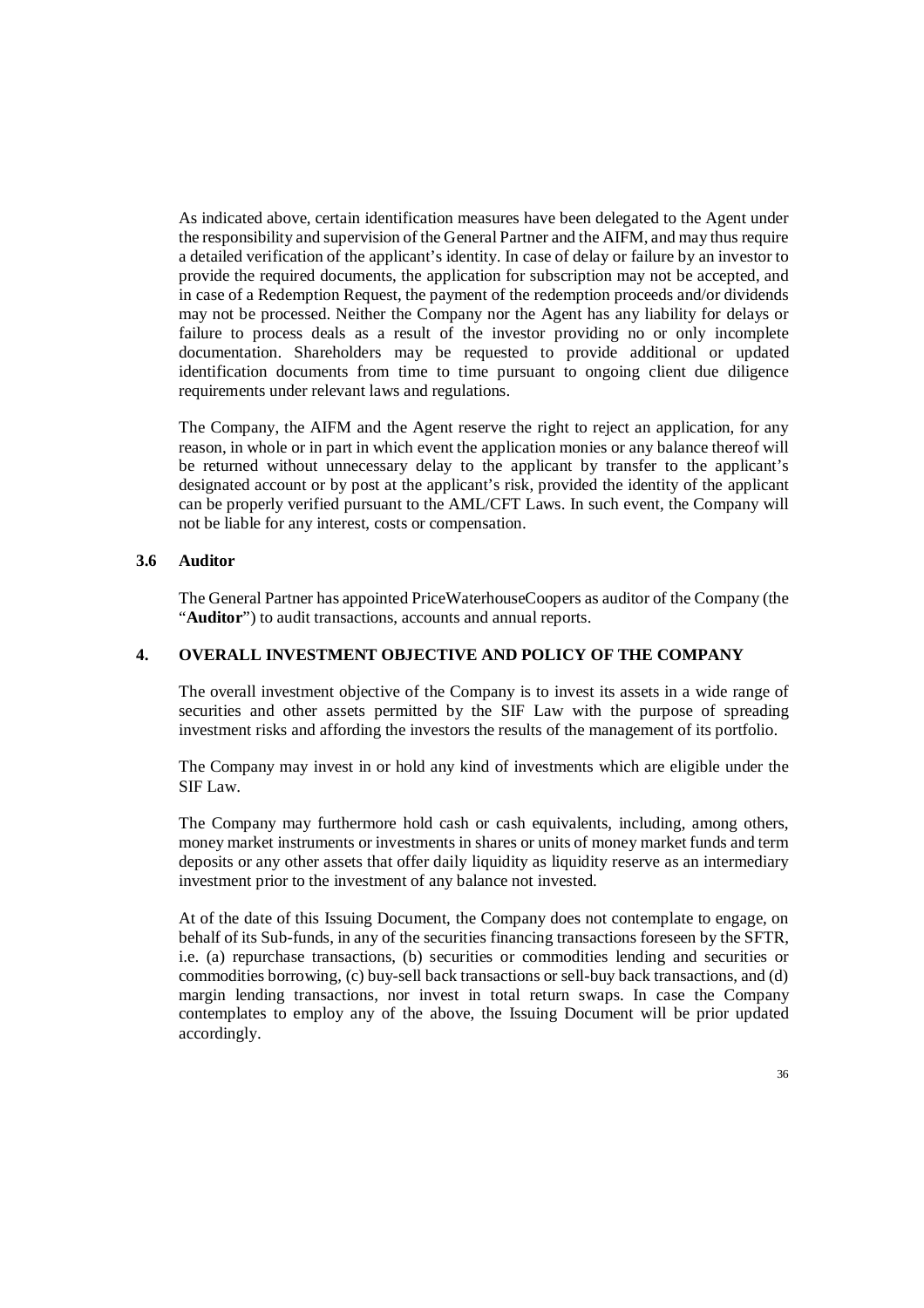Additional or deviating guidelines can be set forth for each Sub-fund separately in the Appendices.

The specific investment objectives, investment policies, and investment restrictions in relation to each Sub-fund are set out in the Appendices. In addition, each Sub-fund is managed in accordance with the investment powers and restrictions applicable to the Company as set out in section 5 "Investment Powers and Restrictions" of this Issuing Document.

Subject to prior approval by the CSSF, the General Partner may, at its sole discretion, change the investment objective, strategies, and restrictions of a Sub-fund. Any change to the investment objective must be notified to the Shareholders of that Sub-fund before such changes to the investment objective are to come into effect.

These changes will only become effective after all Redemption Requests linked to the change in the investment objective received during such notice period will have been satisfied. Any applicable redemption fees shall be waived accordingly.

# **5. INVESTMENT POWERS AND RESTRICTIONS**

The General Partner shall, based upon the principle of spreading risks, have the power to determine the corporate and investment policy for the investments and the course of conduct of the management and business affairs of each Sub-fund. The AIFM, subject to the supervision and responsibility of the General Partner, shall perform the portfolio management in accordance with the investment policy determined by the General Partner.

By making use of its power to determine the investment policy of each Sub-fund, the General Partner has resolved the following investment restrictions that apply, in principle, for each Sub-fund, provided that it is not decided and indicated otherwise in respect of any particular Sub-fund in the relevant Appendix:

- (1) The Company, in each Sub-fund, may not in principle hold short position in securities of the same type issued by the same issuer representing more than 30% of its assets;
- (2) The Company, in each Sub-fund, may not in principle invest more than 30% of its assets in securities of the same type issued by the same issuer, unless otherwise specified by the Appendices. This restriction does not apply to investments in securities issued or guaranteed by an OECD Member State or its regional or local authorities or by EU, regional or global supranational institutions and bodies;
- (3) The Company, in each Sub-fund, may invest in financial derivatives instruments, dealt in on a Regulated Market and/or MTF and/or over the counter (OTC). When using financial derivative instruments, the Company must ensure comparable risk diversification through appropriate diversification of the underlying assets.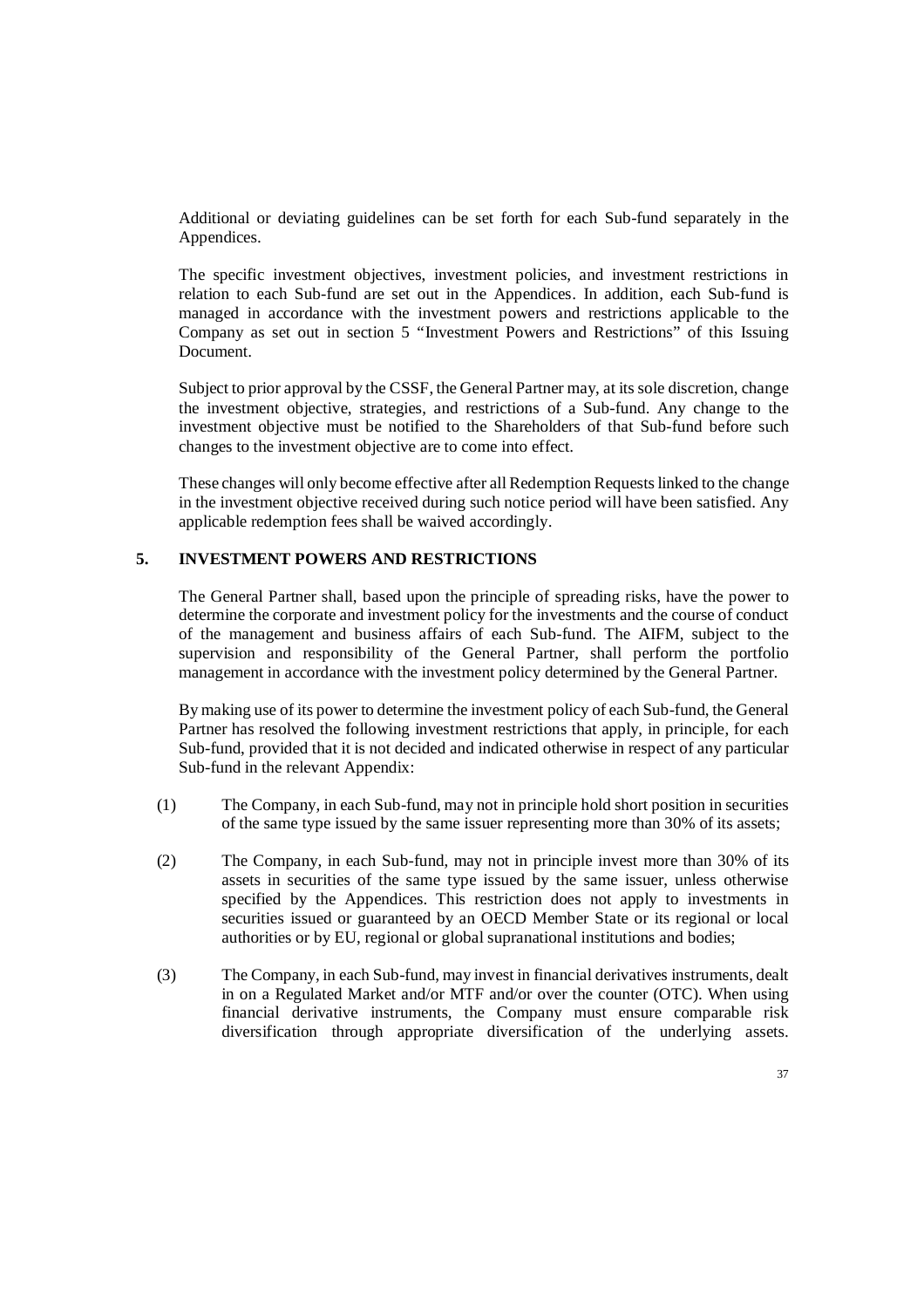Counterparty risk of OTC operations must be limited and prudently assessed based on the quality and qualification of the counterparty;

- (4) The Company, in each Sub-fund, may borrow as specified by the Appendices;
- (5) In order to protect its present and future assets and liabilities against the fluctuation of currencies, the Company, in each Sub-fund, may (unless otherwise specified in the Appendices) enter into transactions the object of which is the purchase or the sale of forward foreign exchange contracts, the purchase or the sale of call options or put options in respect of currencies, the purchase or the sale of currencies forward or the exchange of currencies on a mutual agreement basis provided that these transactions be made either on exchanges or over-the-counter with first class financial institutions specialising in these types of transactions and being participants in the over-thecounter markets. The objective of the transactions referred to above presupposes the existence of a direct relationship between the contemplated transaction and the assets or liabilities to be hedged and implies that, in principle, transactions in a given currency (including a currency bearing a substantial relation to the value of the Reference Currency (known as "**Cross Hedging**") may not exceed the total valuation of such assets and liabilities nor may they, as regards their duration, exceed the period where such assets are held or anticipated to be acquired or for which such liabilities are incurred or anticipated to be incurred; and
- (6) The Company, in each Sub-fund, may also hold liquid assets;
- (7) The Company shall only invest in securities, derivatives and other permitted assets that have the following features under normal market conditions:
	- (i) Liquidity, where the securities can be repurchased, redeemed or sold at limited costs, in terms of low fees and reasonably narrow bid/ask spreads.
	- (ii) Market depth, where they are traded on a market which is able to absorb an adequate large volume of transactions, with such trading of large amounts having a limited impact on their price.
	- (iii) Certainty in value, where their value can be accurately determined at any time or at least once a week.
	- (iv) Standardization, where derivatives that are not traded on a stock exchange, Regulated Market or MTF, such as currency forwards, interest rate swaps and total-return swaps, are of a widely recognised and highly traded type.
- (8) A Sub-fund (the "**Initial Sub-fund**") may invest in one or more other Sub-funds of the Company (the "**Target Sub-fund**") subject to the following conditions, in compliance with article 71 of the SIF Law: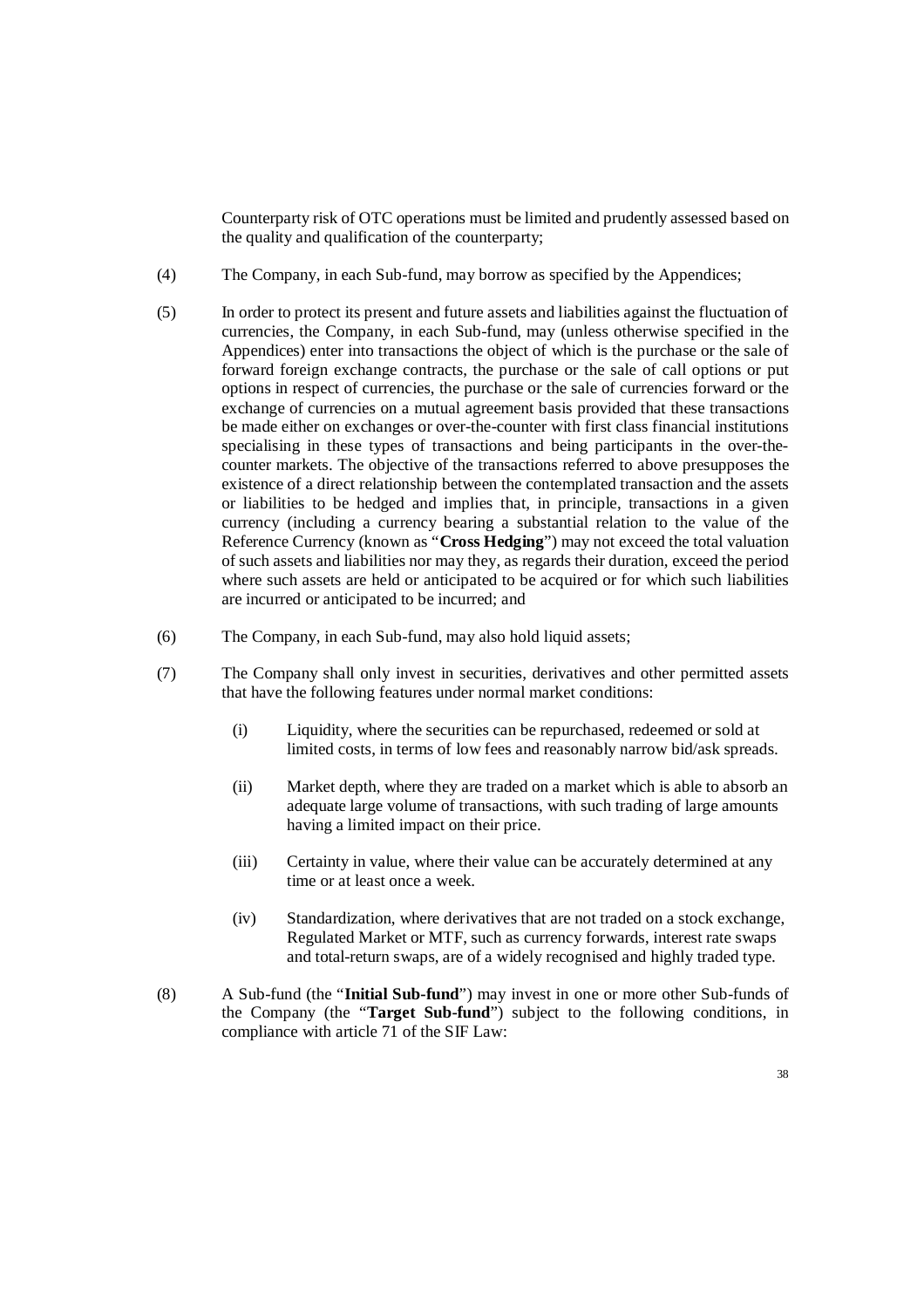- (i) the Target Sub-fund may not invest back in the Initial Sub-fund;
- (ii) the Target Sub-fund may not invest more than 30% of its net assets in other funds;
- (iii) the voting rights attached to the shares of the Target Sub-fund are suspended during the investment by the Initial Sub-Fund;
- (iv) the value of the shares of the Target Sub-Fund held by the Initial Sub-Fund are not taken into account for the purpose of assessing the compliance with the minimum capital requirement of the Company; and

In order to comply with the laws and regulations of the countries where the Shares might be offered or placed, the General Partner may from time to time impose further investment restrictions to all or several Sub-funds as shall be compatible with or be in the interest of the Shareholders. In such a case, this Issuing Document will be amended accordingly.

In addition, each Sub-fund shall be managed in accordance with the investment restrictions specified in the Appendices.

# **6. RISK CONSIDERATIONS**

*An investment in any Sub-fund established by the Company is speculative and involves a high degree of risk. Although the AIFM will attempt for each Sub-fund to manage or mitigate those risks through careful research and portfolio management, there can be no assurance that it will do so successfully.* 

*An investment in any Sub-fund should be made only after consultation with independent qualified sources of investment, tax, legal and other appropriate professional advice. In addition to the specific risk factors set forth in the Appendices in relation to each Subfund, a prospective investor should consider the following factors, the description of which is neither detailed nor exhaustive:* 

### **6.1 General Risk Considerations relating to an Investment in the Company**

The value of an investment in any investment fund may go up as well as down and involves various risks and investment considerations, some of which are highlighted below. There is a possibility of a total or partial loss of the invested capital. Prospective investors should not subscribe to or invest in any Sub-fund of the Company unless they can readily bear the consequences of such loss. No guarantee or representation is made that the Sub-funds will reach their investment objectives, and investment results may vary substantially over time.

In particular, prospective investors should evaluate the risk factors discussed below which, individually or in aggregate, could have a material adverse effect on the Sub-funds or their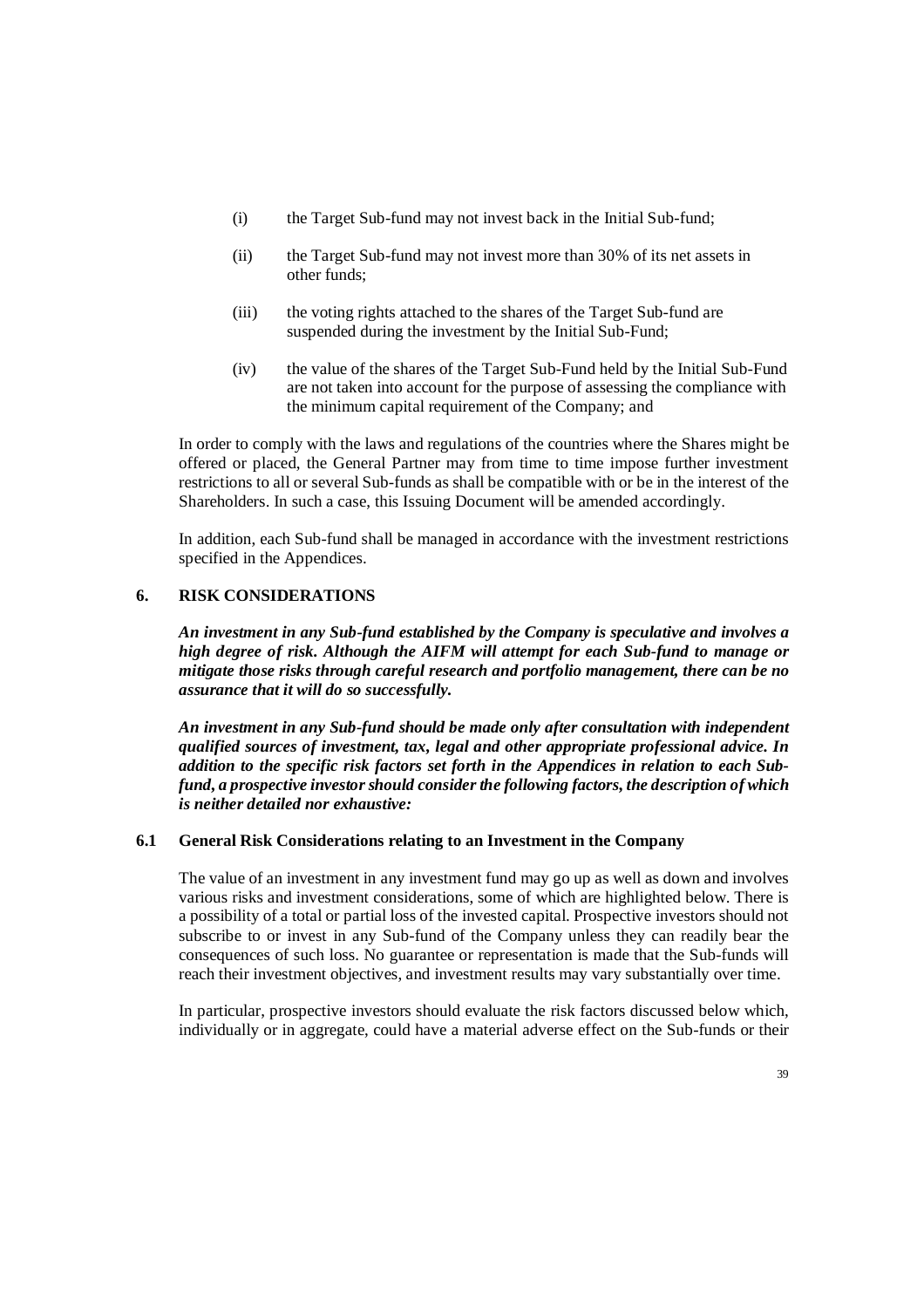assets and may result in the loss of the Shareholders' invested capital or lower returns than those discussed herein.

Additionally, the Company is primarily designed as a long-term investment and not as a trading vehicle. Where the currency of the Company varies from the Shareholder's home currency or where the Reference Currency of the Sub-fund varies from the currencies of the markets in which the Company invests, due to this foreign exchange risk exposure there is the prospect of additional loss (or the prospect of additional gain) to the Shareholder, which is greater than the usual risks of investment.

6.1.1 Changes in Applicable Law

The Company must comply with legal requirements, including requirements imposed by the securities laws and company laws in various jurisdictions, including the Grand Duchy of Luxembourg. Should any of these laws change over the duration of the Company, the legal requirements to which the Company and the Shareholders may be subject could differ substantially from current requirements.

6.1.2 No Guarantee

Although the AIFM and its principals have substantial experience in managing similar assets, any past performance of the AIFM and its principals, directors and officers should not be construed as an indication of the possible future results of an investment in Shares of the Company.

# 6.1.3 Liquidity risk

An investment in the Company represents a general liquidity risks and the question whether a Shareholder will be able to sell its Shares will depend on a variety of factors. The Shares may also be affected by restrictions on resale imposed under applicable law. The value of the Shares will fluctuate based upon the performance of the Company or relevant Sub-fund, other relevant factors, and any third party's assessment thereof. Accordingly, if a Shareholder transfers its Shares, the sale price may be lower than the originally invested amount.

# 6.1.4 Tax risks

Unfavorable interpretations or changes in tax laws, judicial practice, tax rulings or of any rules established in the tax practice could adversely affect the Company's financial situation. The changes could relate to the current fiscal year or to prior years if they have not yet been finally assessed for tax purposes.

The tax authorities may add additional items to the taxable income of the Company or disallow tax deductions and allowances with respect to any open assessment so that the tax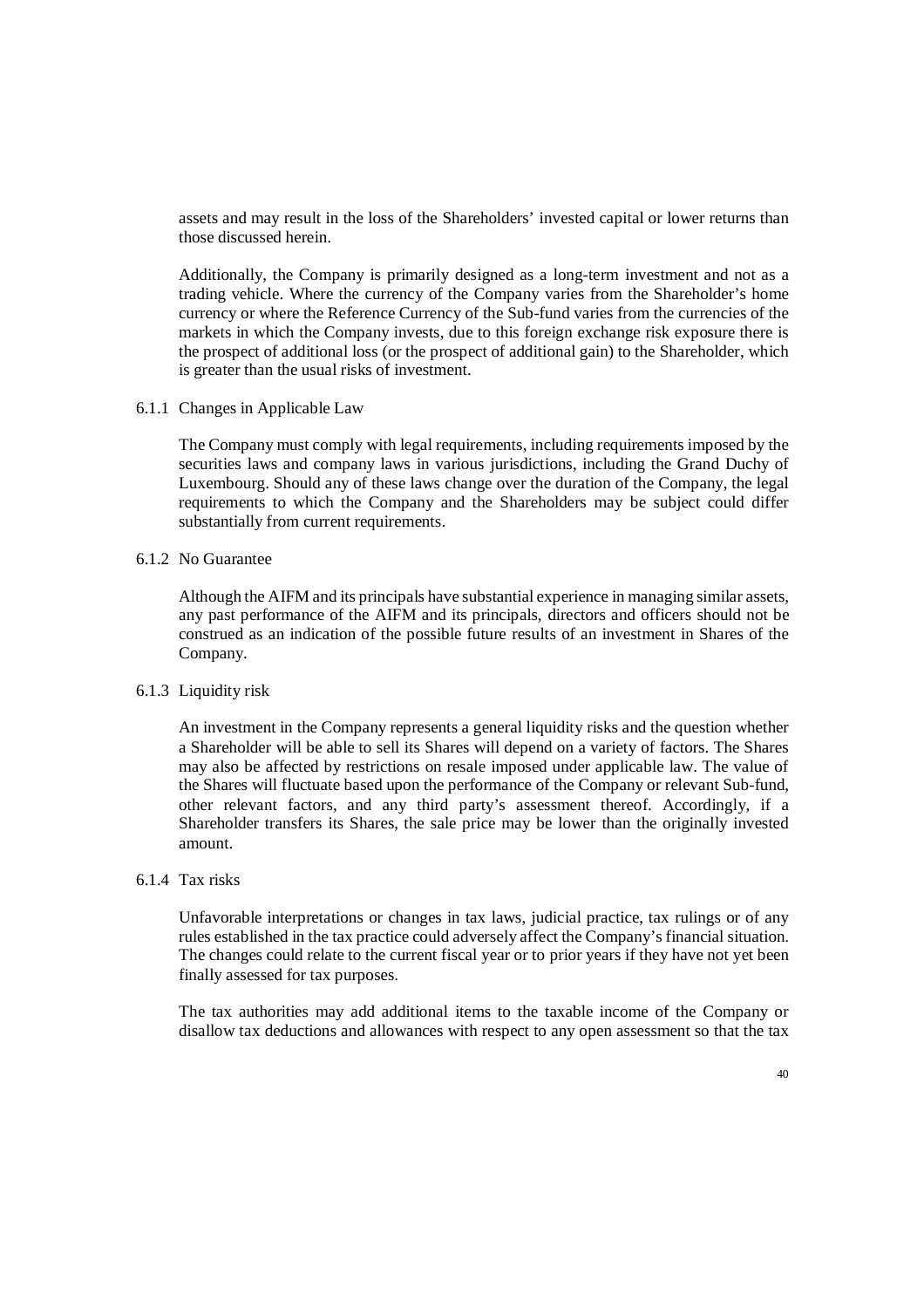liabilities of the companies may be increased. Such different assessment of the Company's tax situation by tax authorities could adversely affect its results.

Investors are urged to consult their own tax advisors as to tax consequences of the acquisition, ownership and disposition of Shares. Tax consequences may differ according to the provisions of different double tax treaties and the investor's particular circumstances.

# 6.1.5 FATCA Rules

FATCA Rules are particularly complex. Although the Company will attempt to satisfy any obligations imposed on it to avoid the imposition of the thirty percent (30%) withholding tax, no assurance can be given that the Company will be able to satisfy these obligations. If the Company becomes subject to a withholding tax as a result of FATCA, the value of Shares held by all Shareholders may be materially affected.

### 6.1.6 Nominee arrangements

Where an investor invests in Shares via a placement and distribution agent, its subdistribution or private placement agents and/or a nominee, as the case may be, or holds interests in Shares through a clearing agent (as the case may be), such Shareholder will typically not appear on the register of Shareholders of the Company and may not therefore be able to exercise voting or other rights available to those persons appearing on the register.

### **6.2 Risk Considerations relating to Investments made by the Sub-funds**

Any investment of the Sub-funds, in particular in a foreign country, involves the risk of adverse political developments, including nationalization, confiscation without fair compensation, and acts of terrorism or war and of changes in governmental policies. Furthermore, foreign jurisdictions may impose restrictions to prevent capital flight which could make it difficult or impossible to exchange or repatriate foreign currency. In addition, laws and regulations of foreign countries may impose restrictions or approvals which would not exist in the prospective investor's country of origin and may require financing and structuring alternatives which differ significantly from those customarily used in the prospective investor's country of origin.

No assurance can be given that a political or economic climate or particular legal or regulatory risks might not adversely affect an investment by the different Sub-funds. It may be infeasible for the Sub-funds to invest in certain Investment Structures as otherwise the Sub-fund or certain Shareholders or prospective investors may be subject to adverse tax, regulatory, or other detrimental consequences; this may limit the investment opportunities of the Sub-funds.

Issuers are generally subject to different accounting, auditing, and financial reporting standards in different countries throughout the world. The volume of trading, the volatility of prices and the liquidity of issuers may vary in the markets of different countries. Hours of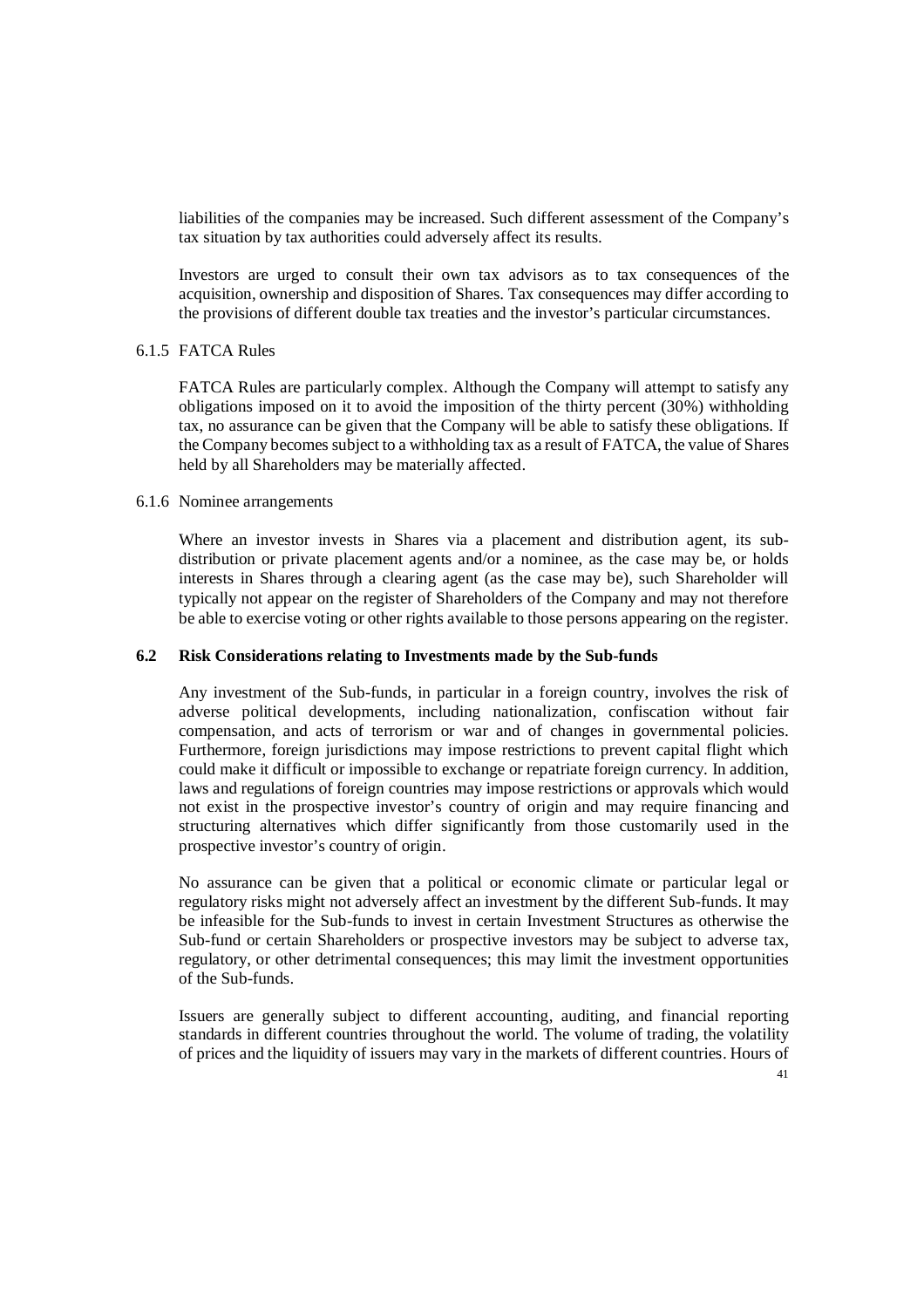business, customs and access to these markets by foreign prospective investors may also vary. In addition, the level of government supervision and regulation of securities exchanges, securities dealers and listed and unlisted companies is different throughout the world. The laws of some countries may limit the Company's ability to invest in securities of certain issuers located in those countries. In addition, there may be a lack of adequate legal recourse for the redress of disputes and in some countries the pursuit of such disputes may be subject to a highly prejudiced legal system.

Different markets also have different clearance and settlement procedures. Delays in settlement could result in temporary periods when a portion of the assets of a Sub-fund is not invested and no return is earned thereon. The inability of the Company to make intended security purchases due to settlement problems could cause the Company to miss attractive investment opportunities. Inability to dispose of portfolio securities due to settlement problems could result either in losses by such Sub-fund, and therefore the Company, due to subsequent declines in value of the portfolio security or, if such Sub-fund has entered into a contract to sell the security, could result in possible liability to the purchaser.

Investments in non-European securities involve certain factors not typically associated with investing in European securities including risks relating to differences between the European and foreign securities markets, including the absence of uniform accounting, auditing and financial reporting standards and practices and disclosure requirements as well as less government supervision and regulation.

An issuer of securities may be domiciled in a country other than the country in whose currency the instrument is denominated. The values and relative yields of investments in the securities markets of different countries, and their associated risks, are expected to change independently from each other.

These risks may be greater in emerging markets.

#### 6.2.1 Competitive Environment

Each Sub-fund will operate in a competitive environment in which there will be a significant degree of uncertainty in identifying and completing investment transactions. There may be other investment vehicles that have similar or identical objectives that will target similar assets.

#### 6.2.2 Concentration and Diversification

The Sub-funds are subject to few investment restrictions and there may be a concentration in a particular issuer, industry or country. If any Sub-fund elects to concentrate the Subfund's investments in a particular issuer, industry or country, the Sub-fund will become more susceptible to fluctuations in value resulting from adverse economic conditions affecting that particular issuer, industry or country.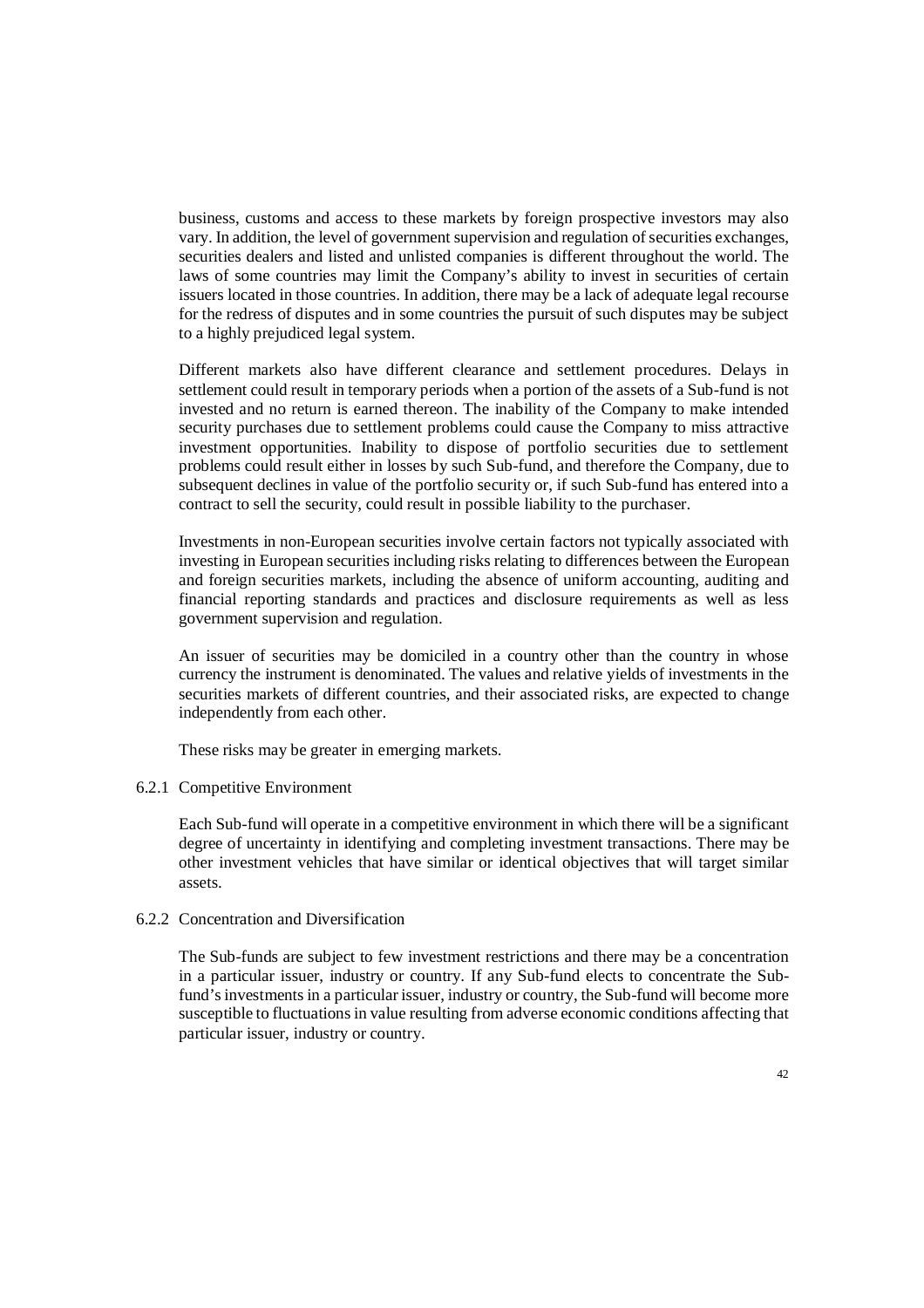#### 6.2.3 Currency Risks and Foreign Exchange; Hedging Transactions

The Reference Currency of each Sub-fund is not necessarily the investment currency of the Sub-fund concerned. Investments are made in those currencies that best benefit the performance of the Sub-funds in the view of the General Partner / AIFM.

Changes in the rates of exchange between the Reference Currency and other currencies will have an effect, which could be adverse, on the performance of the relevant Sub-fund, on amounts available for distribution by the relevant Sub-fund and on the value of securities distributed by such Sub-fund. Additionally, in response to large-scale currency speculation, a number of nations have been unable to sustain exchange rates and have devalued their currency or shifted to floating exchange rate regimes. Such devaluation could adversely affect the relevant Sub-fund.

A Sub-fund may utilize financial instruments for risk management purposes in order to hedge the currency exchange rate on any particular Sub-fund's assets and expected future income arising from those assets. The success of any such hedging operations will be subject to the AIFM's ability to assess correctly the degree of correlation between the performance of the instruments used in the hedging strategy and the performance of the investments in the portfolio being hedged and the AIFM's ability to recalculate, readjust and execute hedges continually in an efficient and timely manner.

Shareholders investing in a Sub-fund other than in its Reference Currency should be aware that exchange rate fluctuations could cause the value of their investment to diminish or increase.

### 6.2.4 Market Risk

The market price of securities owned by the Sub-funds may go up or down, sometimes rapidly or unpredictably. Securities may decline in value due to factors affecting securities markets generally or particular industries represented in the securities markets. The value of a security may decline due to general market conditions which are not specifically related to a particular company, such as real or perceived adverse economic conditions, changes in the general outlook for corporate earnings, changes in interest or currency rates or adverse Shareholder sentiment generally. They may also decline due to factors which affect a particular industry or industries, such as labor shortages or increased production costs and competitive conditions within an industry. During a general downturn in the securities markets, multiple asset classes may decline in value simultaneously.

#### 6.2.5 Issuer Risk

The value of a security may decline for a number of reasons, which directly relate to the issuer, such as management performance, financial leverage and reduced demand for the issuer's goods or services.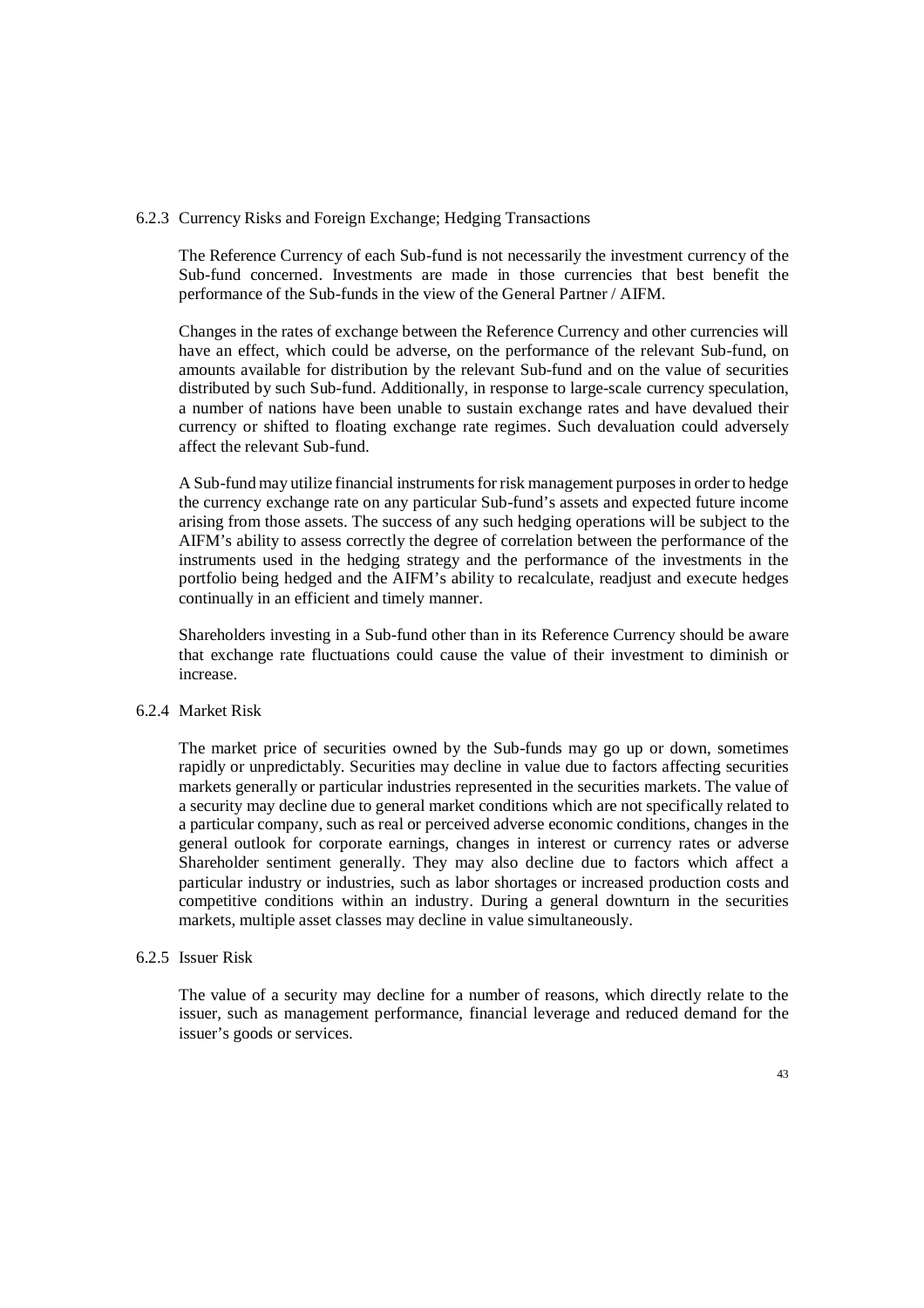#### 6.2.6 Limited Transferability

Since the General Partner may decline to register a transfer of Shares at its sole and absolute discretion, Shareholders may not be able to sell their investments and therefore would have to utilize the Company's redemption or repurchase program, which itself may be subject to restrictions.

### 6.2.7 Illiquidity of Shares

There will be no secondary market for the Shares, and consequently, Shareholders can dispose of the Shares only by means of a transfer of shares and / or a redemption. Shares may be redeemed as further described herein. There is no assurance that the Company will be able to liquidate the portfolio securities attributable to the Sub-fund comprising the Shares without losses. These losses might have an adverse effect on the Net Asset Value of the relevant Sub-fund and thus on the redemption proceeds that will be received by the outgoing Shareholder. In the event of unsettled market conditions, or if for any reason the Company is unable to liquidate its investments or if it is obliged to suspend dealings in its Shares, the Company may be unable to redeem Shares.

# 6.2.8 Risks related to the Portfolio Valuation

Prospective investors should acknowledge that the portfolio of the Sub-funds will be composed of assets of different natures in terms of, among others, geographies, financial statement formats, reference currencies, accounting principles, types and liquidity of securities, coherence and comprehensiveness of data. As a result, the valuation of the portfolio and the production of the NAV calculation will be a complex process which might in certain circumstances require the Company to make certain assumptions in order to produce the desired output. The lack of an active public market for securities and debt instruments will make it more difficult and subjective to value investments of the Sub-funds for the purposes of determining the NAV. In valuing the interests in underlying investment funds, the Agent will be dependent upon financial information provided by such investment funds, their fund managers, and administrators. The valuation of the NAV may be based on estimated value. In case of significant differences between the estimated value and the final value of the underlying investments, the Agent will, following instructions from the General Partner, recalculate the previously calculated NAV.

#### 6.2.9 Foreign investments

Any investment of the Sub-funds in particular in a foreign country, involves the risk of adverse political developments, including nationalization, confiscation without fair compensation, and acts of terrorism or war and of changes in governmental policies. Furthermore, foreign jurisdictions may impose restrictions to prevent capital flight, which could make it difficult or impossible to exchange or repatriate foreign currency. In addition, laws and regulations of foreign countries may impose restrictions or approvals which would not exist in the Shareholder's country of origin and may require financing and structuring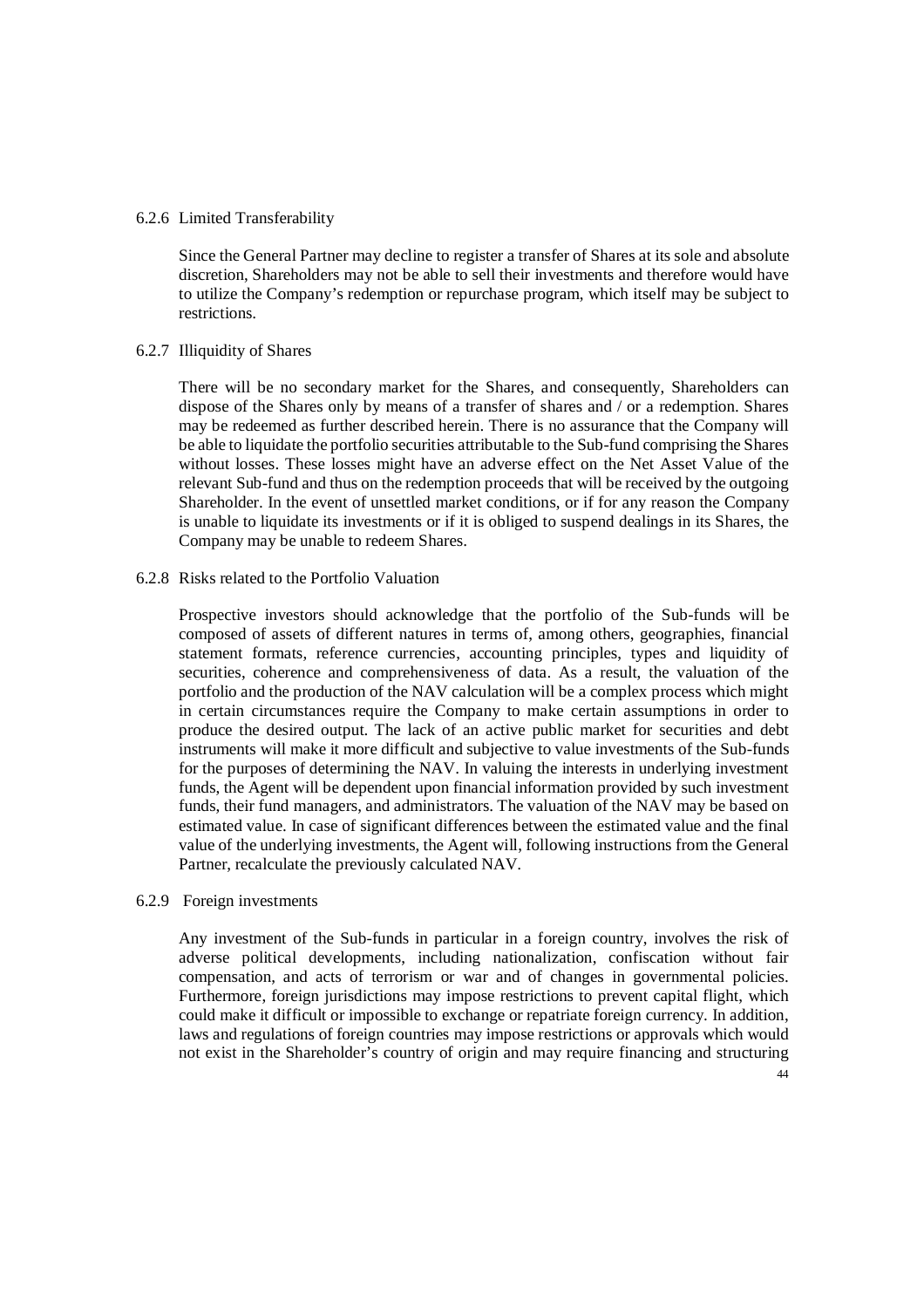alternatives which differ significantly from those customarily used in the Shareholder's country of origin. No assurance can be given that a political or economic climate, or particular legal or regulatory risks, might not adversely affect an investment by the Subfunds. It may not be feasible for the Sub-funds to invest in certain investment structures owing to potential adverse tax, regulatory or other detrimental consequences; this may limit the investment opportunities of the Sub-funds.

Issuers are generally subject to different accounting, auditing and financial reporting standards in different countries throughout the world. The volume of trading, the volatility of prices and the liquidity of issuers may vary in the markets of different countries. Hours of business, customs and access to these markets by outside investors may also vary. In addition, the level of government supervision and regulation of securities exchanges, securities dealers and listed and unlisted companies is different throughout the world. The laws of some countries may limit the Sub-fund's ability to invest in securities of certain issuers located in those countries. In addition, there may be a lack of adequate legal recourse for the redress of disputes and in some countries the pursuit of such disputes may be subject to a highly prejudiced legal system.

Different markets also have different clearance and settlement procedures. Delays in settlement could result in temporary periods when a portion of the assets of the Sub-funds is uninvested and no return is earned thereon. The inability of the Sub-funds to make intended security purchases due to settlement problems could cause the Sub-Funds to miss attractive investment opportunities. Inability to dispose of portfolio securities due to settlement problems could result either in losses by the Sub-funds, due to subsequent declines in value of the portfolio security or, if the Sub-funds has entered into a contract to sell the security, could result in possible liability to the purchaser.

Investments in non-European securities involve certain factors not typically associated with investing in European securities including risks relating to differences between the European and foreign securities markets, including the absence of uniform accounting, auditing and financial reporting standards and practices and disclosure requirements, and less government supervision and regulation.

An issuer of securities may be domiciled in a country other than the country in whose currency the instrument is denominated. The values and relative yields of investments in the securities markets of different countries, and their associated risks, are expected to change independently of each other.

### **6.3 Financial Failure of Intermediaries**

There is always the possibility that the institutions, including brokerage firms and banks, with which the Sub-funds do business or to which securities have been entrusted for custodial purposes will encounter financial difficulties that may impair their operational capabilities or result in losses to the Company.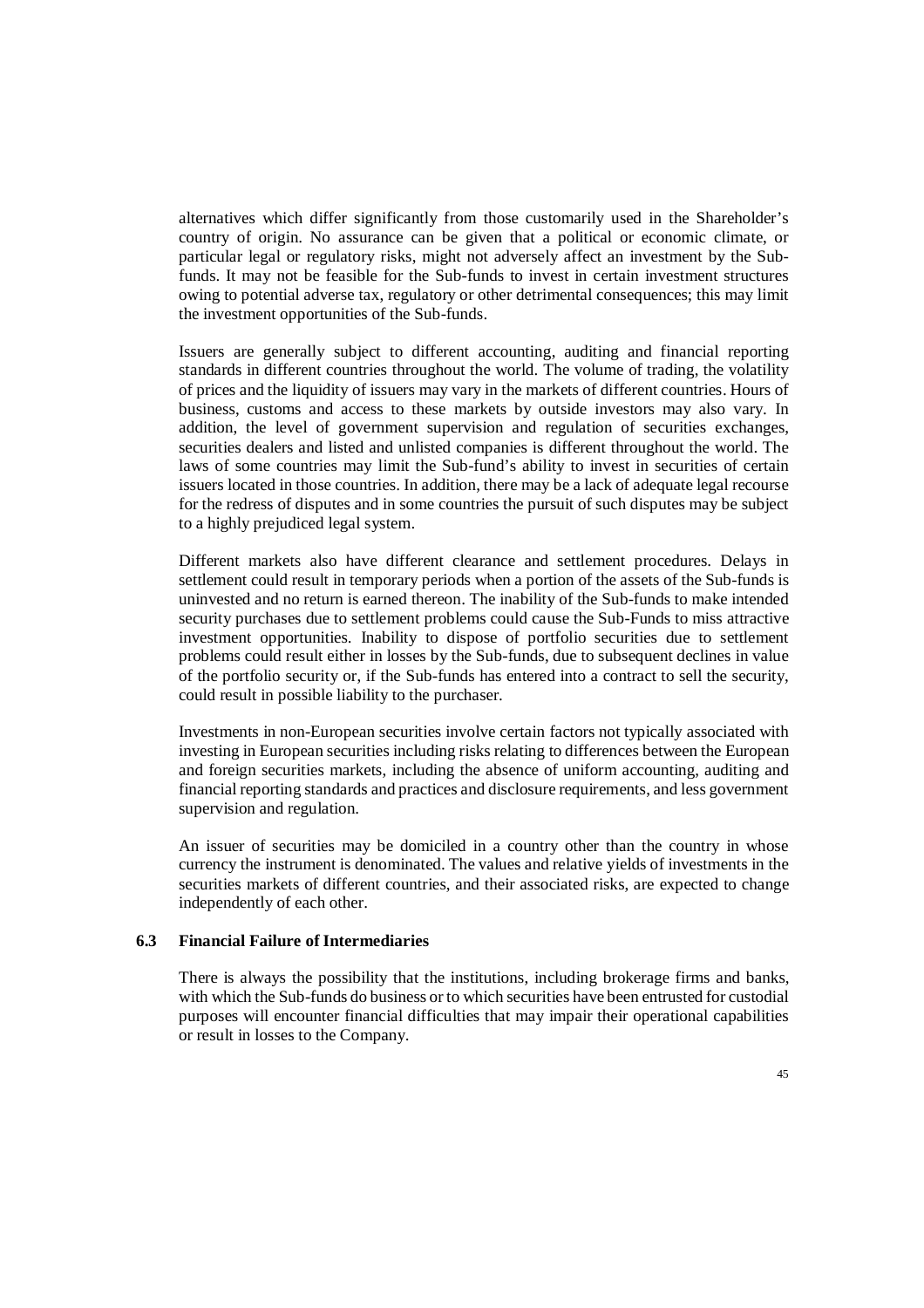# **6.4 Counterparty Credit Risk**

Certain markets in which the Sub-funds and / or investment structures held by the Sub-funds may effect their transactions are "over-the-counter" or "interdealer" markets. The participants in such markets are typically not subject to credit evaluation and regulatory oversight as are members of "exchange-based" markets. To the extent a Sub-fund invests in swaps, derivative or synthetic instruments or other OTC transactions on these markets, such Sub-fund may take credit risk with regard to parties with whom it trades and may also bear the risk of settlement default. These risks may differ materially from those entailed in exchange-traded transactions, which generally are backed by clearing organization guarantees, daily marking-to-market and settlement, and segregation and minimum capital requirements applicable to intermediaries. Transactions entered directly between two counterparties generally do not benefit from such protections. This exposes the Sub-funds to the risk that a counterparty will not settle a transaction in accordance with its terms and conditions because of a dispute over the terms of the contract (whether or not in good faith) or because of a credit or liquidity problem, thus causing the Sub-fund to suffer a loss. Such "counterparty risk" is accentuated for contracts with longer maturities where events may intervene to prevent settlement or where the Company has concentrated its transactions with a single or small group of counterparties. In addition, in the case of a default, the respective Sub-fund could become subject to adverse market movements while replacement transactions are executed. The Sub-funds are not restricted from dealing with any particular counterparty or from concentrating any or all of their transactions with a single counterparty. Moreover, the Sub-funds have no internal credit function, which evaluates the creditworthiness of their counterparties. The ability of the Sub-funds to transact business with any one or number of counterparties, the lack of any meaningful and independent evaluation of such counterparties' financial capabilities and the absence of a Regulated Market and/or MTF to facilitate settlement may increase the potential for losses by the Subfunds.

6.4.1 Suspensions of Trading

Each exchange typically has the right to suspend or limit trading in all securities that it lists. Such a suspension could render it impossible for the Sub-funds to liquidate their positions and thereby expose them to losses. In addition, there is no guarantee that non-exchange markets will remain liquid enough for the Sub-funds to close out positions.

6.4.2 Use of Leverage

While the use of leverage as described under section 5 "Investment Powers and Restrictions" may increase the return on the invested capital, it also creates greater potential for loss. There can be no assurance that the respective Sub-fund, in incurring debt, will be able to meet its loan obligations.

Leverage risk is the risk associated with the borrowing of funds and other investment techniques. Leverage is a speculative technique, which may expose the respective Sub-fund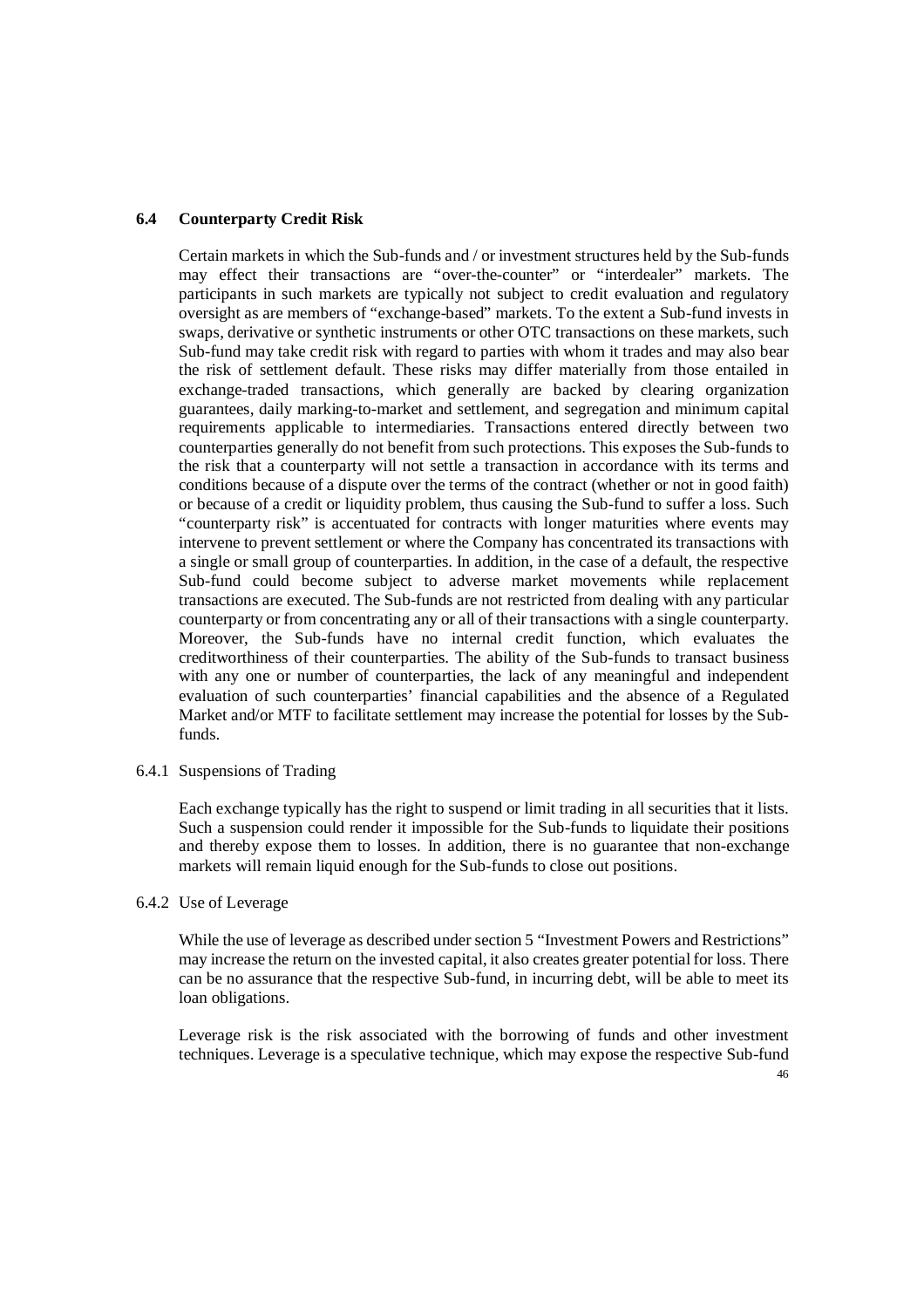to greater risk and increase its costs. Increases and decreases in the value of the Sub-fund's portfolio will be magnified when the Sub-fund uses leverage. For example, leverage may cause greater swings in the Sub-fund's Net Asset Value or cause the Sub-fund to lose more than it invested. There can be no assurance that the Sub-fund's leveraging strategy will be successful. If leverage is employed, the Net Asset Value and market value of the Shares will be more volatile, and the yield to the Shareholders will tend to fluctuate with changes in the shorter-term interest rates on the leverage. The Sub-funds will pay (and the Shareholders will bear) any costs and expenses relating to any leverage. Any decline in the Net Asset Value of the Sub-fund's investments will be borne entirely by the Shareholders. Therefore, if the market value of the respective Sub-fund's portfolio declines, the leverage will result in a greater decrease in Net Asset Value to the Shareholders than if the Sub-funds were not leveraged.

## **6.5 Risks Associated with Specific Investments**

# 6.5.1 Holdings of Cash or Cash Equivalents

The Sub-funds may hold cash or cash equivalents for distributions and redemptions and for management purposes, including among others money market instruments or investments in units in money market funds on an ancillary basis. The value of these Sub-funds' holdings of cash or cash equivalents may be adversely affected by interest rate fluctuations, changes in rates of inflation, fluctuations in currency or exchange rates or failure by a counterparty or an investment vehicle in which one of the Sub-funds invests to perform its obligations under a contract or other agreement. Moreover, the Sub-funds could be subject to significant losses if they were to hold a large position in a particular investment that declines in value or is otherwise adversely affected, including default of the issuer.

### 6.5.2 Use of Derivative Contracts

Generally, derivatives are financial contracts whose value depends upon, or is derived from, the value of an underlying asset, reference rate, or index, and may relate to stocks, bonds, interest rates, currencies or currency exchange rates, commodities, and related indexes.

The Sub-funds' use of derivative instruments involves risks different from or possibly greater than the risks associated with investing directly in securities and other more traditional investments. Particular derivative instruments, such as without limitation put options, call options, and forward contracts may be associated with specific risks which are not discussed below. The following provides a general discussion of important risk factors relating to all derivative instruments that may be used by the Sub-funds.

### (a) Management Risk

Derivative products are highly specialised instruments that require investment techniques and risk analyses different from those associated with stocks or bonds. The use of a derivative requires an understanding not only of the underlying instrument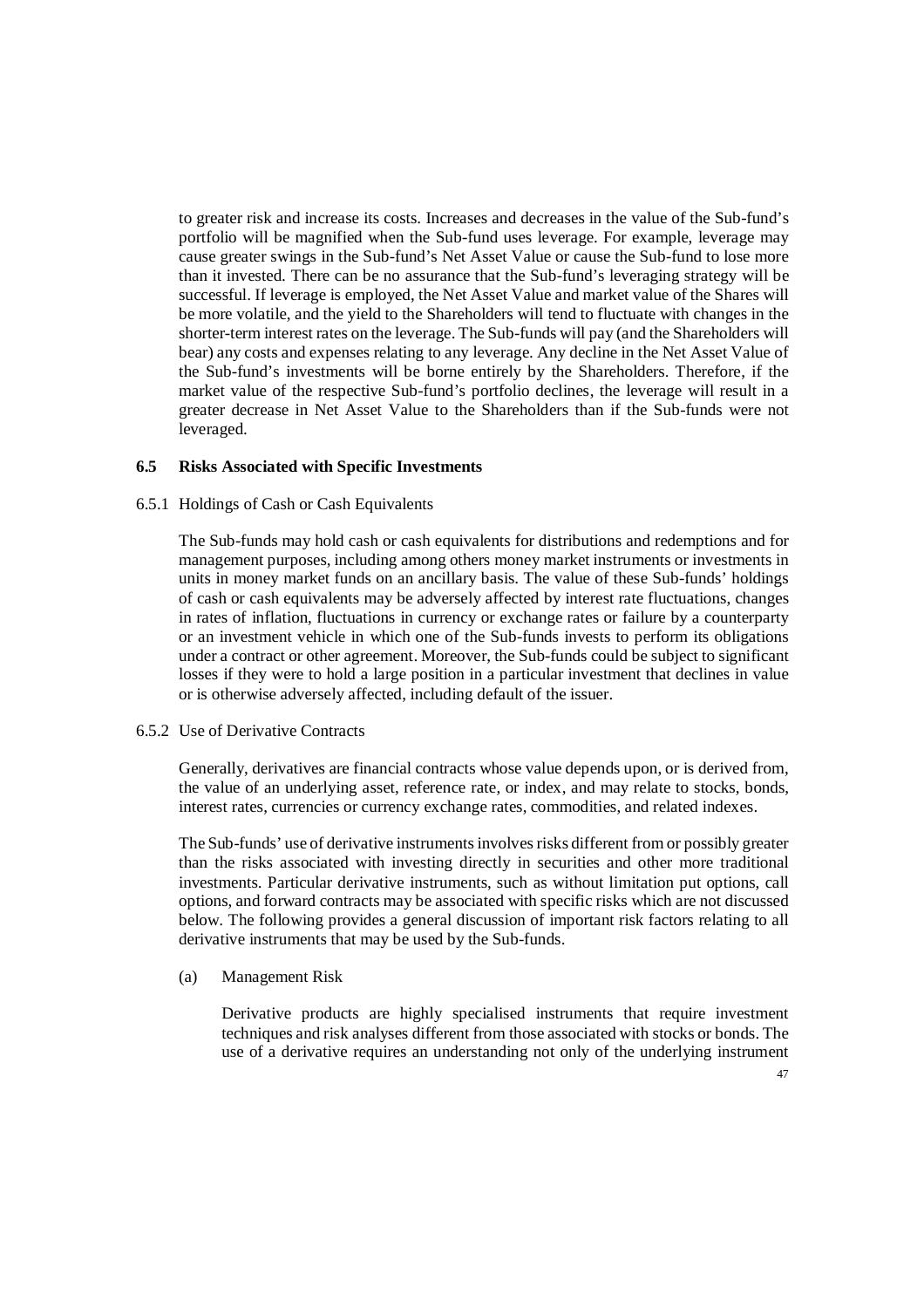but also of the derivative itself, without the benefit of observing the performance of the derivative under all possible market conditions.

(b) Credit Risk

 The use of a derivative instrument involves the risk that a loss may be sustained as a result of the failure of the counterparty to make required payments or otherwise comply with the contract's terms. Additionally, credit default swaps could result in losses if the respective Sub-fund does not correctly evaluate the creditworthiness of the company on which the credit default swap is based.

(c) Liquidity Risk

 Liquidity risk exists when a particular derivative instrument is difficult to purchase or sell. If a derivative transaction is particularly large or if the relevant market is illiquid (as is the case with many privately negotiated derivatives), it may not be possible to initiate a transaction or liquidate a position at an advantageous time or price.

(d) Leverage Risk

 Because many derivatives have a leverage component, adverse changes in the value or level of the underlying asset, reference rate, or index can result in a loss substantially greater than the amount invested in the derivative itself. Certain derivatives have the potential for unlimited loss, regardless of the size of the initial investment. When the Sub-funds use derivatives for leverage, investments in the Sub-funds will tend to be more volatile, resulting in larger gains or losses in response to market changes.

(e) Lack of Availability

 Because the markets for certain derivative instruments (including markets located in foreign countries) are relatively new and still developing, suitable derivatives transactions may not be available in all circumstances for risk management or other purposes.

 Upon the expiration of a particular contract, the General Partner and / or the AIFM (as the case may be) may wish to retain the respective Sub-fund's position in the derivative instrument by entering into a similar contract, but may be unable to do so if the counterparty to the original contract is unwilling to enter into a new contract and no other suitable counterparty can be found. There is no assurance that the Sub-funds will engage in derivatives transactions at any time or from time to time. The Sub-funds' ability to use derivatives may also be limited by certain regulatory and tax considerations.

(f) Market and Other Risks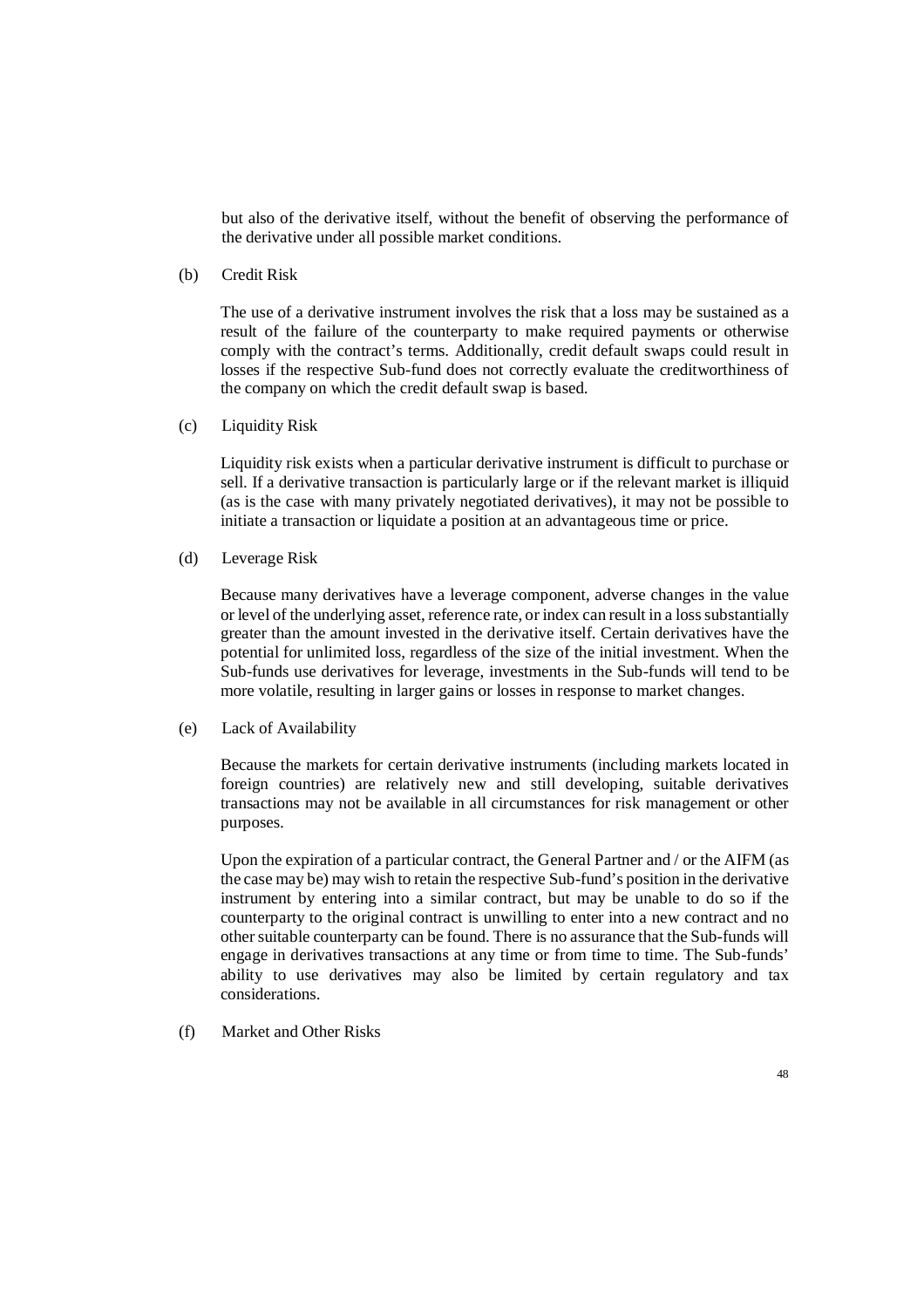Like most other investments, derivative instruments are subject to the risk that the market value of the instrument will change in a way detrimental to the Sub-funds' interest. If the General Partner and / or the AIFM (as the case may be) incorrectly forecast the values of securities, currencies, or interest rates or other economic factors in using derivatives for the Sub-fund, the Sub-funds might have been in a better position if they had not entered into the transaction at all. While some strategies involving derivative instruments can reduce the risk of loss, they can also reduce the opportunity for gain or even result in losses by offsetting favorable price movements in other Sub-funds' investments. The respective Sub-fund may also have to buy or sell a security at a disadvantageous time or price because the Sub-fund is legally required to maintain offsetting positions or asset coverage in connection with certain derivatives transactions.

(g) Other Derivative Risks

 Other risks in using derivatives include the risk of mispricing or improper valuation of derivatives and the inability of derivatives to correlate perfectly with underlying assets, rates, and indexes. Many derivatives, in particular privately negotiated derivatives, are complex and often valued subjectively. Improper valuations can result in increased cash payment requirements to counterparts or a loss of value to the respective Sub-fund. Also, the value of derivatives may not correlate perfectly, or at all, with the value of the assets, reference rates, or indexes they are designed to closely track. In addition, the Sub-funds' use of derivatives may cause the Sub-funds to realize higher amounts of short-term capital gains than if the Sub-funds had not used such instruments.

#### 6.5.3 Equities

The risks associated with investments in equity (and equity-type) securities include significant fluctuations in market prices, adverse issuer or market information and the subordinate status of equity in relation to debt paper issued by the same company. Prospective investors should also consider the risk attached to fluctuations in exchange rates, possible imposition of exchange controls, and other restrictions.

#### 6.5.4 Emerging / Developing Markets

Prospective investors should be aware that investment in emerging markets may involve, due to the economic and political development process which some of these countries are undergoing, a higher degree of risk which could adversely affect the value of the investments. Among other things, investment in emerging markets involves risks such as the restriction on foreign investment, counterparty risk, higher market volatility and the illiquidity of the companies' assets depending on the market conditions in certain emerging markets. Moreover, companies may be subject to considerably less supervision and less differentiated legislation. Their accounting and auditing do not always match standards expected by prospective investors.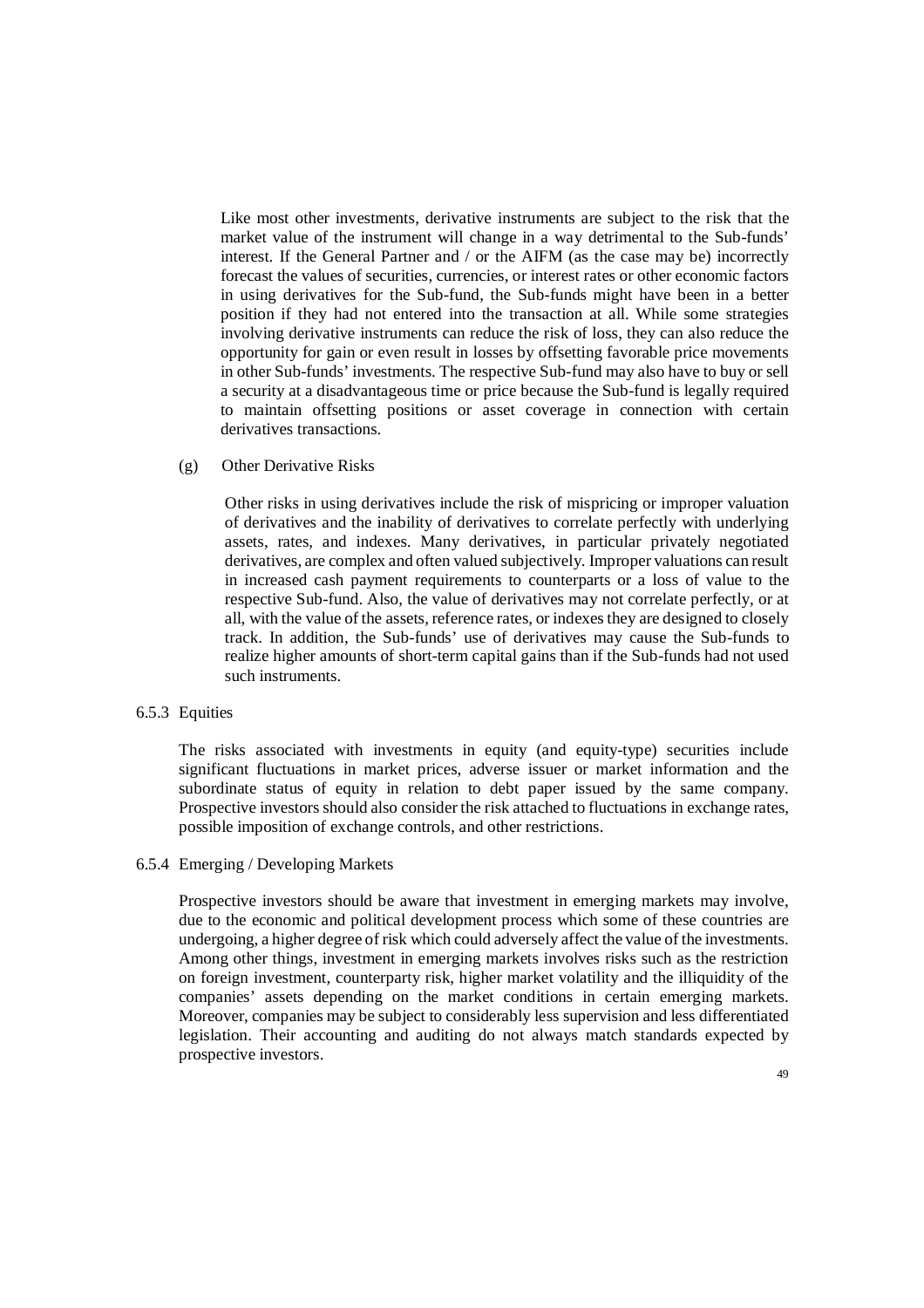Investments in some emerging countries are also exposed to higher risks in respect of the possession and custody of securities. Ownership of companies is for the most part determined by registration in the books of the company or its registrar (who is not, however, an agent of the depositary nor liable to the latter). Certificates evidencing the ownership of companies are frequently not held by the depositary, any of its correspondents, or an efficient central depositary. As a result and due to lack of efficient regulation by government bodies, the Company may lose the possession or the registration of shares in companies through fraud, serious fault, or negligence.

# 6.5.5 Money Market Instruments

The term "money market instruments" refers to a variety of short-term liquid investments. Some common types are government bills and notes, which are securities issued by a government; commercial papers, which are promissory notes issued by large companies or financial firms; banker's acceptances, which are credit instruments guaranteed by banks; and negotiable certificates of deposit, which are issued by banks in large denominations. Money market instruments can pay fixed, variable, or floating rates of interest. The Sub-funds are subject to income risk, where the respective Sub-fund's income will decline because of falling interest rates. A Sub-fund's income declines when interest rates fall because the Subfund then must invest in lower-yielding instruments. Because the Sub-funds' income is based at least partially on short-term interest rates - which can fluctuate significantly over short periods - income risk is expected to be high.

# 6.5.6 Illiquid investments (private equity)

Investments made by the Sub-funds may be illiquid and consequently the Sub-funds may not be able to sell such investments at prices that reflect the administrative agent's assessment of their value. Furthermore, assets acquired by the Sub-funds may be illiquid for significant periods of time or indefinitely due to the absence of established markets for such assets as well as legal, contractual or other restrictions on their resale by the Sub-Funds. There can be no assurance that the Sub-funds will be able to realize such investments in a timely manner. Consequently, disposals of investments may require a lengthy time period or may result in distributions in kind of securities in lieu of or in addition to cash.

There will most likely be little or no near-term cash flow available to the Shareholder. In the event the Board and/or the AIFM makes distributions of securities in kind upon the dissolution / liquidation of the Sub-funds, these securities could be illiquid or subject to legal, contractual and other restrictions on transfers; in addition, payment in kind shall be made with the consent of the Shareholders receiving this in kind consideration, such as distributions of securities, provided that it is not detrimental to the interests of the other Shareholders. The following provides a general discussion of important risk factors relating to private equity investments that may be pursued by the Sub-funds:

(a) Highly competitive market for investment opportunities: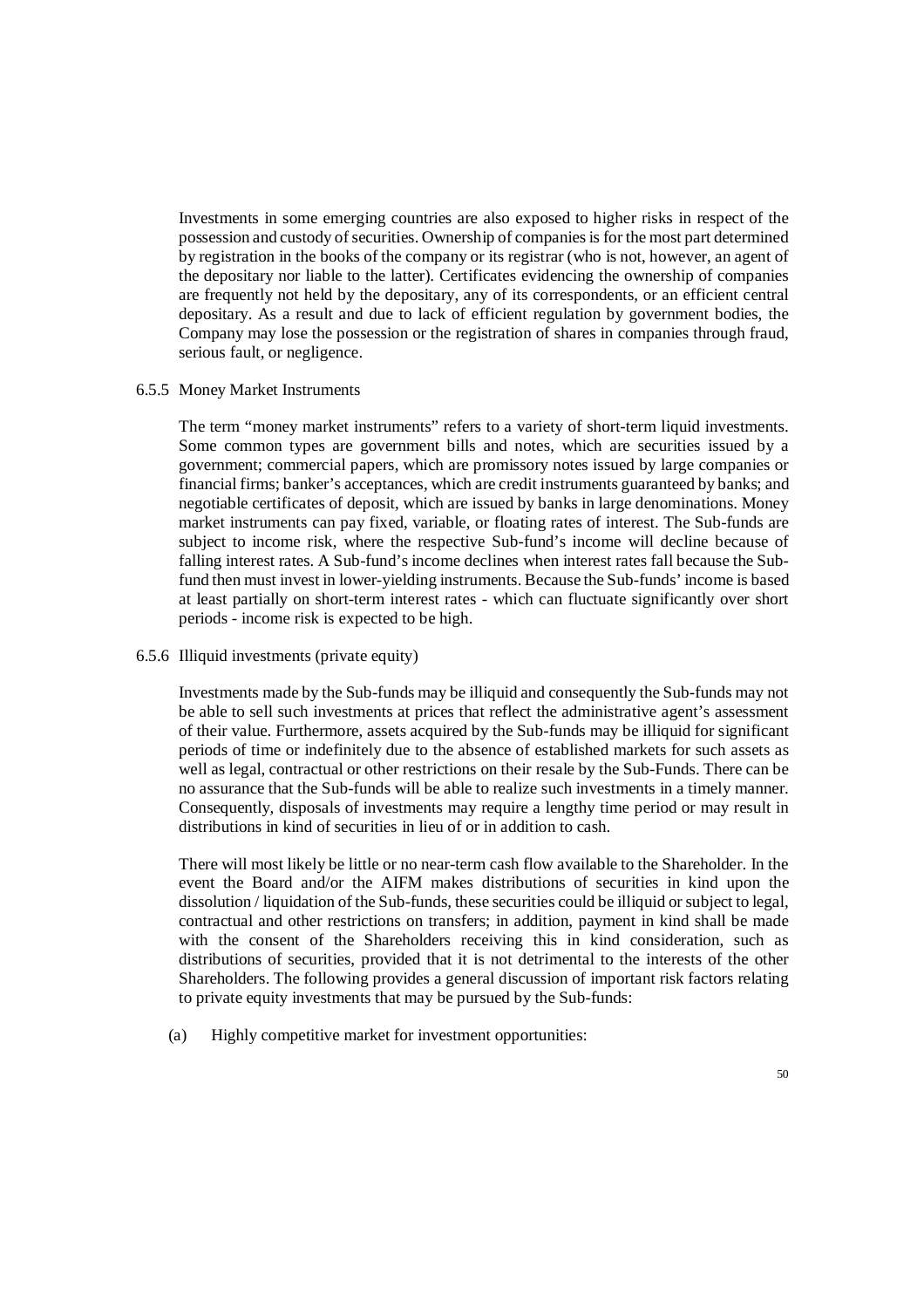The activity of identifying, completing and realizing attractive private equity investments is highly competitive and involves a high degree of uncertainty. The Sub-Funds may be competing for investments with other private equity investors, as well as companies, public equity markets, individuals, financial institutions and other investors. Furthermore, over the past several years, an ever-increasing number of private equity funds have been formed (and many such existing funds have grown in size). Additional funds with similar objectives may be formed in the future by other unrelated parties. It is possible that competition for appropriate investment opportunities may increase, thus reducing the number of investment opportunities available to the Sub-Funds and adversely affecting the terms upon which investments can be made. There can be no assurance that the Sub-Funds will be able to locate, consummate and exit investments that satisfy the Sub-Funds' rate of return objectives or realize upon their values or that it will be able to invest fully its capital.

(b) Co-investments:

Co-investments made by the Sub-Funds, as further described in the relevant Appendices, are subject to the risk that the Sub-Funds will not have sole control of the assets and that the realisation of the investment may take longer than the realisation of an investment under the sole control of the Sub-Funds as the co-investors in the investment will generally agree an exit procedure requiring notification of the other co-investors and possibly giving the other co-investors a right of first refusal or a right to initiate a buy-sell procedure (i.e. one party specifying the terms upon which it is prepared to purchase the other party's or parties' participation in the investment and the non-initiating party or parties having the option of either buying the initiating party's participation, or selling its or their participation in the investment on the specified terms).

(c) Counterparty credit risk:

Due to economic and/or legal developments applicable to the Sub-Funds, its investments and its service providers, a counterparty of the Sub-Funds may become subject to insolvency or bankruptcy proceedings, which may result in a partial or total loss of the Sub-Funds' assets and therefore also the Shareholder's assets in the Sub-Funds.

(d) Entrepreneurial risk:

Investment in a special purpose or intermediary vehicles qualifying as private equity assets may be subject to a variety of factors that may adversely affect its business or operations, including the effects of economic slowdown and excess capacity, increased competition, government regulation including in relation to the imposition or changes in tariffs and charges, environmental, operational or other mishaps, changes in tax laws, regulatory policies and accounting standards, geographical risk and risks related to the end-users of the relevant assets.

(e) Risks inherent in private equity and venture capital investments: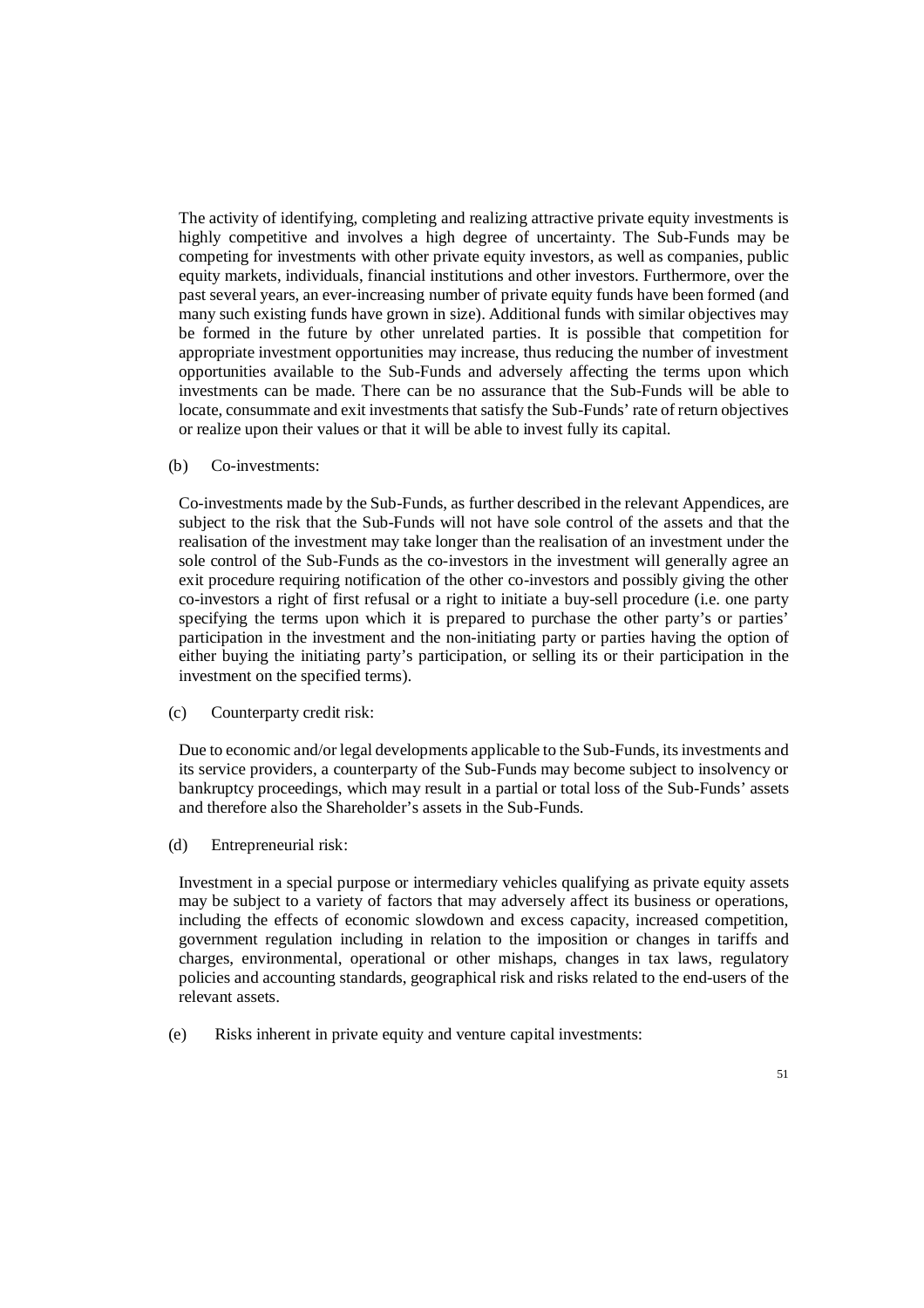The success of the investment in target entities is subject to those risks which are inherent in private equity investment. Private equity investments are subject to the risks associated with the underlying businesses, including market conditions, changes in regulatory requirements, reliance on management at the target entities' levels, interest rate and currency fluctuations, general economic conditions, domestic or foreign political developments, capital market conditions and other factors. There can be no assurance that the future performance of the target entities will be positive or result in rates of return that are consistent with historical performance. Past performance may not be an indication of future performance. The Sub-Funds will not generally be able to participate in the management and control of the target entities.

Venture capital investments involve risks associated with investment in companies operating at a loss or with substantial variation in operating results from period to period, companies with the need for substantial additional capital to support expansion or to maintain a competitive position, or companies with significant financial leverage. Leveraged buy-out investments involve risks associated with the substantial indebtedness incurred in connection with such transactions. Accordingly, the profitability of the target entities, as well as appreciation of the investments in such companies, whether held directly or indirectly by the Sub-Funds, will depend in part upon the ability of these companies to attract capital, which in turn depends on the general economic climate, prevailing interest rates and other factors beyond their control. The viability of highly leveraged target entities is determined by their ability to meet interest payments arising under their debt obligations.

An investment in target entities is long term and with no certainty of return. The value of an interest and the distributions in respect of it can fluctuate down as well as up and an investor may get back less than it contributed to the target entity or lose its entire investment.

### **6.6 Sustainability Risks**

The Company recognizes that its investments can be affected by ESG factors. These adverse events are generally referred to as "Sustainability Risks", which are twofold:

It is the adverse effects that the transition to a more sustainable future, may have to a given investment. Such effects can stem from:

- a. regulatory changes (e.g. emission caps/taxes, ban on use of certain materials);
- b. technology cost and uncertainty of new technology efficiency and effectiveness;
- c. reputational damage from non-compliance with sustainability best practices;
- d. behavioral changes of market participants (e.g. investors, consumers).

It is also the adverse effects from the manifestation of climate change such as:

- a. acute effects, such as floods, wildfires, snowstorms etc.;
- b. chronic effects, such as changes in precipitation patters, sea level rise etc.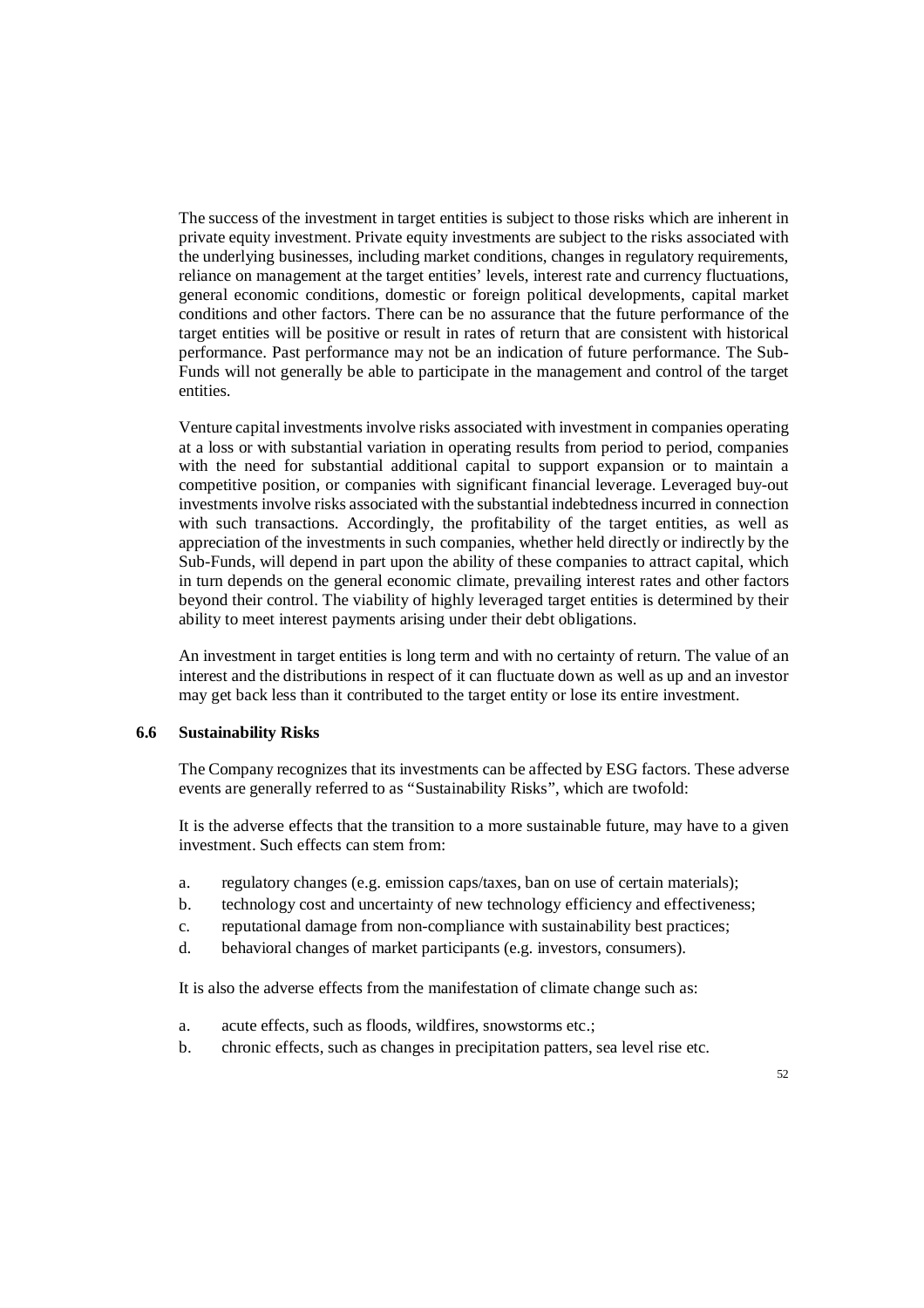Although a number of these risks may be insurable, it is not guaranteed that the insurance coverage may in all cases be adequate and losses connected to these events may be material.The focus of sustainability risk management, in the Company, lies on the adverse effects from the transition to a more sustainable future.

In that sense, the actions taken on investment positions to improve their sustainability profile such as energy efficiency, clean energy production and consumption, waste reduction and water treatment may impose significant short-term costs. Similarly, social initiatives and the adherence to high governance standards, for example in the areas of transparency, corporate governance, management of conflict of interests and fair remuneration principles may require material investments and effort where economic returns may be uncertain.

Prospective investors shall take into consideration the adverse impacts that the investments of the Company may have on sustainability themes: the failure to provide a positive contribution to these fields or the generation of a negative impact may result in a number of negative fallouts ranging from reputational damages and, in some circumstances, fines and direct economic consequences.

The Company may also be negatively impacted (e.g. from a reputational point of view) if it does business with parties which fail to meet key ESG targets.

The AIFM considers that its process for integration of sustainability risks into investment decisions should limit the potential impacts of Sustainability Risks on the Company.

It shall be nonetheless remarked that there can be no guarantee that the actual impact of the Sustainability Risks on the returns of the Company will not be materially bigger than the impact assessed or expected by the AIFM.

*The above should not be considered to be an exhaustive list of the risks which prospective investors should consider before investing into the Sub-funds. Prospective investors should be aware that an investment in a Sub-fund may be exposed to other risks of an exceptional nature from time to time.* 

# **7. THE OFFER**

The Company has two (2) categories of shareholders:

(a) The General Partner holding one (1) or more Management Share(s), and who will be liable without any limits for any obligation that cannot be met out of the assets of the Company; and

(b) The Shareholders holding one (1) or more Shares, whose liability is limited to the amount of their investments in the Company.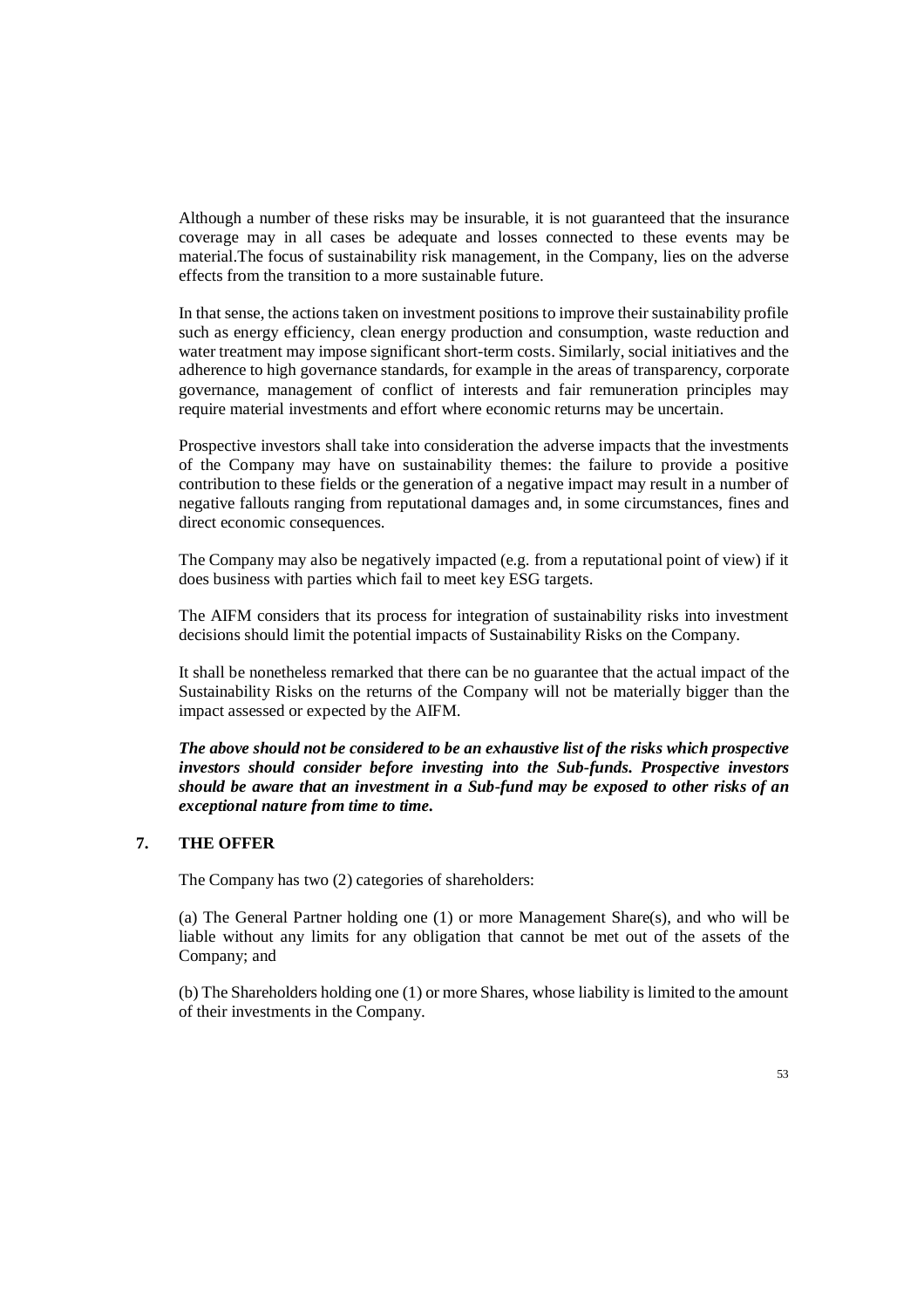All the Shares are issued in registered form and only the Shareholders' register is conclusive evidence of ownership.

Shares must be fully paid-up. Upon issue, Shares are entitled to participate equally in the profits and dividends attributable to the relevant Class of the relevant Sub-fund as well as in the liquidation proceeds of the Company attributable to the relevant Class.

Fractions of Shares up to four decimal places will be issued, the relevant Sub-fund being entitled to receive the adjustment. Fractions of Shares are entitled to participate in the distributions and the liquidation proceeds.

Shares may be subject to certain transfer restrictions as set forth in the Articles.

The Company's share capital is at all times equal to its NAV. The Company's share capital is automatically adjusted when additional Shares are issued or outstanding Shares are redeemed and no special announcements or publicity are necessary in relation thereto.

# **7.1 Restriction to the Ownership of Shares**

Whatever Class of Shares concerned, Shares are available to Eligible Investors only. Moreover, each Class of Shares is reserved to Shareholders satisfying the criteria of the relevant Class of Share of the Sub-funds as described in the Appendices.

Additional restrictions on the ownership of Shares of a given Sub-fund or Class of Shares are specified in the Appendices.

The General Partner may restrict or prevent the ownership of Shares in the Company by any Prohibited Persons.

The General Partner retains the right to offer only one or several Classes of Shares for subscription in any particular jurisdiction in order to comply with local laws, custom, business practice, or the Company's commercial objectives.

# **7.2 Subscription for Shares**

The General Partner reserves the right to reject, in whole or in part, any Subscription Request in its absolute discretion and without giving any reason thereof.

In case of joint applicants, subject to the provisions of article 6 of the Articles, the Subscription Request must include the signatures of all applicants.

The Minimum Subscription for initial and subsequent subscriptions and the Minimum Holding requirements for Shares in any Sub-fund and / or Class of Shares are specified in the Appendices. The General Partner may decide at its sole discretion to waive such minimum limits.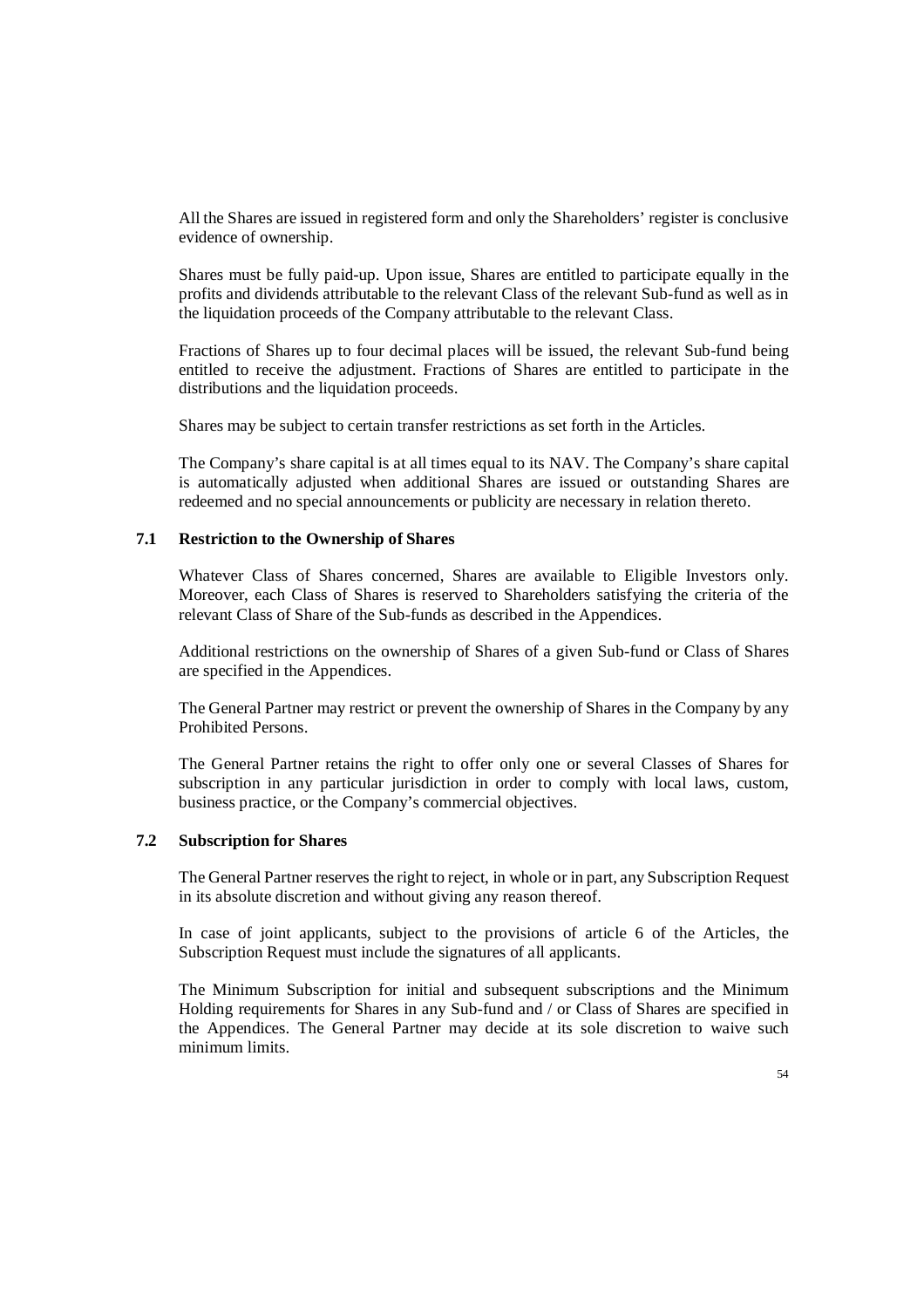Should it appear to the Agent that the effect of a transfer will result, after the transfer, in the transferor or the transferee holding in aggregate less than the Minimum Holding as specified in the relevant Appendix, the Agent, in consultation with the General Partner, shall as soon as reasonably practicable inform the applicant that the request for registration of a transfer has been suspended until the request is amended to result in observance of the Minimum Holding after the transfer of Shares by the transferor and transferee.

During the Initial Subscription Period (if any), Shares of any Class of Shares in each Subfund will be offered at an initial price (the "**Initial Price**") as specified for each Class of Shares in each Sub-fund in the relevant Appendix. The Initial Price may be increased by a sale charge. Such a sale charge is detailed for each Sub-fund in the relevant Appendix.

After expiry of the Initial Subscription Period, the Shares of any Class of Shares in any Subfund are valued and issued in respect of each Valuation Day at the Net Asset Value of the relevant Class of Shares of the relevant Sub-fund (the "**Subscription Price**"), which amount may be increased by a sale charge. Such a sale charge is detailed for each Sub-fund in the relevant Appendix.

Subscription Requests must be received by the Agent of the Company in the Grand Duchy of Luxembourg before Cut-Off Time. Subscription Requests are irrevocable.

The Subscription Requests must be settled on a Settlement Day at the Subscription Price of the relevant Class of Shares of each Sub-fund prevailing on the Valuation Day (plus any applicable sale charge).

Any Subscription Request received after the applicable Cut-Off Time will be deemed to be received on the immediate next Business Day and will be issued on the basis of the Subscription Price per Share determined on the immediately following applicable Valuation Day (plus any applicable sale charge).

No Shares of any Sub-fund will be issued during any period when the determination of the Net Asset Value of the relevant Class of Shares is suspended by the Company as described in section 11.2 "Suspension of the Determination of the Net Asset Value" of this Issuing Document.

#### Subscriptions in Specie

The Company shall, at its option, be entitled to receive securities or other investments from a prospective investor. It shall then, at its utmost discretion, elect to either keep such securities or other investments or alternatively to sell, dispose of, or otherwise convert such securities or investments into cash and to apply such cash (net of any expenses incurred in the conversion) for the issue of Shares in the Company in accordance with the provisions of the Articles, or to issue Shares in consideration thereof in accordance with the applicable law and the conditions set out in the Articles.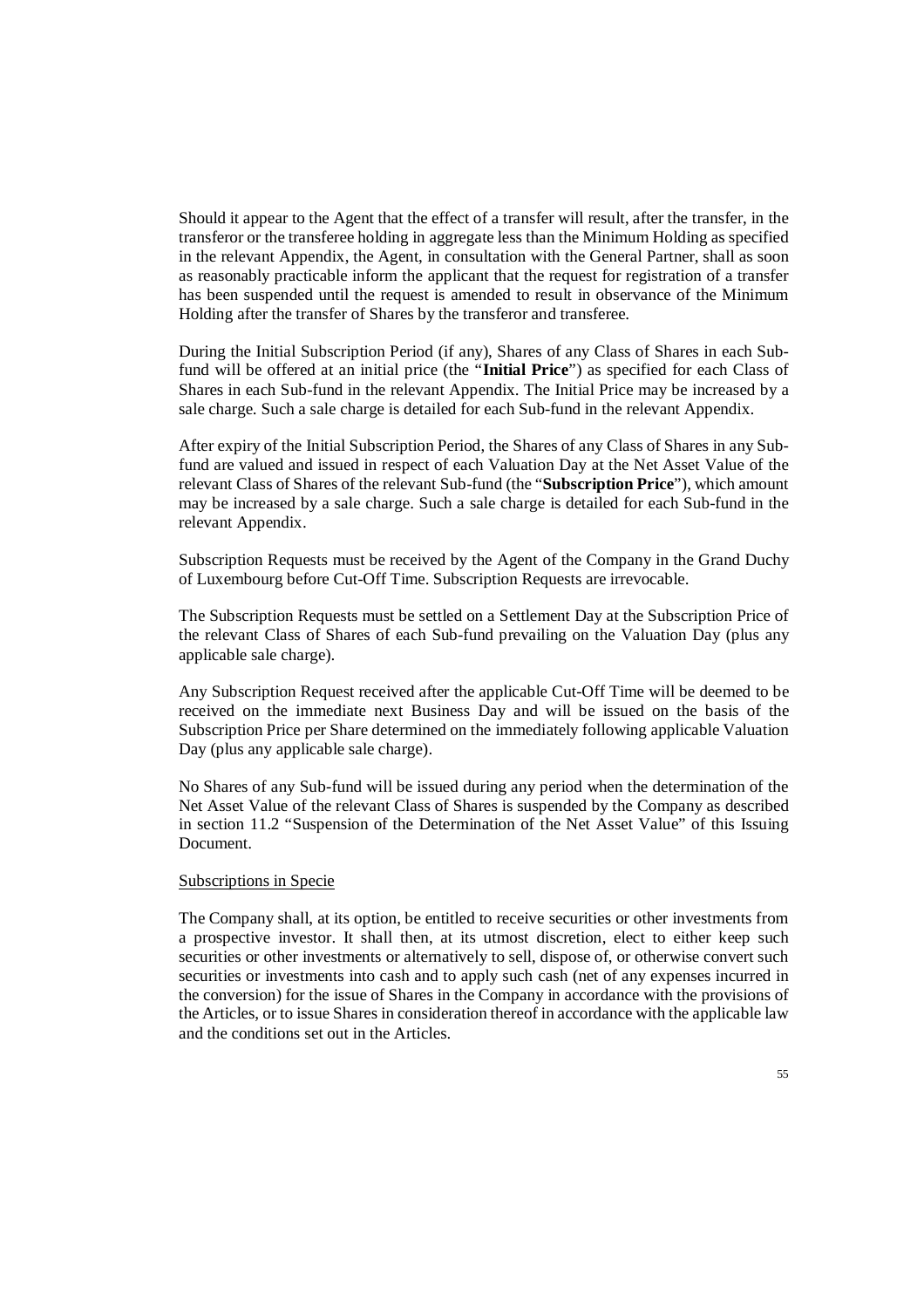In order to propose a subscription in specie for Shares in the Company, a prospective investor must submit a detailed proposal regarding the subscription in specie and all documents relevant to enabling the Company to conduct a full and proper valuation of the assets proposed for subscription to the registered office of the Company, addressed to the General Partner. In submitting such a proposal, the prospective investor understands that the General Partner is not obliged to accept such proposal for subscription, and such discretion shall be exercised on a case by case basis.

Assets proposed for subscription in specie must be compliant with Article 1 of the SIF Law and the investment objective and policy of the relevant Sub-fund, and further subject to an independent valuation report performed by the Auditor or another auditor qualifying as a *réviseur d'entreprises agréé*.

Any costs and expenses resulting from such a subscription in specie shall be borne solely by the prospective investor and not by the Company, any of its Sub-funds, or any Classes of Shares.

The Company may enter into an agreement with distribution agents, as the case may be, giving the distribution agent the power to sub-delegate the distribution pursuant to which they agree to act as or appoint nominees for investors subscribing for Shares through their facilities. In such capacity the relevant institutions or sales agent may effect subscriptions, conversion and redemptions of Shares in the nominee name on behalf of individual investors and request the registration of such transactions on the register of Shareholders of the Company in the nominee name.

The appointed nominee maintains its own records and provides the investor with individualised information as to its holdings of Shares in the Company. Except where local law or custom prohibits the practice, investors may invest directly in the Company and not avail themselves of a nominee service.

Unless otherwise provided by local law, any Shareholder holding Shares in a nominee account with a distributor has the right to claim, at any time, direct title to such Shares.

### **7.3 Settlement Procedure**

Payments of the Subscription Price can be made by bank transfer, net of bank charges, to the bank account of the Company with the Depositary, as indicated in the Subscription Request.

The Subscription Price must be paid to the Depositary on the relevant Settlement Day, otherwise the Subscription Request will be cancelled.

The Initial Price and the Subscription Price are payable in the applicable Reference Currency of the relevant Sub-fund or, if available, in another Denomination Currency. In addition, a Shareholder may, with the prior agreement of the Agent, effect payment in any other freely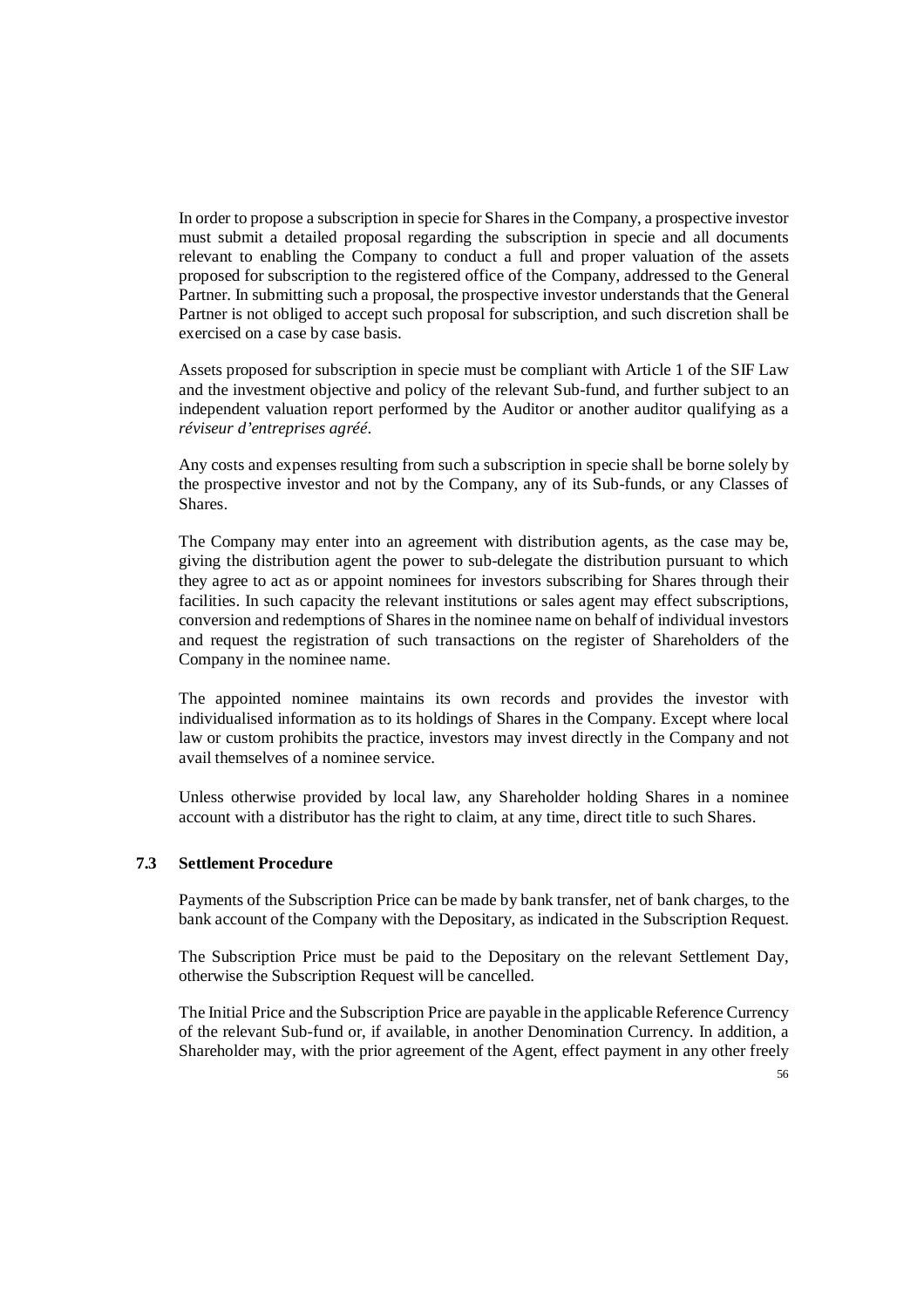convertible currency. The Agent will arrange for any necessary currency transaction to convert the subscription monies from the currency of subscription into the Reference Currency or the Denomination Currency (if available) of the relevant Sub-fund / Class of Shares. Any such currency transaction will be effected with the Depositary at the Shareholder's cost and risk. Currency exchange transactions may delay any issue of Shares since the Agent may choose at its option to delay executing any foreign exchange transaction until cleared funds have been received.

# **7.4 Late Trading and Market Timing**

### 7.4.1 Late Trading

It is not possible to know in advance the Net Asset Value per Share at which Shares will be bought or sold. Subscription, conversion, and redemption applications have to be received and will be accepted only in accordance with the provisions of the relevant Appendix and the Cut-Off Time rules as laid down in this Issuing Document.

### 7.4.2 Market Timing

The Sub-funds are not designed for prospective investors with short term investment horizons. Activities which may adversely affect the interests of the Shareholders (for example those which disrupt investment strategies or impact expenses), such as market timing or the use of the Company as an excessive or short term trading vehicle, are not permitted.

Whilst recognizing that Shareholders may have legitimate needs to adjust their investments from time to time, the General Partner, in its discretion, may if it deems that such activities adversely affect the interests of the Shareholders, take action as appropriate to deter such activities.

Accordingly, if the General Partner determines or suspects that a Shareholder has engaged in such activities, the General Partner may suspend, cancel, reject, or otherwise deal with that Shareholder's subscription, redemption, or conversion applications and take any action or measures as appropriate or necessary to protect the Company and its Shareholders.

# **8. REDEMPTION OF SHARES**

### **8.1 General**

Any Shareholder has the right under certain terms as set out in the Appendices and further below in this section, to have all or some of his Shares of any Class of Shares of any Subfund redeemed by the Company.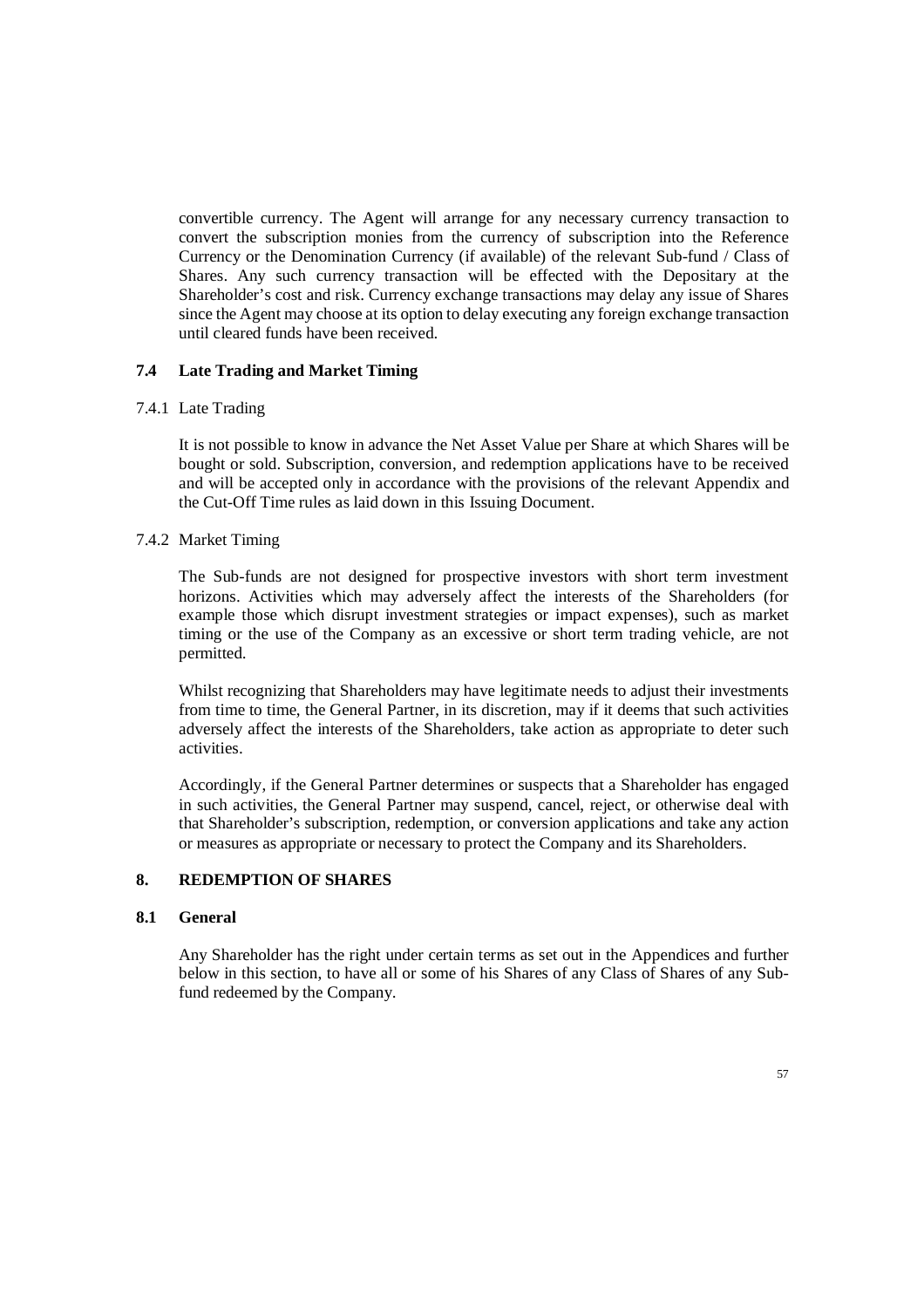Any Shares redeemed by the Company will be immediately cancelled. Any taxes, commissions, and other fees incurred in the respective countries in which the Shares are sold will be charged to the outgoing Shareholders.

The Company may suspend redemption in respect of Shares during any period that the determination of the Net Asset Value of the relevant Sub-fund and / or Class of Shares is suspended in accordance with section 11.2 "Suspension of the Determination of the Net Asset Value" of this Issuing Document.

# **8.2 Procedure**

Unless otherwise provided for in the Appendices, Redemption Requests containing a complete set of required documents must be received by the Agent of the Company in the Grand Duchy of Luxembourg before Cut-Off Time. Unless otherwise provided for herein, notably with regard to section 8.4 "Limits on redemption", the Redemption Requests will be settled on Settlement Day at the Redemption Price of the relevant Class of Shares of each Sub-fund prevailing on the Valuation Day (plus any applicable redemption charge). Any Redemption Request received after the applicable Cut-Off Time will be deemed to be received on the immediate next Business Day and will be redeemed on the basis of the Redemption Price per Share determined on the immediate following applicable Valuation Day (plus any applicable redemption charge). All Redemption Requests will be processed strictly in the order in which they are received.

The Redemption Price of Shares of any Class of Shares in any Sub-fund will be the Net Asset Value of the relevant Class of the Sub-fund concerned on the relevant Valuation Day less any redemption charge.

The Redemption Price may be higher or lower than the Initial Price and / or Subscription Price paid by the Shareholder at the time of subscription, depending on whether the Net Asset Value has appreciated or depreciated.

In the case of joint Shareholders, the Company reserves the right to pay any redemption proceeds, distributions or other payments to the first registered holder only, whom the Company may consider to be the representative of all joint holders, or to all joint Shareholders together, at its absolute discretion, in accordance with the Articles.

### **8.3 Settlement of redemption proceeds**

Settlement will normally be made by electronic bank transfer. The redemption proceeds will be paid on a Settlement Date subject to a valid and complete Redemption Request.

The Redemption Price is payable in the Reference Currency of the relevant Sub-fund or, if available, in another Denomination Currency. In addition, payment may also be made in one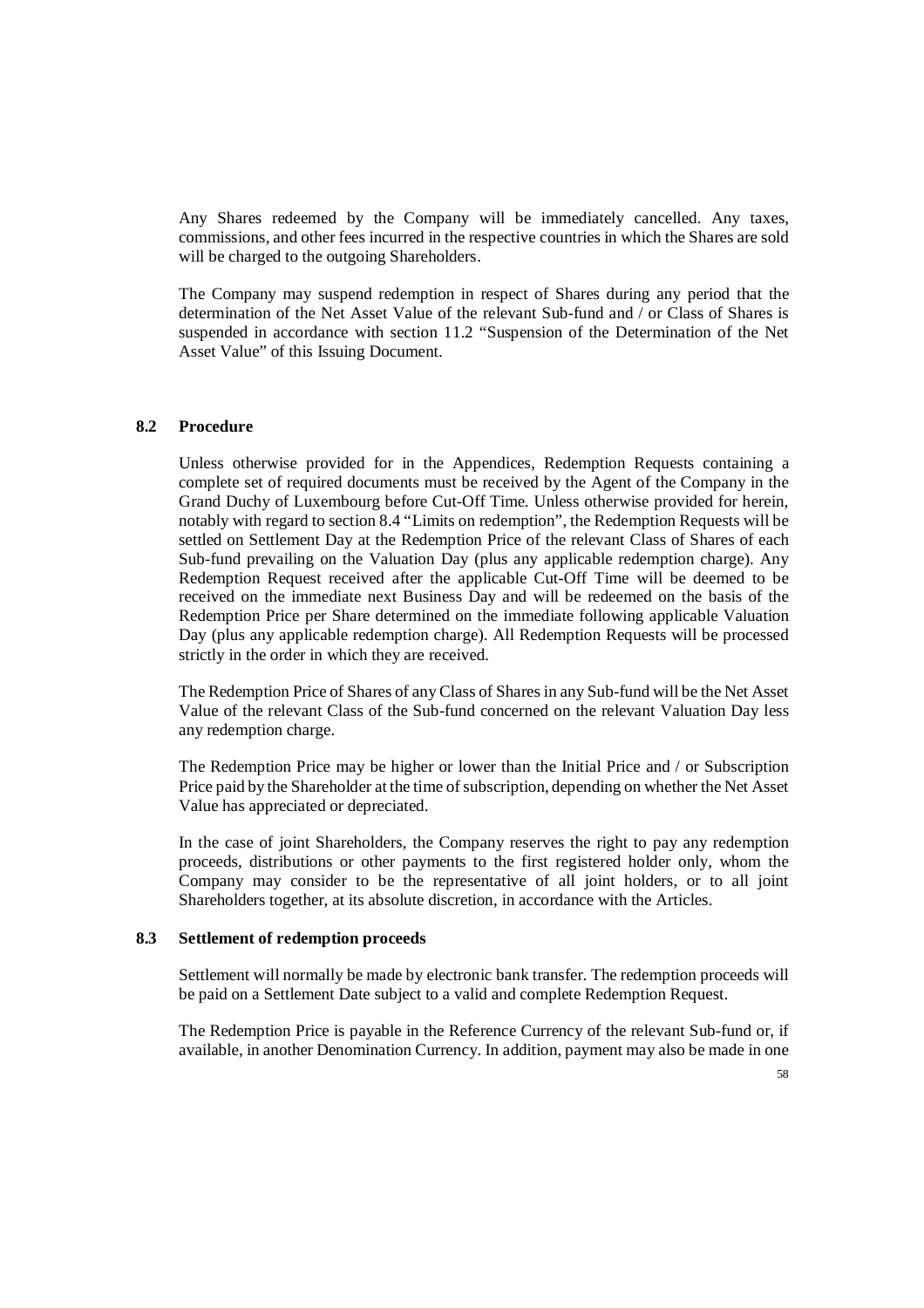of the major freely convertible currencies if requested by the Shareholder(s) at the time of giving the redemption instruction. The Agent will arrange for any necessary currency transaction to convert the redemption monies from the Reference Currency or another Denomination Currency (if available) of the relevant Sub-fund / Class of Shares. Any such currency transaction will be effected with the Depositary at the Shareholder's cost and risk. Shareholders are advised that a delay in settlement may occur to allow for such currency conversion.

The AIFM will use reasonable efforts to transfer or dispose of the Company's assets held by the relevant Sub-fund(s) in order to provide for cash to satisfy the applications for redemption. At its entire discretion, the AIFM may decide to use leverage or borrowing to satisfy the applications for redemption in compliance with the terms of this Issuing Document or make use of the Company's other revenues or reserves to fulfill such Redemption Requests.

### **8.4 Limits on redemption**

The Company is not bound to deal with a request for redemption of Shares received in relation to any Valuation Day if, after the redemption, the Shareholder would be left with a balance of Shares having a value of less than the current Minimum Holding amount in the relevant Class of Shares as detailed for each Class of Shares of each Sub-fund in the Appendices; in which case the Company may decide that this request be treated as a request for redemption of the full balance of the Shareholder's holding of Shares in such Class of Shares of such Sub-fund.

If Redemption Requests in relation to any Valuation Day exceed twenty-five percent (25%) of the Sub-fund's Shares, the Company reserves the right to redeem, on a *pro-rata* basis among the relevant Shareholders, no more than twenty-five percent (25%) of the value of the Shares then in issue in such Sub-fund (the "**Deferred Redeemed Shares**"). However notice shall be given to the relevant Shareholders of the Deferred Redeemed Shares. The Deferred Redeemed Shares (which would otherwise have been redeemed) will be redeemed on the next Valuation Day in priority to any other Shares for which redemptions have been requested. The Deferred Redeemed Shares will ultimately be redeemed on the basis of the prices applicable on the Valuation Day of their effective redemption.

Besides, the same deferral right is granted to the Company for any Redemption Request as a result of which no cash remains available for the Company. If, in exceptional circumstances, redemption proceeds cannot be paid on a Settlement Date, payment will be made on a *pro rata* basis at the redemption price of the relevant Valuation Day, it being understood that the General Partner will always ensure the overall liquidity of the Company.

No distribution for redemption (as described above) may be made as a result of which the capital of the Company would fall below the minimum capital amount required by the SIF Law.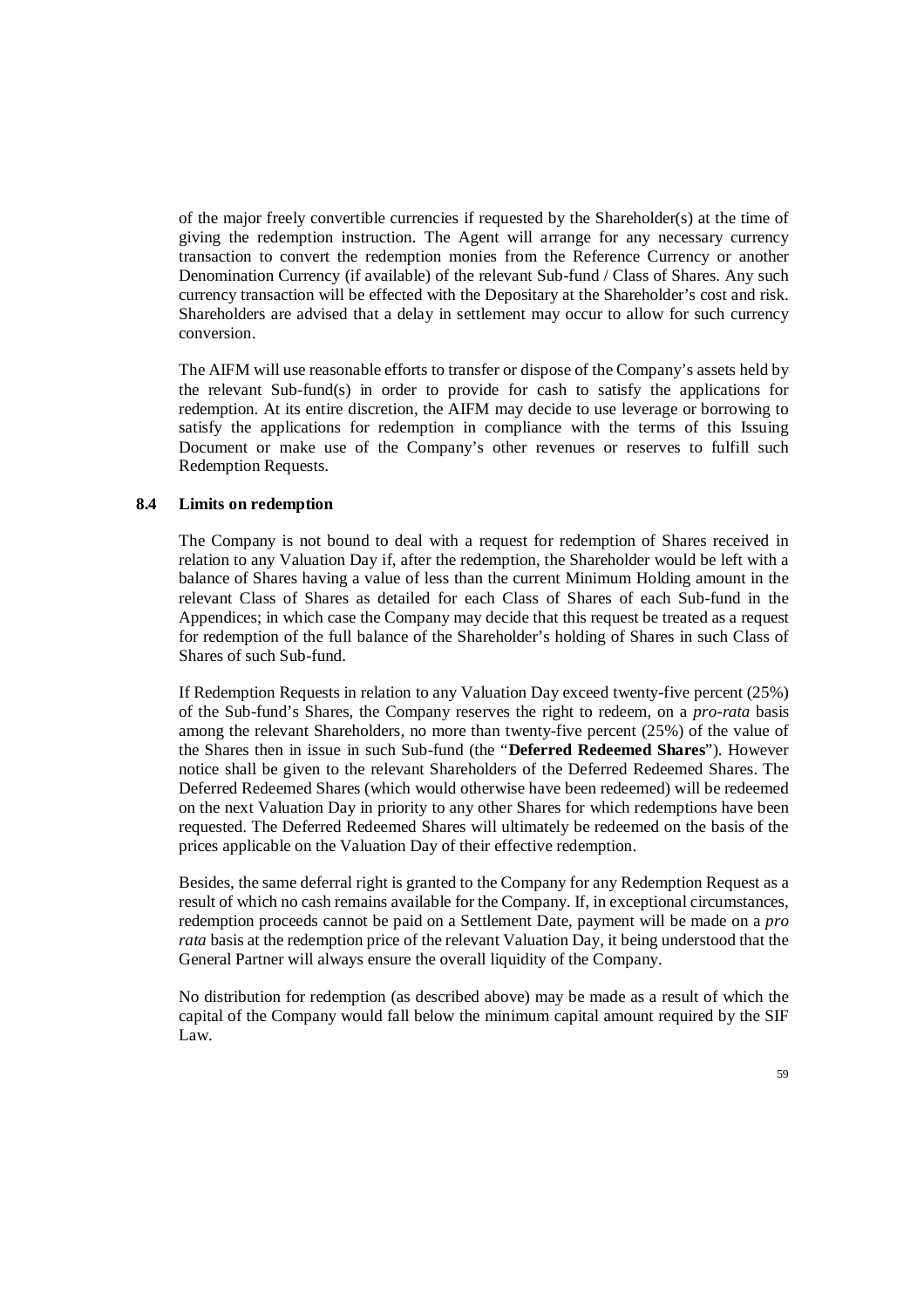### **8.5 Compulsory / Mandatory Redemption**

The General Partner and/or the AIFM may at its discretion and without liability, compulsorily redeem Shares in the following cases:

- In case of liquidation of Sub-funds and Classes of Shares, in accordance with the provisions of the Articles;
- If the Minimum Holding amount of a Class of Shares of a Sub-fund, as set out in the relevant Appendix, is not maintained due to a transfer, redemption or conversion of Shares, the Company may compulsorily redeem the remaining Shares at their current Redemption Price and make payment of the redemption proceeds to the respective Shareholders;
- If the Company discovers at any time that Shares are owned by a Prohibited Person, either alone or in conjunction with any other person, whether directly or indirectly, or by Shareholders not satisfying the criteria of the relevant Class of Shares, the General Partner may, at its discretion and without liability, compulsorily redeem the Shares after giving notice of at least ten calendar days. Upon redemption, the Prohibited Person will cease to be the owner of those Shares;
- in all other circumstances, in accordance with the terms and conditions set out in the Articles and this Issuing Document.

The General Partner and/or the AIFM may require any Shareholder to provide it with any information that it may consider necessary for the purpose of determining whether or not such owner of Shares is or will be a Prohibited Person within the specific timing set by the General Partner.

If such Shareholder fails to comply with the direction within the set specific timing depending on the nature of the event, the Company may compulsorily redeem or cause to be redeemed from any such Shareholder all Shares held by such Shareholder in the following manner:

The Company shall serve a notice (the "**Purchase Notice**") upon the Shareholder holding such Share(s) or appearing in the Shareholders' register as the owner of such Share(s) to be purchased, specifying the Share(s) to be purchased as aforesaid and the manner in which the purchase price will be calculated. Any such Purchase Notice may be served upon such Shareholder by posting the same in a prepaid registered envelope addressed to such Shareholder at his last address known to or appearing in the share register of the Company. Immediately after the close of business on the date specified in the Purchase Notice, such Shareholder shall cease to be the owner of the Share(s) specified in such notice and the General Partner is entitled to remove the Prohibited Person or his nominee from the Shareholders' register.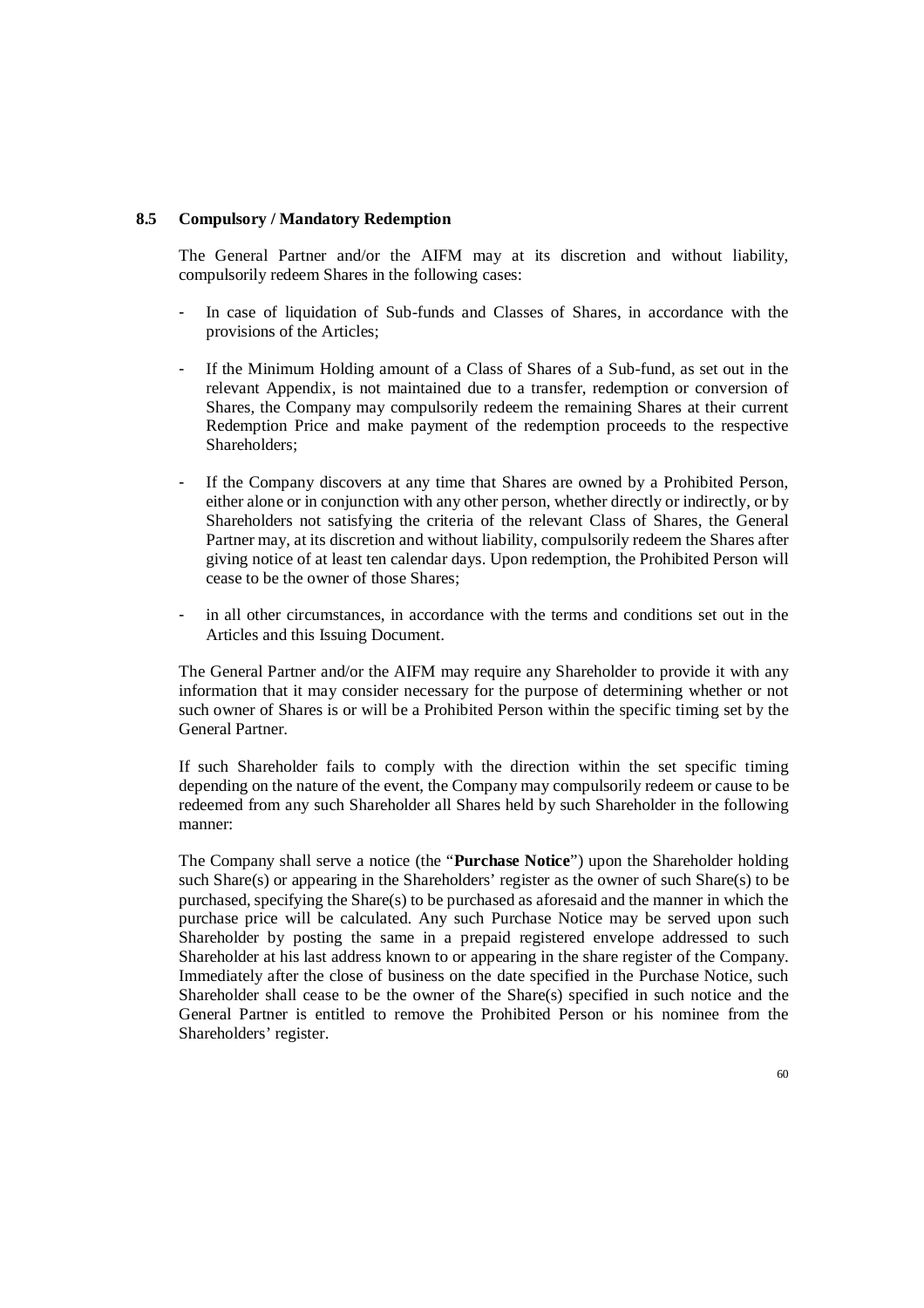The price at which each such Share is to be purchased (the "**Purchase Price**") shall be the Net Asset Value per Share of the relevant Class as set forth in section 11 of this Issuing Document, except for Defaulting Limited Shareholders whereby the Purchase Price will be determined by the General Partner in accordance with section 11.1 "Calculation of the Net Asset Value" of this Issuing Document.

Payment of the Purchase Price will be made available to the former owner of such Share(s) normally in the currency fixed by the General Partner for the payment of the redemption price of the Share(s) of the relevant Class and will be deposited for payment to such owner by the Company with a bank in Luxembourg or elsewhere (as specified in the Purchase Notice) upon final determination of the Purchase Price. Upon service of the Purchase Notice as aforesaid such former owner shall have no further interest in such Share(s) or any of them, nor any claim against the Company or its assets in respect thereof, except the right to receive the Purchase Price (without interest) from such bank.

The exercise by the Company of the power conferred by this section 8.5 shall not be questioned or invalidated in any case, on the ground that there was insufficient evidence of ownership of Share(s) by any person or that the true ownership of any Share(s) was otherwise than appeared to the Company at the date of any Purchase Notice, provided in such case the said powers were exercised by the Company in good faith.

# **9. CONVERSION OF SHARES**

## **9.1 General**

With the approval of the General Partner, Shareholders are entitled to convert all or part of their Shares of a particular Class of Shares into Shares of other Class(es) of Shares (as far as available) within the same Sub-fund or Shares of the same or different Classes of Shares (as far as available) of another Sub-fund, in order to be invested within a different investment strategy.

Any Shareholder may request a conversion of his Shares in accordance with the procedure described below, it being understood that the General Partner reserves the absolute right of acceptance of such request at its discretion, which shall be informed to the relevant Shareholder and the Agent without undue delay.

Shareholders who wish to convert all or part of their Shares must submit an application by fax, or by post to Agent, specifying the Sub-fund, the Class or Sub-funds and Classes concerned and the number of Shares they wish to convert.

A conversion of Shares of a particular Class of one Sub-fund for Shares of another Class in the same Sub-fund and/or for Shares of the same or different Class in another Sub-fund will be treated as redemption of Shares and a simultaneous purchase of Shares of the acquired Class and/or Sub-fund. A converting Shareholder may, therefore, realise a taxable gain or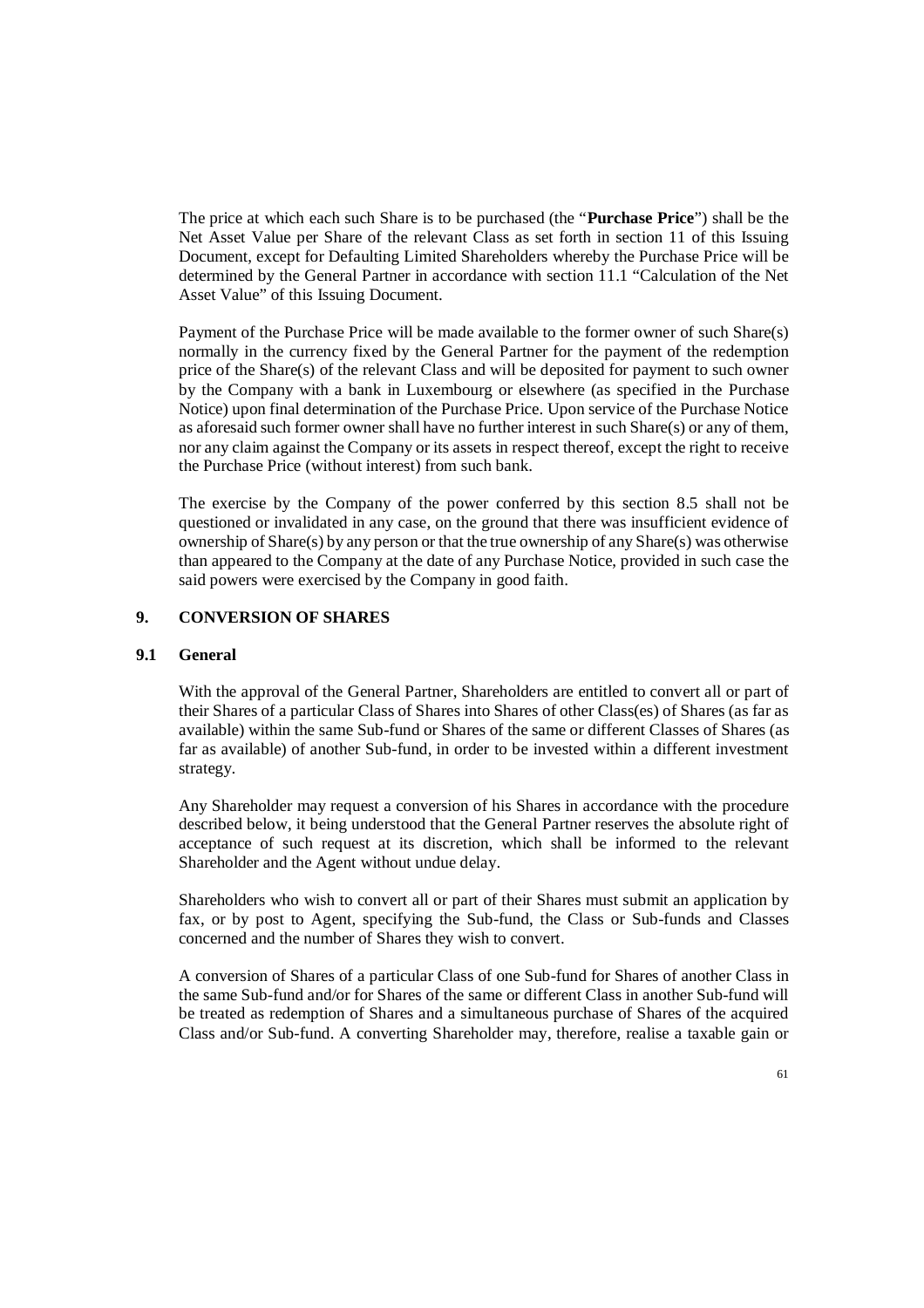loss in connection with the conversion under the laws of the country of the Shareholder's citizenship, residence or domicile.

## **9.2 Procedure**

Shares may be offered for conversion on any Business Day.

All terms and conditions regarding the redemption of Shares shall equally apply to the conversion of Shares.

Shareholders whose applications for conversion are received by the Agent as more fully describe for each Sub-fund in the relevant Appendix below, will have their Shares converted on the basis of the respective Net Asset Value of the relevant Shares as of the applicable Valuation Day subject to the prior approval of the General Partner.

The Net Asset Value of the relevant Shares will normally be available (X) Business Day after the relevant Valuation Day.

The price at which Shares shall be converted will be determined by reference to the respective Net Asset Value of the relevant Shares of the relevant Class of Shares or Subfund calculated on the relevant Valuation Day, taking into account the actual rate of exchange on the day concerned.

No conversion fee will be charged on the conversion of Shares.

The rate at which all or part of the Shares in a given Sub-fund (the "**Original Sub-fund**") are converted into Shares in another Sub-fund (the "**New Sub-fund**"), or all or part of the Shares of a particular Class of Shares (the "**Original Class**") are converted into another Class of Shares within the same Sub-fund (the "**New Class**") is determined in accordance with the following formula:

 $A= BxCxE$ 

D

where:

A is the number of Shares to be allocated in the New Sub-fund or New Class;

B is the number of Shares of the Original Sub-fund or Original Class which is to be converted;

C is the Net Asset Value per Share of the Original Class or the relevant Class of Shares within the Original Sub-fund at the relevant Valuation Day;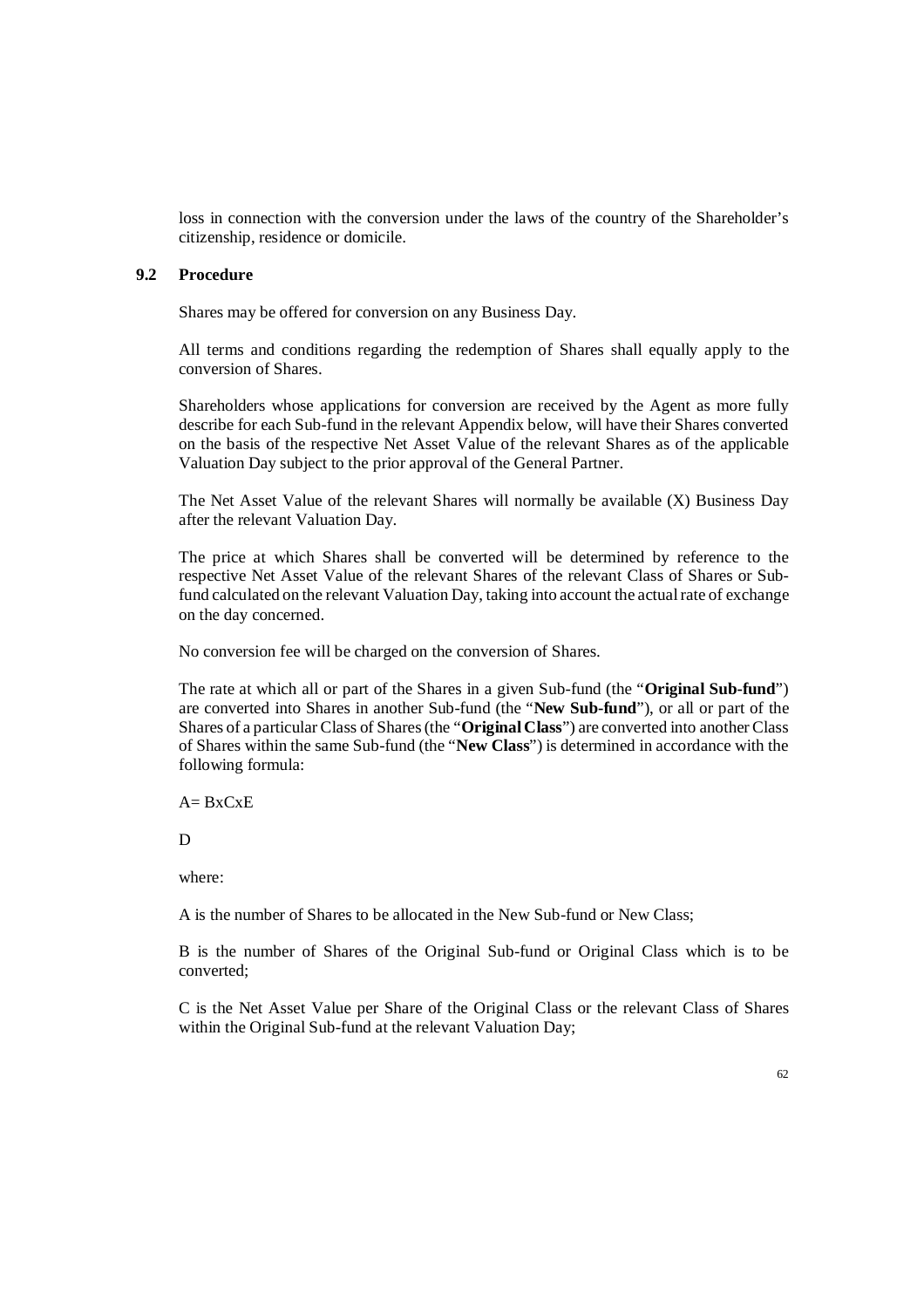D is the Net Asset Value per Share of the New Class or the relevant Class of Shares within the New Sub-fund at the relevant Valuation Day; and

E is the actual rate of exchange on the day concerned applied to conversions between Subfunds or Classes of Shares denominated in different currencies, and is equal to 1 in relation to conversions between Sub-funds or Classes of Shares denominated in the same currency.

After conversion of the Shares, the Agent will inform the Shareholder of the number of Shares of the New Sub-fund or New Class obtained by conversion and the price thereof.

### **9.3 Limits on conversion**

The Company is not bound to deal with a conversion of Shares received in relation to any Valuation Day if, after the conversion, the Shareholder would be left with a balance of Shares having a value of less than the current Minimum Holding amount in the relevant Class of Shares and/or Sub-fund as detailed in the Appendices, in which case the Company may decide that this request be treated as a request for conversion of the full balance of the Shareholder's holding of Shares in such Class of Shares and / or Sub-fund.

# **10. TEMPORARY SUSPENSION OF SUBSCRIPTIONS, REDEMPTIONS AND CONVERSIONS**

No Shares will be issued and the right of any Shareholder to require the redemption or conversion of its Shares of the Company may be suspended during any period in which the determination of the Net Asset Value of the relevant Sub-fund is suspended by the Company pursuant to the powers contained in the Articles and as described in section 11.2 "Suspension of the determination of the Net Asset Value".

Notice of suspension will be given to subscribers and to any Shareholders tendering Shares for redemption or conversion. Withdrawal of a subscription or of an application for redemption or conversion will only be effective if written notification by letter or by fax is received by the Agent before termination of the period of suspension, failing which subscription, redemption and conversion applications not withdrawn will be processed on the next immediate Business Day, as applicable following the end of the suspension period, on the basis of the Net Asset Value per Share determined on the next immediate Valuation Day.

### **11. VALUATION PROCEDURE**

The Agent will carry out the valuation of the assets under the oversight of the General Partner. The AIFM is ultimately responsible for the proper performance of the Company's valuation function, pursuant to the AIFM Law and the Greek AIFM Rules.

### **11.1 Calculation of the Net Asset Value**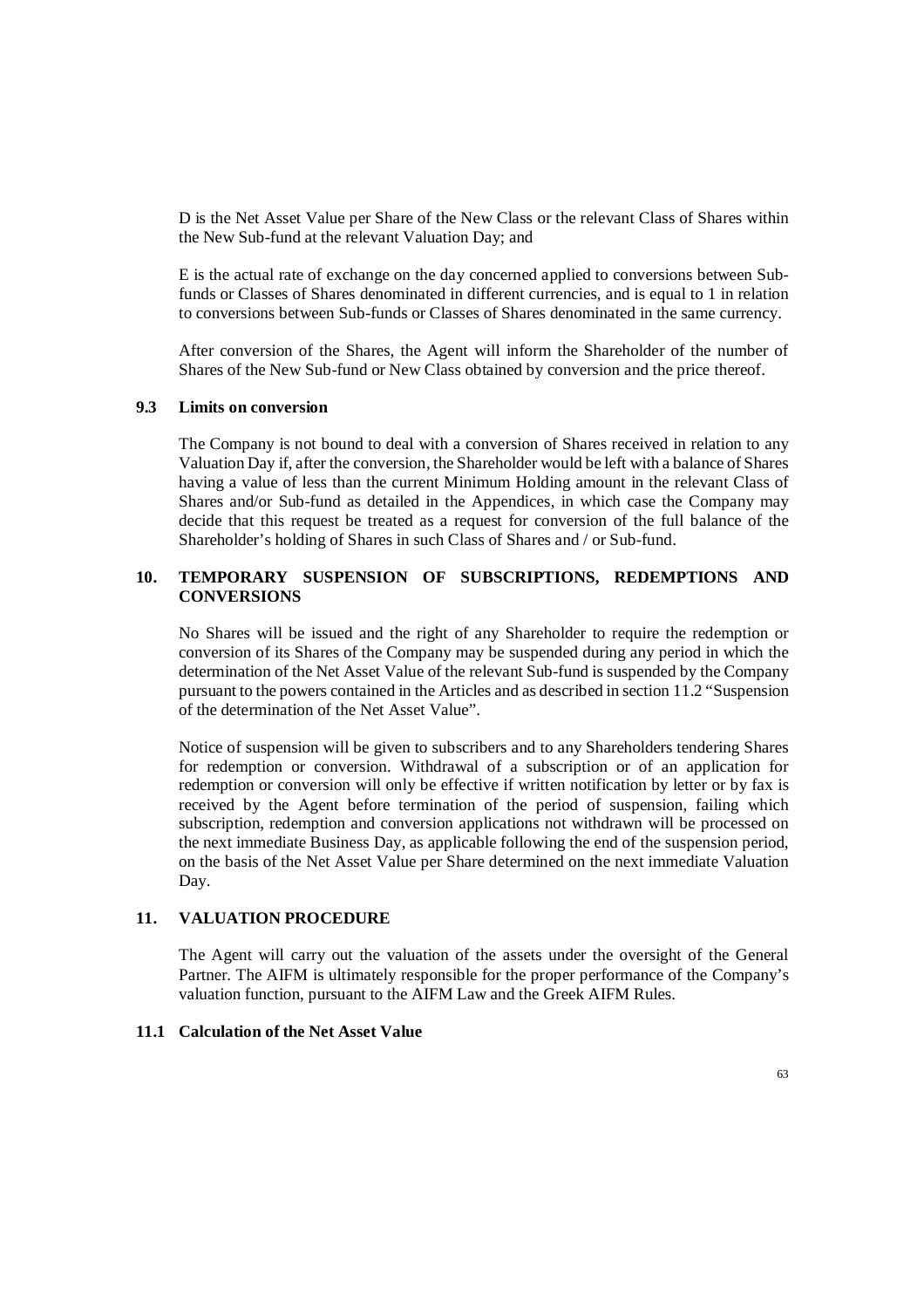The AIFM shall be ultimately responsible for the calculation of the Net Asset Value and its publication to the Shareholders.

The NAV of the Company and the NAV per Class of Shares shall be calculated by the Agent as at close of business on the relevant Valuation Day, in accordance with the provisions of the Administration Agreement. The calculation of the NAV shall be performed in accordance with the Luxembourg generally accepted accounting principles ("**Lux GAAP**").

Unless otherwise stated or supplemented in this Issuing Document or its Appendices, the value of the assets of the Company shall be ascertained on the following basis:

- (a) The value of any investment quoted, listed, or normally dealt in on or under the rules of a Regulated Market shall be calculated by reference to the price appearing to the AIFM to be the latest quoted price or (if bid and offered quotations are made) the latest available middle market quotation on such Regulated Market provided that:
	- (i) If an investment is quoted, listed or normally dealt in on or under the rules of more than one Regulated Market, the AIFM shall adopt the price or, as the case may be, the middle quotation on the Regulated Market which, in their opinion, provides the principal market for such investment;
	- (ii) In the case of any investment which is quoted, listed or normally dealt in on or under the rules of a Regulated Market but in respect of which, for any reason, prices on that Regulated Market may not be available at any relevant time, the value thereof shall be either the latest used for the previous NAV calculation, and, if no prices are available after two NAV periods then the AIFM shall proceed on the basis of their reasonably foreseeable sales price, which shall be valued with prudence and in good faith;
	- (iii) The AIFM shall not be under any liability by reason of the fact that a value reasonably believed by it to be the latest available price or, as the case may be, middle quotation for the time being may be found not to be such; and
	- (iv) There shall be taken into account interest accrued on interest-bearing investments up to the date at which the valuation is made unless such interest is included in the price or quotation referred to above.
- (b) The value of any underlying investment or of any asset that is to be transferred in kind to any Sub-fund which is not quoted, listed, or normally dealt in on or under the rules of a Regulated Market, shall be determined in the context of an independent valuation report performed by the Auditor (or another auditor qualifying as a *réviseur d'entreprises agréé*), in accordance with Section 7.2 of the Issuing Document.
- (c) The value of each unit or share in any collective investment scheme which provides for the units or shares therein to be realised at the option of the unit holder or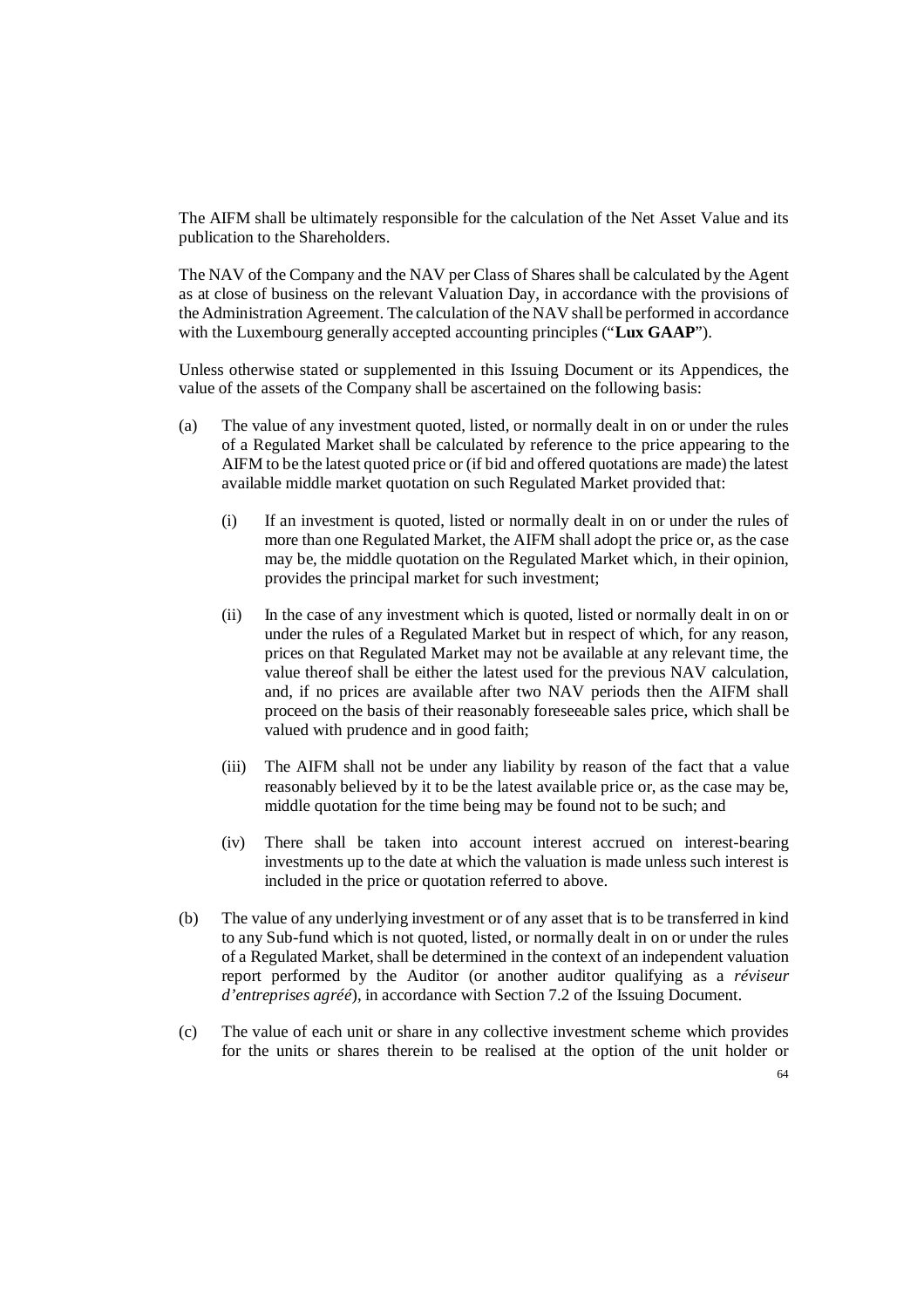shareholder out of the assets of that scheme shall be the latest official net asset value of that scheme published by the agent of the respective collective investment scheme.

- (d) Derivative instruments shall be valued using the last close price for publicly traded derivatives or, in the absence of quoted market prices, appropriate valuation techniques as the AIFM shall from time to time determine.
- (e) Cash, deposits and similar property shall be valued at their face value (together with accrued interest) unless, in the opinion of the AIFM, any adjustment should be made.
- (f) Notwithstanding any of the foregoing sub-paragraphs, the AIFM may adjust the value of any investment or other property or permit some other method of valuation to be used on a consistent basis if it considers that in the circumstances (including without limitation a material volume of subscription or redemption of Shares in any Sub-fund; or the marketability of the investments or other property; or such other circumstances as the AIFM deems appropriate) such adjustment or other method of valuation should be adopted to reflect more fairly the value of such investment or other property.
- (g) Every Share allotted by the Company shall be deemed to be in issue and the relevant Sub-fund shall be deemed to include the net amount of any cash or other property to be received in respect of each such Share.
- (h) Where, in consequence of any notice or Redemption Request duly given, a reduction of any Sub-fund by the cancellation of Shares has been or is to be effected, but payment in respect of such reduction has not been completed, the Shares in question shall be deemed not to be in issue, and any amount payable in cash or investments out of the Sub-fund in pursuance of such reduction shall be deducted.
- (i) Where any investment or other property has been agreed to be acquired or realised, but such acquisition or disposal has not been completed, such investment or other property shall be included or excluded, as the case may be, and the gross acquisition or net disposal consideration excluded or included, as the case may require, as if such acquisition or disposal had been duly completed.
- (j) There shall be included in the assets an amount equal to all such costs, charges, fees, and expenses as the AIFM may have determined to amortise, less the amount thereof which has previously been or is then to be written off.
- (k) Where an amount in one currency is required to be converted into another currency the AIFM may effect such conversion using such rates as the AIFM shall determine at the relevant time, except where otherwise specifically provided herein.
- (l) There shall be deducted from the assets such sum in respect of tax (if any) as, in the estimate of the General Partner and the AIFM, will become payable in respect of the current Financial Year.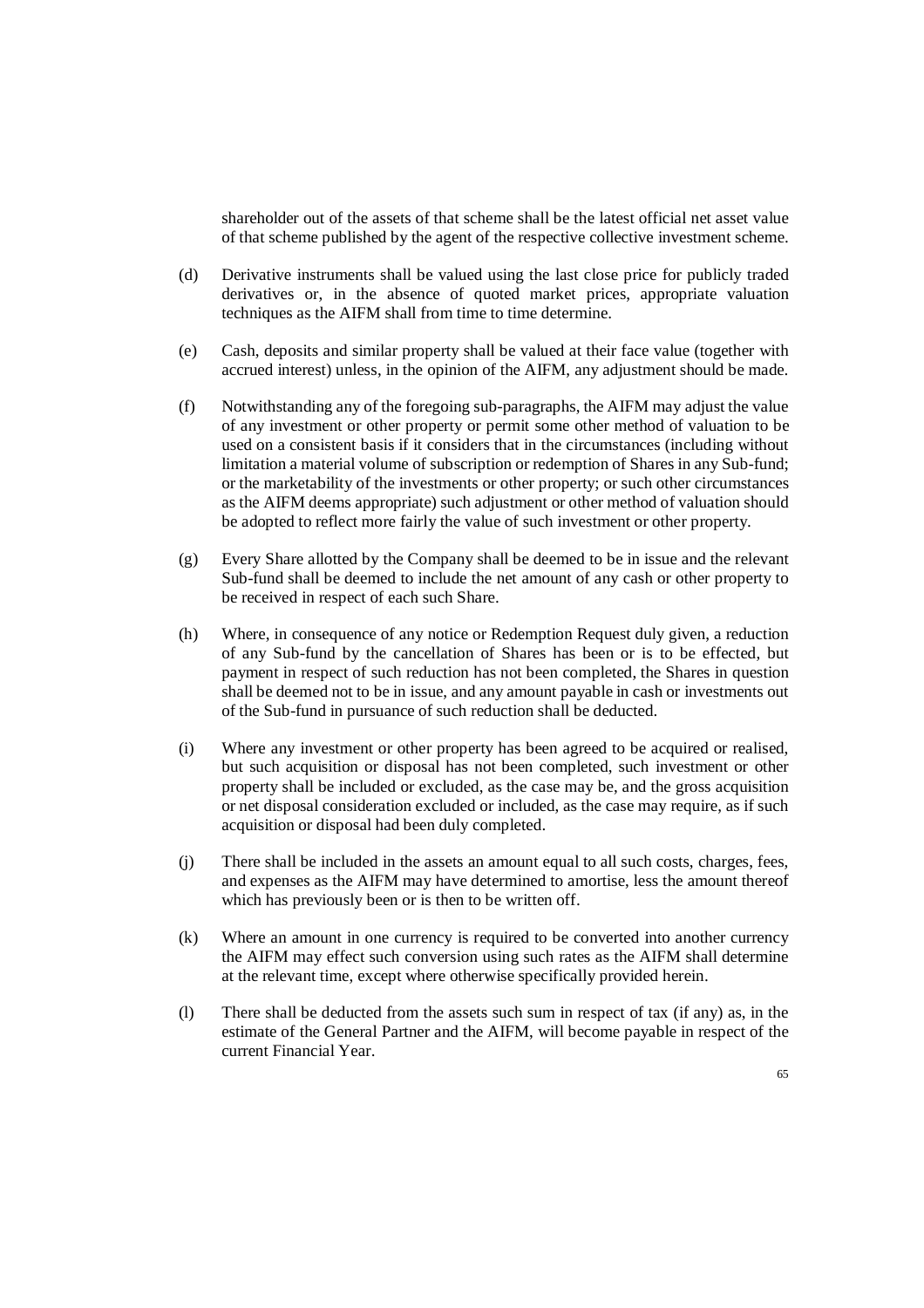- (m) Where the current price of an investment is quoted, without dividend or interest, there shall be added to the assets a sum representing the amount of such dividend or interest receivable by the Company (on behalf of the relevant Sub-fund), but not yet received;
- (n) Where investments consist in portfolios of illiquid assets, such as private equity or debt, the value of such investments shall be determined by the AIFM in its reasonable judgement in accordance with the valuation guidelines issued by Invest Europe (formerly European Venture Capital Association – EVCA) and the IPEV Guidelines, as further provided for in the relevant Appendices, as the case may be.

The AIFM may permit some other method of valuation to be used if it considers that such valuation better reflects the fair value of any asset or liability of the Company and/or its Subfunds in compliance with Luxembourg laws. This method will then be applied in a consistent way. The Agent can rely on such deviations as approved by the AIFM for the purpose of the Net Asset Value calculation.

The total Net Asset Value of the Company is equal to the sum of the Net Asset Value of the various activated Sub-funds translated into EUR at the rates of exchange prevailing in the Grand Duchy of Luxembourg on the relevant Valuation Day.

### **11.2 Suspension of the Determination of the Net Asset Value**

The General Partner or its delegate may from time to time suspend the determination of the Net Asset Value of any particular Sub-fund and / or Class of Shares and the issue and redemption of the Shares of any such Class of Shares in such Sub-fund as well as the conversion from and to Shares of any such Class of Shares of such Sub-fund:

(a) during any period when any of the principal markets or stock exchanges on which a substantial portion of the investments of any Sub-fund of the Company from time to time is quoted is closed otherwise than for ordinary holidays or during which dealings thereon are restricted or suspended;

(b) during the existence of any state of affairs which constitutes an emergency as a result of which disposal or valuation of assets owned by any Sub-fund of the Company would be impracticable;

(c) during any breakdown in the means of communication normally employed in determining the price or value of any of the investments attributable to any Sub-fund or the current prices or values on any market or stock exchange;

(d) during any period when the Company is unable to repatriate funds for the purpose of making payments on the redemption of Shares of any Sub-fund or during which any transfer of funds involved in the realisation or acquisition of investments or payments due on redemption of Shares of any Sub-fund cannot, in the opinion of the General Partner, be effected at normal prices or rates of exchange;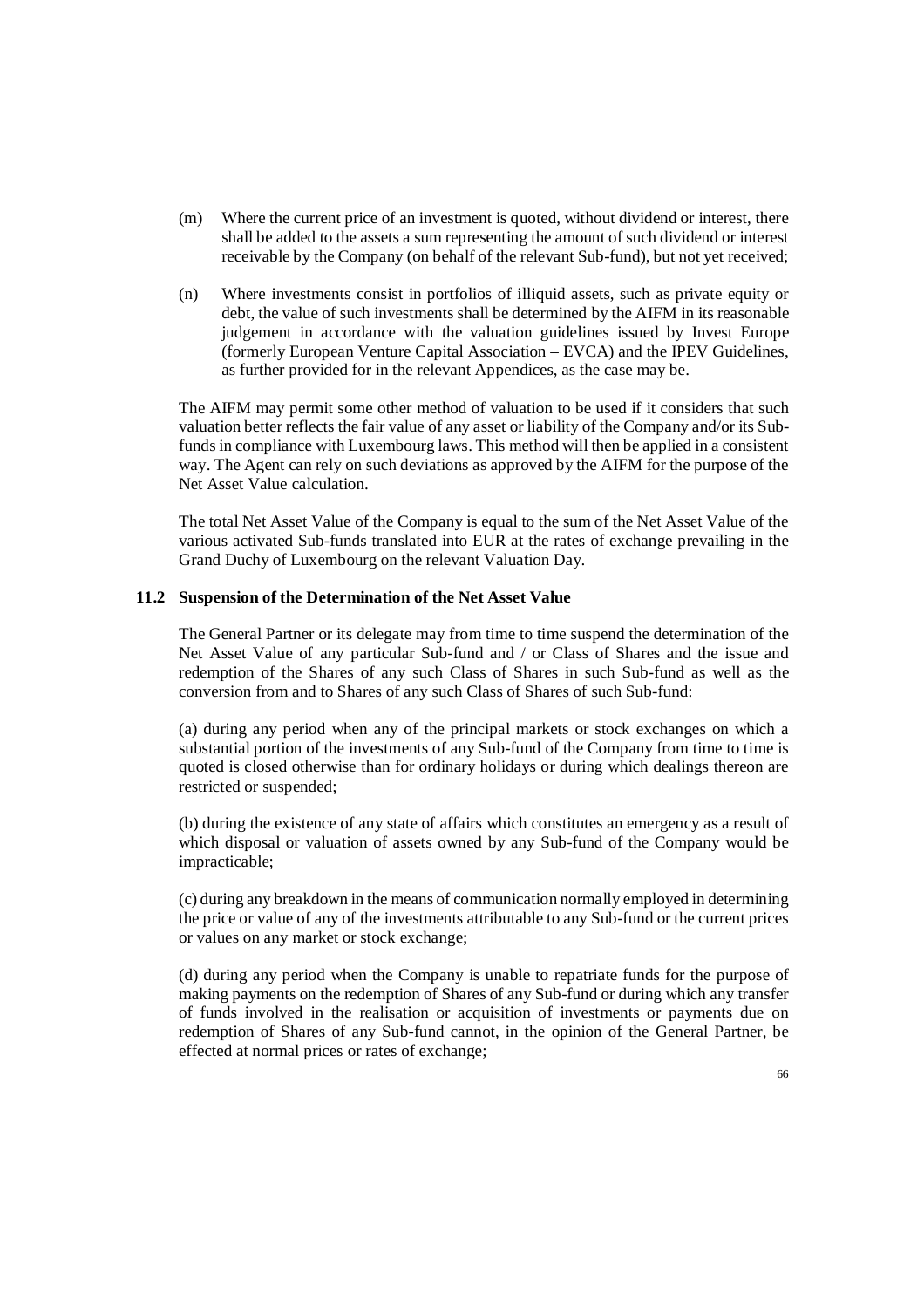(e) during any period when the Company is being liquidated or as from the date on which notice is given of a meeting of Shareholders at which a resolution to liquidate the Company (or one of its Sub-funds) is proposed;

(f) when for any other reason the prices of any investments owned by the Company attributable to such Sub-fund cannot promptly or accurately be ascertained.

Notice of suspension of the determination of the Net Asset Value will be given either by registered mail or electronic mail (email) to the Shareholders of the relevant Sub-fund and/or Class of Shares, provided that the relevant Shareholder has previously declared such an email address to the Company.

The suspension of the calculation of the Net Asset Value of any particular Sub-fund and / or Class of Shares shall have no effect on the determination of the Net Asset Value per Share or on the issue, redemption, or conversion of Shares of any Class of Shares and / or Sub-fund that is not suspended.

Any application for subscription, redemption or conversion of Shares shall be irrevocable except in the event of a suspension of the calculation of the Net Asset Value of the Shares to be subscribed, redeemed or converted in a specific Class and / or Sub-fund and, in such event, a withdrawal will only be effective if written notification is received by the Agent before the termination of the period of suspension.

## **12. DIVIDENDS**

Each Share of each Class of Shares in each Sub-fund may or may not give the right to dividends, subject to the provisions of the relevant Appendix.

In any event, no distribution may be made if, as a result, the Net Asset Value of the Company would fall below the equivalent of EUR 1,250,000.

Dividends not claimed within five (5) years of their due date will lapse and revert to the relevant Class of Shares within the relevant Sub-fund.

No interest shall be paid on a distribution declared by the Company and kept by it at the disposal of its beneficiary.

# **13. CHARGES AND EXPENSES**

#### **13.1 Organisational Expenses**

The Company shall bear its organisational expenses.

The Company's organisational set-up expenses, which notably include the domiciliation and corporate services fees of the Agent, will be amortised over a period of five (5) years from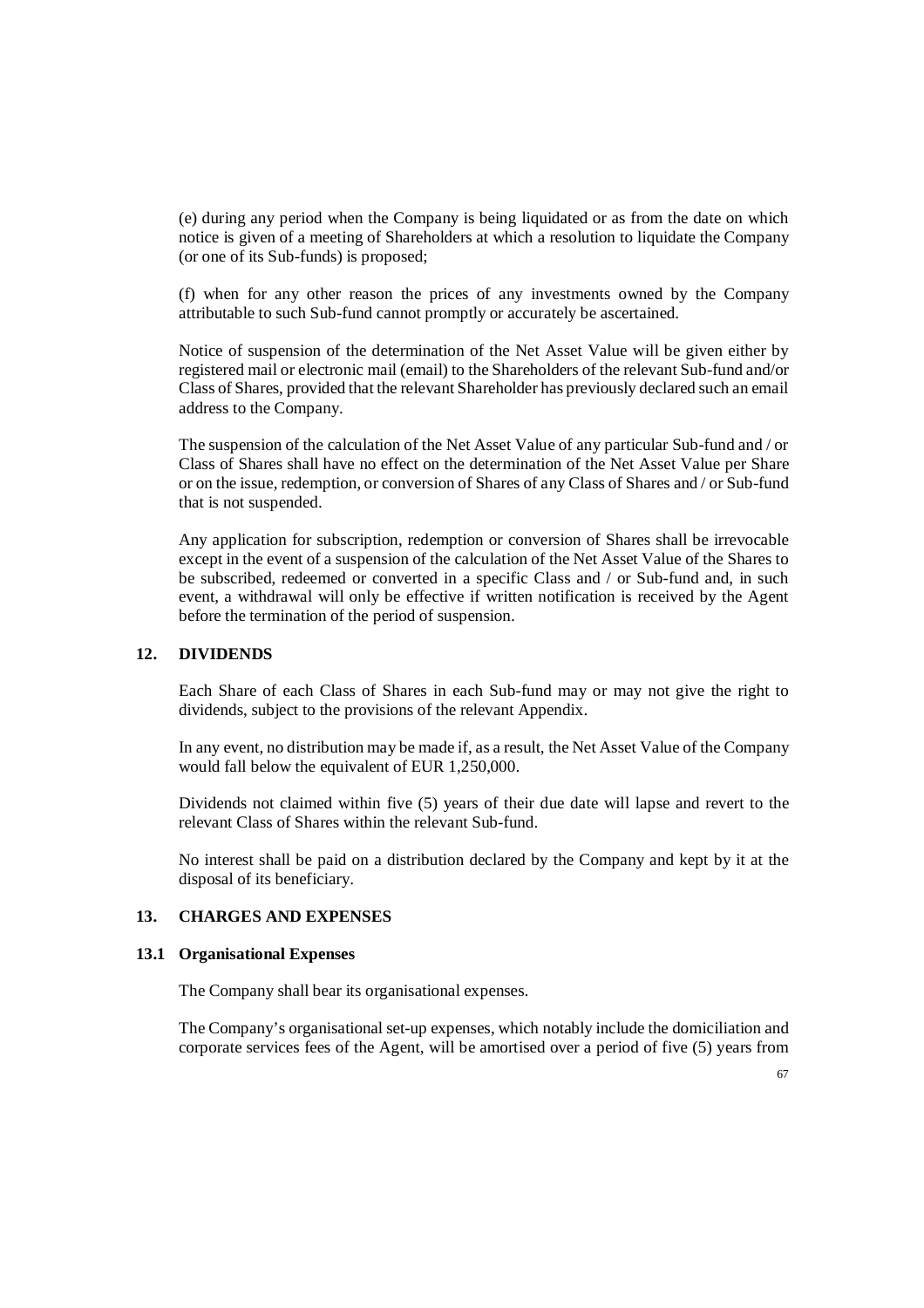the date on which the respective Sub-fund commenced business. In other words, the additional Sub-funds will bear *pro rata temporis*, a respective part of the costs and expenses incurred in connection with the formation of the Company as a whole and the initial issue of Shares, which have not already been written off at the time of the creation of the relevant new Sub-Fund. The General Partner and/or the AIFM may, in its absolute discretion, shorten the period over which such costs and expenses are amortised.

The expenses incurred by the Company in relation to the launch of additional Sub-funds will be borne by and payable out of the assets of the respective Sub-funds and may be amortised on a straight line basis over five (5) years from the Launch Date of the relevant Sub-fund, unless the General Partner and/or the AIFM shortens this period.

### **13.2 Operation and Administration Expenses**

Except otherwise specified in the relevant Appendix, each Sub-fund will bear all costs relating to its establishment and operations. These costs may, in particular and without being limited to the following, include the reasonable fees and expenses of the General Partner, the AIFM, the Depositary, the Agent, the investment manager (if any), and of the Investment Advisor(s) (if any), and of any other providers of services, brokerage fees, transaction fees and expenses, taxes and costs connected with the movements of securities or cash, performance reporting and NAV publication, as well as the fees of the Auditor, legal advisor(s), the costs of preparation and distribution of the Issuing Document, Luxembourg subscription tax or any other taxes, translations and legal publications, the costs of securities servicing, the possible costs of listing on any stock exchange or of publication of the price of the Shares, the costs of official deeds and any legal costs relating thereto.

The Company and the respective Sub-fund shall each bear out-of-pocket expenses of the General Partner, the AIFM, and the Depositary. It shall also bear all ongoing charges of the General Partner.

### **13.3 The General Partner Fees**

As remuneration for its services, the General Partner is entitled to receive from each Subfund a Management Fee, payable on such terms as disclosed in the relevant Sub-Fund Appendix of the Issuing Document.

# **13.4 The AIFM Fees**

As remuneration for its services, the AIFM is entitled to receive from each Sub-fund an AIFM Fee, payable on such terms as disclosed in the relevant Sub-fund Appendix of the Issuing Document.

### **13.5 Depositary and Agent Fees**

Société Générale Luxembourg, in its capacities both as Agent and as Depositary, is entitled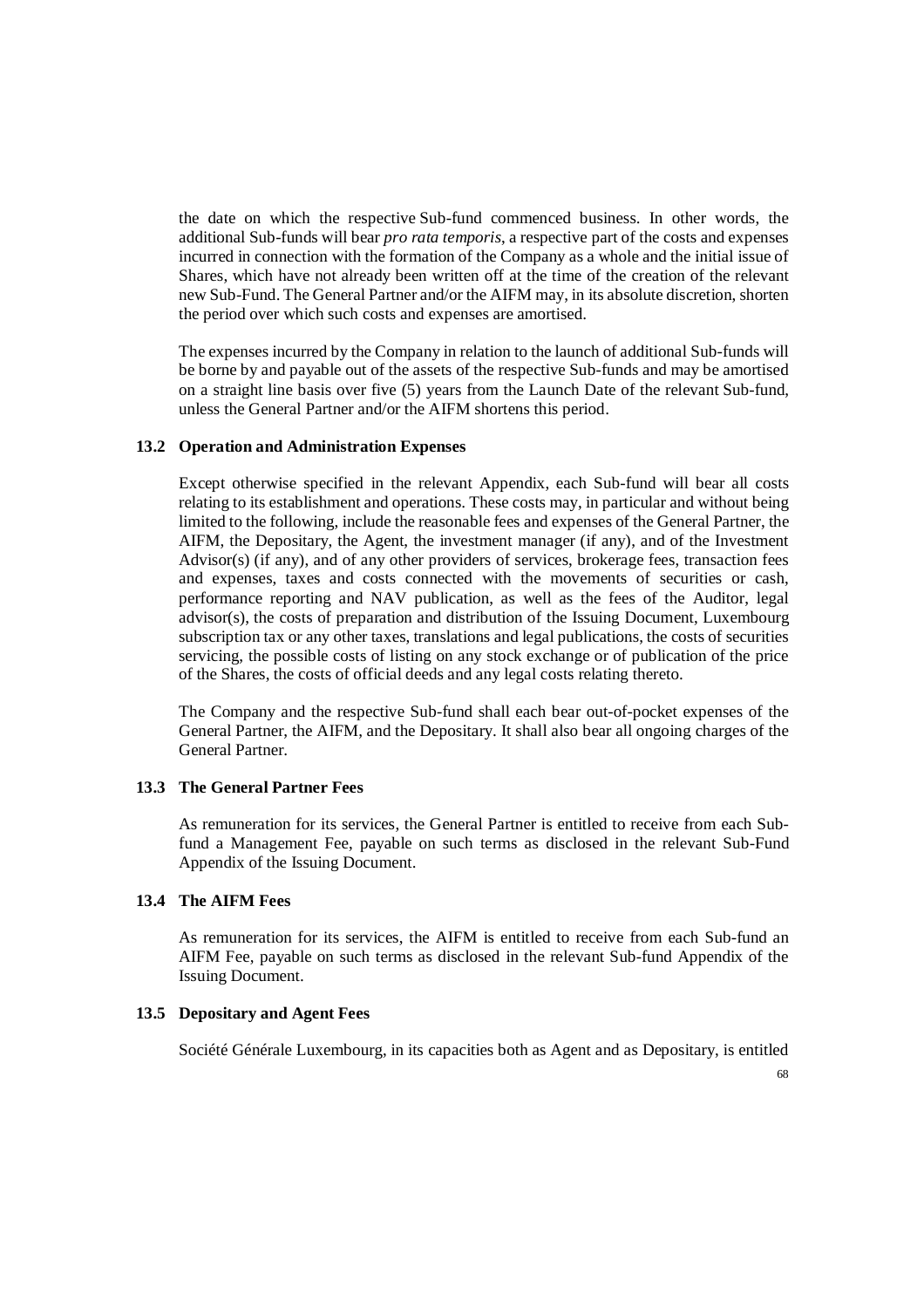to receive from the Company its customary fees payable at the end of each month and charges at rates in accordance with normal banking practice in the Grand Duchy of Luxembourg (as disclosed in the relevant Sub-Fund Appendix of the Issuing Document).

# **13.6 Allocation of liabilities**

Any charges and costs attributable to a specific Sub-fund will be allocated directly to that Sub-fund.

Any charges and costs that are not directly attributable to a specific Sub-fund will be allocated equally to the various Sub-funds or, if the amounts so require, they will be allocated to the Sub-funds in proportion to their respective Net Asset Value.

# **13.7 Alterations of Fees**

The General Partner and/or the AIFM may, at its sole discretion, agree to any changes to any costs and/or any other fee applicable to any Sub-fund or Class of Shares therein, provided such change is in line with market practice and further provided that, in case of increase of such costs and/or fees to be borne by the relevant Sub-funds or the Shareholders, prior notice of such alterations and of the date when said alterations shall come into effect shall be given to the relevant Shareholders, subject to prior CSSF approval and in compliance with the applicable laws and regulations.

# **14. CONFLICT OF INTERESTS**

With respect to conflict of interests, and as per the AIFM Law, the AIFM Regulations and the Greek AIFM Rules, the AIFM has established, implements and maintains a conflict of interests policy which outlines how the AIFM deals with conflicts of interest that arise in the course of managing AIFs, and namely between (a)the AIFM, including its managers, employees or any person directly or indirectly linked to the AIFM by control, and the AIF managed by the AIFM or the investors in that AIF; (b) the AIF or the investors in that AIF and another AIF or the investors in that AIF; (c) the AIF or the investors in that AIF and another client of the AIFM; (d) the AIF or the investors in that AIF and a UCITS managed by the AIFM or the investors in that UCITS; or (e) two clients of the AIFM.

In the event that the organisational arrangements made by the AIFM to identify, prevent, manage and monitor conflicts of interest are not sufficient to ensure, with reasonable confidence, that risks of damage to the Shareholders' interests will be prevented, the AIFM will clearly disclose the general nature or sources of conflicts of interest to the Shareholders before undertaking business on their behalf.

# **15. VOTING POLICY**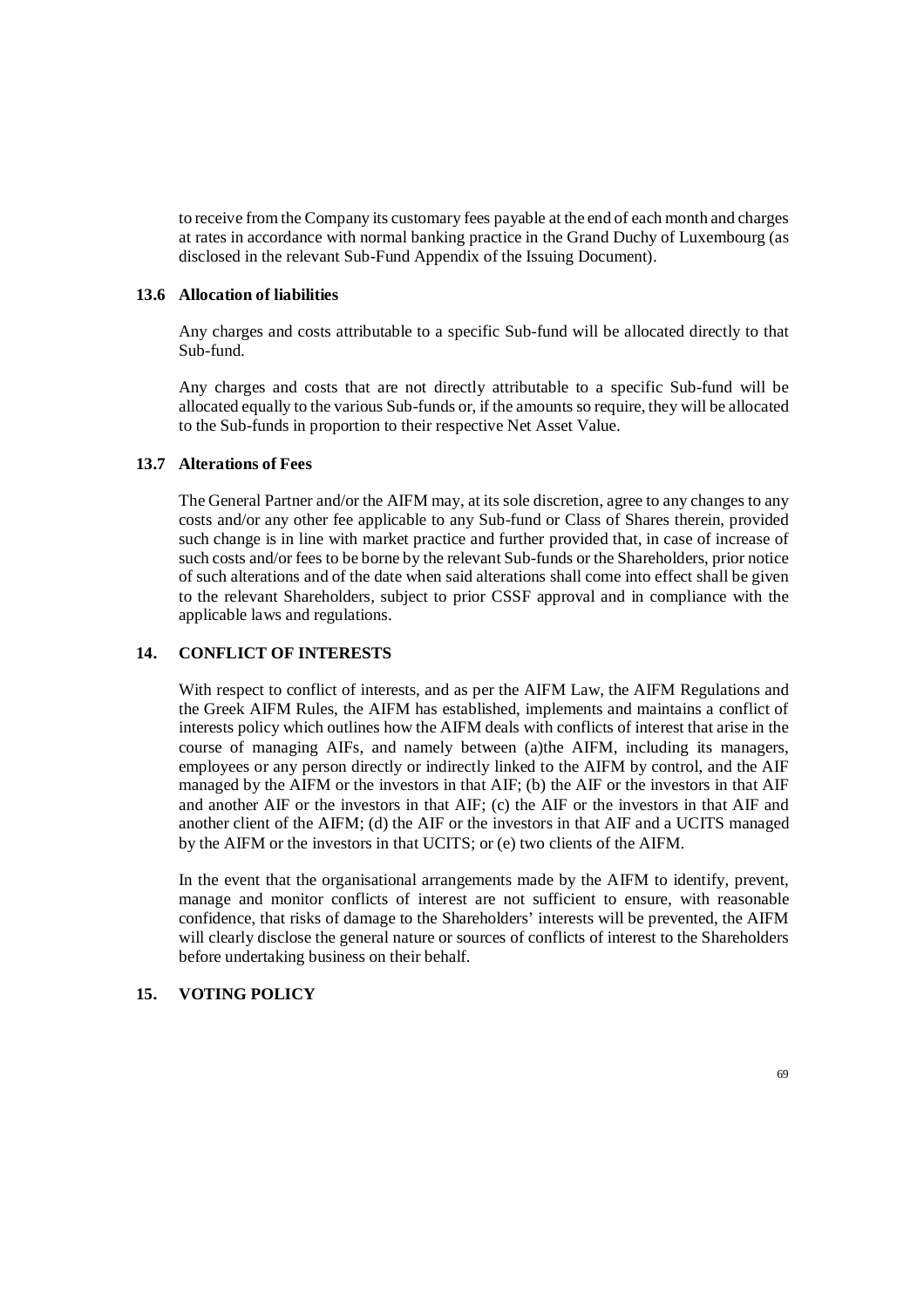In each instance and as part of the portfolio management, the AIFM shall take all measures required under the applicable laws aiming at exercising any voting rights held in the Subfund's portfolio for the exclusive benefit of the Company and the Shareholders, such as:

(i) appointment of a representative to attend the general meetings of the shareholders' or any investor committees, as applicable;

- (ii) vote by correspondence; and
- (iii) exercise and enforce any rights associated with any investment in its portfolio.

The AIFM shall exercise such voting rights (direct or indirect) in accordance with its investment strategy and objectives of the respective Sub-fund(s).

Details of the actions taken on the basis of those strategies shall be made available to the Shareholders and potential investors upon their requests.

# **16. TAXATION**

## **16.1 General**

The following is a summary of certain material Luxembourg tax consequences of purchasing / subscribing, owning and disposing of the Shares. It does not purport to be a complete analysis of all possible tax situations that may be relevant to a decision to purchase, own or sell the Shares. It is included herein solely for preliminary information purposes. It is not intended to be, nor should it be construed to be, legal or tax advice. Prospective purchasers / subscribers of the Shares should consult their own tax advisers as to the applicable tax consequences of the ownership of the Shares based on their particular circumstances. This summary does not allow for any conclusions to be drawn with respect to issues not specifically addressed. The following description of Luxembourg tax law is based on the Luxembourg law and regulations as in effect and as interpreted by the Luxembourg tax authorities on the date of the Issuing Document and is subject to any amendments in law (or in interpretation) later introduced, whether or not on a retroactive basis.

#### **16.2 Luxembourg Tax Residency of the Shareholders**

A Shareholder will not become a resident, nor be deemed to be a resident, in the Grand Duchy of Luxembourg, by reason only of the holding of the Shares, or the execution, performance, delivery, and / or enforcement of the Shares.

# **16.3 Luxembourg Taxation of the Company**

In accordance with current legislation in the Grand Duchy of Luxembourg, the Company is exempt from Luxembourg income and net wealth tax, and dividends paid by the Company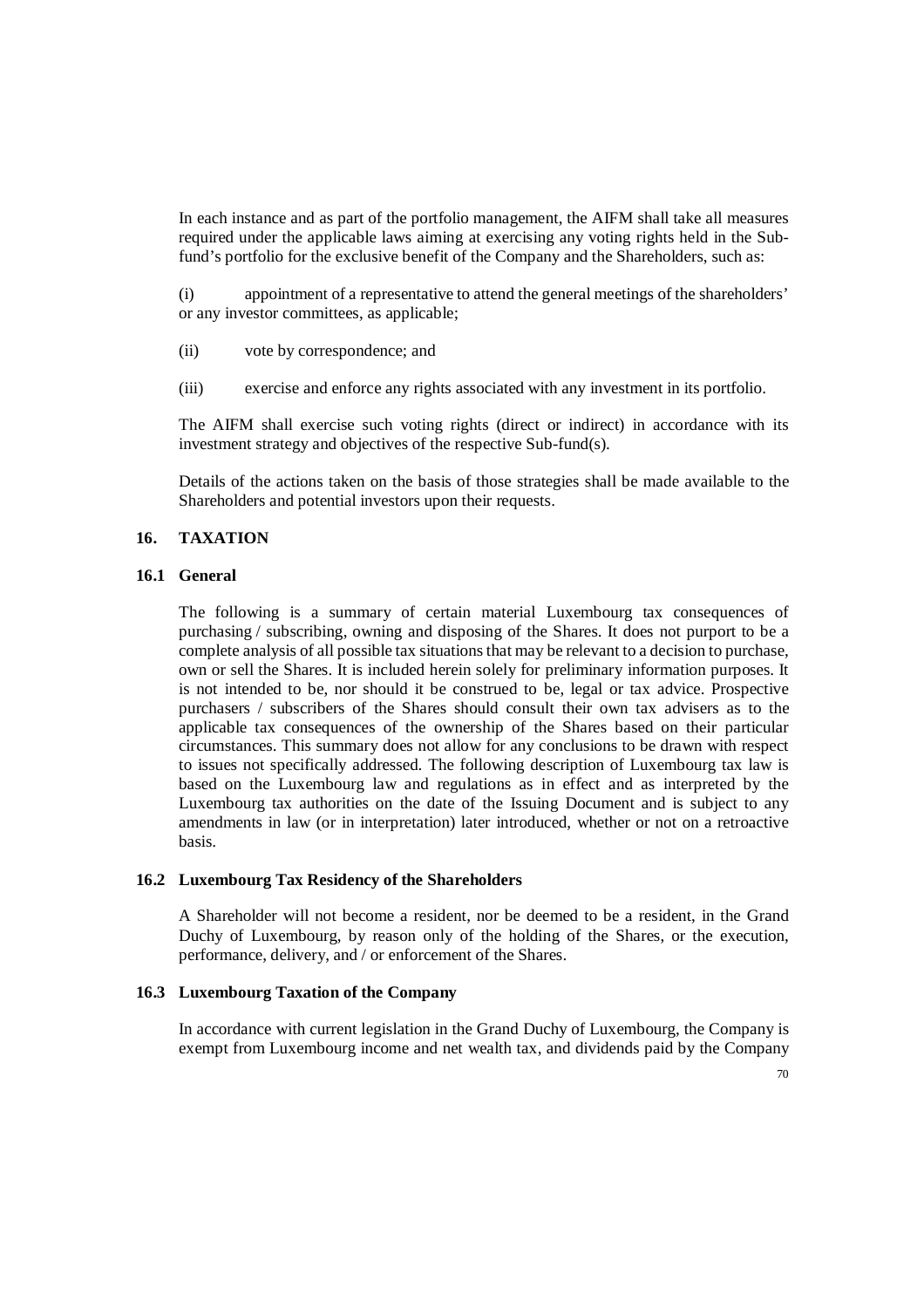or redemption of its Shares by the Company (if any) are exempt from withholding taxes (please however refer to the EUSD).

The Company is subject to an annual subscription tax (*taxe d'abonnement*), generally levied at the rate of 0.01% p.a. on the Company's Net Asset Value calculated on the last Valuation Day of each month and is payable in monthly instalments. The following items are exempt from the subscription tax:

- (a) the value of the assets represented by shares or units held in other undertakings for collective investment, to the extent such shares or units have already been subject to the subscription tax provided by Article 68 of the Luxembourg Law dated 13 February 2007 or by Article 174 of the Luxembourg Law dated 17 December 2010 on undertakings for collective investment, as amended;
- (b) specialised investment funds as well as individual compartments of specialised investment funds that have multiple compartments:
	- (i) the exclusive object of which is the collective investment in money market instruments and the placing of deposits with credit institutions, and
	- (ii) the weighted residual portfolio maturity of which does not exceed ninety (90) days;
	- (iii) that have obtained the highest possible rating from a recognised rating agency;
- (c) specialised investment funds the securities of which are reserved for (i) institutions for occupational retirement provision, or similar investment vehicles, setup on one or several employers' initiative for the benefit of their employees and (ii) companies of one or several employers investing the funds they own in order to provide their employees with retirement benefits.

The Company may be subject to withholding tax on dividends and interest and to tax on capital gains in the country of origin of the investments. As the Company itself is exempt from income tax, any withholding tax levied at source would normally not be refundable, and it is not certain whether the Company itself would be able to benefit from Luxembourg's double tax treaties network. Whether the Company may benefit from a double tax treaty concluded Luxembourg must be analysed on a case-by-case basis. Indeed, as the Company is structured as an investment company (as opposed to a mere co-ownership of assets), certain double tax treaties signed by or binding on the the Grand Duchy of Luxembourg may be directly applicable to the Company.

No stamp duty or other tax is payable in the Grand Duchy of Luxembourg on the issue of Shares by the Company.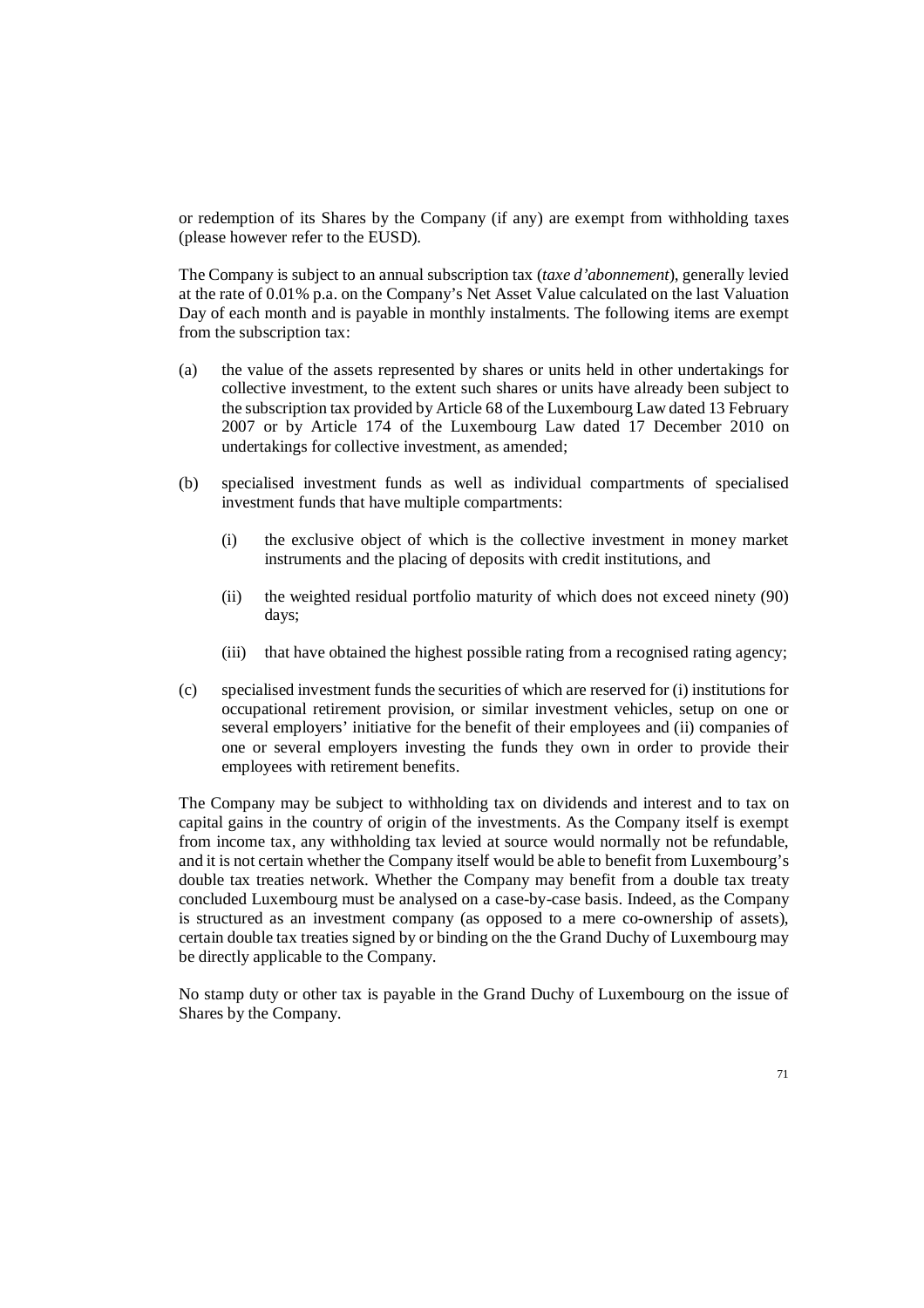The Company is liable for a flat registration duty of currently seventy-five Euro (EUR 75.-) to be paid upon incorporation and upon future modification (if any) of its Articles.

#### **16.4 Taxation of Shareholders**

Under current legislation and subject to the provisions of the EUSD or any amendment thereof, Shareholders are not subject to any capital gains tax, income tax, or withholding tax in the Grand Duchy of Luxembourg (except for those domiciled, resident, or having a permanent establishment in Luxembourg).

### **16.5 Common Reporting Standard**

Investors in the Company may therefore be reported to the Luxembourg and other relevant tax authorities in accordance with applicable rules and regulations.

Council Directive 2003/48/EC of 3 June 2003 on taxation of savings income in the form of interest payments, as amended by Council Directive 2014/48/EU of 24 March 2014 amending Directive 2003/48/EC on taxation of savings income in the form of interest payments (the "**EUSD**") was repealed by Council Directive (EU) 2015/2060 of 10 November 2015 repealing Directive 2003/48/EC on taxation of savings income in the form of interest payments. The EUSD will therefore no longer apply once all the reporting obligations concerning financial year 2015 will have been complied with. Under the EUSD, EU Member States are required to provide the tax authorities of another EU Member State with information on payments of interest or other similar income (within the meaning of the EUSD) paid by a paying agent (within the meaning of the EUSD) to an individual beneficial owner who is a resident of or to certain residual entities (within the meaning of the EUSD) established in that other EU Member State.

Under the Luxembourg law of 21 June 2005 implementing the EUSD, as amended by the Luxembourg law of 25 November 2014, and several agreements concluded between the Grand Duchy of Luxembourg and certain dependent or associated territories of the EU ("**Territories**") (the "**Saving Law**"), Luxembourg-based paying agents have been required since 1 January 2015 to report to the Luxembourg tax authorities the payment of interest and other similar income paid by such Luxembourg-based paying agent to (or under certain circumstances, to the benefit of) an individual or certain residual entities resident or established in another EU Member State or in the Territories, and certain personal details on the beneficial owner. These details will be provided by the Luxembourg tax authorities to the competent foreign tax authorities of the state of residence of the beneficial owner (within the meaning of the EUSD).

Following the development by the OECD of a common reporting standard ("**CRS**") to achieve a comprehensive and multilateral automatic exchange of information (AEOI) in the future on a global basis, Directive 2014/107/EU amending Directive 2011/16/EU as regards mandatory automatic exchange of information in the field of taxation (the "**Euro-CRS Directive**") was adopted on 9 December 2014 in order to implement the CRS among the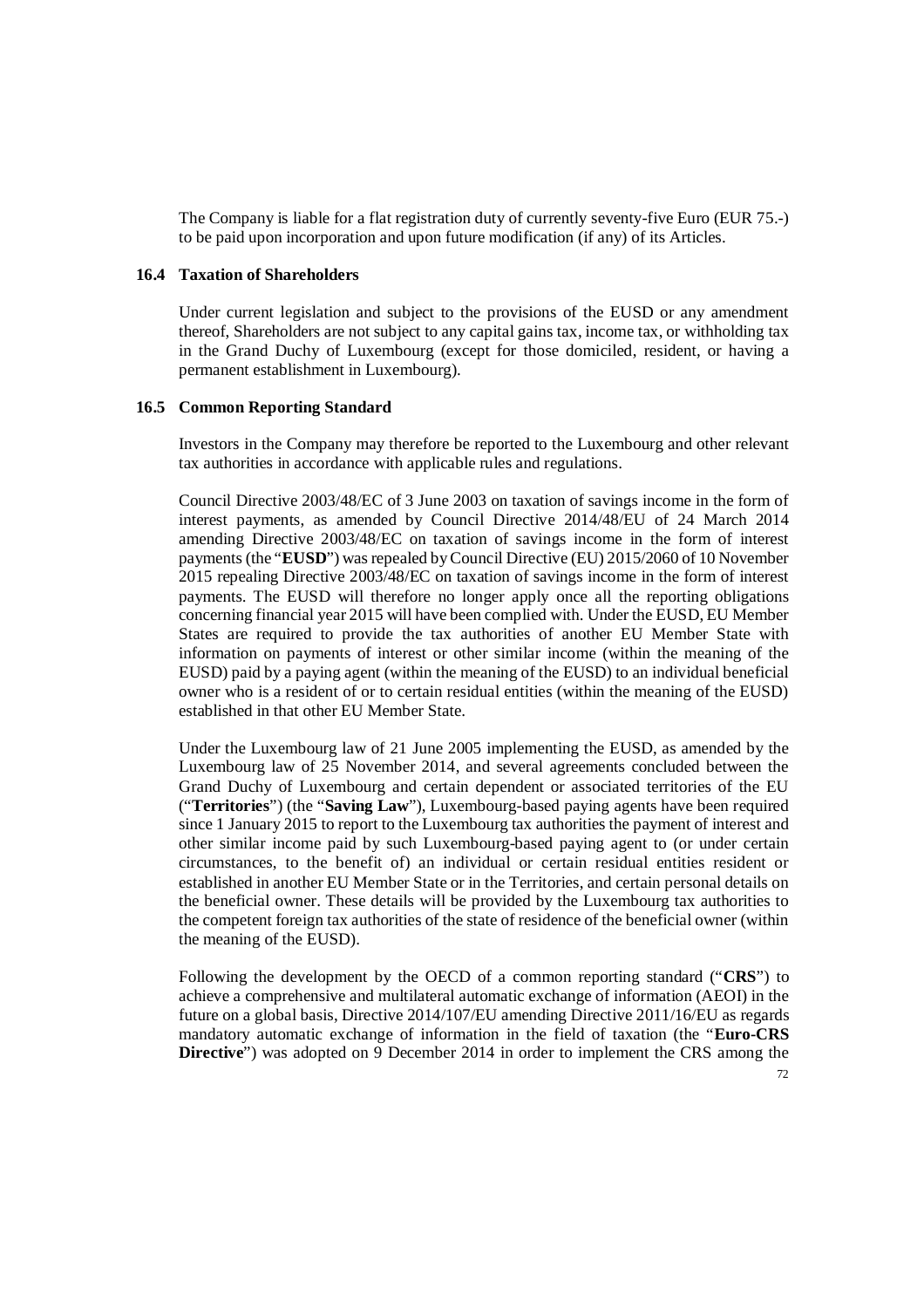Member States. Under the Euro-CRS Directive, the first AEOI must be applied by 30 September 2017 to the local tax authorities of the Member States for the data relating to the calendar year 2016.

EU Member States will be required to implement an AEOI as provided for by the Euro-CRS Directive effective as from 1 January 2016 (and in the case of Austria as from 1 January 2017). The Euro-CRS Directive was implemented in Luxembourg by the Luxembourg law of 18 December 2015 on the automatic exchange of financial account information in the field of taxation ("**CRS Law**"). As from 2016, the Saving Law will be progressively replaced by the CRS Law. With respect to interest income generated from January 2016 on, the Saving Law will only apply to the extent that the CRS Law is not applicable.

The CRS Law requires Luxembourg financial institutions to identify financial assets holders and establish whether they are fiscally resident in countries with which Luxembourg has a tax information sharing agreement. Luxembourg financial institutions will then report financial account information of the asset holder to the Luxembourg tax authorities, which will thereafter automatically transfer this information to the competent foreign tax authorities on a yearly basis.

Accordingly, the Company will require its investors to provide information in relation to the identity and fiscal residence of financial account holders (including certain entities and their controlling persons), account details, reporting entity, account balance/value and income/sale or redemption proceeds to the local tax authorities of the country of fiscal residency of the foreign investors to the extent that they are fiscally resident in a jurisdiction participating in the AEOI.

Under the CRS Law, the first exchange of information will be applied by 30 September 2017 for information related to the calendar year 2016.

In addition, Luxembourg signed the OECD's multilateral competent authority agreement ("**Multilateral Agreement**") to automatically exchange information under the CRS. The Multilateral Agreement aims to implement the CRS among non-Member States; it requires agreements on a country-by-country basis.

**Shareholders and prospective investors should seek their own professional advice as to this, as well as to any relevant exchange control or other laws and regulations. Taxation law and practice, and the levels of tax relating to the Company and to Shareholders, may change from time to time.** 

## **FATCA**

Legislation commonly known as the Foreign Account Tax Compliance Act ("**FATCA**") substantially changes the information reporting requirements imposed on many non-U.S. entities. The Internal Revenue Service ("**IRS**") and U.S. Treasury Department have recently issued final Treasury Regulations for implementing the provisions of FATCA. FATCA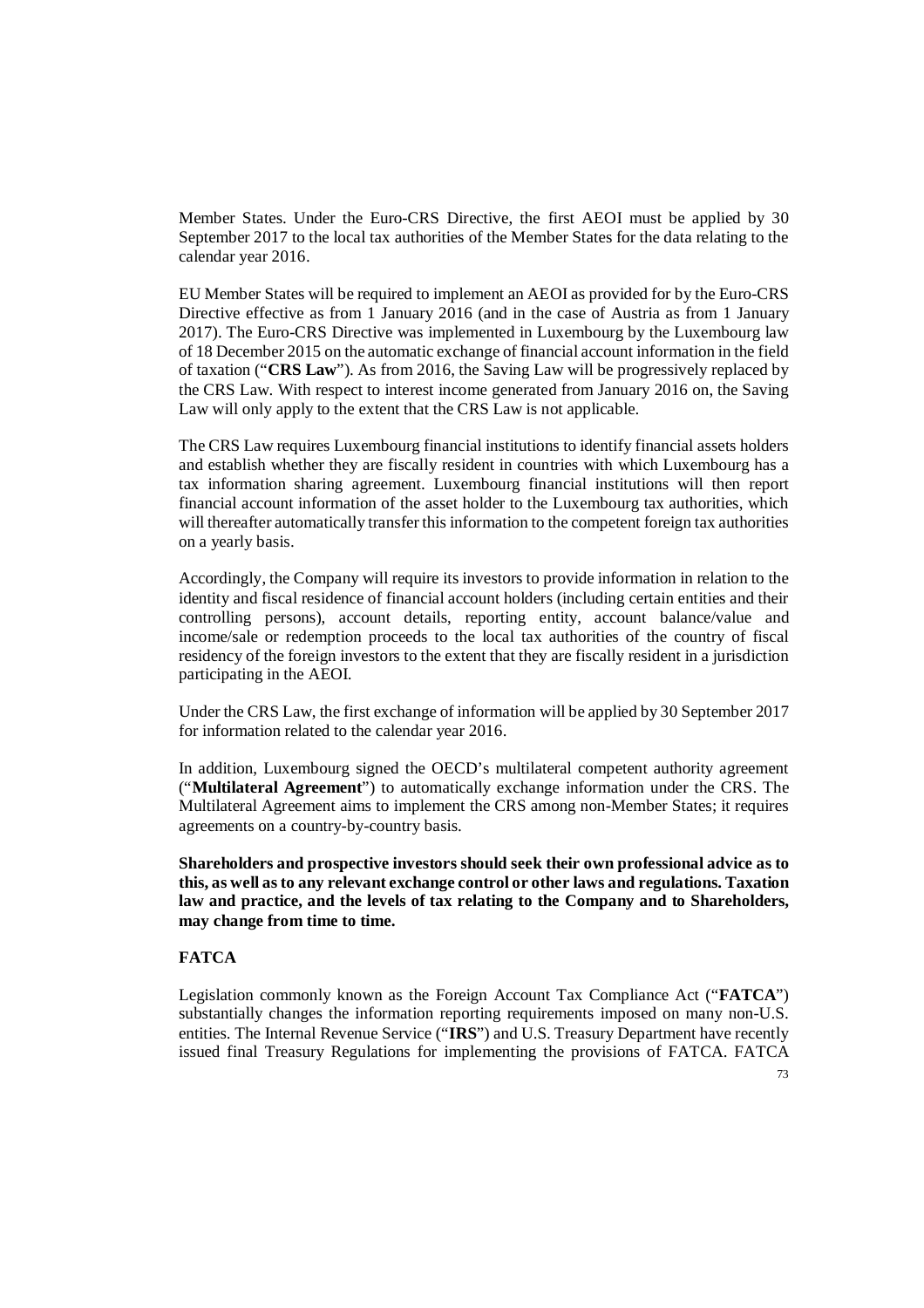imposes withholding at a rate of thirty percent (30%) with respect to U.S.-source interest, dividends and certain other payments to certain non-U.S. entities, effective 1 July 2014, and withholding at a rate of thirty percent (30%) on the gross proceeds realized by certain non-U.S. entities from the sale of any property of a type which can produce these types of income, effective 1 January 2017. The non-U.S. entities on which FATCA withholding is imposed include "foreign financial institutions" unless they collect and disclose information regarding their direct and indirect U.S. owners, either under an agreement entered into by the "foreign financial institution" with the IRS or pursuant to an "intergovernmental agreement" for FATCA compliance entered into between the United States and the jurisdiction in which such "foreign financial institution" is established.

On 24 March 2014, the Luxembourg and U.S. governments entered into a Model I intergovernmental agreement (the "**IGA**") which aims to coordinate and facilitate the reporting obligations under FATCA with other U.S. reporting obligations of Luxembourg financial institutions.

According to the terms of the IGA, Luxembourg financial institutions subject to reporting obligations will have to report to the Luxembourg tax authorities instead of directly to the IRS. Information will be communicated onward by the Luxembourg authorities to the IRS under the general information exchange provisions of the U.S. - Luxembourg income tax treaty.

Investment funds, such as the Company, will likely be treated as "foreign financial institutions" under FATCA. Under FATCA, "foreign financial institutions" that do not comply with the reporting and disclosure requirements imposed by FATCA (including failure to comply with an applicable "intergovernmental agreement") or that otherwise do not cooperate with certain documentation requests may be subject to a thirty percent (30%) U.S. withholding tax on their receipt of certain "pass-through payments" from a "foreign financial institution" that is compliant with FATCA, effective 1 January 2017.

The Company may be required to disclose information regarding their investors to the IRS or other tax or governmental authorities. The Company may request from investors information, representations, certificates and duly completed forms as the Company may deem necessary to eliminate withholding under, or otherwise comply with, FATCA or any similar regime. Investors will be required to provide information and documentation that the Company determines is required for FATCA compliance by the Company and will be subject to certain adverse consequences for failure to so comply. The operating agreements of the Company will provide that any investors that fail to provide documentation or other information for purposes of FATCA, any intergovernmental agreement under FATCA, or any similar regime will indemnify the Company for any costs or expenses arising out of such failure, including any withholding tax imposed under FATCA, and will economically bear such costs and expenses to any other investors.

74 **Shareholders and prospective investors should seek their own professional advice as to this, as well as to any relevant exchange control or other laws and regulations. Taxation**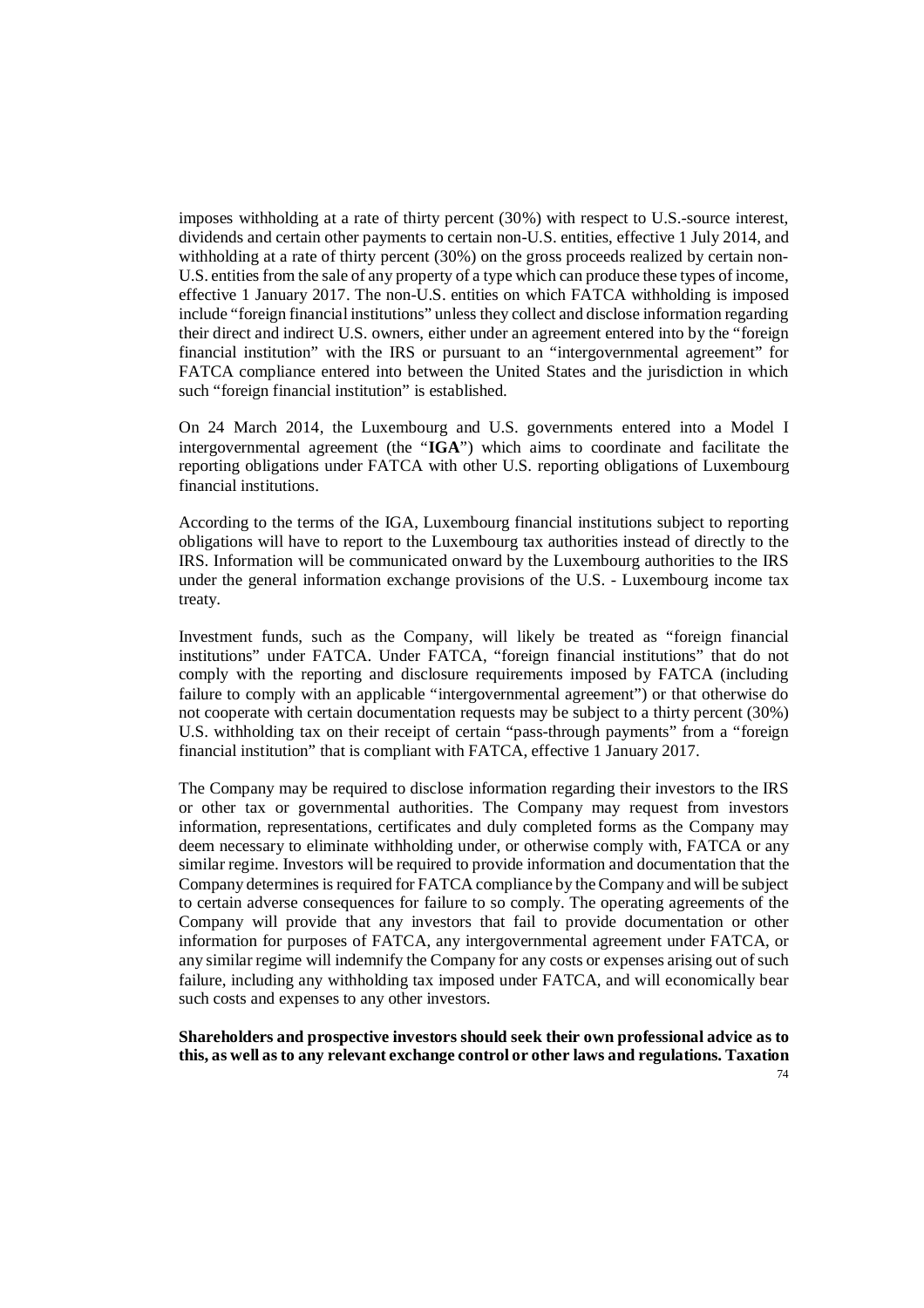**law and practice, and the levels of tax relating to the Company and to Shareholders, may change from time to time.** 

### **17. GENERAL MEETINGS, REPORTS AND NOTICES**

### **17.1 General Meeting**

Any regularly constituted meeting of Shareholders of the Company shall represent the entire body of Shareholders of the Company. The general meeting of the Shareholders shall deliberate on such matters as further detailed in the Articles and/or Luxembourg law and notably the 1915 Law.

The annual general meeting of Shareholders of the Company will be held at the registered office of the Company or at such other place in Luxembourg city on the last Tuesday of June of each year, or if any such day is not a Business Day, on the next following Business Day.

Notices of all general meetings will be sent to the Shareholders by post at least eight (8) days prior to the meeting at their addresses in the register of Shareholders. Such notices will include the agenda and specify the time and place of the meeting and the conditions of admission and will refer to the requirements of Luxembourg law, notably the 1915 Law, with regard to the necessary quorum and majorities required for the meeting. To the extent required by Luxembourg law, notably the 1915 Law, as well as the Articles, further notices will be filed with the R.C.S., published on RESA and in one Luxembourg newspaper.

The requirements as to attendance, quorum and majorities at all general meetings will be those laid down in the SIF Law and in the Articles.

Each entire Share is entitled to one vote.

Other general meetings of the shareholder(s) may be held at such place and time as may be specified in the respective notices of meeting.

### **17.2 Reporting to Shareholders**

Annual audited reports prepared according to Lux GAAP will be sent to Shareholders within six (6) months of the close of the Financial Year (or within such time period as determined by applicable law from time to time). The first Financial Year shall exceptionally end on 31 December 2018.

The following disclosures will be made in the annual report or in another appropriate periodic reporting, and where necessary on an ad hoc basis, in accordance with the AIFM Directive and the AIFM Regulations:

• an overview of investment activities during the year or period, and an overview of the Sub-Fund's portfolio at year-end or period end;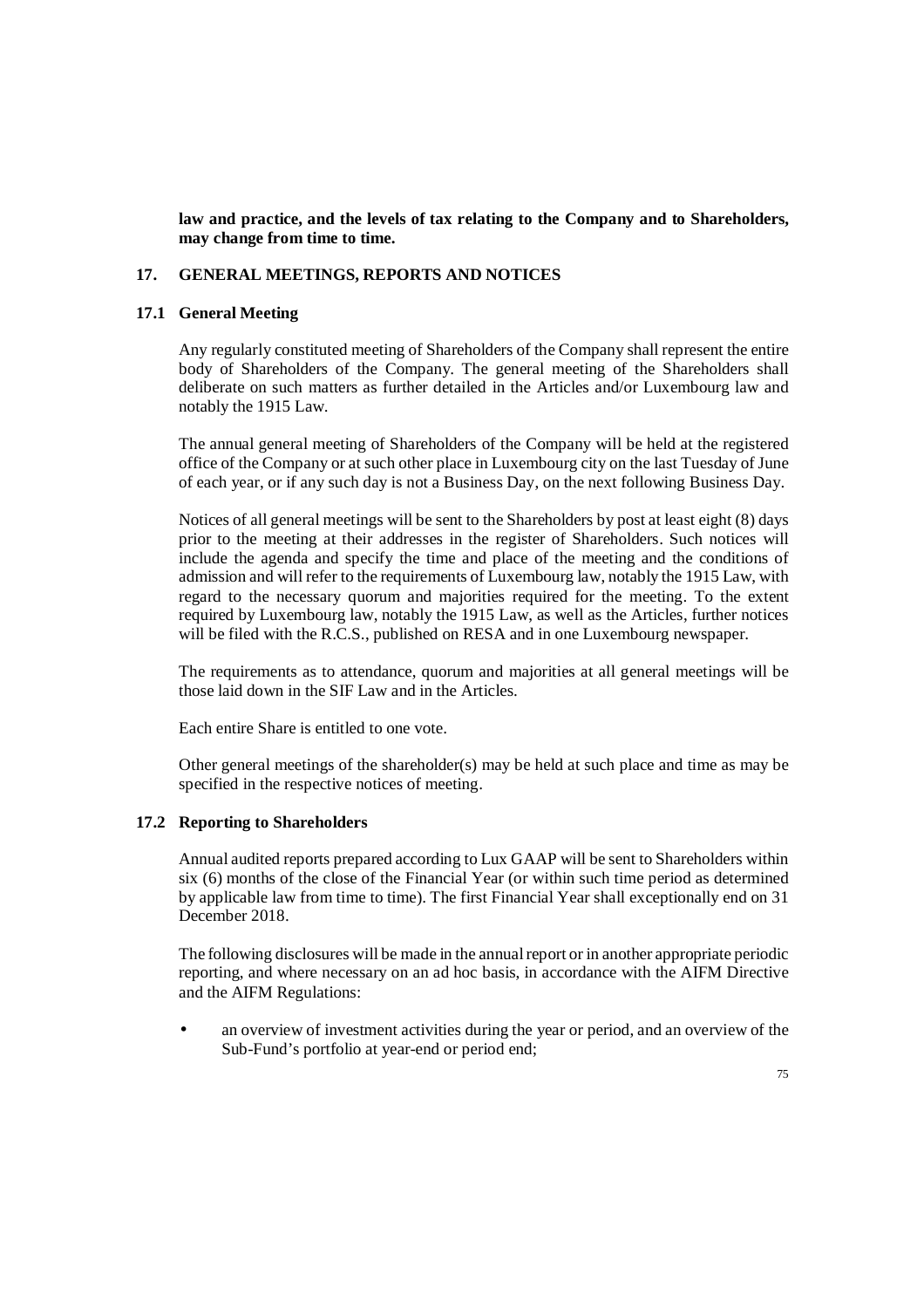- an overview of the performance of the Sub-Fund over the year period;
- material changes to the constitutive documentation:
- the loss of a financial instrument;
- changes to the Depositary's liability;
- any changes to the maximum level of leverage which the AIFM may employ on behalf of the Sub-fund as well as any right of the re-use of collateral or any guarantee granted under the leveraging arrangement;
- the total amount of leverage employed by the Sub-funds;
- the percentage of the Sub-fund's assets which are subject to special arrangements arising from their illiquid nature;
- any new arrangements for managing the liquidity of the Sub-funds;
- the current risk management profile of the Company and the risk management systems employed by the AIFM to manage those risks. Any changes to risk management systems employed by the AIFM in accordance with article 21(4)(c) of the AIFM Law as well as its anticipated impact on the and the Investors; and
- information on the acquisition pursuant to Article 29  $(2)$  of the AIFM Directive when the Sub-funds acquires control of a non-listed company pursuant to Article 26(1) in conjunction with (5) of the AIFM Directive.

The AIFM has established a remuneration policy which shall be applicable to all identified staff members as specified in the AIFM Regulations and the European Securities and Markets Authority (ESMA) Guidelines 2013/232 as may be amended from time to time. Any relevant disclosures shall be made in the financial statements, if applicable, in accordance with the AIFM Law.

## **17.3 Notices**

All notices and notifications to Shareholders will be sent by registered mail at their address in the Shareholders register or in the manner as stated in the Subscription Request of the Shareholders.

## **18. DISSOLUTION AND LIQUIDATION OF THE COMPANY - TERMINATION, DIVISION AND AMALGAMATION OF SUB-FUNDS OR CLASSES**

### **18.1 Dissolution and Liquidation of the Company**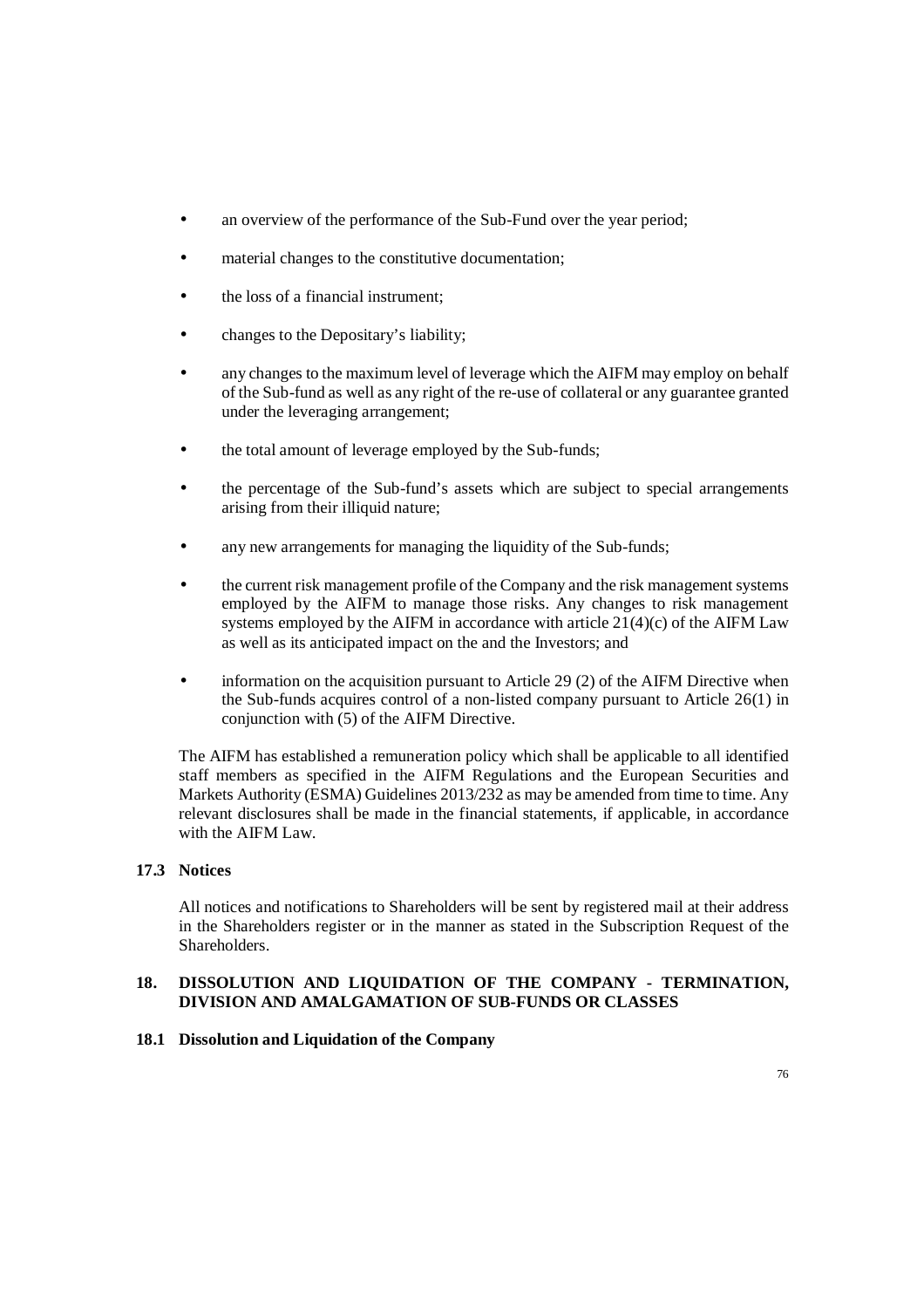The Company may at any time be dissolved by a resolution taken by the general meeting of Shareholders subject to the quorum and majority requirements as defined in the Articles.

Whenever the capital falls below two thirds (2/3) of the legal minimum capital, the General Partner must submit the question of the dissolution of the Company to the general meeting of Shareholders. The general meeting, for which no quorum shall be required, shall decide by simple majority of the votes of the Shares present and represented at the meeting.

The question of the dissolution of the Company shall also be referred to the general meeting of Shareholders whenever the capital falls below one quarter (1/4) of the minimum capital. In such event, the general meeting shall be held without quorum requirements, and the dissolution may be decided by the Shareholders holding one quarter (1/4) of the votes present and represented at that meeting.

The meeting must be convened so that it is held within a period of forty (40) days from when it is ascertained that the Net Asset Value of the Company has fallen below two thirds (2/3) or one quarter  $(1/4)$  of the legal minimum as the case may be.

The issue of new Shares by the Company shall cease on the date of publication of the notice of the general meeting of Shareholders to which the dissolution and liquidation of the Company shall be proposed. One or more liquidators shall be appointed by the general meeting of Shareholders to realise the assets of the Company, subject to the supervision of the relevant supervisory authority in the best interests of the Shareholders. The proceeds of the liquidation of each Sub-fund, net of all liquidation expenses, shall be distributed by the liquidators among the Shareholders of Shares in each Class of Shares in accordance with their respective rights. The amounts not claimed by Shareholders at the end of the liquidation process shall be deposited, in accordance with Luxembourg law, with the *Caisse de Consignations* in the Grand Duchy of Luxembourg until the statutory limitation period has lapsed.

### **18.2 Termination (Liquidation) of a Sub-fund and/or Class of Shares**

In the event that for any reason the Net Asset Value of any Sub-fund and / or Class of Shares has decreased to, or has not reached, an amount determined by the General Partner to be the minimum level for such Sub-fund and / or Class of Shares to be operated in an economically efficient manner, or in case of a substantial modification in the political, economic, or monetary situation relating to such Sub-fund and / or Class of Shares would have material adverse consequences on the investments of that Sub-fund and / or Class of Shares, or as a matter of economic rationalisation, the General Partner may decide to compulsorily redeem all the Shares of the relevant Sub-fund and / or Class of Shares at their Net Asset Value per Share (taking into account actual realisation prices of investments and realisation expenses) as calculated on the Valuation Day at which such decision shall take effect.

The Company shall serve a notice to the Shareholders of the relevant Sub-fund, and / or Class of Shares prior to the effective date for the compulsory redemption which will set forth the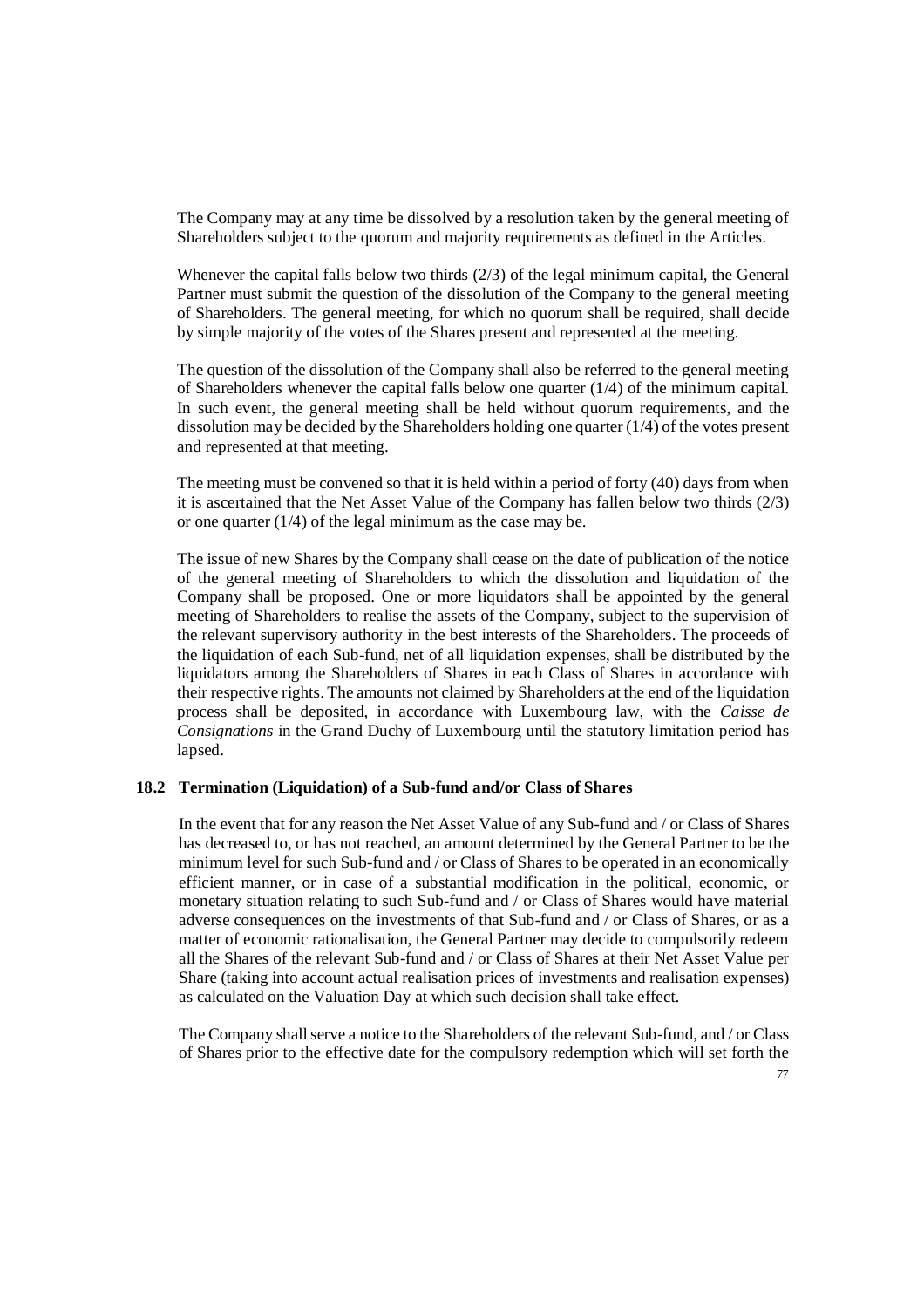reasons for, and the procedure of, the redemption operations. The Shareholders shall be notified in writing.

Unless otherwise decided in the interests of, or to keep equal treatment between the Shareholders of the Sub-fund and / or Class of Shares concerned may continue to request redemption of their Shares free of charge (but taking into account actual realisation prices of investments and realisation expenses) prior to the date effective for the compulsory redemption.

Any Subscription Request shall be suspended as from the moment of the announcement of the termination, the merger, or the transfer of the relevant Sub-fund and / or Class of Shares.

Notwithstanding the powers conferred to the General Partner by the preceding paragraphs, the general meeting of Shareholders of any Sub-fund and / or Class of Shares may, upon proposal from the General Partner, resolve to redeem all the Shares of the relevant Sub-fund and / or Class of Shares and to refund to the Shareholders the Net Asset Value of their Shares (taking into account actual realisation prices of investments and realisation expenses) determined with respect to the Valuation Day on which such decision shall take effect. There shall be no quorum requirements for such general meeting of Shareholders, which shall resolve at the simple majority of those present and represented.

Assets which could not be distributed to their owners upon the implementation of the redemption will be deposited with the Depositary for a period of six (6) months thereafter; after such period, the assets will be deposited with the *Caisse de Consignations* on behalf of the persons entitled thereto.

All redeemed Shares shall be cancelled by the Company.

#### **18.3 Amalgamation, Division or Transfer of Sub-funds or Classes**

Under the same circumstances as provided above in the section 18.2 "Termination of a Subfund and/or Class of Shares" of this Issuing Document, the General Partner may decide to allocate the assets of any Sub-fund and/or Class of Shares to those of another existing Subfund and/or Class of Shares within the Company or to another Luxembourg undertaking for collective investment or to another within such other Luxembourg undertaking for collective investment (the "**New Sub-fund**") and to redesignate the Shares of the relevant Sub-fund and / or Class of Shares as Shares of another sub-fund and / or class of Shares (following a split or consolidation, if necessary, and the payment of the amount corresponding to any fractional entitlement to Shareholders). Such decision will be published in the same manner as described above in the section 18.2 "Termination of a Sub-fund and/or Class" of this Issuing Document (and, in addition, the publication will contain information in relation to the New Sub-fund), one month before the date on which the amalgamation becomes effective in order to enable Shareholders to request redemption of their Shares free of charge during such period.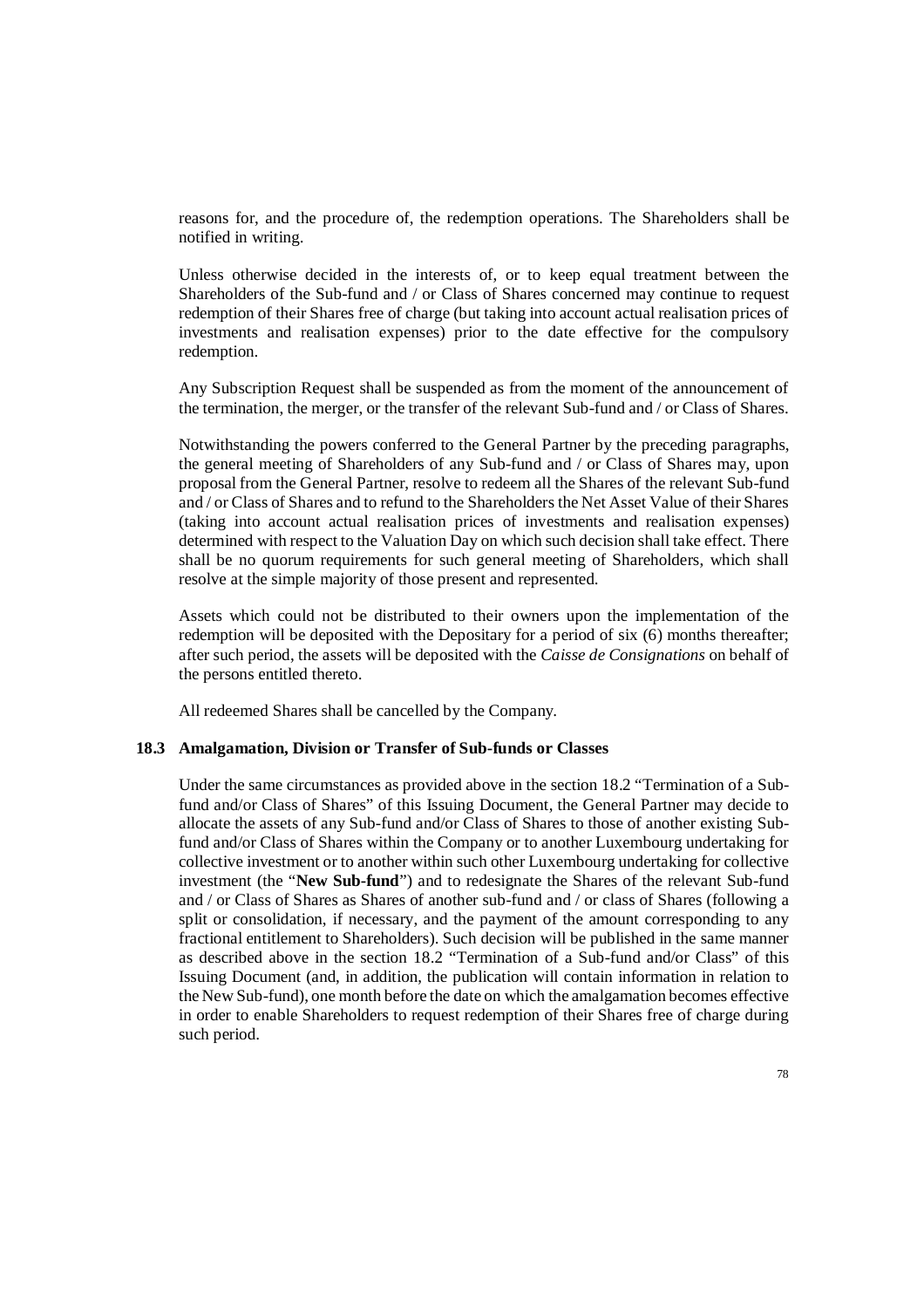Under the same circumstances as provided above in the section 18.2 "Termination of a Subfund and/or Class of Shares" of this Issuing Document, the General Partner may decide to reorganise a Sub-fund and / or Class of Shares by means of a division into two or more Subfunds, Classes of Shares. Such decision will be published in the same manner as in section 18.2 "Termination of a Sub-fund and/or Class" of this Issuing Document (and, in addition, the publication will contain information about the two or more New Sub-funds) one month before the date on which the division becomes effective in order to enable the Shareholders to request redemption or conversion of their Shares free of charge during such period.

Notwithstanding the powers conferred to the General Partner by the preceding paragraphs, such a reorganisation of a Sub-fund and / or Class within the Company (by way of an amalgamation or division) may be decided upon by a general meeting of the Shareholders of the relevant Sub-fund and / or Class of Shares. There shall be no quorum requirements for such general meeting and it will decide upon such an amalgamation or division by resolution taken at the simple majority of those present or represented.

A contribution of the assets and of the liabilities distributable to any Sub-fund and / or Class of Shares to another undertaking for collective investment referred to in the first paragraph of this section 18.3 to another Sub-fund and/or Class of Shares within such other undertaking for collective investment shall require a resolution of the Shareholders of the Sub-fund and / or Class of Shares concerned, taken with a fifty percent (50%) quorum requirement of the Shares in issue and adopted at a two-third (2/3) majority of the Shares present or represented at such meeting, except when such an amalgamation is to be implemented with a Luxembourg undertaking for collective investment of the contractual type (*fonds commun de placement*) or a foreign based undertaking for collective investment, in which case resolutions shall be binding only upon such Shareholders who will have voted in favor of such amalgamation.

# **19. DOCUMENTS AVAILABLE FOR INSPECTION AND DISCLOSURE TO INVESTORS**

According to the article 23 of the AIFM Directive and the Greek AIFM Rules, and in accordance with this Issuing Document, the AIFM will make available to the Company's investors, before they invest in the Company, all necessary information as well as any material changes. The relevant documentation, as applicable, may be obtained at the registered office of the Company, free of charge.

The following documents are available for inspection by the Shareholders at the registered office of the Company during normal business hours:

- the Issuing Document;
- the Articles of Incorporation of the Company;
- the Depositary Agreement;
- the latest annual reports of the Company (if available); and
- the latest Net Asset Value.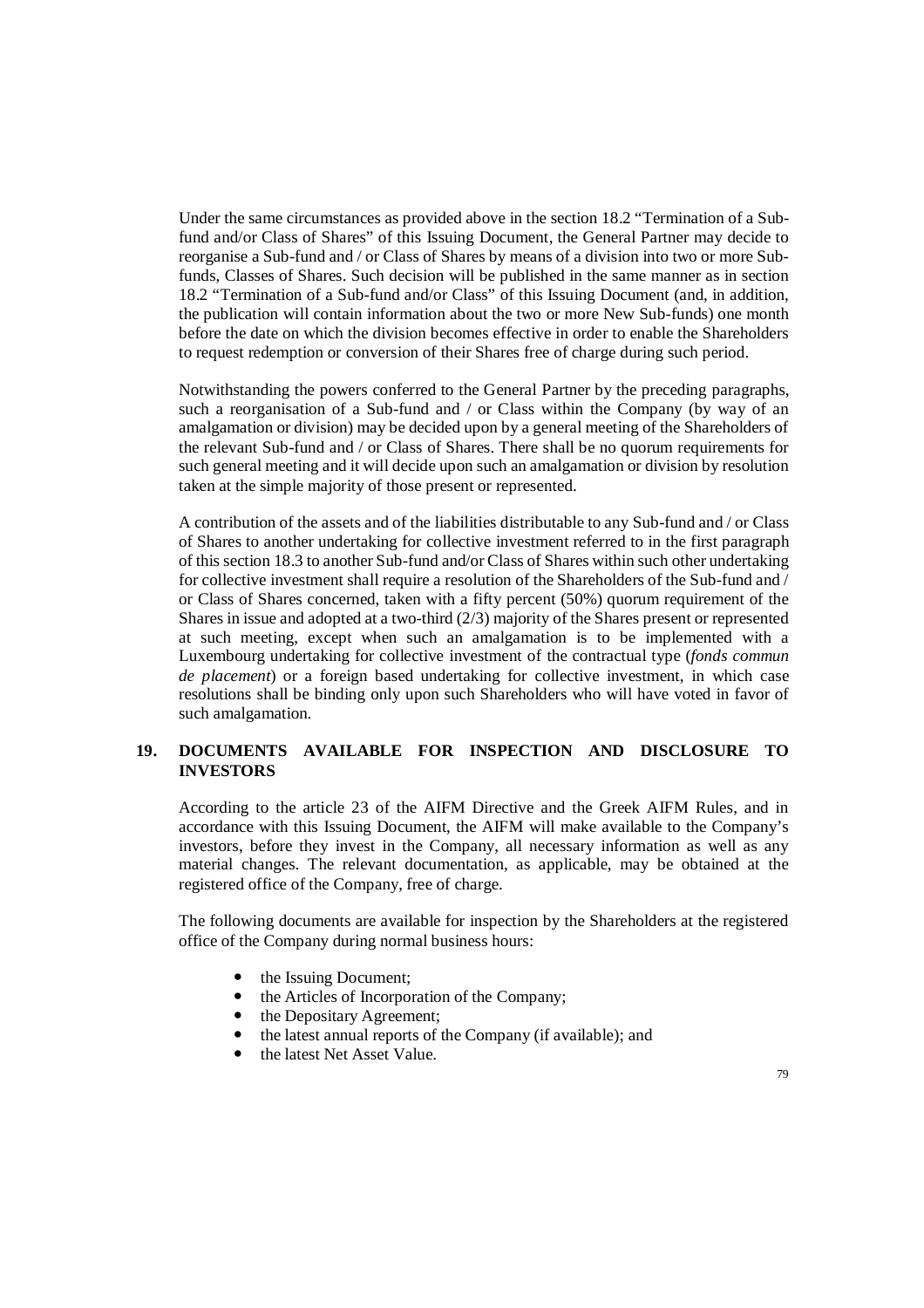A copy of the Issuing Document of the Company, of its Articles and of its last annual reports may be obtained free of charge upon request of the Shareholders.

This Issuing Document may be amended (including material changes) from time to time by the General Partner and/or AIFM, at their discretion, without prior consultation with the Shareholders, subject to prior approval of the contemplated changes by the CSSF and provided that prior notice of any such material changes and of the date when said changes shall come into effect, shall be given to the relevant Shareholders. The Articles may be amended by an extraordinary general meeting of the Shareholders in accordance with the provisions of the Articles and the 1915 Law.

## **20. DATA PROTECTION POLICY**

Personal data of individuals disclosed by the Shareholders (including, but not limited to, holding in the Company) may be collected, recorded, stored, adapted, transferred or otherwise processed and used by the Company, the General Partner, the AIFM, the Depositary and the Agent, as applicable. In particular, such data may be processed for the purposes of account, administration, anti-money laundering identification, and to provide client-related services.

By subscribing to the Shares, each Shareholder consents to such processing of its personal data. This consent is formalised in writing in the Subscription Request.

## **21. INDEMNIFICATION**

To the fullest extent permitted by the Issuing Document, and by applicable law, the Company shall indemnify each of the GP Managers and the AIFM against any and all claims, liabilities, losses, damages, settlements, taxes (other than regular income tax), costs and expenses (including reasonable attorneys' and other advisors' fees) to which they may directly or indirectly become subject by reason of their activities (or activities of any of their agents or other third parties) on behalf of the Company, but only to the extent that the Indemnified Persons (i) did not act in a manner deemed at the time to be manifestly against the interest of the Company and (ii) acted in a manner constituting neither gross negligence nor wilful misconduct nor fraud.

### **22. AMENDMENTS TO THE ISSUING DOCUMENT AND ITS APPENDICES**

This Issuing Document and Appendices issued by the Company in respect of its Sub-funds may be amended or supplemented by the General Partner, subject to the prior approval of the CSSF, for the purpose of:

(a) Clarifying any inaccuracy or ambiguity the reconciling any inconsistency in its provisions, or as between the provisions of Issuing Document and its Appendices and the provisions of the Articles, or to make any other provisions with respect to matters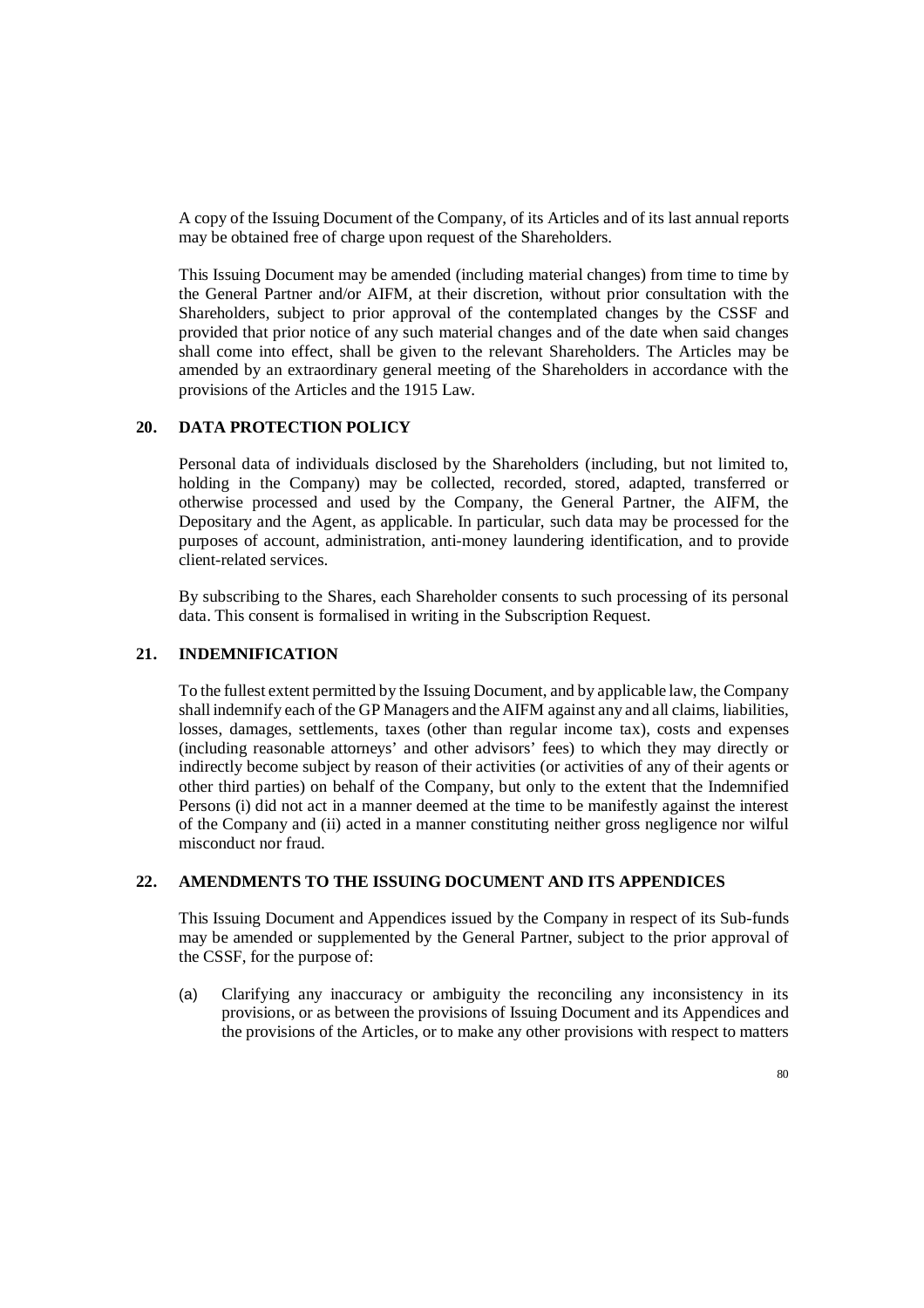or questions arising under this Issuing Document and its Appendices which are not inconsistent with the provisions of the Articles;

- (b) Deleting or adding any provision required to be deleted or added by any governmental agency or official or in order to comply with any law, rule or regulation applicable to the Company or any of its service providers;
- (c) Reflecting a change of location of the principal place of business of the Company;
- (d) Reflecting and describing an amendment to the terms of any agreement entered into by the Company and described herein, or reflecting and describing the terms of any new agreement entered into by the Company following the date of this Issuing Document;
- (e) Changing this Issuing Document and its Appendices in any manner that does not, in the opinion of the General Partner, adversely affect the Shareholders in any material respect or that is required or contemplated by the provisions of the Articles or by any provision of this Issuing Document and / or its Appendices; or
- (f) Making any other amendment similar to the foregoing that the General Partner determines to be in the best interests of the Company (provided always that such amendment does not conflict with the terms of the Articles).

Unless otherwise provided in this Issuing Document and the relevant Appendix and unless so required by the CSSF from time to time, by subscribing for Shares, the Shareholders accept that the terms of this Issuing Document and the relevant Appendix may be amended by the General Partner after obtaining CSSF approval in accordance with the foregoing criteria without any advance notification to, or requirement for consent of, the Shareholders, and that any amendments to this Issuing Document and the relevant Appendix effected by the General Partner in accordance with the foregoing criteria will be announced to the Shareholders following the adoption thereof.

## **23. APPLICABLE LAW - JURISDICTION**

This Issuing Document shall be governed by and construed in accordance with the laws of the Grand Duchy of Luxembourg.

Any dispute or claim arising amongst the Shareholders, the Company, the General Partner and/or the AIFM will fall under the exclusive jurisdiction of the courts of the city of Luxembourg.

# **24. RESTRICTIONS IN RESPECT OF OFFERING AND OWNERSHIP OF SHARES**

The distribution of this Issuing Document and the offering or purchase of the Shares may be restricted in certain jurisdictions. No person receiving a copy of this Issuing Document in

81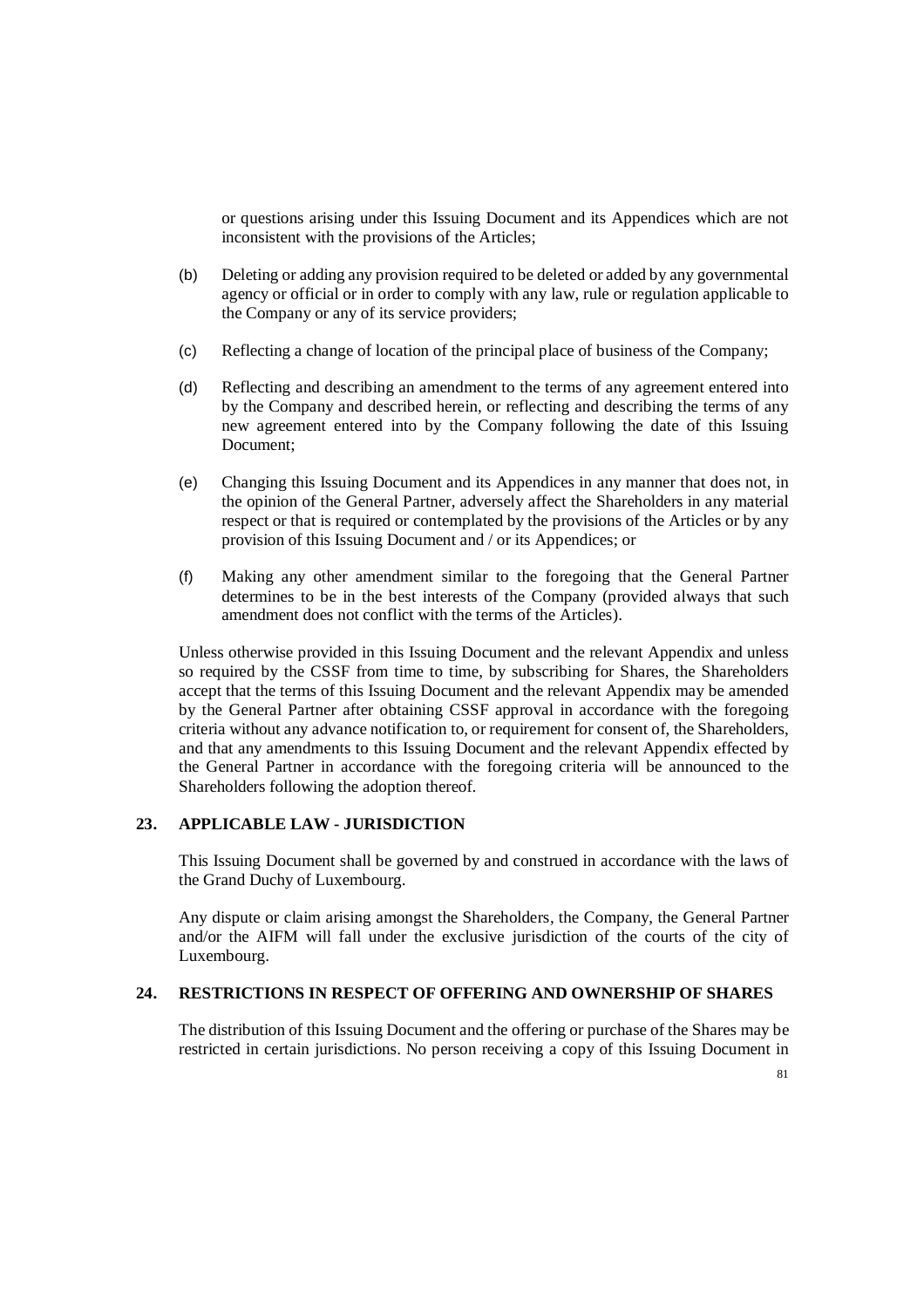any such jurisdiction may treat this Issuing Document as constituting an offer or invitation to them to purchase or subscribe for Shares unless in the relevant jurisdiction such an offer or invitation could lawfully be made to them. Accordingly, this Issuing Document does not constitute an offer or invitation to anyone in any jurisdiction in which such offer or invitation is not lawful or in which the person making such offer or invitation is not qualified to do so or to anyone to whom it is unlawful to make such offer or invitation. It is the responsibility of any person in possession of this Issuing Document to inform himself/herself of and to observe all applicable laws and regulations of any relevant jurisdiction.

## **U.S. Securities Act of 1933**

The Shares are not and will not be registered under the U.S. Securities Act or any other U.S. securities laws, including U.S. state securities or "Blue Sky" laws, and the Company does not intend to register the Shares under such laws. The Shares are offered in the U.S. in reliance upon the exemption from registration provided by Section 4(2) of the U.S. Securities Act and Regulation D promulgated thereunder. The Shares will be offered and sold outside the U.S. under the exemption provided by Regulation S under the U.S. Securities Act.

## **U.S. Investment Company Act of 1940**

The Company will not be subject to the provisions of the U.S. Investment Company Act of 1940, as amended, in reliance upon Sections  $3(c)(7)$  and  $7(d)$  thereof.

# **IMPORTANT INFORMATION**

The investors shall invest based on their own judgment and understanding of the characteristics and inherent risks of each Sub-fund. If the investor has doubts as to the risks or the costs associated with a particular Sub-fund, he/she undertakes to immediately ask his/her financial services advisor or contact the Company for supplemental information. If there is any doubt remaining, he/she undertakes not to invest.

## **25. APPENDICES TO THE ISSUING DOCUMENT - SUB-FUNDS**

The Sub-funds available as at the date of the Issuing Document in force, are the following:

- ALPHA TRUST FALCON INVESTMENT S.C.A. SICAV-SIF KESTREL INVESTMENT SUB-FUND
- ALPHA TRUST FALCON INVESTMENT S.C.A. SICAV-SIF FALCON REX INVESTMENT SUB-FUND

*For the avoidance of doubt, all the foregoing definitions of section 1 "Definitions" shall apply to the following Appendices.*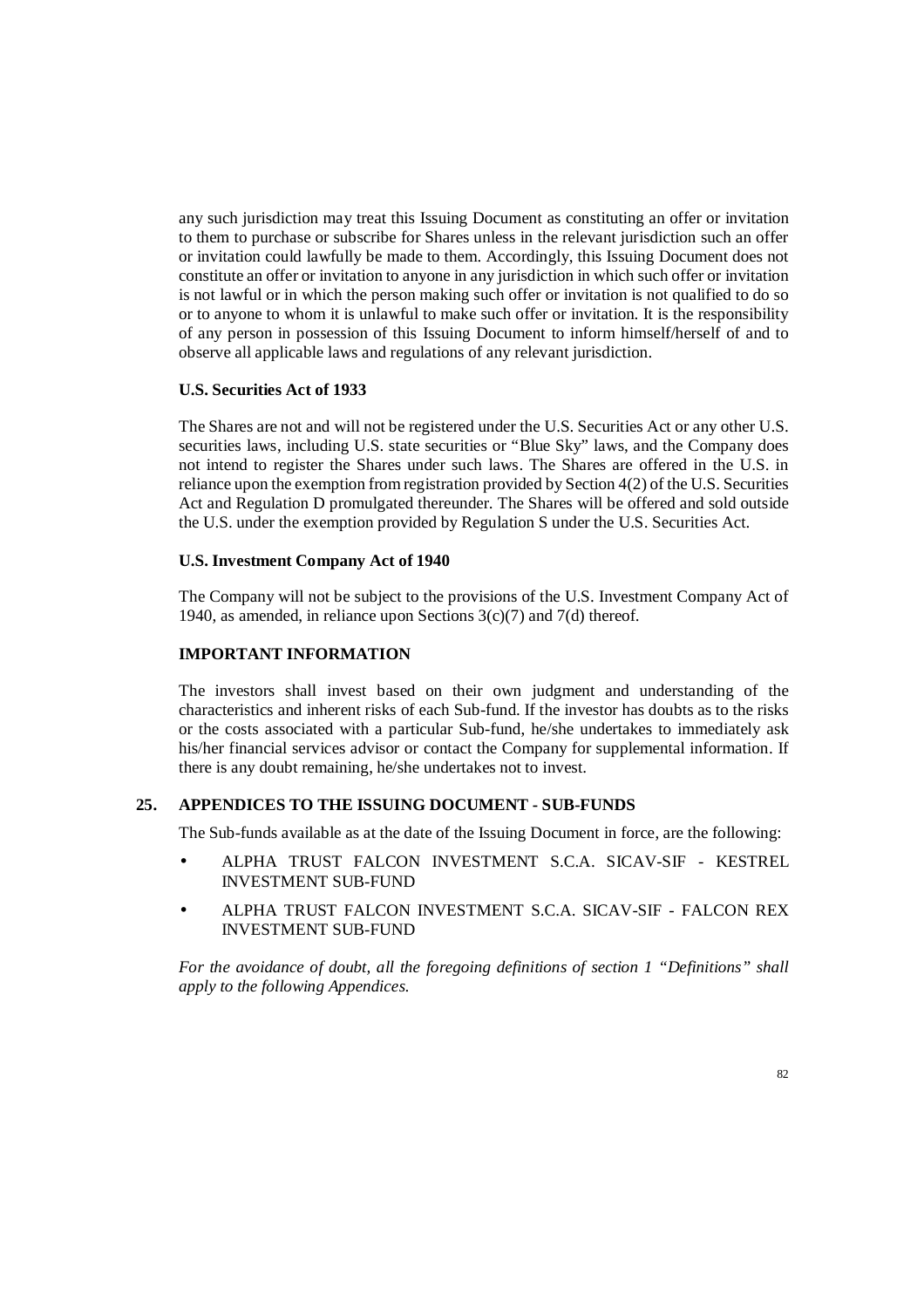*In case of discrepancy or any inconsistency between provisions contained in the general part of the Issuing Document and the Appendices, the provisions of the Appendices, as applicable, shall prevail over those of the general part.*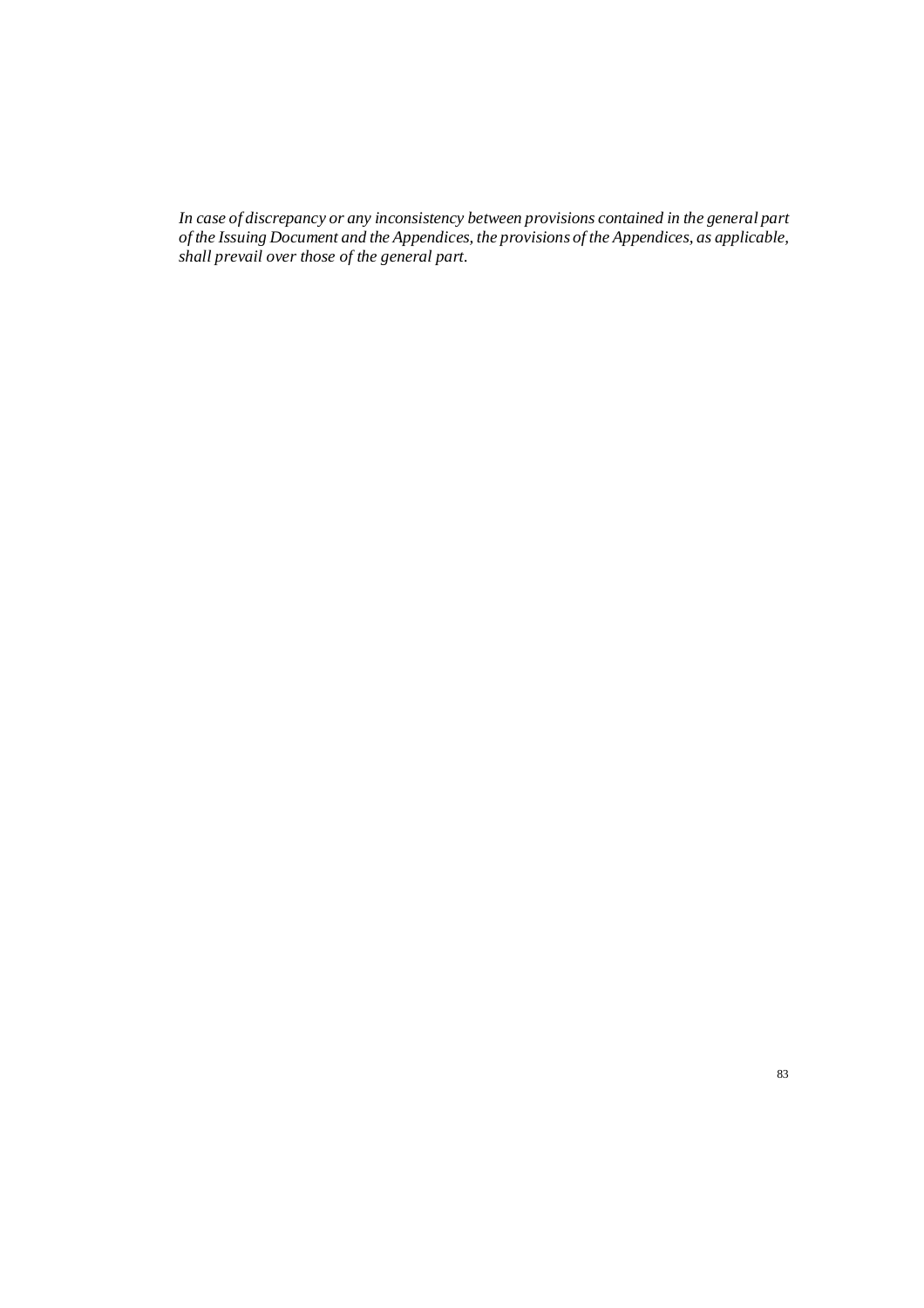# **26. APPENDIX I: ALPHA TRUST FALCON INVESTMENT S.C.A. SICAV-SIF – KESTREL INVESTMENT SUB-FUND ("KESTREL" OR THE "SUB-FUND")**

## **1. Investment Objective**

Kestrel is an unconstrained global multi-asset, benchmark agnostic, compartment, which aims for long-term positive returns with low correlation and lower levels of volatility compared to those experienced in the major equity and bond market indices.

The objective of the Sub-fund is to seek a balanced accomplishment of three objectives: longterm growth of capital, conservation of principal and current income.

It is considered that an investment in the Sub-fund will be optimized should the investor remain invested for a minimum period of at least three (3) to five (5) years.

## **2. Investment Policy**

The Sub-fund will seek to achieve its objective through the flexibility of its investments by obtaining exposure to a wide range of asset classes in accordance with Article 1 of the SIF Law, it being understood that the dominant investment strategy of the Sub-fund is listed financial instruments. Kestrel has a global scope, seeking to invest in equity and debt securities around the world that offer opportunities for growth and/or provide dividend income, while simultaneously opting for capital preservation and relatively low volatility.

The Sub-fund has no geographic, economic, industry or sector restriction or bias.

### Targeted Instruments

The Sub- Fund is authorized to invest in a broad range of securities including but not limited to any of the following: (i) shares and other securities issued by companies based worldwide (ii) share/units of regulated or unregulated investment funds of the open or the closed-ended type (including UCIs), depending on the portfolio manager's perception of the prevailing risk/return profile for each asset class (the "**Target Funds**"), (iii) debt securities (issued by governments or companies) (iv) property related stocks, (v) commodities (through investment in ETFs), (vi) cash or cash equivalents and money market instruments.

As a result of the diversification of currencies and asset classes, the Sub-fund is deemed to be of moderate risk in nature.

The Sub- Fund may use exchange-traded financial instruments (long- short or hedge strategy products and financial derivative instruments) to limit its exposure to financial assets or currencies. Financial derivative instruments ("**FDIs**") may include futures or option-type derivatives (including warrants) on any and all equity securities, debt securities, and related instruments, as well as on commodities (cash settled).

The Sub-fund seeks income by investing in a combination of corporate, agency and government bonds and other debt securities (including inflation linked securities) with no restriction on maturities, coupon payments, countries of issue, ratings, issuers located in developed and developing markets, as well as stocks that offer or could offer attractive dividend yields, or are the result of a debt to equity conversion.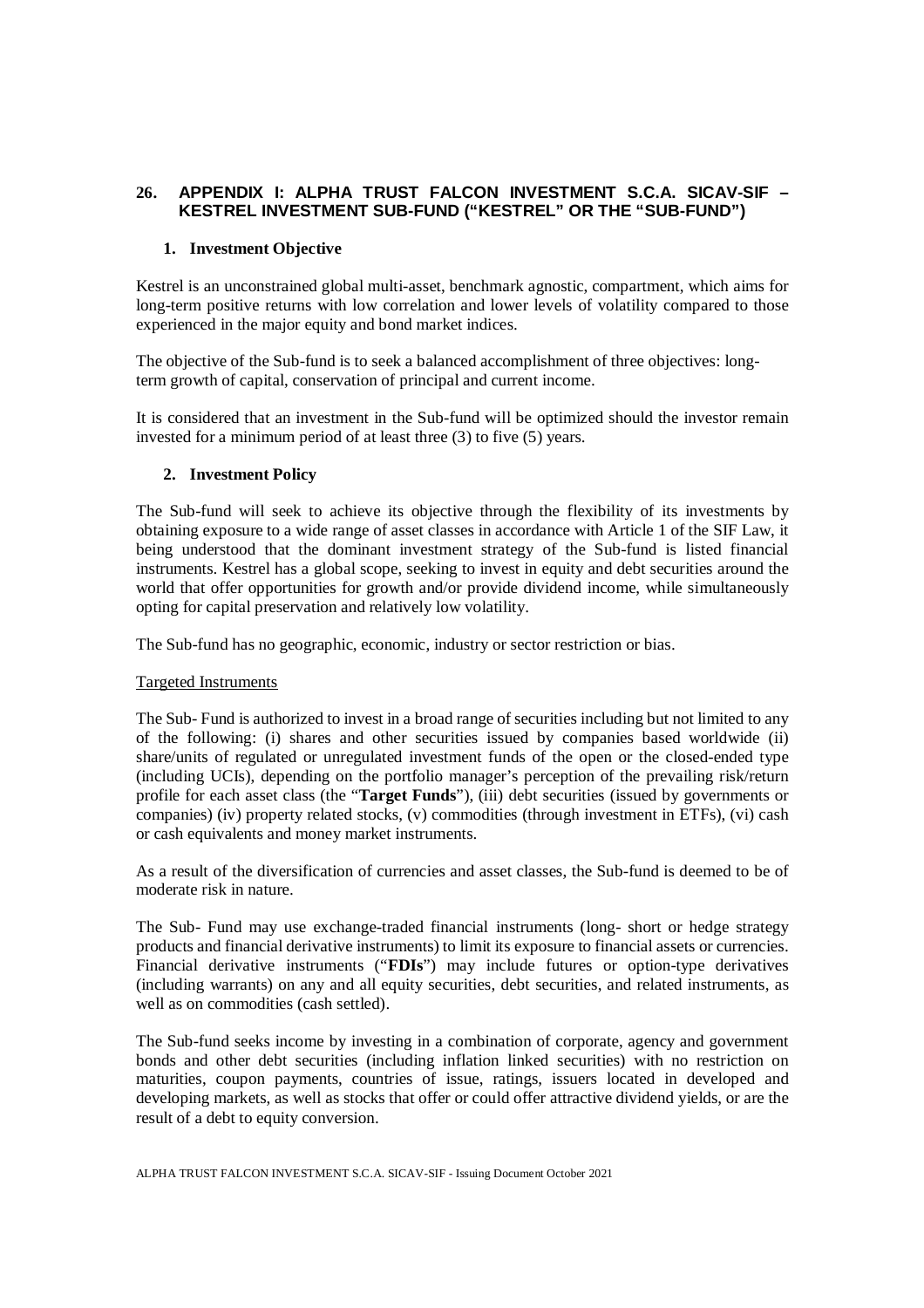Kestrel seeks capital appreciation by investing in equity securities of companies in various industries located anywhere in the world, including developing markets, but from time to time and based on economic conditions, the Sub-fund may have a significant bias or concentration of investments in particular sectors or countries. The equity securities in which Kestrel invests are primarily common stock. The portfolio manager searches for undervalued or out-of-favor debt and equity securities that offer or may offer current yield.

Investment selection will be based on fundamental bottom up approach.

Any income Kestrel generates will be retained with the Sub-fund, and its Share Classes will be of the accumulation and not the distribution type.

## **3. Investment restrictions**

- 3.1.1 The Sub-funds will meet the risk diversification requirements provided for by CSSF Circular 07/309, i.e. in principle, the Sub-fund may not invest more than thirty percent (30%) of its assets to subscribe securities of the same type issued by the same issuer. However, this restriction shall not be applicable to:
	- cash and term deposits held with first class financial institutions including the Depositary provided that the diversification is ensured (e.g. in terms of kind, of maturity, of currency);
	- investments in securities issued or guaranteed by an OECD Member State or its regional or local authorities or by EU, regional or global supranational institutions and bodies;
	- investments in Target Funds that are subject to risk-spreading requirements at least comparable to those applicable to SIFs. For the purpose of the application of this restriction, every sub-fund of an Target Fund is to be considered as a separate issuer provided that the principle of segregation of liabilities among the various sub-funds vis-à-vis third parties is ensured.
- 3.1.2 Restriction in respect of equities: the Sub-fund may not invest more than sixty-five percent (65%) of its net assets in common stocks and other equity investments.
- 3.1.3 Restriction in respect of hedge funds, alternative investments and derivative instruments: The Sub-fund may not invest more than twenty-five percent (25%) of its net assets in hedge funds, alternative investments (including Target Funds) and derivative instruments (nominal exposure).
- 3.1.4 Restriction in respect of non-listed securities: the Sub-fund may not invest more than twenty percent (20%) of its net assets in non-listed securities.

If the limits laid above are exceeded for reasons beyond the control of the AIFM, e.g. as a result of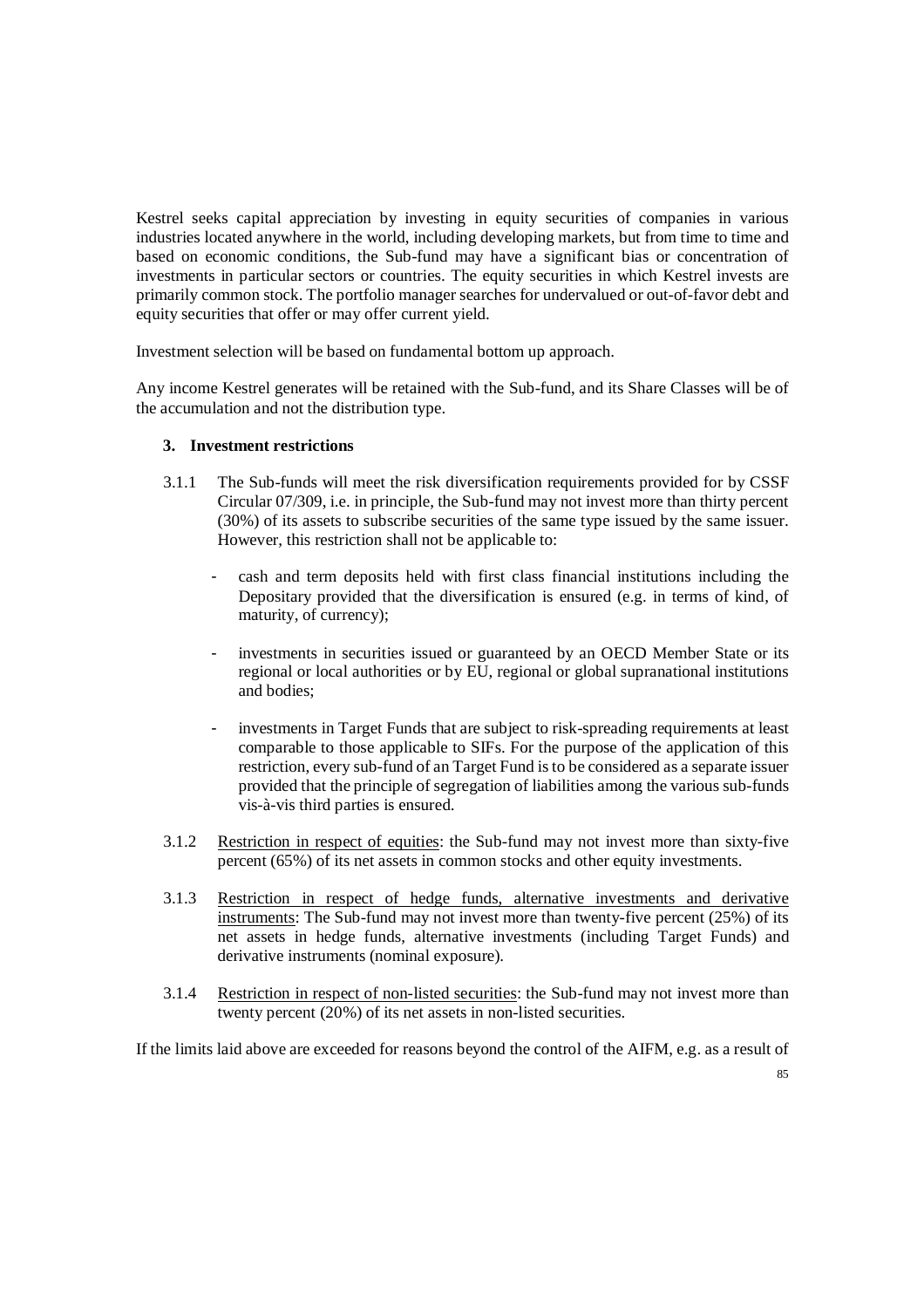unexpected volatility of the markets or as a result of the exercise of subscription rights, the AIFM must adopt, as a priority, to sell the exceeding investments in order to remedy the situation.

# 3. 2. Leverage and Borrowing restrictions

The Sub-fund will not raise any type of finance through borrowing, it being understood that the Sub-fund itself will not borrow any money.

The expected level of leverage of the Sub-Fund is 130% as regards the gross method and 145% as regards the commitment approach, in compliance with articles 7 and 8 of the AIFMD-CDR respectively.

| <b>Reference Currency</b>                                 | <b>EUR</b>                                                                                                                                                                                                                  |
|-----------------------------------------------------------|-----------------------------------------------------------------------------------------------------------------------------------------------------------------------------------------------------------------------------|
| <b>Designation</b>                                        | ALPHA TRUST FALCON INVESTMENT S.C.A. SICAV-<br>SIF – KESTREL INVESTMENT SUB-FUND                                                                                                                                            |
| <b>Term of the Sub-fund</b>                               | Unlimited                                                                                                                                                                                                                   |
| <b>Valuation Day</b>                                      | Last Business Day of each calendar month                                                                                                                                                                                    |
| <b>Subscription Request Cut-Off</b><br>Time*              | Before 12 noon CET on the fifth $(5th)$ Business Day prior to<br>the relevant Valuation Day                                                                                                                                 |
| Redemption Request Cut-Off<br><b>Time</b>                 | Before 12 noon CET, on the fifteen $(15th)$ Business Day prior<br>to the relevant Valuation Day                                                                                                                             |
| $Cut$ -Off<br>Conversion<br><b>Request</b><br><b>Time</b> | Before 12 noon CET, on the fifteen $(15th)$ Business Day prior<br>to the relevant Valuation Day                                                                                                                             |
| <b>Subscription Settlement Day</b>                        | No later than two (2) Business Days before the Valuation<br>Day                                                                                                                                                             |
| <b>Redemption Settlement Day</b>                          | No later than five (5) Business Days after the end of the<br>relevant calendar month. Please refer to Section 8.<br>"REDEMPTION OF SHARES" of the Issuing Document, for<br>further information on the applicable procedure. |
| <b>Conversion Settlement Day</b>                          | No later than five (5) Business Days after the end of the<br>relevant calendar month                                                                                                                                        |
| <b>Central administration fee</b>                         | Minimum Fees EUR 20.000 p.a.                                                                                                                                                                                                |

# **4. Features of the Sub-fund**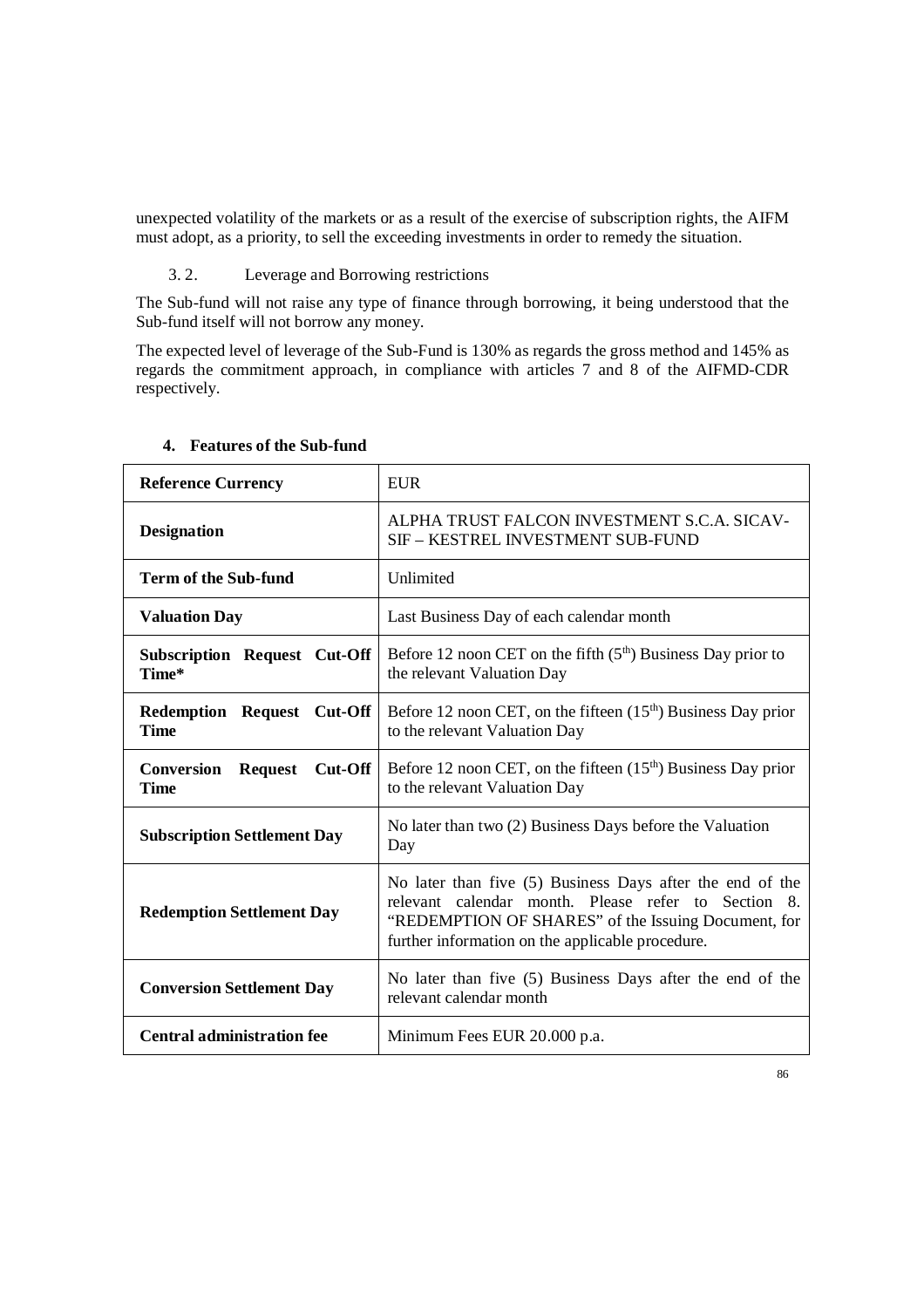| <b>Custody &amp; Depository Services</b><br>fee | Minimum Fees EUR 10.000 p.a. |
|-------------------------------------------------|------------------------------|
| Depository & Trustee Services<br>fee            | Minimum Fees EUR 5.000 p.a.  |
| Registrar & Transfer Agent fee                  | Minimum Fees EUR 6.000 p.a   |

\* The General Partner reserves the right to reject, in whole or in part, any Subscription Request in its absolute discretion and without giving any reason thereof.

# **5. Redemption Gate Mechanism**

If any Redemption Request is received in respect of any one Valuation Day, which either singularly or when aggregated with other such requests and/or Conversion Requests so received, represents more than 50% of the Net Asset Value of the Shares of the relevant Class (the "**Gate Percentage**"), the Company reserves the right, in its sole and absolute discretion and without liability (and in the reasonable opinion of the General Partner that to do so is in the best interests of the remaining Shareholders), to scale down pro rata each request with respect to such Valuation Day so that not more than 50% of the Net Asset Value of the relevant Class is redeemed on such Valuation Day. The provision will be applicable to deferral Redemption Requests. Redemption requests shall be fully satisfied within a maximum period of six (6) months following the relevant Valuation Day.

## **6. Form of Shares and Classes**

The Classes of Shares of the Sub-fund will be issued in registered form to Eligible Investors only, as such term is defined in the general part of the Issuing Document.

|                                       | <b>Kestrel Class A Shares</b>                                                                                                                            | <b>Kestrel Class M</b><br><b>Shares</b> |
|---------------------------------------|----------------------------------------------------------------------------------------------------------------------------------------------------------|-----------------------------------------|
| <b>Target Investors</b>               | Eligible Investors<br>(incl.<br>HNW qualifying as Well-<br>Informed Investors)                                                                           | <b>General Partner</b>                  |
| <b>Initial Subscription</b><br>Period | maximum of 1 (one) month<br>from the launch of the Sub-<br>fund, it being understood that<br>the General Partner<br>may<br>terminate this period earlier | N/A                                     |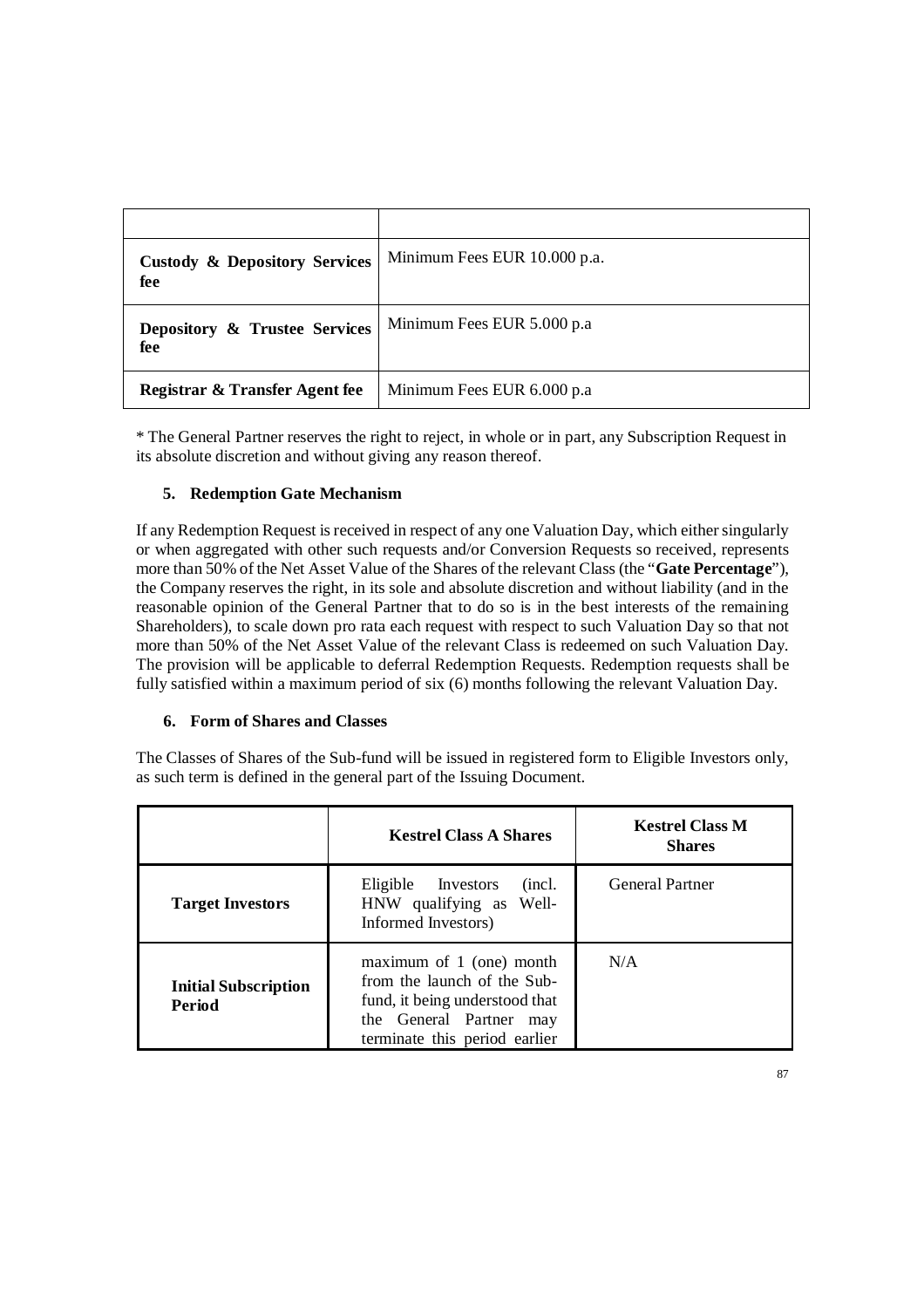|                                              | at its discretion. Following<br>of<br>Initial<br>end<br>the<br>the<br>Subscription<br>Period,<br>the<br>subscription and redemption<br>of Shares will be based on the<br>relevant NAV. |                     |
|----------------------------------------------|----------------------------------------------------------------------------------------------------------------------------------------------------------------------------------------|---------------------|
| <b>Launch Date</b>                           | 30/11/2017                                                                                                                                                                             | 20/10/2017          |
| <b>Denomination</b><br><b>Currency</b>       | <b>EUR</b>                                                                                                                                                                             | <b>EUR</b>          |
| <b>ISIN CODE</b>                             | LU1719986116                                                                                                                                                                           | LU1719986207        |
| <b>Minimum Holding</b>                       | EUR 125,000.- (one hundred<br>twenty-five thousand Euro)                                                                                                                               | N/A                 |
| <b>Category of the</b><br><b>Shares</b>      | Capitalization type                                                                                                                                                                    | Capitalization type |
| <b>Initial Price</b>                         | EUR 100 (one hundred Euro)                                                                                                                                                             | EUR <sub>1</sub>    |
| <b>Minimum initial</b><br>Subscription       | 3,000,000.-<br><b>EUR</b><br>(three<br>million Euro)                                                                                                                                   | N/A                 |
| <b>Minimum</b><br>subsequent<br>Subscription | EUR 50,000 .- (fifty thousand<br>Euro)                                                                                                                                                 | N/A                 |
| <b>Management Fee</b>                        | $0.15\%$ of the NAV p.a. of the<br>Sub-fund                                                                                                                                            | N/A                 |
| <b>AIFM Fee</b>                              | 0.55% of the NAV p.a. of the<br>Sub-fund                                                                                                                                               | N/A                 |

# **7. Risk Factors specific to the Sub-fund**

## Concentration in strategy

Although it is the policy of the Sub-fund to diversify its investment portfolio, the Sub-fund may invest in country-focused and in region-focused strategies. These countries and regions may be subject to abnormal volatility. Where there is a high degree of exposure on a concentrated basis in one region, the risk that these investments may be subject to unexpected and substantial price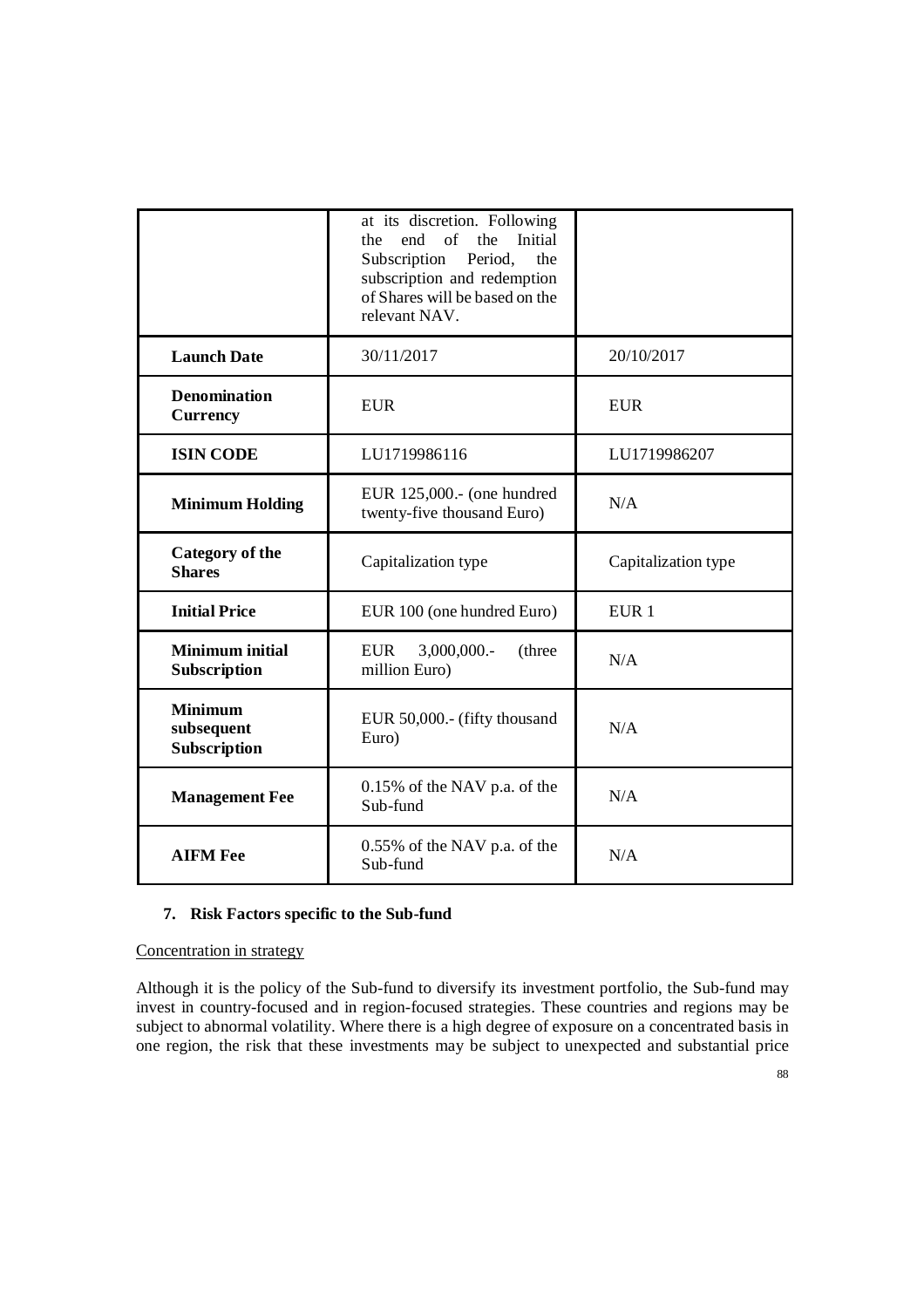movements, leading to substantial fluctuations in the Net Asset Value per Share within a short period of time, is increased.

### Risk of market fluctuation

As a strategic investment fund, the Sub-fund's business is materially affected by conditions in the financial markets and economic conditions around the world. In the event of a market downturn, the Sub-fund's business could be adversely affected in many ways. The Sub-fund's revenues may decline in such circumstances and, if the Sub-fund were unable to reduce expenses at the same pace, its profit margins would erode.

#### Risks related to the portfolio valuation

Prospective investors should acknowledge that the portfolio of the Sub-fund will be composed of assets of different natures in terms of, among others, geographies, financial statement formats, reference currencies, accounting principles, types and liquidity of securities, coherence and comprehensiveness of data. As a result, the valuation of the portfolio and the production of the NAV calculation will be a complex process which might in certain circumstances require the Company to make certain assumptions in order to produce the desired output. The lack of an active public market for securities and debt instruments will make it more difficult and subjective to value investments of the Sub-fund for the purposes of determining the NAV. In calculating the interests in underlying investment funds, the Agent will be dependent upon financial information provided by such investment funds, their fund managers, and administrators. The valuation of the NAV may be based on estimated value. In case of significant differences between the estimated value and the final value of the underlying investments, the Company will, at its discretion, recalculate the previously calculated NAV. Notwithstanding the foregoing, the Company shall at all times comply with its obligation to produce the annual report on time, according to the applicable laws and regulations.

#### Political and other macro risks

The Sub-fund's investments can be adversely affected by political, economic and diplomatic changes. Also, individual countries in which the Sub-fund invests in securities and other instruments may experience one or more natural or man-made disasters such as floods, hurricanes, droughts, health epidemics, wars, terrorist attacks, or civil unrest. Such events, even with an efficient or adequate response, may have a materially adverse effect on the Sub-fund's portfolio and / or operations in the affected country.

#### Risks related to investments in emerging/developing countries

### *Political and other macro risks*

The Sub-fund's investments can be adversely affected by political, economic, and diplomatic changes in emerging countries. The domestic economy of emerging countries may be weak, volatile, and reliant on substantial international assistance. Changes in government, government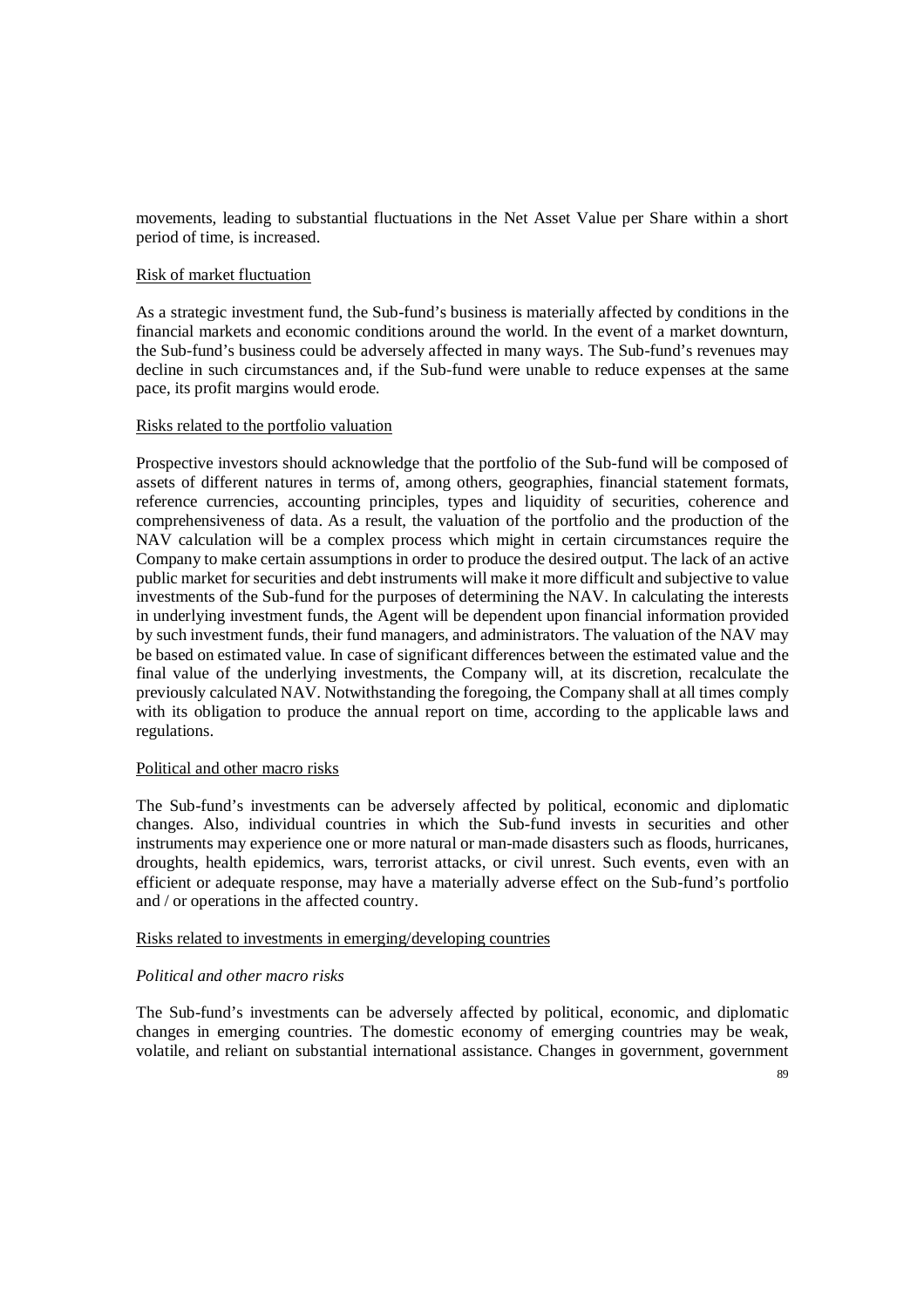personnel, or government policies, which may include, among other things, changes in economic policy, taxation, investment regulations, securities regulations, and foreign currency conversion or repatriation may occur. These uncertainties may reduce and delay business activity, adversely affect the domestic economy of the emerging market(s), the investment climate, and the environment for investments in particular and could have a material adverse impact on the Subfund's operations and its ability to make successful investments and to provide a return to investors.

## *Degree of regulation*

The degree of regulation in emerging countries may be less stringent than that in more developed countries. Also, companies in emerging countries may be subject to accounting, auditing and financial reporting standards, practices and disclosure requirements, including capital adequacy rules and anti-money laundering regulation that are not comparable to those used in developed countries and provide less protection to investors. Furthermore, in certain countries and for certain types of investments forming part of the portfolio of the Sub-fund, the validity of title or enforceability of claims may be challenged by third parties or by the relevant issuers due to the possible deficiencies arising from applicable laws and regulations.

## *Efficiency of settlement systems and liquidity issues.*

Settlement systems in emerging countries may be less well recognized than in developed countries. There may be a risk that settlement may be delayed and that securities of the Sub-fund may be in jeopardy because of failures or of defects in the system. Market practice may even require that payment be made prior to receipt of the security or that delivery of the security be made before payment is received. In such cases, default by the counterparty through whom the transaction is effected might result in a loss being suffered by the Sub-fund. Also, securities in emerging countries can be substantially less liquid than securities in more developed countries. This may adversely affect the timing and pricing of the Sub-fund's acquisitions and disposals of such securities. Furthermore, the Sub-fund may hold investments in companies whose daily volumes of shares traded are low. This may also qualify the shares of such companies as less liquid.

### Risk of futures trading

Futures' prices can be highly volatile. Because of the low margin deposits normally required in futures and options trading, an extremely high degree of leverage is typical of a futures trading account. As a result, a relatively small price movement in a futures contract may result in substantial losses to the investor. Like other leveraged investments, a futures transaction may result in losses in excess of the amount invested.

### Derivatives premium

The Sub-fund will pay option premiums in order to acquire options contracts. The price paid for the premium will be primarily affected by the difference between the stock price and the strike price, the time remaining for the option to be exercised, and the volatility of the underlying stock. Depending on market conditions, the Sub-fund may not necessarily exercise any put or call option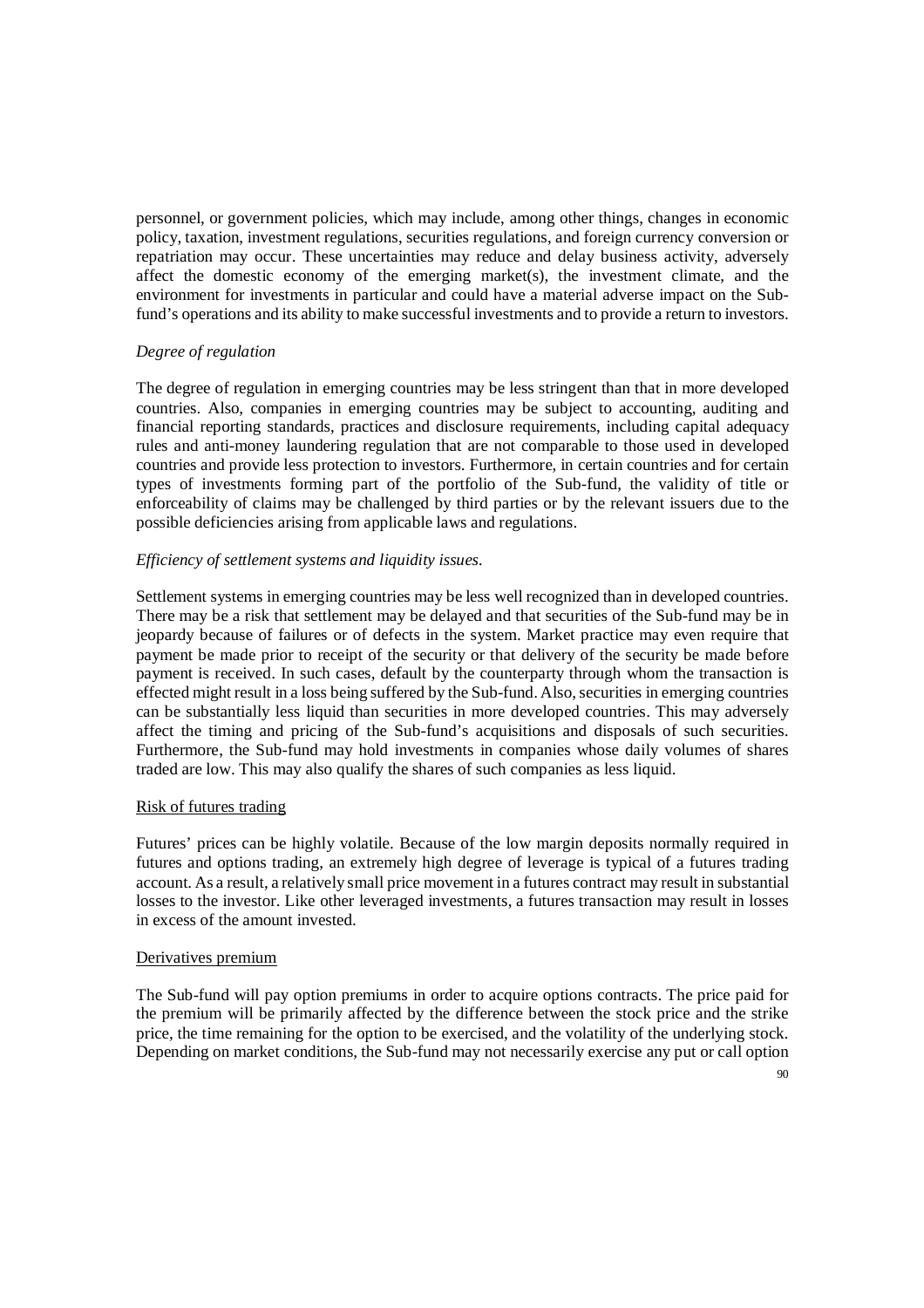it holds. In such case, the Sub-fund would lose the amount paid for the option premium.

### Risks of investing in other investment funds

The Sub-fund may invest in investment companies (including mutual funds, closed-end funds and index-related securities) investing in securities issued by selected companies. Operating expenses, including investment advisory and administration fees, of such investment funds will reduce the return on such investments. Investments in closed-end investment companies may involve the payment of a substantial premium above or upon sale and there may be substantial market discounts below the value of such investment companies' portfolio securities.

Investors' attention is drawn to the fact that in addition to the risks to which the Sub-fund is subject, their investment is also indirectly subject to the risks of the underlying funds in which the Company invests. This indirect risk is limited through the adherence by the Sub-fund to the investment and diversification restrictions set out in the Issuing Document. The risk to the Sub-fund deriving from the underlying investment is limited to the portion of the Sub-fund's assets allocated to such investment. Consequently the investor, to the extent of his investment, bears an indirect risk which is proportionate to the direct risk of the Sub-fund investing in such underlying fund.

# Risks related to investments in other undertakings for collective investment

The investment by the Sub-fund in underlying collective investment schemes may result in a duplication of some costs and expenses which will be charged to the Sub-fund, i.e. setting up, filing and domiciliation costs, subscription, redemption or conversion fees, management fees, custodian bank fees, auditing and other related costs. The accumulation of these costs may cause higher costs and expenses than the costs and expenses that would have been charged to the Sub-fund if the latter had invested directly.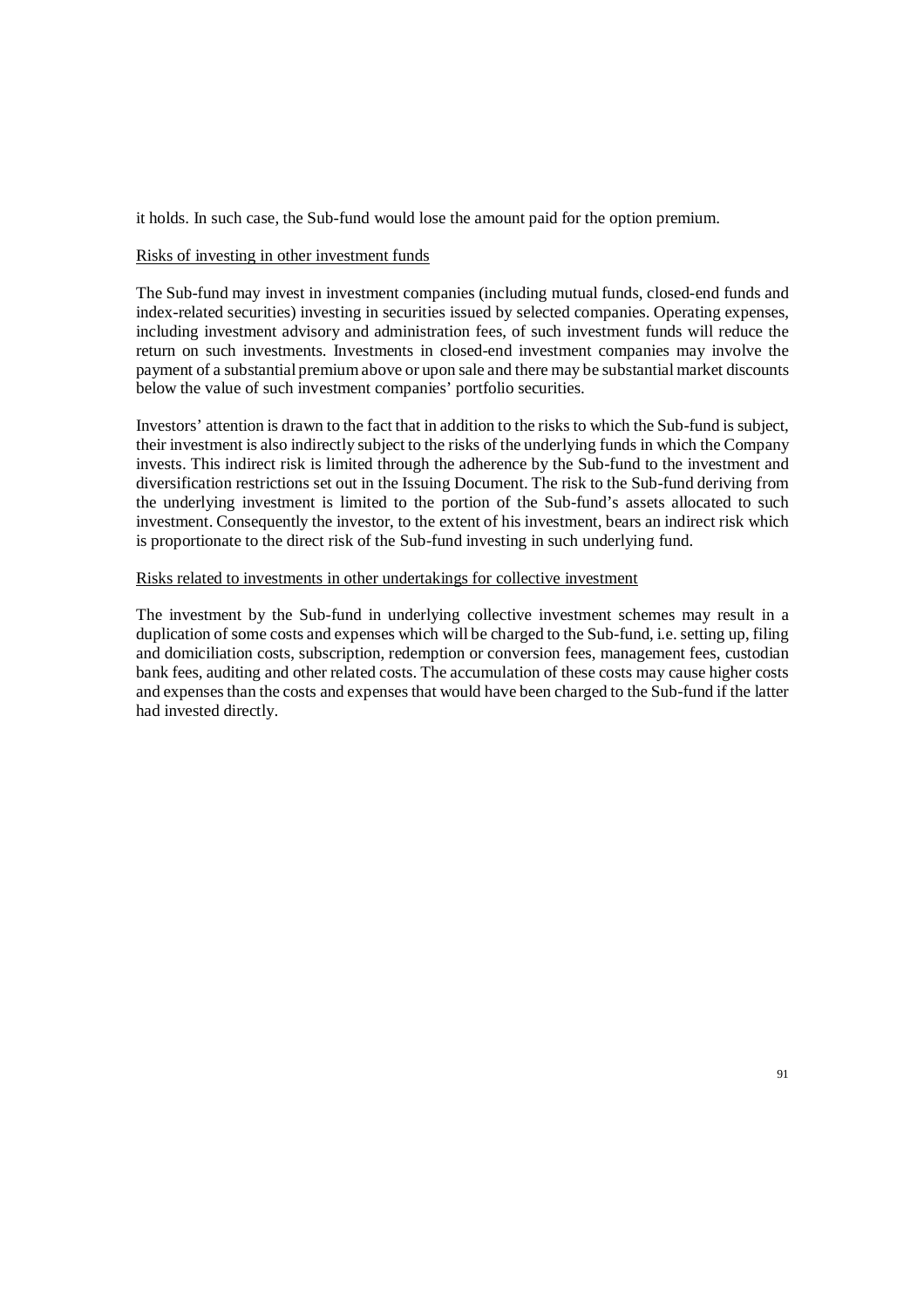# **27. APPENDIX II: ALPHA TRUST FALCON INVESTMENT S.C.A. SICAV-SIF - FALCON REX INVESTMENT SUB-FUND ("Falcon Rex" or the "Sub-fund")**

## **1. Investment Objective**

The objective of Falcon Rex is to provide long-term capital growth along with a moderate income by investing in a diversified global portfolio, including equities, bonds, fixed interest securities, alternative investments and cash. The Sub-fund may also use exchange-traded financial derivative instruments, where appropriate.

It is considered that an investment in the Sub-fund will be optimized should the investor remain invested for a minimum period of at least three (3) to five (5) years.

# **2. Investment Policy**

The Sub-fund seeks to invest primarily in a portfolio of equity and debt securities around the world, in accordance with Article 1 of the SIF Law, that offers opportunities for growth and/or provide dividend income, with no geographic, economic, industry or sector restriction, while simultaneously opting for capital preservation and balanced risk metrics. The dominant investment strategy of the Sub-fund is listed financial instruments.

Equity selection process focuses on identifying companies with strong fundamentals, credible management and growth perspectives. Equities will be preferably selected based on some of, but not limited to, the following criteria:

- 1. Good dividend yield, defined as dividend per share divided by price per share expressed as a percentage;
- 2. Good dividend cover, indicatively current earnings must be greater than dividends paid per share;
- 3. Low balance sheet leverage, defined as total liabilities divided by common equity;
- 4. Low cash-flow leverage, defined as debt divided by EBITDA i.e., earnings before interest taxes depreciation and amortization;
- 5. Price per share to earnings per share ratio (P/E);
- 6. Companies that have positive Earnings Per Share (EPS).

The Sub-fund may also invest in a variety of fixed interest instruments such as sovereign, supranational and corporate bonds, fixed or floating-rate debt securities and short-term debt securities. The Sub-fund may typically invest in bonds and other income generating (fixed or floating) securities that are typically selected to be senior and, to lesser extent, junior.

Debt selection process focuses on instruments which have been assigned as investment grade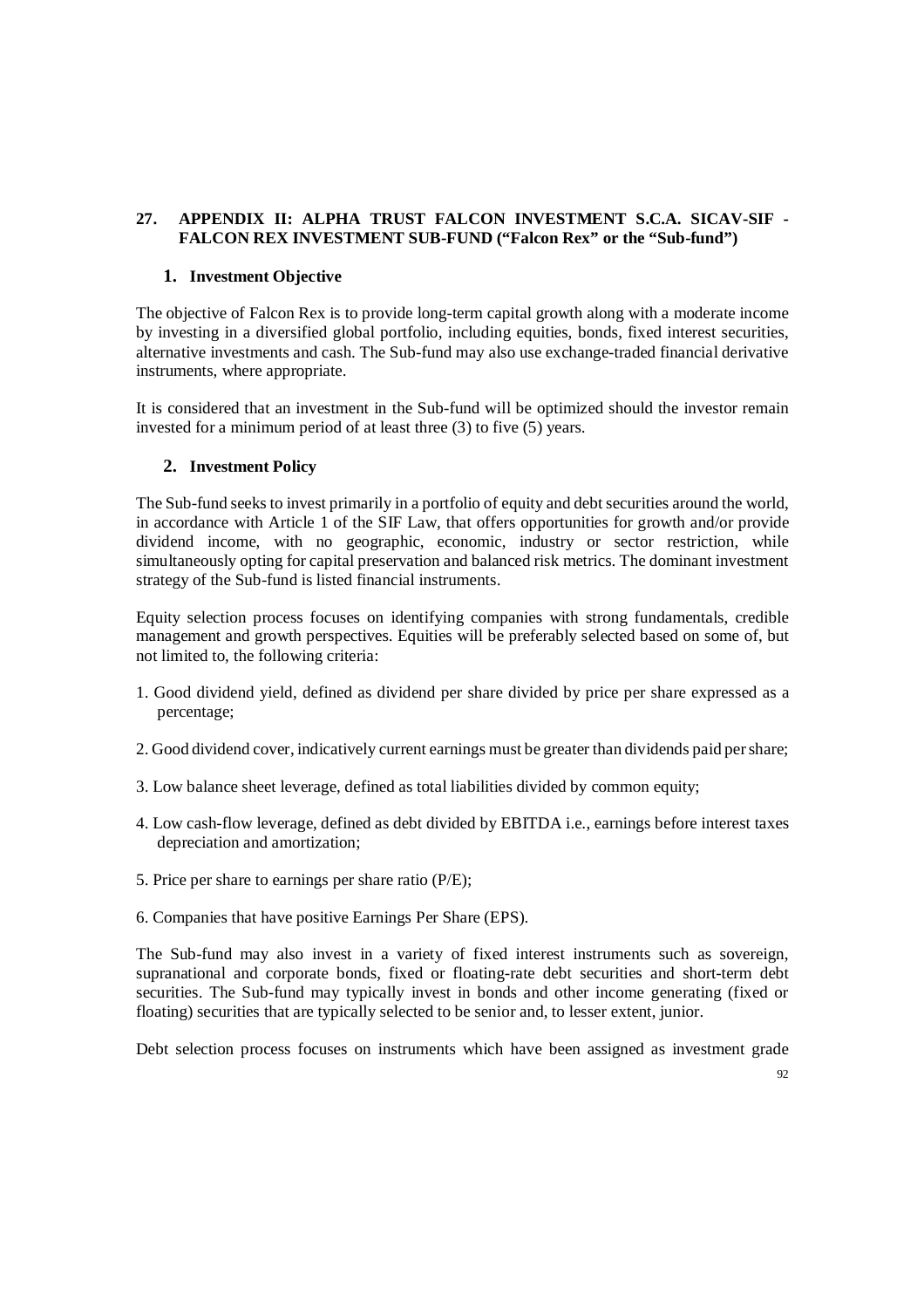ratings and high yield. The maturity profile of debt instruments will be selected in line with the outlook for the market. The investment strategy would emphasize investments in securities that give consistent returns at low levels of risks based on the fundamentals of the issuers, items to include, but not limited to, balance sheet leverage, cash flow leverage and interest cover. Preference shall be given to liquid bonds.

Approach to investment in derivatives: the Sub-fund may use, in appropriate circumstances, futures, options and other derivatives with respect to equities and debt, for investment purposes and/or seek to hedge against fluctuations in the relative values of the Sub-fund's portfolio positions as a result of changes in exchange rates, interest rates, equity prices and levels of other interest rates and prices of other securities. Such hedging transactions may not always achieve the intended effect and can also limit potential gains.

## Targeted Instruments

The Sub- Fund is authorized to invest in a broad range of securities including but not limited to any of the following: (i) shares and other securities issued by companies based worldwide (ii) share/units of regulated or unregulated investment funds of the open or the closed-ended type (including UCIs), depending on the portfolio manager's perception of the prevailing risk/return profile for each asset class (the "**Target Funds**"), (iii) debt securities (issued by governments or companies) (iv) property related stocks, (v) commodities (through investment in ETFs), (vi) cash or cash equivalents and money market instruments.

As a result of the diversification of currencies and asset classes, the Sub-fund is deemed to be of moderate risk in nature.

The Sub-fund may use financial instruments (long-short or hedge strategy products and financial derivative instruments) to limit its exposure to financial assets or currencies.

Any income Falcon Rex generates will be retained with the Sub-fund, and its Share Classes will be of the accumulation and not the distribution type.

### **3. Investment restrictions**

- 3. 1. The Sub-fund will meet the risk diversification requirements provided for by CSSF Circular 07/309, i.e. in principle, the Sub-fund may not invest more than thirty percent (30%) of its assets to subscribe securities of the same type issued by the same issuer. However, this restriction shall not be applicable to:
	- cash and term deposits held with first class financial institutions including the Depositary provided that the diversification is ensured (e.g. in terms of kind, of maturity, of currency);
	- investments in securities issued or guaranteed by an OECD Member State or its regional or local authorities or by EU, regional or global supranational institutions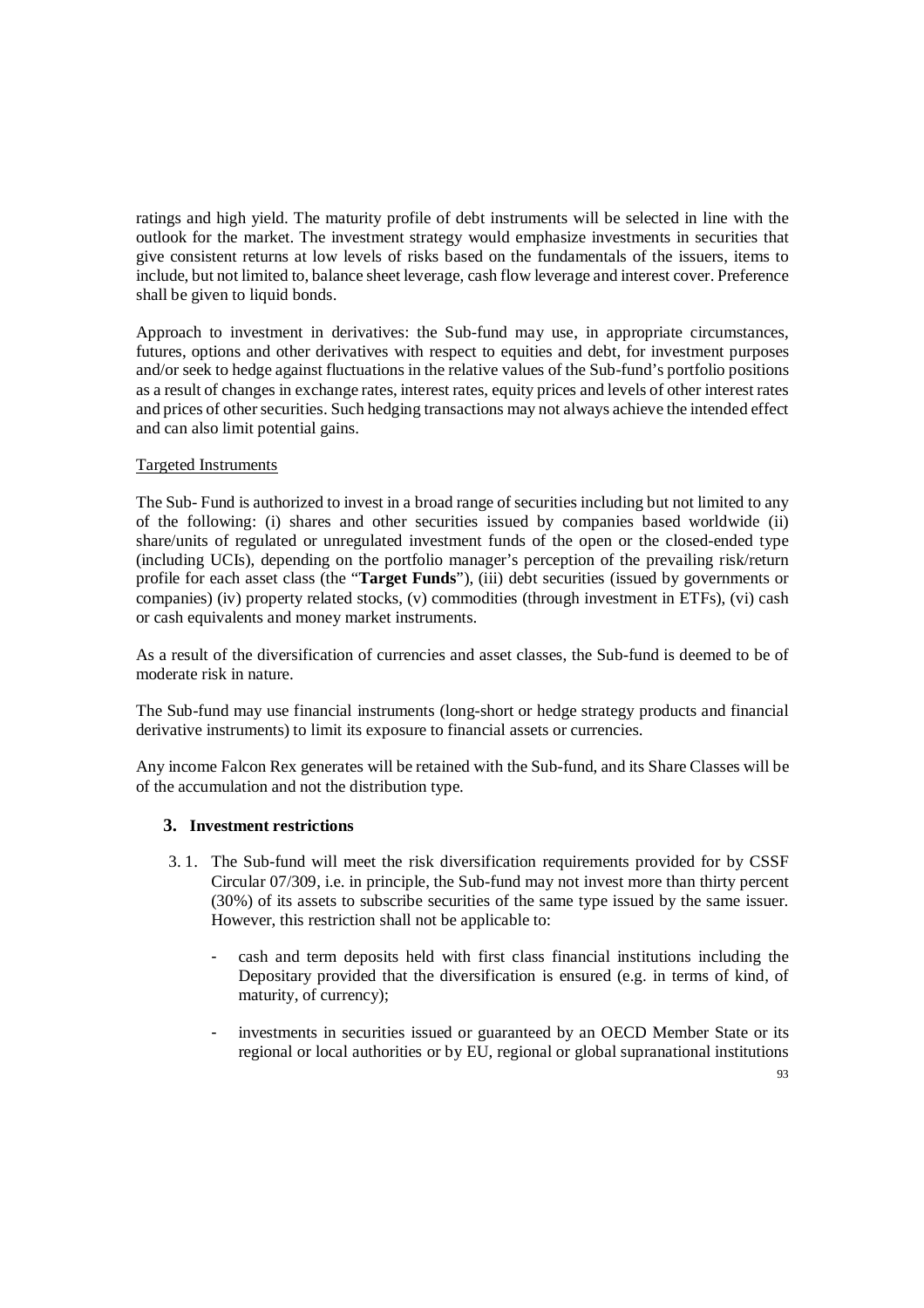and bodies;

- investments in Target Funds that are subject to risk-spreading requirements at least comparable to those applicable to SIFs. For the purpose of the application of this restriction, every sub-fund of an Target Fund is to be considered as a separate issuer provided that the principle of segregation of liabilities among the various sub-funds vis-à-vis third parties is ensured.
- 3. 2. Restriction in respect of equities: the Sub-fund may not invest more than 70% of its net assets in common stocks and other equity investments.
- 3. 3. Restriction in respect of debt: the Sub-fund may not invest more than 75% of its net assets in bonds and fixed income instruments.
- 3. 4. Restriction in respect of hedge funds, alternative investments and derivative instruments: the Sub-fund may not invest more than 25% of its net assets in hedge funds, alternative investments (including Target Funds) and derivative instruments (nominal exposure).
- 3. 5. Restriction in respect of non-listed securities: the Sub-fund may not invest more than fifteen percent (15%) of its net assets in non-listed securities.

If the limits laid above are exceeded for reasons beyond the control of the AIFM, e.g. as a result of unexpected volatility of the markets or as a result of the exercise of subscription rights, the AIFM must adopt, as a priority, to sell the exceeding investments in order to remedy the situation.

3. 6. Leverage and Borrowing restrictions

The Sub-fund will not raise any type of finance through borrowing, it being understood that the Sub-fund itself will not borrow any money.

The expected level of leverage of the Sub-Fund is 130% as regards the gross method and 145% as regards the commitment approach, in compliance with articles 7 and 8 of the AIFMD-CDR respectively.

| 4. Features of the Sub-fund |  |
|-----------------------------|--|
|                             |  |

| <b>Reference Currency</b> | EUR                                                                                 |
|---------------------------|-------------------------------------------------------------------------------------|
| <b>Designation</b>        | ALPHA TRUST FALCON INVESTMENT S.C.A. SICAV-<br>SIF – FALCON REX INVESTMENT SUB-FUND |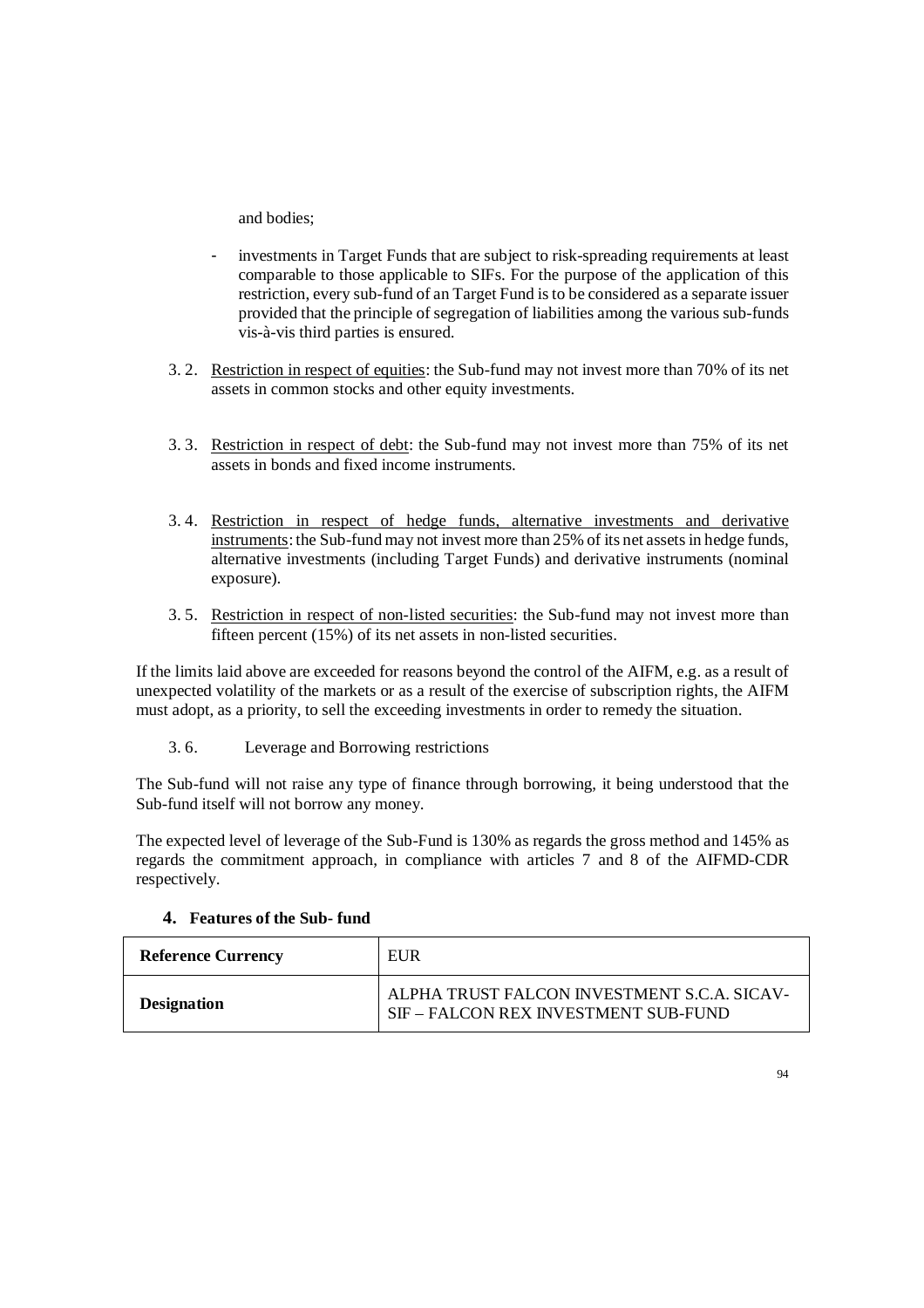| <b>Term of the Sub-fund</b>                     | Unlimited                                                                                                                                                                                                                                                                                                                  |
|-------------------------------------------------|----------------------------------------------------------------------------------------------------------------------------------------------------------------------------------------------------------------------------------------------------------------------------------------------------------------------------|
| <b>Valuation Day</b>                            | Last Business Day of each calendar week                                                                                                                                                                                                                                                                                    |
| <b>Subscription Request Cut-Off</b><br>Time*    | Before 12 noon CET on the second $(2nd)$ Business Day prior<br>to the relevant Valuation Day                                                                                                                                                                                                                               |
| Redemption Request Cut-Off<br><b>Time</b>       | Before 12 noon CET, on the third $(3rd)$ Business Day prior to<br>the relevant Valuation Day                                                                                                                                                                                                                               |
| Request Cut-Off<br>Conversion<br><b>Time</b>    | Before 12 noon CET, on the fifteen $(15th)$ Business Day prior<br>to the relevant Valuation Day                                                                                                                                                                                                                            |
| <b>Subscription Settlement Day</b>              | No later than two (2) Business Days before the Valuation Day                                                                                                                                                                                                                                                               |
| <b>Redemption Settlement Day</b>                | No later than five (5) Business Days after the end of the<br>relevant calendar month. For further information on the<br>procedure, please<br>refer<br>Section<br>8.<br>applicable<br>to<br>"REDEMPTION OF SHARES" of the main body of the<br>Issuing Document, as well as Section 5. "Redemption Gate<br>Mechanism" below. |
| <b>Conversion Settlement Day</b>                | No later than five (5) Business Days after the closing of the<br>relevant calendar month                                                                                                                                                                                                                                   |
| <b>Central administration fee</b>               | Minimum Fees EUR 20,000 .- p.a.                                                                                                                                                                                                                                                                                            |
| <b>Custody &amp; Depository Services</b><br>fee | Minimum Fees EUR 10,000 .- p.a.                                                                                                                                                                                                                                                                                            |
| <b>Depository &amp; Trustee Services</b><br>fee | Minimum Fees EUR 5,000.- p.a.                                                                                                                                                                                                                                                                                              |
| Registrar & Transfer Agent fee                  | Minimum Fees EUR 6,000 .- p.a                                                                                                                                                                                                                                                                                              |

\* The General Partner reserves the right to reject, in whole or in part, any Subscription Request in its absolute discretion and without giving any reason thereof.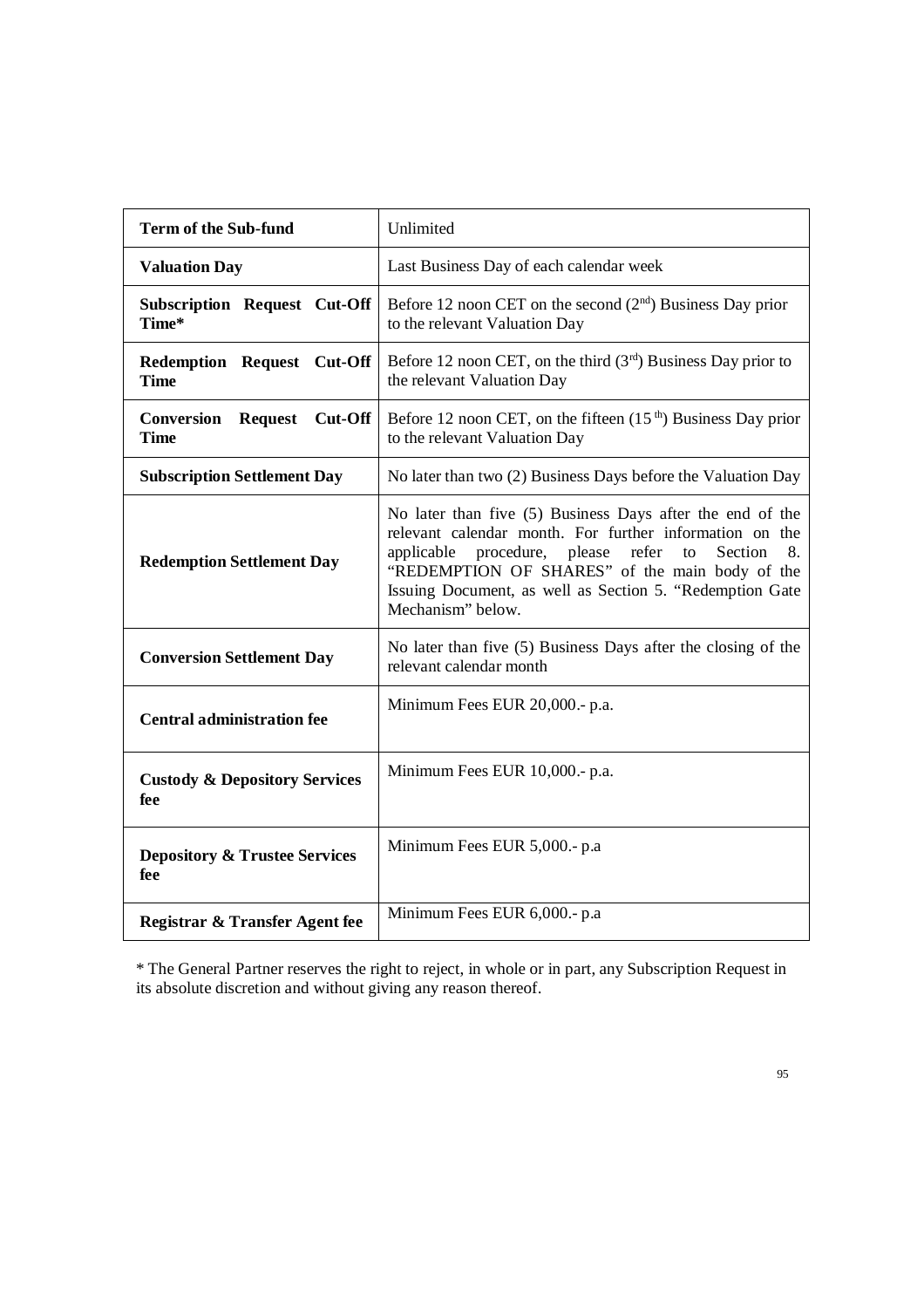# **5. Redemption Gate Mechanism**

If any Redemption Request is received in respect of any one Valuation Day, which either singularly or when aggregated with other such requests and/or Conversion Requests so received, represents more than 50% of the Net Asset Value of the Shares of the relevant Class (the "**Gate Percentage**"), the Company reserves the right, in its sole and absolute discretion and without liability (and in the reasonable opinion of the General Partner that to do so is in the best interests of the remaining Shareholders), to scale down pro rata each request with respect to such Valuation Day so that not more than 50% of the Net Asset Value of the relevant Class is redeemed on such Valuation Day. The provision will be applicable to deferral Redemption Requests. Redemption requests shall be fully satisfied within a maximum period of six (6) months following the relevant Valuation Day.

## **6. Form of Shares and Classes**

|                                              | <b>Falcon Rex Class A</b><br><b>Shares</b>                                                                                                                                                                                                                                                                                              | <b>Falcon Class M Shares</b> |
|----------------------------------------------|-----------------------------------------------------------------------------------------------------------------------------------------------------------------------------------------------------------------------------------------------------------------------------------------------------------------------------------------|------------------------------|
| <b>Target Investors</b>                      | Eligible Investors (incl.<br>HNW qualifying<br>as<br>Well-Informed<br>Investors)                                                                                                                                                                                                                                                        | <b>General Partner</b>       |
| <b>Initial Subscription</b><br><b>Period</b> | maximum of $1$ (one)<br>month from the launch<br>of the Sub-fund, it<br>being understood that<br>the General Partner<br>may terminate this<br>period earlier at its<br>discretion. Following<br>the end of the Initial<br>Subscription Period,<br>the subscription and<br>redemption of Shares<br>will be based on the<br>relevant NAV. | N/A                          |
| <b>Launch Date</b>                           | 30/11/2017                                                                                                                                                                                                                                                                                                                              | 20/10/2017                   |
| <b>Denomination</b>                          | <b>EUR</b>                                                                                                                                                                                                                                                                                                                              | <b>EUR</b>                   |

The Classes of Shares of the Sub-fund will be issued in registered form to Eligible Investors only, as further defined in the general part of the Issuing Document.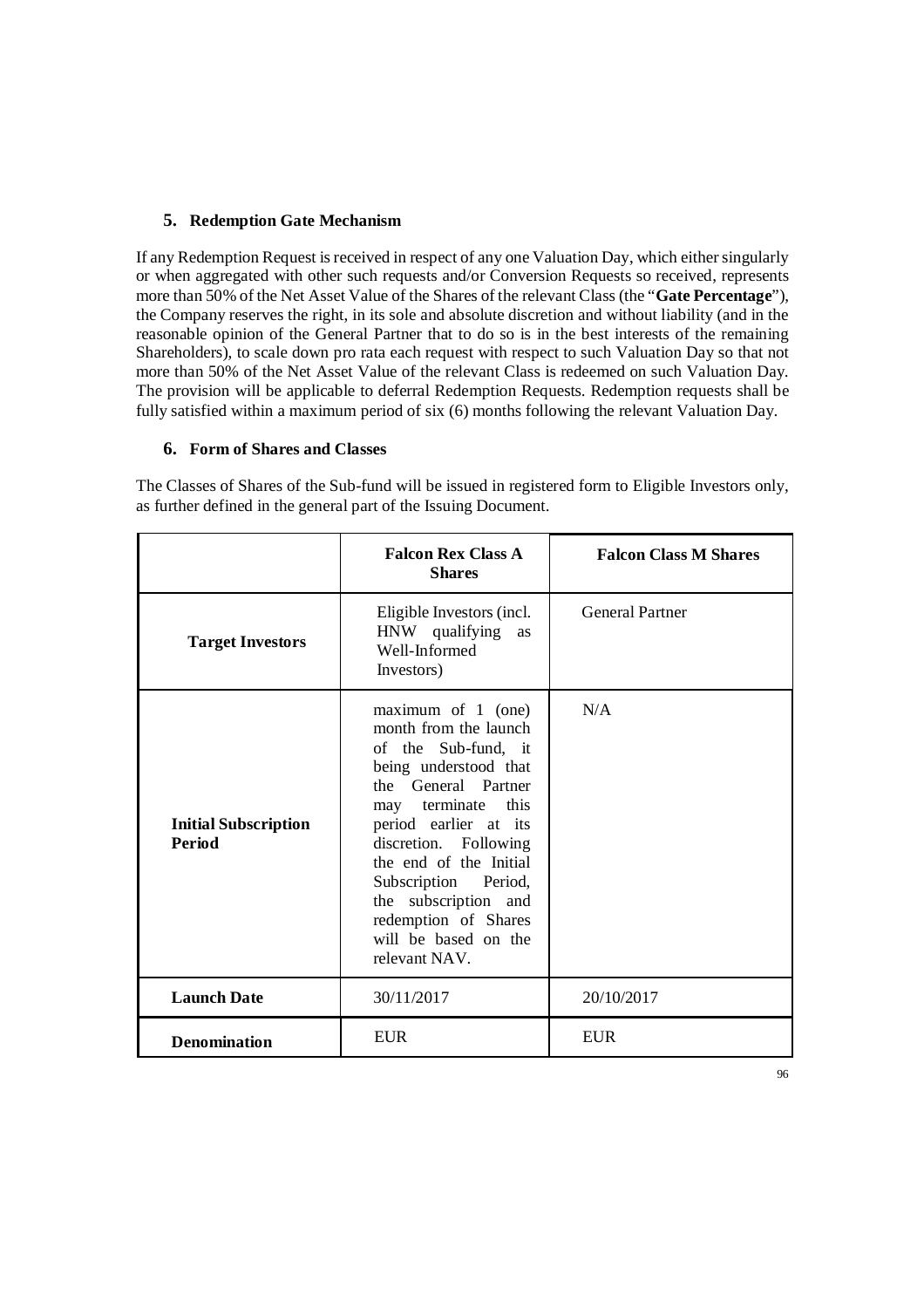| <b>Currency</b>                              |                                                                |                     |
|----------------------------------------------|----------------------------------------------------------------|---------------------|
| <b>ISIN CODE</b>                             | LU1719986389                                                   | LU1719986462        |
| <b>Minimum Holding</b>                       | EUR 125,000.- (one<br>hundred<br>twenty-five<br>thousand Euro) | N/A                 |
| <b>Category of the</b><br><b>Shares</b>      | Capitalization type                                            | Capitalization type |
| <b>Initial Price</b>                         | EUR 100 (one hundred<br>Euro)                                  | EUR 1 (one Euro)    |
| <b>Minimum</b> initial<br>Subscription       | EUR 500,000.- (five<br>hundred<br>thousand<br>Euro)            | N/A                 |
| <b>Minimum</b><br>subsequent<br>Subscription | EUR<br>50,000.<br>(fifty)<br>thousand Euro)                    | N/A                 |
| <b>Management Fee</b>                        | $0.15\%$ of the NAV of<br>the Sub-fund p.a.                    | N/A                 |
| <b>AIFM Fee</b>                              | $0.85\%$ of the NAV of<br>the Sub-fund p.a.                    | N/A                 |

## **7. Risk Factors specific to the Sub-fund**

Concentration in strategy

Although it is the policy of the Sub-fund to diversify its investment portfolio, the Sub-fund may invest in country-focused and in region-focused strategies. These countries and regions may be subject to abnormal volatility. Where there is a high degree of exposure on a concentrated basis in one region, the risk that these investments may be subject to unexpected and substantial price movements, leading to substantial fluctuations in the Net Asset Value per Share within a short period of time, is increased.

## Risk of market fluctuation

As a strategic investment fund, the Sub-fund's business is materially affected by conditions in the financial markets and economic conditions around the world. In the event of a market downturn,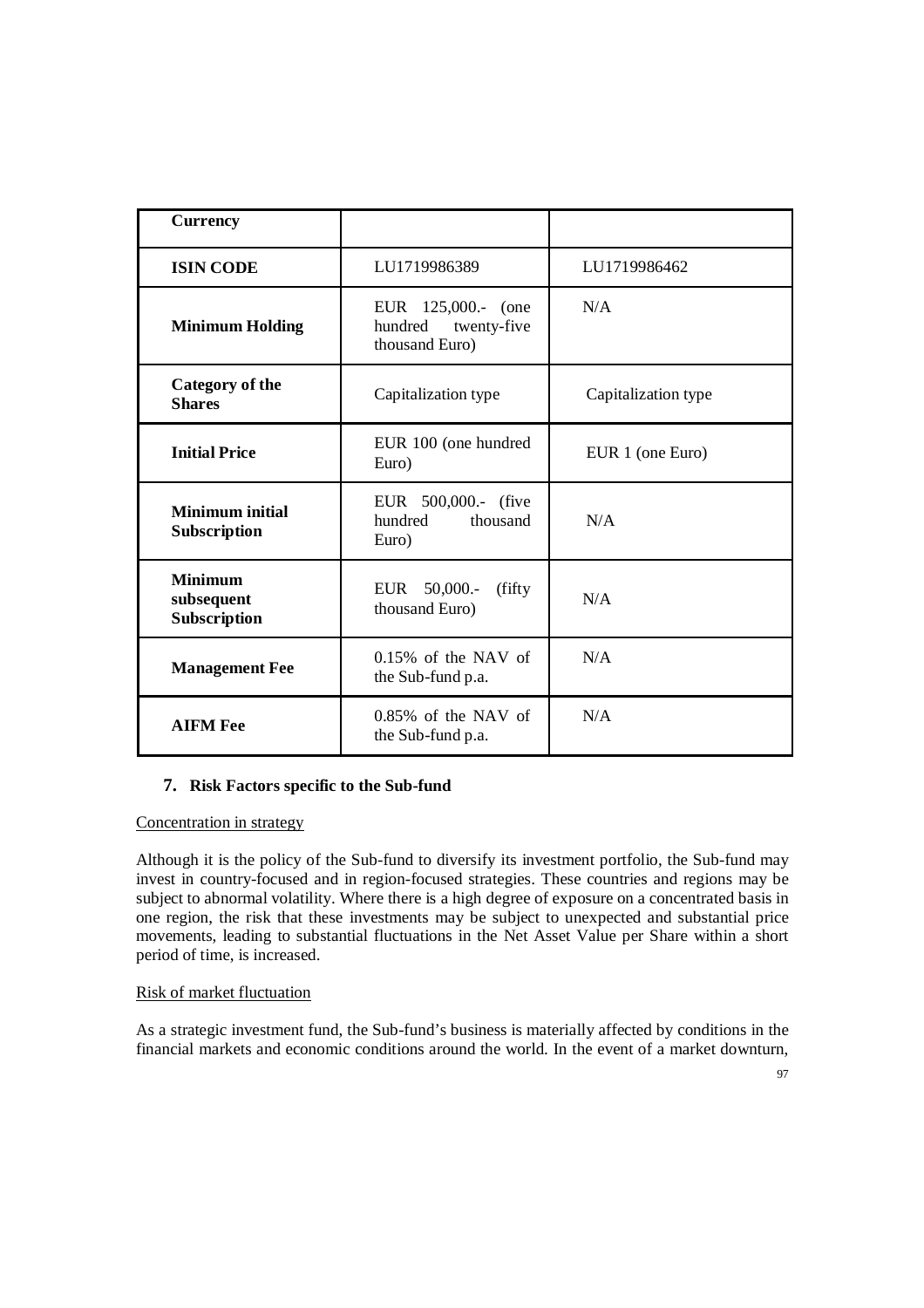the Sub-fund's business could be adversely affected in many ways. The Sub-fund's revenues may decline in such circumstances and, if the Sub-fund were unable to reduce expenses at the same pace, its profit margins would erode.

### Risks related to the portfolio valuation

Prospective investors should acknowledge that the portfolio of the Sub-fund will be composed of assets of different natures in terms of, among others, geographies, financial statement formats, reference currencies, accounting principles, types and liquidity of securities, coherence and comprehensiveness of data. As a result, the valuation of the portfolio and the production of the NAV calculation will be a complex process which might in certain circumstances require the Company to make certain assumptions in order to produce the desired output. The lack of an active public market for securities and debt instruments will make it more difficult and subjective to value investments of the Sub-fund for the purposes of determining the NAV. In calculating the interests in underlying investment funds, the Agent will be dependent upon financial information provided by such investment funds, their fund managers, and administrators. The valuation of the NAV may be based on estimated value. In case of significant differences between the estimated value and the final value of the underlying investments, the Company will, at its discretion, recalculate the previously calculated NAV. Notwithstanding the foregoing, the Company shall at all times comply with its obligation to produce the annual report on time, according to the applicable laws and regulations.

## Political and other macro risks

The Sub-fund's investments can be adversely affected by political, economic and diplomatic changes. Also, individual countries in which the Sub-fund invests in securities and other instruments may experience one or more natural or man-made disasters such as floods, hurricanes, droughts, health epidemics, wars, terrorist attacks, or civil unrest. Such events, even with an efficient or adequate response, may have a materially adverse effect on the Sub-fund's portfolio and / or operations in the affected country.

## Risks related to investments in emerging/developing countries

# *Political and other macro risks*

The Sub-fund's investments can be adversely affected by political, economic, and diplomatic changes in emerging countries. The domestic economy of emerging countries may be weak, volatile, and reliant on substantial international assistance. Changes in government, government personnel, or government policies, which may include, among other things, changes in economic policy, taxation, investment regulations, securities regulations, and foreign currency conversion or repatriation may occur. These uncertainties may reduce and delay business activity, adversely affect the domestic economy of the emerging market(s), the investment climate, and the environment for investments in particular and could have a material adverse impact on the Subfund's operations and its ability to make successful investments and to provide a return to investors.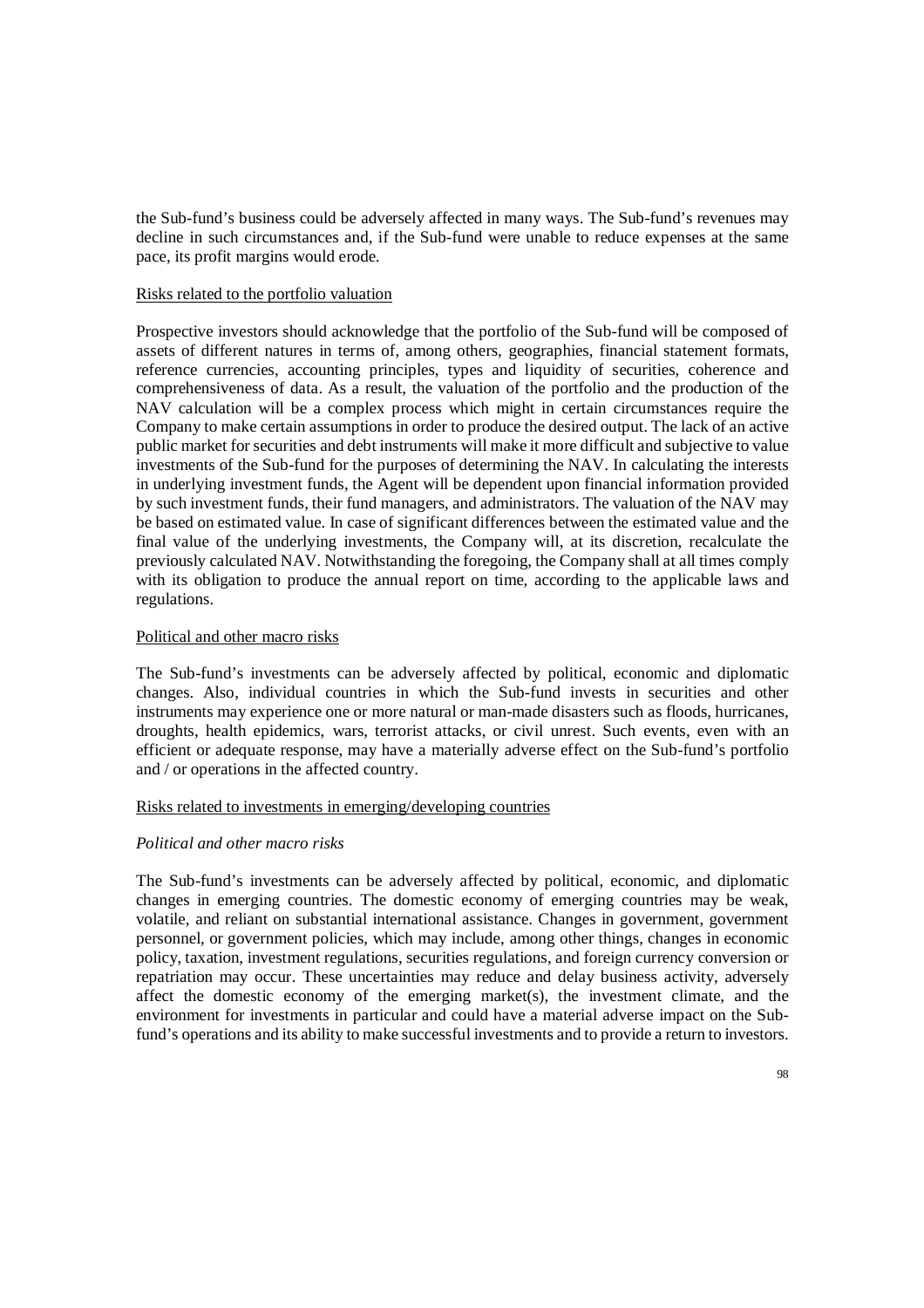### *Degree of regulation*

The degree of regulation in emerging countries may be less stringent than that in more developed countries. Also, companies in emerging countries may be subject to accounting, auditing and financial reporting standards, practices and disclosure requirements, including capital adequacy rules and anti-money laundering regulation that are not comparable to those used in developed countries and provide less protection to investors. Furthermore, in certain countries and for certain types of investments forming part of the portfolio of the Sub-fund, the validity of title or enforceability of claims may be challenged by third parties or by the relevant issuers due to the possible deficiencies arising from applicable laws and regulations.

### *Efficiency of settlement systems and liquidity issues.*

Settlement systems in emerging countries may be less well recognized than in developed countries. There may be a risk that settlement may be delayed and that securities of the Sub-fund may be in jeopardy because of failures or of defects in the system. Market practice may even require that payment be made prior to receipt of the security or that delivery of the security be made before payment is received. In such cases, default by the counterparty through whom the transaction is effected might result in a loss being suffered by the Sub-fund. Also, securities in emerging countries can be substantially less liquid than securities in more developed countries. This may adversely affect the timing and pricing of the Sub-fund's acquisitions and disposals of such securities. Furthermore, the Sub-fund may hold investments in companies whose daily volumes of shares traded are low. This may also qualify the shares of such companies as less liquid.

## Risk of futures trading

Futures' prices can be highly volatile. Because of the low margin deposits normally required in futures and options trading, an extremely high degree of leverage is typical of a futures trading account. As a result, a relatively small price movement in a futures contract may result in substantial losses to the investor. Like other leveraged investments, a futures transaction may result in losses in excess of the amount invested.

### Derivatives premium

The Sub-fund will pay option premiums in order to acquire options contracts. The price paid for the premium will be primarily affected by the difference between the stock price and the strike price, the time remaining for the option to be exercised, and the volatility of the underlying stock. Depending on market conditions, the Sub-fund may not necessarily exercise any put or call option it holds. In such case, the Sub-fund would lose the amount paid for the option premium.

### Risks of investing in other investment funds

The Sub-fund may invest in investment companies (including mutual funds, closed-end funds and index-related securities) investing in securities issued by selected companies. Operating expenses, including investment advisory and administration fees, of such investment funds will reduce the